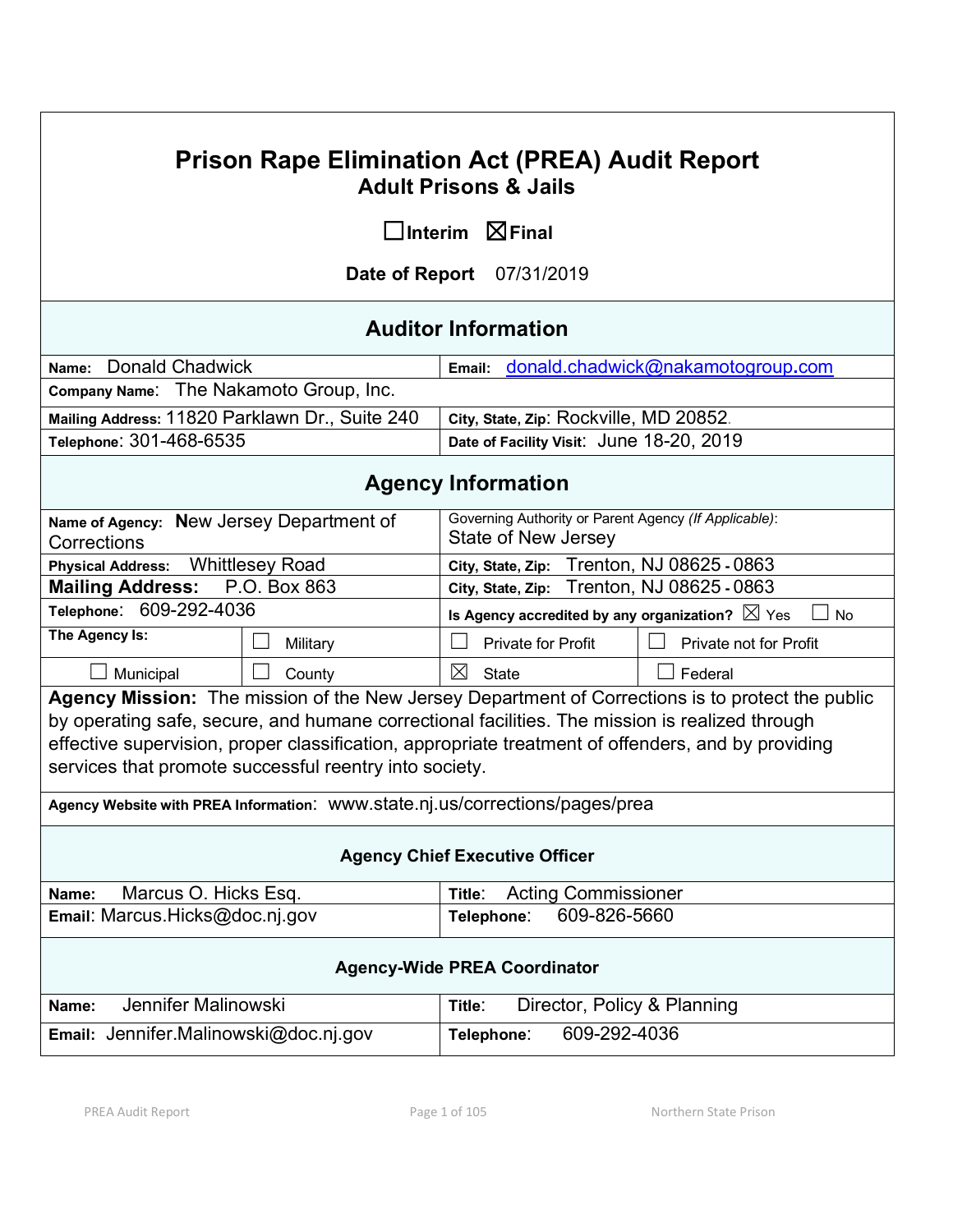| Number of Compliance Managers who report to the PREA<br>PREA Coordinator Reports to Sue Lawrence/<br>Coordinator<br>13<br><b>Chief of Staff</b> |                                                  |        |                                             |        |                        |  |
|-------------------------------------------------------------------------------------------------------------------------------------------------|--------------------------------------------------|--------|---------------------------------------------|--------|------------------------|--|
| <b>Facility Information</b>                                                                                                                     |                                                  |        |                                             |        |                        |  |
| Name of Facility:                                                                                                                               | Northern State Prison (NSP)                      |        |                                             |        |                        |  |
| <b>Physical Address:</b>                                                                                                                        | 168 Frontage Road, Newark, NJ 07114              |        |                                             |        |                        |  |
| Mailing Address (if different than above N/A                                                                                                    |                                                  |        |                                             |        |                        |  |
| Telephone Number: (973) 485-0088                                                                                                                |                                                  |        |                                             |        |                        |  |
| The Facility Is:                                                                                                                                | Military                                         |        | Private for profit                          |        | Private not for profit |  |
| Municipal                                                                                                                                       | County                                           | ⊠      | <b>State</b>                                |        | Federal                |  |
| <b>Facility Type:</b>                                                                                                                           | Jail                                             |        | ⊠                                           | Prison |                        |  |
| Facility Mission: The mission of the Northern State Prison is to protect the public by operating safe,                                          |                                                  |        |                                             |        |                        |  |
| secure, and humane correctional facility. The mission is realized through effective supervision, proper                                         |                                                  |        |                                             |        |                        |  |
| classification, appropriate treatment of offenders, and by providing services that promote successful                                           |                                                  |        |                                             |        |                        |  |
| reentry into society.                                                                                                                           |                                                  |        |                                             |        |                        |  |
| Facility Website with PREA Information: www.state.nj.us/corrections/pages/prea                                                                  |                                                  |        |                                             |        |                        |  |
| <b>Warden/Superintendent</b>                                                                                                                    |                                                  |        |                                             |        |                        |  |
| Name: Patrick Nogan                                                                                                                             |                                                  | Title: | Administrator                               |        |                        |  |
| Patrick.Nogan@doc.nj.gov<br>Telephone: (973) 578-4120<br>Email:                                                                                 |                                                  |        |                                             |        |                        |  |
| <b>Facility PREA Compliance Manager</b>                                                                                                         |                                                  |        |                                             |        |                        |  |
| Name: Anthony Gangi<br><b>Assistant Superintendent</b><br>Title:                                                                                |                                                  |        |                                             |        |                        |  |
| anthony.gangi@doc.nj.gov<br>Email:                                                                                                              |                                                  |        | Telephone: (973) 578-4117                   |        |                        |  |
| <b>Facility Health Service Administrator</b>                                                                                                    |                                                  |        |                                             |        |                        |  |
| <b>Delores Guicia</b><br>Name:<br>Title:                                                                                                        |                                                  |        | <b>Regional Nurse Manager</b>               |        |                        |  |
| Email:                                                                                                                                          | Telephone: (973) 485-0088<br>guidada@rutgers.edu |        |                                             |        |                        |  |
| <b>Facility Characteristics</b>                                                                                                                 |                                                  |        |                                             |        |                        |  |
| <b>Designated Facility Capacity: 2628</b>                                                                                                       |                                                  |        | <b>Current Population of Facility: 2331</b> |        |                        |  |
| Number of inmates admitted to facility during the past 12 months                                                                                |                                                  |        |                                             |        | 3727                   |  |
| Number of inmates admitted to facility during the past 12 months whose length of stay<br>in the facility was for 30 days or more:               |                                                  |        |                                             | 3525   |                        |  |
| Number of inmates admitted to facility during the past 12 months whose length of stay<br>in the facility was for 72 hours or more:              |                                                  |        |                                             |        | 3699                   |  |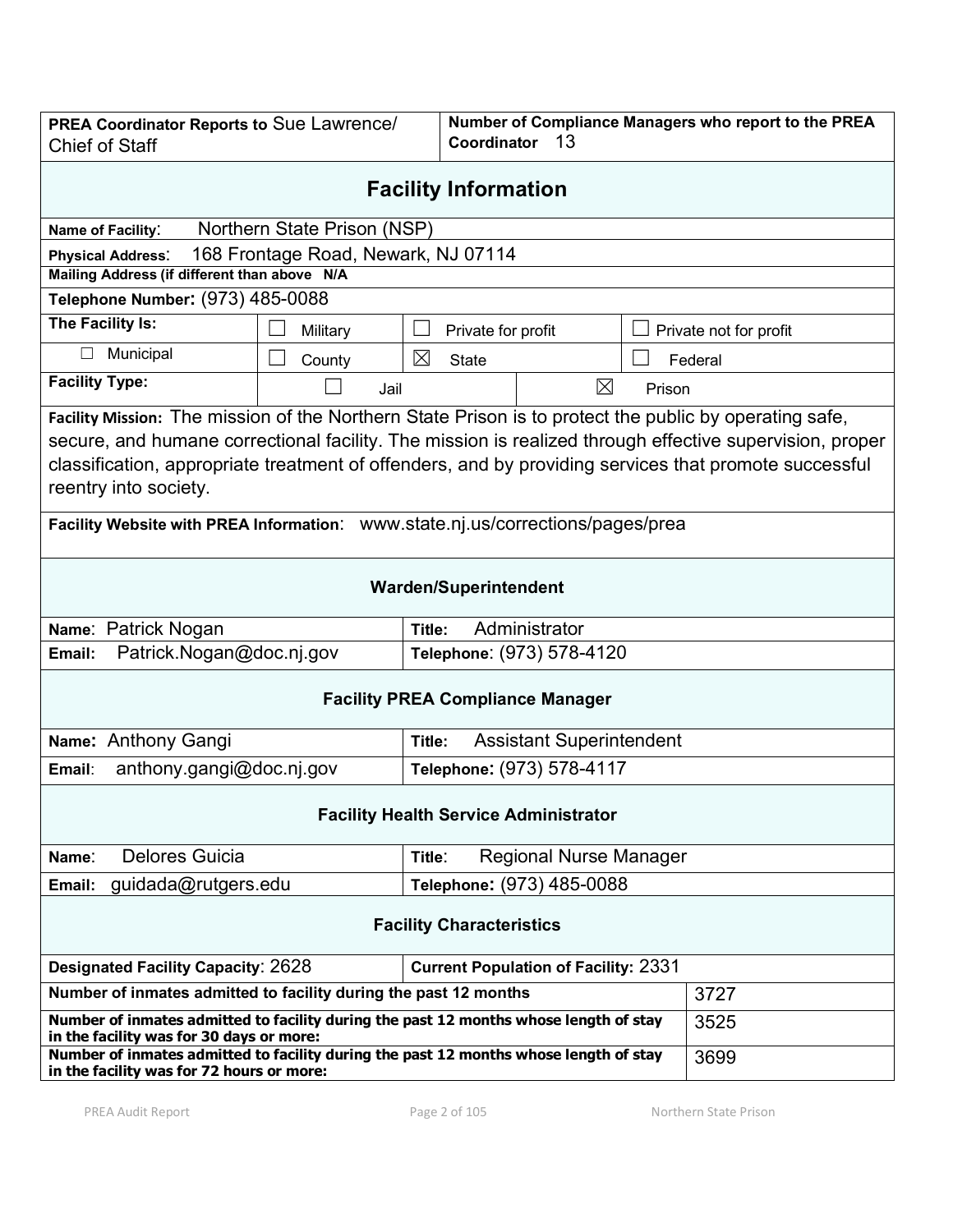| Number of inmates on date of audit who were admitted to facility prior to August 20,<br>2012:                                                                                                                                                                                                                                                                                      | 2257                                                    |                          |  |  |  |
|------------------------------------------------------------------------------------------------------------------------------------------------------------------------------------------------------------------------------------------------------------------------------------------------------------------------------------------------------------------------------------|---------------------------------------------------------|--------------------------|--|--|--|
| Age Range of<br><b>Youthful Inmates Under 18:</b><br><b>NA</b><br><b>Population:</b>                                                                                                                                                                                                                                                                                               | 19-79<br>Adults:                                        |                          |  |  |  |
| Are youthful inmates housed separately from the adult<br>population?                                                                                                                                                                                                                                                                                                               | $\Box$ Yes<br>No                                        | $\boxtimes$<br><b>NA</b> |  |  |  |
| Number of youthful inmates housed at this facility during the past 12 months:                                                                                                                                                                                                                                                                                                      |                                                         | <b>NA</b>                |  |  |  |
| Average length of stay or time under supervision:                                                                                                                                                                                                                                                                                                                                  | 10years                                                 |                          |  |  |  |
| Facility security level/inmate custody levels:                                                                                                                                                                                                                                                                                                                                     | <b>Full Minimum-Gang</b><br>Minimum to Close<br>Custody |                          |  |  |  |
| Number of staff currently employed by the facility who may have contact with inmates:                                                                                                                                                                                                                                                                                              | 838                                                     |                          |  |  |  |
| Number of staff hired by the facility during the past 12 months who may have contact<br>with inmates:                                                                                                                                                                                                                                                                              | 83                                                      |                          |  |  |  |
| Number of contracts in the past 12 months for services with contractors who may have<br>contact with inmates:                                                                                                                                                                                                                                                                      | 29                                                      |                          |  |  |  |
| <b>Physical Plant</b>                                                                                                                                                                                                                                                                                                                                                              |                                                         |                          |  |  |  |
| Number of Buildings: 6                                                                                                                                                                                                                                                                                                                                                             | <b>Number of Single Cell Housing Units:</b>             | 2-SU&Infirmary           |  |  |  |
| <b>Number of Multiple Occupancy Cell Housing Units:</b><br>31 (South & North A-F/West Compound/Full Min<br>Unit/ACSU                                                                                                                                                                                                                                                               |                                                         |                          |  |  |  |
| <b>Number of Open Bay/Dorm Housing Units:</b>                                                                                                                                                                                                                                                                                                                                      | 2 West Compound/Full Minimum Unit                       |                          |  |  |  |
| Number of Segregation Cells (Administrative and<br>Disciplinary:                                                                                                                                                                                                                                                                                                                   | 297; ACSU-228, D1E-40, SU-29                            |                          |  |  |  |
| Description of any video or electronic monitoring technology (including any relevant<br>information about where cameras are placed, where the control room is, retention of video,<br>etc.): NSP employs a video camera system for video surveillance. Cameras are placed strategically<br>throughout the institution to ensure the safety and security of both inmates and staff. |                                                         |                          |  |  |  |
| <b>Medical</b>                                                                                                                                                                                                                                                                                                                                                                     |                                                         |                          |  |  |  |
|                                                                                                                                                                                                                                                                                                                                                                                    |                                                         |                          |  |  |  |
| <b>Type of Medical Facility:</b><br>Infirmary                                                                                                                                                                                                                                                                                                                                      |                                                         |                          |  |  |  |
| Forensic sexual assault medical exams are conducted<br>at:                                                                                                                                                                                                                                                                                                                         | Rutgers University Hospital, Newark, NJ                 |                          |  |  |  |
| <b>Other</b>                                                                                                                                                                                                                                                                                                                                                                       |                                                         |                          |  |  |  |
| Number of volunteers and individual contractors, who may have contact with inmates,<br>currently authorized to enter the facility:                                                                                                                                                                                                                                                 | Chaplaincy 81                                           |                          |  |  |  |
| Number of investigators the agency currently employs to investigate allegations of<br>sexual abuse:                                                                                                                                                                                                                                                                                | 84                                                      |                          |  |  |  |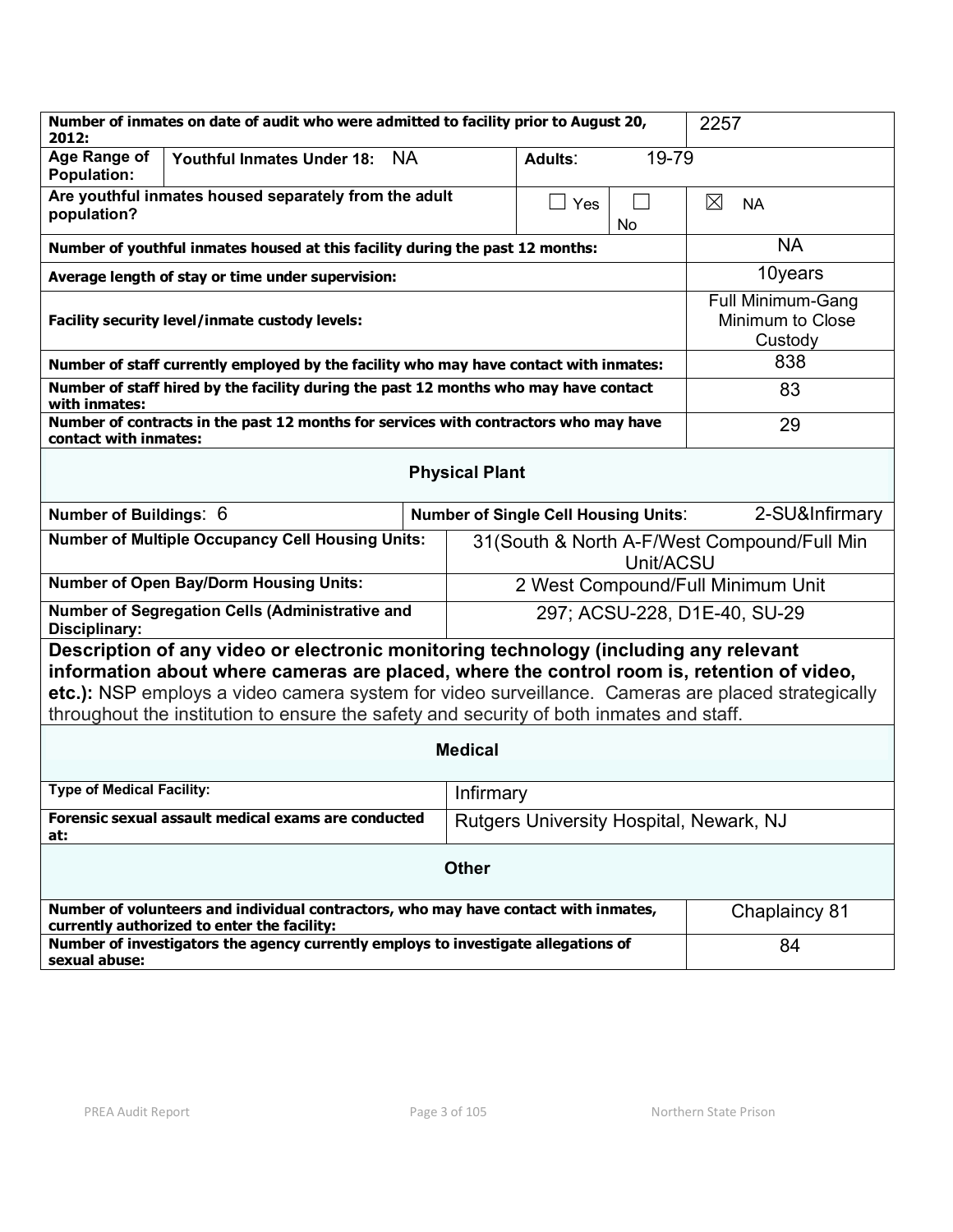# **Audit Findings**

# **Audit Narrative**

*The auditor's description of the audit methodology should include a detailed description of the following processes during the pre-onsite audit, onsite audit, and post-audit phases: documents and files reviewed, discussions and types of interviews conducted, number of days spent on-site, and observations made during the site-review, and a detailed description of any follow-up work conducted during the post-audit phase. The narrative should describe the techniques the auditor used to sample documentation and select interviewees, and the auditor's process for the site review.*

# **Overview:**

The on-site visit to conduct a Prison Rape Elimination Act (PREA) compliance audit of the Northern State Prison (NSP), Newark, New Jersey, occurred during the period of June 18-20, 2019. The audit was conducted by U.S. Department of Justice certified PREA auditor Donald Chadwick of The Nakamoto Group, Inc. The auditor was accompanied by one certified support staff. The standards used for this audit became effective August 20, 2012.

The auditor conducted an opening meeting on June 18, 2019, toured the entire facility, interviewed a random sample of staff and inmates, and reviewed PREA related supportive documentation. The auditor spent three days on-site. Upon completion of the on-site audit process, a closing meeting was held with the administrative staff to discuss the audit process, preliminary findings, and post audit expectations.

# **Pre-Audit Phase:**

On February 4, 2019, PREA Audit Notices (in English and Spanish) provided to NJ DOC's Office of Policy and Planning for subsequent posting at the facility audit site. On May 2, 2019, audit notices were posted in strategic locations throughout NSP where inmates routinely live, enter and exit, buildings, and participate in programming. Postings of the PREA Audit Notices were verified by the auditor and were posted in a timely manner prior to the on-site portion of the audit. No correspondence was received from any inmates.

NSP staff were asked to complete the Pre-Audit Questionnaire (PAQ) which was received from the facility on May 7, 2019. Supportive documentation was received by the auditor on May 7, 2019. Pertinent documentation received during the pre-audit phase was reviewed and followup clarification or requests for additional documentation and revised submittals were assessed. Documentation reviewed included, but not limited to, educational materials, training logs, posters, brochures, agency policies and procedures, forms, and organizational charts. Agency and facility policy content was structured in accordance with corresponding PREA standards.

On June 11, 2019, the auditor provided a tentative schedule and requested that additional information be available for review during the onsite audit which included staff rosters, inmate rosters - including any inmates characterized as being included in "targeted" categories, and any applicable investigative documentation for the audit period. These documents were provided and reviewed during the on-site audit. On June 13, 2019, Just Detention International reported no known reports from NSP. Prior to the on-site visit, the auditor discussed the information conveyed in the Pre-Audit Questionnaire (PAQ) with the NJ DOC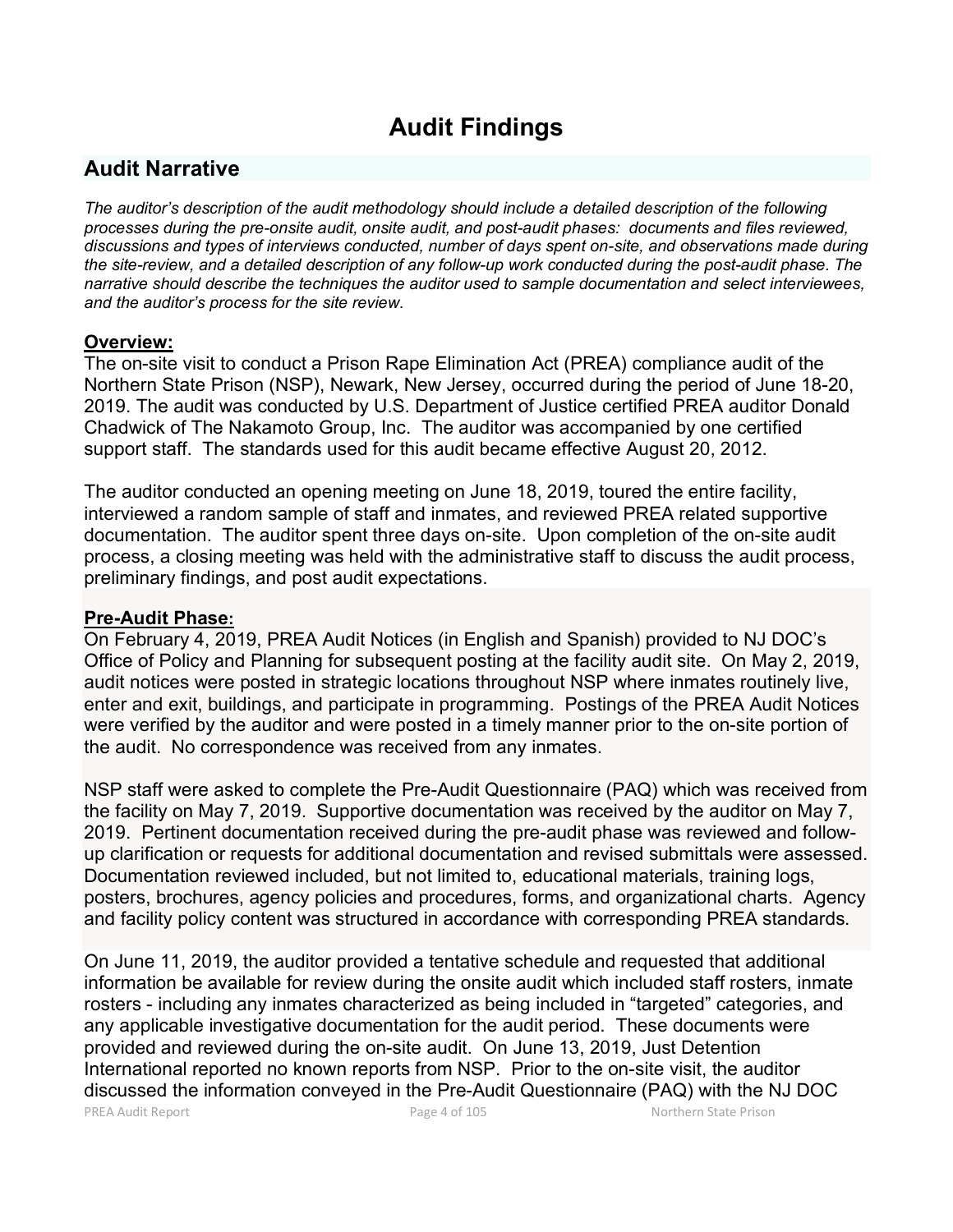Office of Policy and Planning policy analyst. The Agency Head and NJ DOC PREA Compliance Coordinator were interviewed in conjunction with this cycle of NJ DOC PREA audits. As part of the pre-audit process, a review of the agency's PREA referenced policies, applicable local supplemental instructions, as well as submittals of supporting documentation was conducted. Documentation submittals and reported data generally covered the 12 months of calendar year 2018. However, additional relevant data was reviewed for the 12 months preceding the on-site audit visit. Training records, staffing reports, and meeting minutes were reviewed during the pre-audit period. Other pre-onsite documents reviewed were applicable portions of agency level 1 Internal Management Procedures (IMP) or other agency level policy statements. Where applicable, level 3 facility-based policy statements and implementation procedures were reviewed. Level 1 IMPs are agency-wide governing policies developed by the NJ DOC and level 3 IMPs stipulate institution specific policies to correspond to agency level 1 policy. NSP uses both level 1 and level 3 IMPs. The auditor reviewed the documents submitted, during the pre-onsite period, and communicated with the Institution PREA Compliance Manager (IPCM) regarding any concerns. A tentative schedule for interviews was also formulated and submitted to the audited facility.

## **On-Site Audit Phase:**

The lead auditor and certified support staff held an opening meeting at Northern State Prison on the morning of June 18, 2019. The audit schedule and process were discussed during the entrance meeting. Those in attendance at the entrance meeting included both NSP Associate Administrator, the NSP Assistant Superintendent (IPCM), a NJ DOC Special Investigative Division (SID) representative and the Principal SID Investigator for NSP, and staff from the Office of Policy and Planning, NJ DOC Central Office.

The auditors were provided an office in which to work and conduct private confidential interviews. All requested files and rosters, both staff and inmates, were made available on the first day of the on-site audit.

### **Site Review:**

Immediately following the opening meeting, a tour of NSP was conducted. The auditor was escorted by various security supervisors and staff from the Office of Policy and Planning, NJ DOC. The auditor toured all inmate living, work, and program areas. The auditor was given unimpeded access to all areas of the facility.

During the tour, the auditor reviewed PREA related documentation and materials located on bulletin boards, and pertinent log entries made by staff, in manual and electronic logs who visit work and program areas. The auditor assessed camera surveillance, potential blind spots, physical supervision requirement as applied to close and minimum-security confinement requirements, and electronic monitoring capabilities. Additional areas of focus during the facility tour included an assessment of limits to cross-gender viewing – (can inmates shower, dress, and use the toilet facilities without exposing themselves to employees of the opposite gender). External advocacy and "internal hotline" information was assessed while touring the facilities. Postings (in English and Spanish) regarding PREA violation reporting and the agency's zero tolerance policy for sexual abuse and sexual harassment were prominently displayed in all living units, and throughout the facility. The tour revealed adequate camera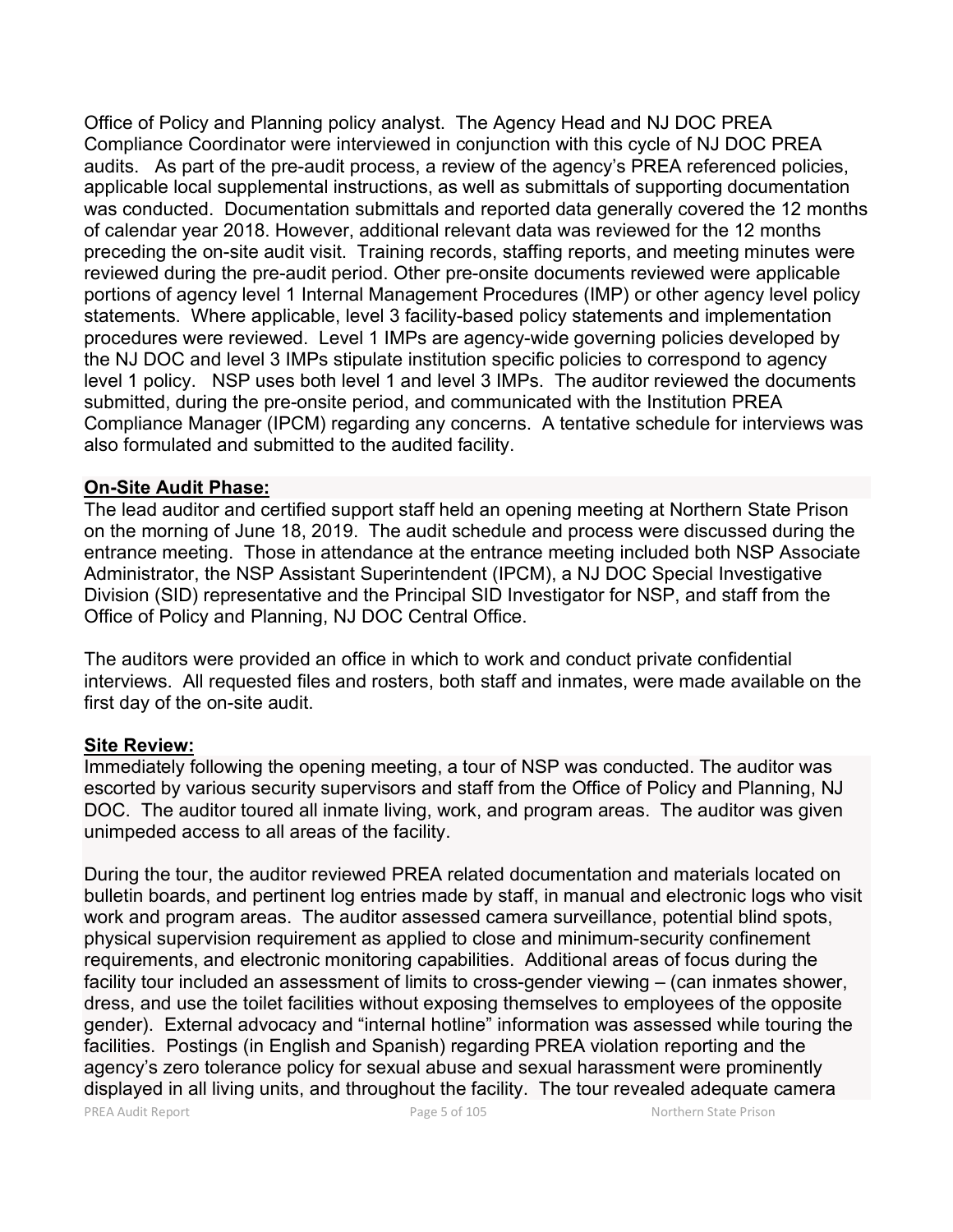coverage, and physical supervision. A review of logbooks and records revealed documentation of security and PREA rounds.

The on-site audit tour of living and celled units did not reveal any inmate privacy concerns. Toilet and shower areas throughout the facilities were located in a manner to prohibit the possibility of non-incidental cross gender viewing. However, privacy enhancement adjustments were required to ensure inmates were not viewed on camera while being strip searched.

## **Inmate Interviews**:

Inmate interviewees were selected from a housing roster dated June 18, 2019. The rosters categorized inmates by housing and PREA targeted categories such as disabled, limited English proficient (LEP), etc. Staff were able to identify inmates in targeted categories, or the lack of inmates in targeted groups. Interviews were conducted using the Department of Justice (DOJ) protocols to assess the offender's knowledge of PREA and the reporting mechanisms available to them. Using the interview guides, 34 random inmates, and 21 targeted inmates were privately interviewed. The targeted inmates were as follows; limited English proficient- 3; LGBTI- 4; disclosed victimization at screening- 3; disabled- 5; reported sexual abuse- 1.

# **Staff Interviews:**

Twenty random staff from all shifts were interviewed regarding training, their knowledge of first responder duties, reporting mechanisms for staff and inmates, and their perception of sexual safety and appropriate offender privacy issues. Eleven specialized staff were interviewed regarding specialty PREA oversight responsibilities. The specialized staff included the PREA Compliance Manager, the Human Resource Manager, the Principal Investigative Agent, the medical department Nurse Manager, a Licensed Practical Nurse, and a Licensed Social Worker, among others.

# **File Review:**

During interviews with specialized discipline personnel having oversight of PREA operational issues, the auditor reviewed training files, background clearance files, offender intake and screening documentation, and offender PREA education documentation. The auditor reviewed investigative files, and applicable mental health referral records. While on-site, the auditor sampled documentation pertaining to 18 staff to establish compliance with background checks and PREA training documentation. Documentation reviewed included 5 new hires and 3 promotions during the applicable auditing period. The lead auditor also reviewed documentation of 4 randomly selected volunteers and 6 contractors to confirm completion of background clearance and PREA training. Additionally, 16 staff training records were sampled to confirm employee training. File documentation on training was also included in the pre-audit submittals. Ten inmate files were sampled for PREA education, and 16 files sampled for PREA risk screening, and mental health follow-up as required. Five staff records were reviewed for specialized medical training.

# **Investigations**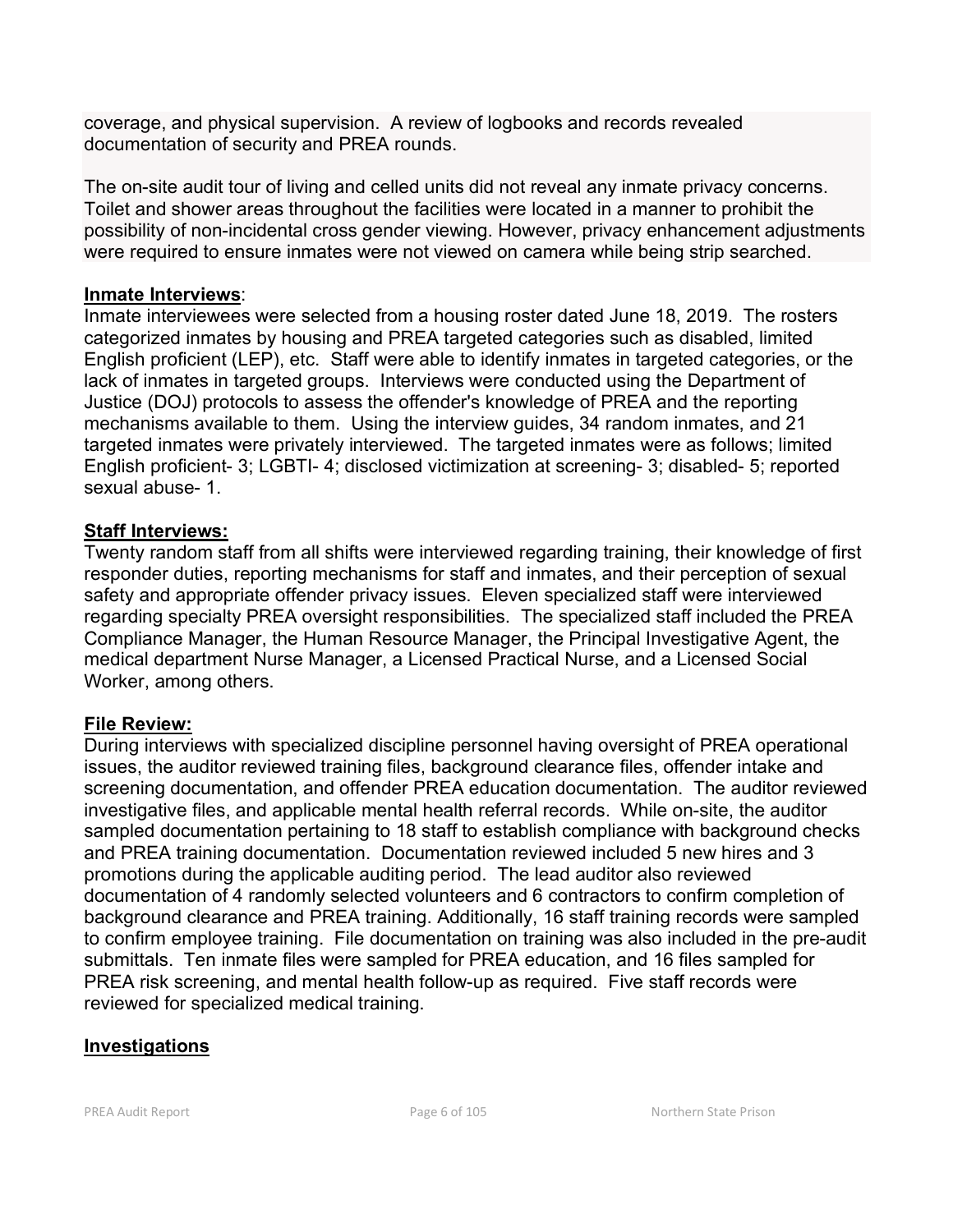During the applicable audit period, there were 40 PREA allegations reported. While on-site, the auditor reviewed 5 investigative files.

# **Closeout**

On June 20, 2019, a closing meeting was held with the auditors, NSP administrative staff, and NJ DOC policy and planning staff in attendance. Discussions centered around the audit process, preliminary findings, follow-up documentation requirements, and the post-audit process for corrective actions prior to issuance of the final audit report, if applicable. The auditor thanked the executive team for their efforts and dedication to becoming PREA compliant.

# **Post-Onsite Phase**

During this period of document review, clarifications were sought regarding PAQ entries, and discussions with the facility PREA Compliance Manager and NJ DOC policy and planning staff as required. Follow-up documentation submittals were reviewed, and PAQ entries were verified, and if applicable, submittals related to corrective actions were reviewed.

## **Facility Characteristics**

*The auditor's description of the audited facility should include details about the facility type, demographics and size of the inmate, resident or detainee population, numbers and type of staff positions, configuration and layout of the facility, numbers of housing units, description of housing units including any special housing units, a description of programs and services, including food service and recreation. The auditor should describe how these details are relevant to PREA implementation and compliance.*

The NJ Department of Corrections is comprised of 13 individual facilities at various locations throughout the state. The central office for NJ DOC is located in Trenton, NJ. The six main divisions of the Department of Corrections are the Office of the Commissioner, the Office of the Chief of Staff, the Office of the Deputy Commissioner, Division of Administration, Division of Operations, and Division of Programs and Community Services. All NJ DOC facilities fall under the Division of Operations. PREA deliverables at Northern State Prison are monitored by both the Operations Division and the Office of the Chief of Staff. NJ DOC and NSP manage the PREA process by using the PREA E-Management System which generates automated electronic reports to assist key staff in fulfilling their monitoring and tracking responsibilities. Electronic e-alerts are generated in conjunction with each PREA milestone. The Special Investigations Division (SID) conducts PREA Investigations and participates in numerous facets of the investigative process. NJ DOC's office of Policy and Planning reports PREA compliance issues to the Office of the Chief of Staff.

Northern State Prison, located on 43 acres in Newark, New Jersey, houses a diverse offender population classified as General Population, Special Needs, Administrative Close Supervision Unit (inmates who have incurred serious disciplinary charges) and Therapeutic Community (addictive behaviors). Community service activities are available to minimum security inmates.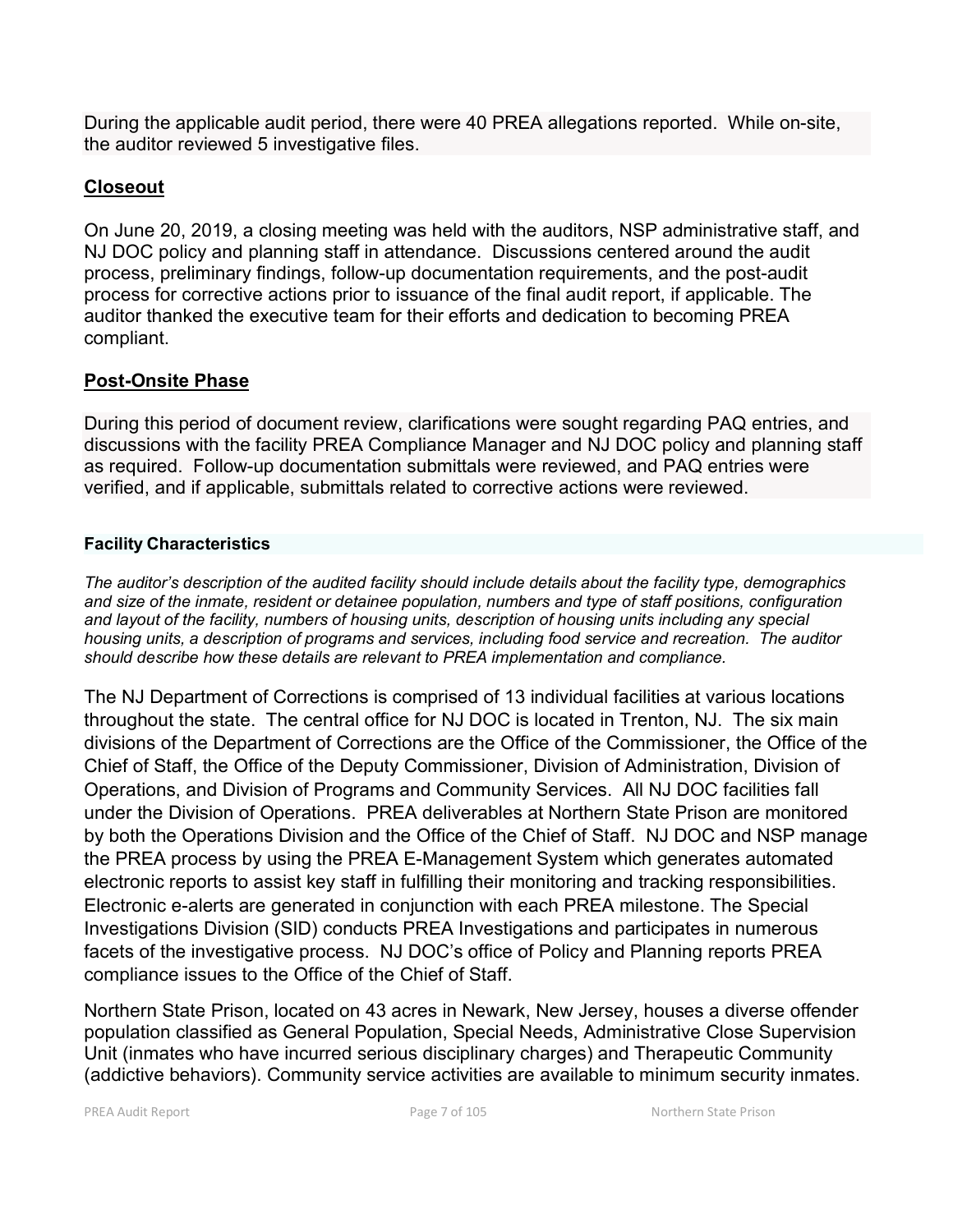The operational capacity is 2628 and the current population as of the first day of the audit was 2331.

Policies at the NJ DOC are promulgated through the Administrative Policies and Procedures Manual (APPM) Unit. APPM is the operational unit responsible for the generation, distribution and maintenance of NJ DOC policy statements and internal management procedures, which are documents that impact the operation of all organizational units under the authority of the Commissioner of the NJ DOC. Special emphasis is placed on the development of standardized, custody-related policies and procedures that impact the safety and security of the public, staff and inmates. There are two basic types of documents generated by APPM: agency level policy statements, and agency level 1 Internal Management Procedures (IMPs). Where appropriate, each individual facility is responsible for promulgating its own Level III IMPs to correspond to the Agency Level 1 policy or IMP. An agency Policy Statement or Level 1 IMP is agency-wide and applicable to all facilities under the NJ DOC. A Level 3 IMP is based on a Level 1 IMP but is specific to each facility to account for its own unique operational requirements.

Inmate housing at NSP is comprised of cell units, modular units, and dormitories. The general population housing is celled with toilets within cells and showers located at the end of each tier. Housing in the gang minimum section of the facility contains modular units with day rooms with dormitory housing wings. Bathrooms and showers are located adjacent to each dormitory section. The full minimum facility has barrack/dormitory housing with bathrooms and toilets located adjacent to each housing area. All showers contain privacy curtains and toilet areas as applicable are separated by walls from the dorm areas. NSP has staff supervision in all general population housing units and maintain a control center in each building. Lower supervision levels are established at the full minimum facility. Additionally, NSP designates several security posts as "gender restricted" meaning only male staff may work the post due to possible camera feeds in strip search areas.

According to the PAQ, NSP has an authorized staffing complement of 838. Most positions are required to have contact with inmates. According to an NSP "Post Trick" report of authorized positions for the current budget cycle, there are approximately 659 authorized security positions. NSP augments staff supervision where needed with video cameras strategically placed within the facilities. Video monitoring is evaluated during the internal audit process and documented on the internal audit report. There were no reports of any systemic vacancy or staff retention issues. There were two substantiated sexual abuse or harassment allegations at NSP over the period referenced in the PAQ. NSP maintains a regional center for disciplinary cases called the Administrative Close Supervision Unit (ACSU). All NJ DOC offenders who have received a disciplinary sanction requiring involuntary segregated housing within a certain geographic region are held in the ACSU. Additionally, NSP operates a separate Restrictive Housing Unit (D1E).

Human resources functions/services for NSP is provided off-site with only a satellite office on site. All medical care is provided by contract staff from Rutgers University Correctional Healthcare.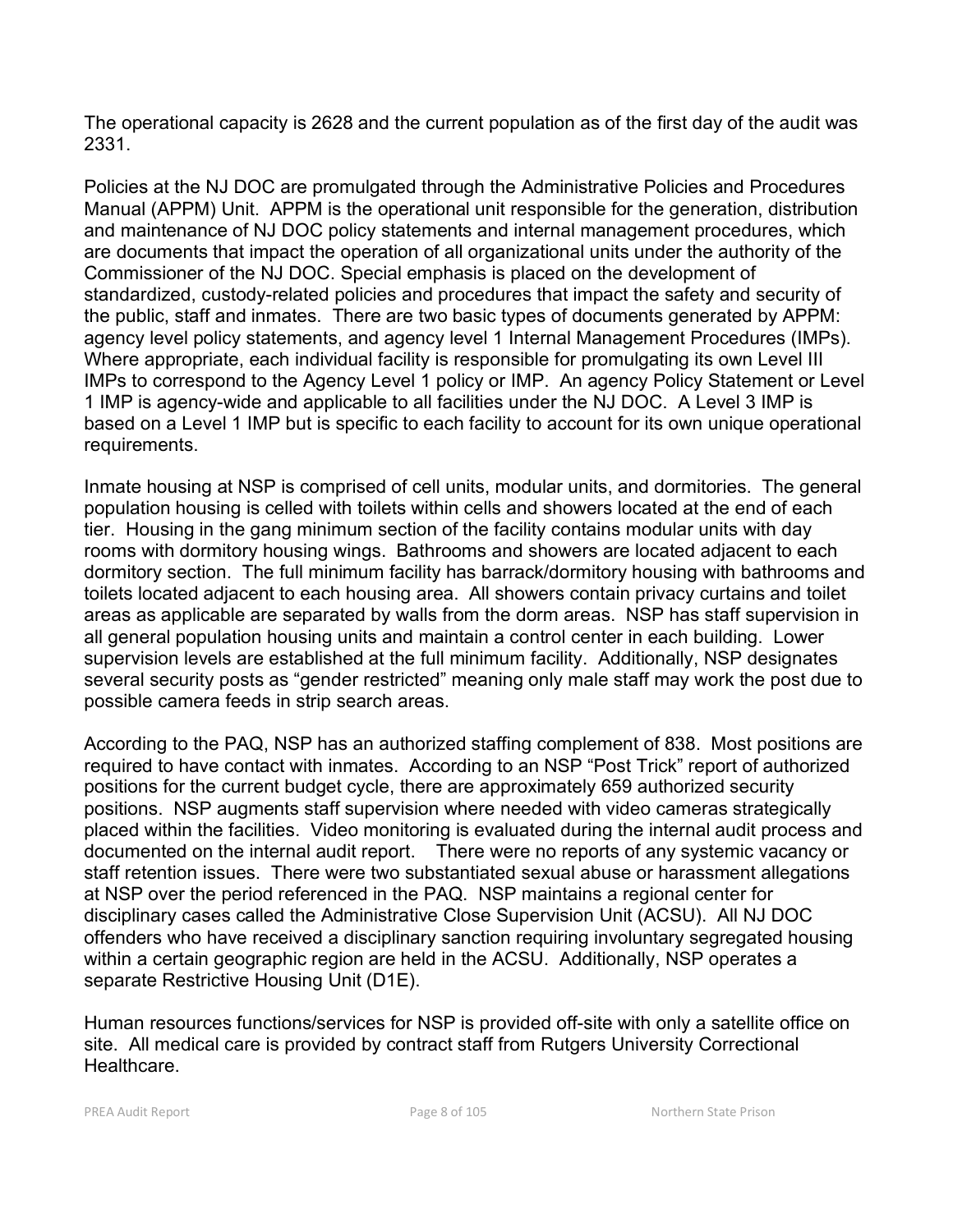The following agency and local policies serve as the primary directives to guide operational and performance compliance for the PREA: IMM.001.004 (Zero Tolerance Policy: Prison Sexual Assault); PCS.001.PREA.ICM (Institution PREA Compliance Manager); PCS.001.PREA.EMS (PREA E-Management System); MED.IMA.001 (Health Appraisals at Reception); ADM.006.007 (Pre-Employment and ID Card Renewal Background Checks: Issuance of Employee/Volunteer ID Cards); ADM.006.011 (Investigations of SID); IMP # 14 (Procedures for Sexual Offenses); IMP # 35 (Investigative Procedures); ADM.010.004 (Standards of Professional Conduct; Staff/Inmate Over Familiarity); PSM.001.011 (Staff Selections and Promotions); IMM.002.001(Inmate Remedy and Grievance Process); IMM.002.IRS.001 (Inmate Remedy System); PCS.001.PREA.001(Sexual Assault/PREA Advisory Committee); PSM.001.000 (Office of Human Resources MGO); E3-HRB 84-17 (Human Resources Bulletin); CUS.001.CSM.001(Crime Scene Management); CUS.110.011 (Searches of Inmates and Correctional Facilities); CUS.001.SEA.001 (Searches); CUS.003.001(Gender Restricted Posts); New Jersey Administrative Code (NJAC) 10A:4- 12.2(Inmate Discipline); MED.MLI.007 (Sexual Assault); ADM.019.TCC.01 (Temporary Close Custody Status); PCS.001.006 (Transgender-Intersex Inmates); CLS.002.INT (Classification and Intake Process); CLS.005.001 (Review of Inmate by Classification)

# **Summary of Audit Findings**

*The summary should include the number of standards exceeded, number of standards met, and number of standards not met, along with a list of each of the standards in each category. If relevant, provide a summarized description of the corrective action plan, including deficiencies observed, recommendations made, actions taken by the agency, relevant timelines, and methods used by the auditor to reassess compliance.*

When the on-site audit was completed, an exit briefing was held to discuss the audit findings. The meeting was held with the NSP Associate Administrator, the NSP Assistant Superintendent/IPCM, Nakamoto Group Inc. certified auditors, and the Administrative Analyst and the Executive Assistant, NJ DOC Office of Policy and Planning. Prior to the on-site audit, the auditor was provided documentation related to individual PREA standards. A review of this material was conducted to support a conclusion of compliance with the Prison Rape Elimination Act. Additionally, all interviews and observations were assessed to support a conclusion of compliance.

Notably, some NJ DOC Level 1 directives were created or updated during this audit cycle to better align with PREA standards requirements. Specifically, the policy on zero tolerance of inmate sexual abuse/sexual harassment was updated. The policy on "Temporary Close Custody Status" (TCC) was revised to provide uniform guidelines for the placement and short term housing of inmates in a secure unit designated to limit an inmate's contacts with others when an immediate need to be separated from the general population for special observation (other than a healthcare need) and/or investigation exists to determine an appropriate custody or housing placement. NJ DOC should consider adding specific language to the policy on Protective Custody Status (ADM.019.PCS.01) to coincide with PREA standard 115.43(a), regarding the 24-hour timeframe for involuntary holding without justification describing why alternative placement cannot be arranged.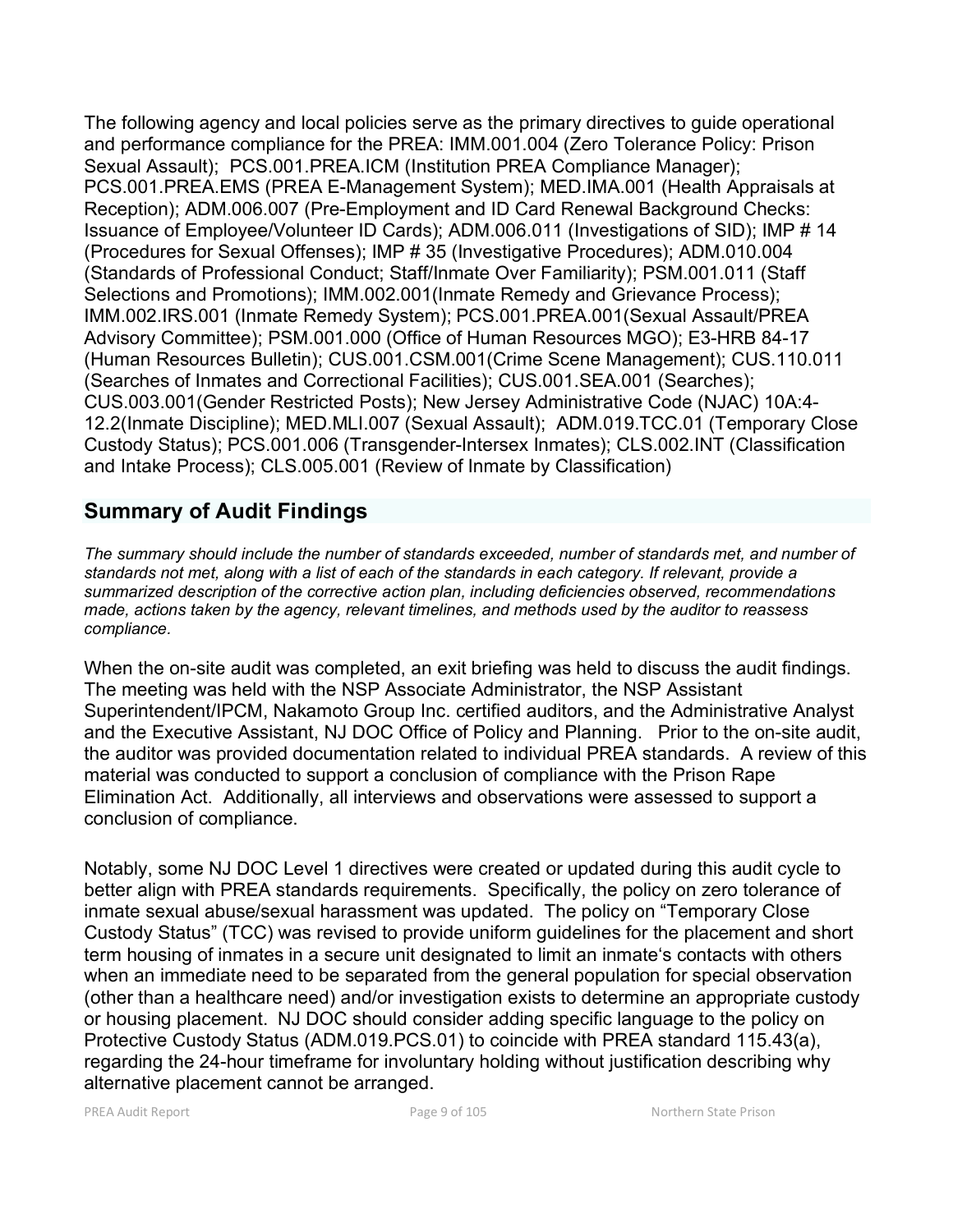The agency also maintains an established a multi-disciplinary Sexual Assault Advisory Council (SAAC). The council convenes at both the correctional facility and departmental level to review all allegations and instances of sexual abuse/sexual harassment with the purpose of assessing and improving PREA prevention, detection and response.

A corrective action plan was required for the following standards: 115.33 (Inmate Education) to ensure documentation of receipt of PREA educational information is received by all NSP admissions, particularly the ACSU admissions. Standard 115.15 required on site corrective action in order to enhance the privacy of inmates being strip searched. The enhancing of privacy shields was performed during the on-site audit so that camera feeds would not record images of inmates being strip searched.

The auditor concluded through observations, interviews, and the review of policies and documentation, that staff and inmates were knowledgeable concerning their responsibilities involving the PREA. During interviews, staff and inmates acknowledged awareness of NJ DOC's zero tolerance policy against sexual abuse. This philosophy has been fully institutionalized. Through a coordinated use of the agency staffing plan, daily rosters and post tricks, staffing levels are monitored to ensure PREA compliance and to provide enough supervisory resources to the offender population. Electronic monitoring is effective in augmenting the physical supervision of inmates by security staff. Custody supervisors are diligent in making random security checks.

The facility has adaptive measures and a strategic action plan in place to ensure disabled and LEP inmates, as required, can participate in or benefit from all aspects of the PREA. Hiring practices are consistent with sexual safety measures. Promotion protocols ensure that all promotion candidates are directly asked about previous sexual abuse misconduct either in applications or interviews. The facility has appropriate medical and victim advocacy networks in place and available, if needed. PREA education and training is properly documented for security, investigative and medical/mental health staff. Staff indicated adequate training in all aspects of the PREA, particularly first responder duties or actions to take in the event of a report of a PREA related incident.

Inmates acknowledged that admissions screening included questions regarding a history of sexual abuse or victimization and whether they would like to identify a sexual preference. The PREA E-Management System generates several automated electronic reports which assist the IPCM, investigative staff, or other staff designated as PREA recipients to fulfill their responsibilities at the institutional level. The electronic reports apply to standards, 115.41, 115.42, 115.43, 115.67, 115.71, 115.73, 115.86, among others. The electronic reports address the broad areas of prevention, detection, and response to allegations of sexual victimization. The e-alert system uses email to communicate with the IPCM and investigative staff, among others on a daily/hourly or weekly basis depending on the specific report. The system is designed to make classification and medical/mental health intake processes efficient in addressing victimization and abusiveness factors. Inmates identified as potential victims or abusers were referred to mental health for a follow-up assessment of PREA screening variables. Documentation related to 115.41 is organized and stored in information systems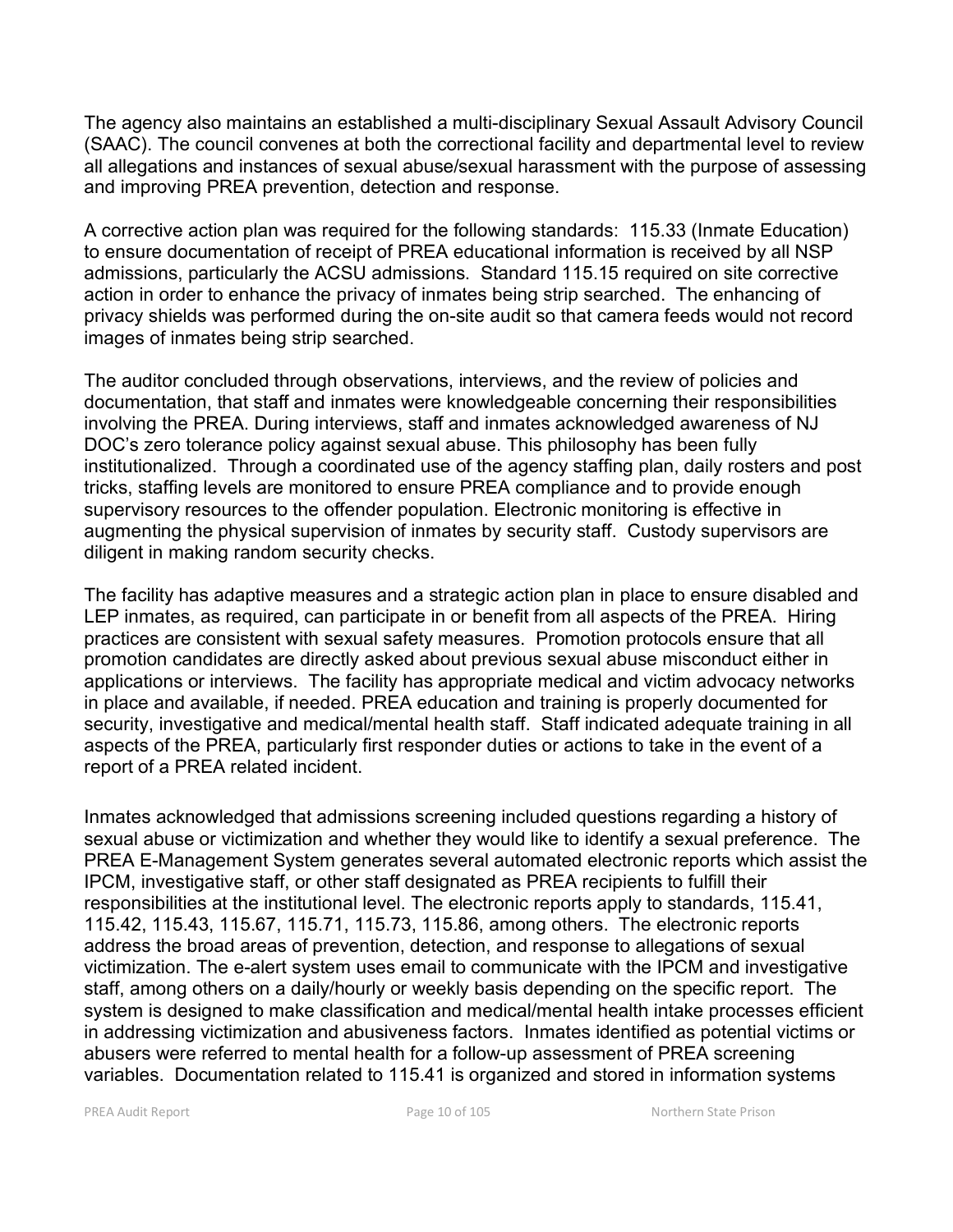available on a need-to-know-basis. Currently, directives guiding staff performance regarding PREA 30-day reassessments are the "PREA Electronic Medical Records (EMR) Module/Multidimensional Sexual victimization and Abusiveness Risk Assessment Checklist, and NJAC 10A:9-3 (Classification Process-Institutional Classification Committee (ICC). Classification review dates were verified on all cases sampled. The auditor was not provided evidence from any PREA EMR modules to verify 30-day reassessments. While "sexual adjustment" is a standing agenda item during ICC meetings as per NJAC, most classification documents (progress notes) examined did not specify that PREA issues were discussed by the ICC. A discussion of PREA issues or "sexual adjustment" is not discernible on ICC progress notes. A secondary level of compliance is presumed based on the documentation of ICC progress reviews in which "sexual adjustment" must be reviewed. However, it is recommended the agency move forward in providing primary documentation on ICC progress notes as a greater measure of quality assurance of compliance with 115.41(f). It is also recommended that classification IMPs reflect staff risk screening responsibilities.

PREA reporting mechanisms are conveyed in a conspicuous manner to inmates. Staff members are also aware of the reporting processes available to them.

Systems are in place for coordinated responses to incidents of sexual abuse, if needed. However, the coordinated actions are not contained in a facility-based response plan but published in separate agency policies. The facility has access to sufficiently trained investigative personnel to handle administrative investigations and, as needed, uses other local and state investigative resources to provide administrative guidance, investigate staff related abuse allegations and to handle criminal investigations. Investigative personnel are sensitive to the mental health concerns of some of the alleged victims and collaborate well with mental health personnel during the investigative stage. NSP reported 40 sexual abuse/harassment allegations for the audit period, with 16 cases closed at the time of the audit. All allegations are referred to the County Prosecutor' office for their review. The facility reported two substantiated cases, 12 unsubstantiated cases, and two unfounded cases. At the time of the on-site audit, 24 cases were pending review by the SAAC prior to final determination of report of disposition.

As the NJ DOC updates and further develops policy guidance relative to PREA standards, greater specificity in explaining PREA deliverables governing staff and inmate discipline (115.76 & 115.78) is recommended.

# **Number of Standards Exceeded: 0**

**Number of Standards Met: 45** §115.11; §115.12; §115.13; §115.14; §115.15; §115.16; §115.17; §115.18 §115.21; §115.22 §115.31; §115.32; §115.33; §115.34; §115.35 §115.41; §115.42; §115.43 §115.51; §115.52; §115.53; §115.54 §115.61; §115.62; §115.63; §115.64; §115.65; §115.66; §115.67; §115.68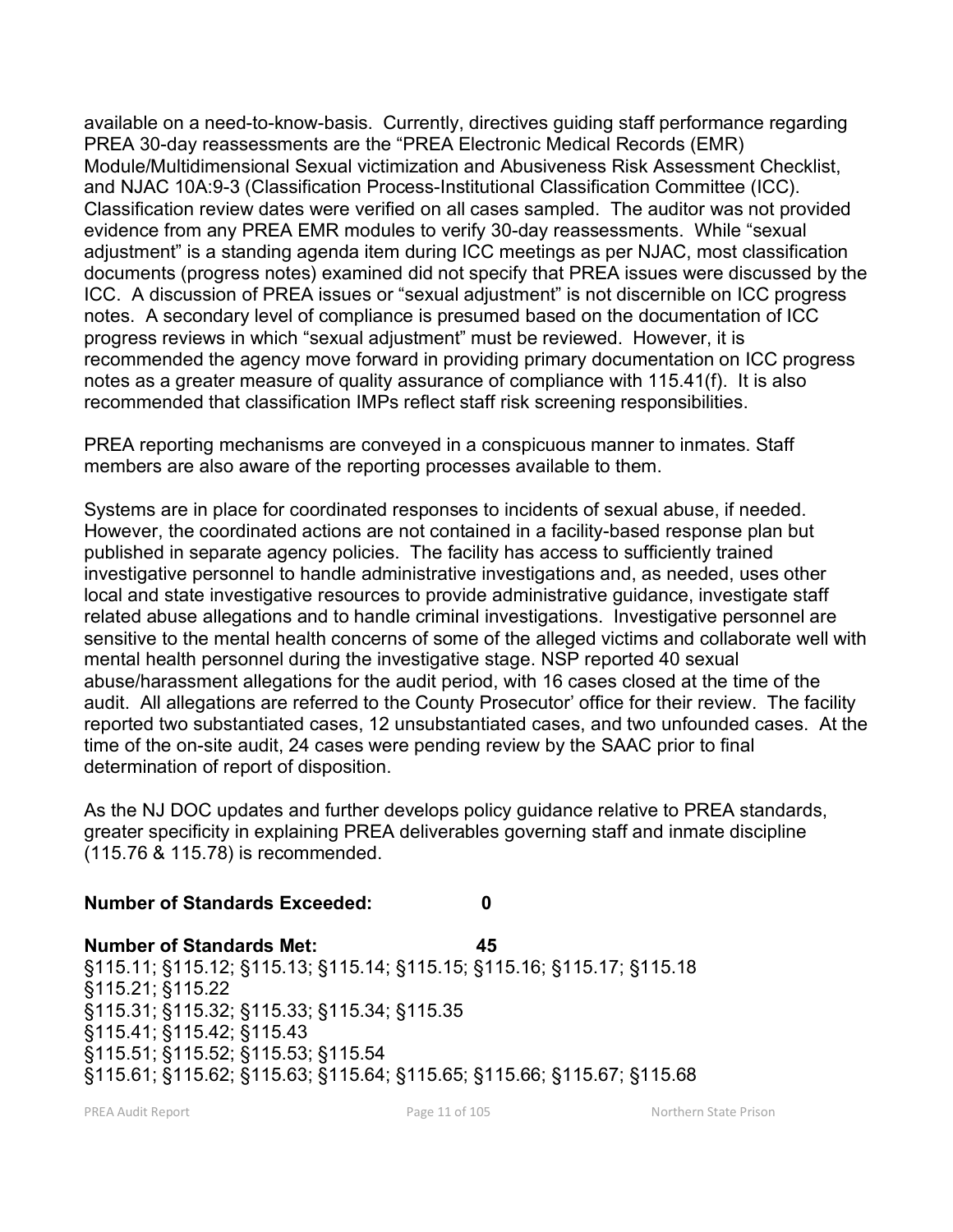§115.71; §115.72; §115.73; §115.76; §115.77; §115.78 §115.81§115.82; §115.83; §115.86; §115.87; §115.88; §115.89 §115.401; §115.403

## **Number of Standards Not Met: 0**

**Summary of Corrective Action (if any)**

# **The following issues were corrected on-site or submitted an acceptable plan of action to ensure compliance going forward.**

115.15 – Privacy enhancements were performed in two areas of the facility used for routine strip searches. Although camera feeds were monitored by staff assigned to a gender restricted post (male), it was necessary to ensure that inmate privacy was maintained, and images not recorded during times of exposing genitals and buttocks. Documentation was reviewed by the auditor verifying the privacy enhancements were made.

115.33 – A corrective action plan was developed to ensure all inmate admissions receive PREA information during the initial placement period at NSP.

# **PREVENTION PLANNING**

# **Standard 115.11: Zero tolerance of sexual abuse and sexual harassment; PREA coordinator**

# **All Yes/No Questions Must Be Answered by The Auditor to Complete the Report**

### **115.11 (a)**

- Does the agency have a written policy mandating zero tolerance toward all forms of sexual abuse and sexual harassment?  $\boxtimes$  Yes  $\Box$  No
- **Does the written policy outline the agency's approach to preventing, detecting, and responding** to sexual abuse and sexual harassment?  $\boxtimes$  Yes  $\Box$  No

### **115.11 (b)**

- Has the agency employed or designated an agency-wide PREA Coordinator?  $\boxtimes$  Yes  $\Box$  No
- Is the PREA Coordinator position in the upper-level of the agency hierarchy?  $\boxtimes$  Yes  $\Box$  No
- Does the PREA Coordinator have sufficient time and authority to develop, implement, and oversee agency efforts to comply with the PREA standards in all of its facilities?  $\boxtimes$  Yes  $\Box$  No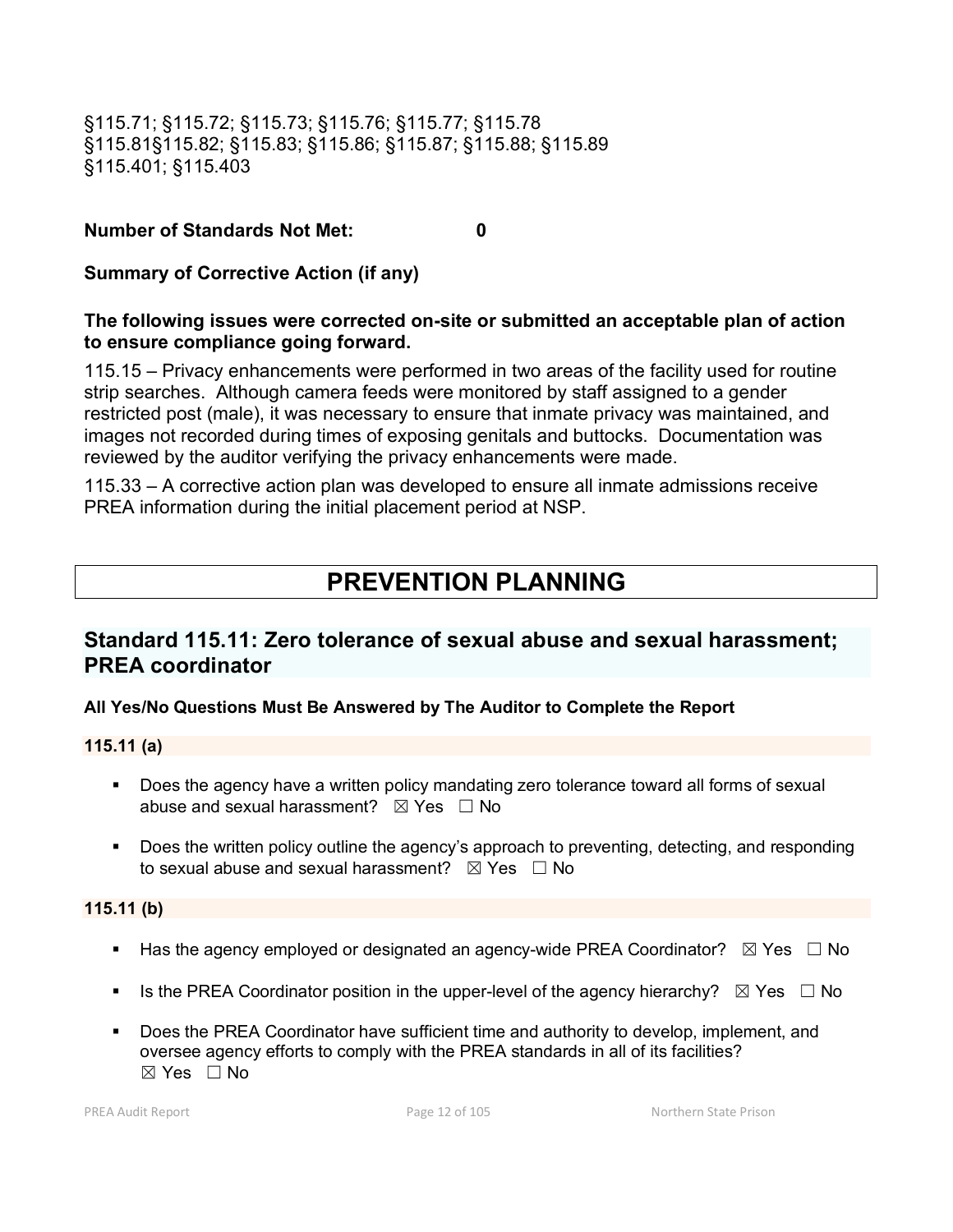## **115.11 (c)**

- If this agency operates more than one facility, has each facility designated a PREA compliance manager? (N/A if agency operates only one facility.)  $\boxtimes$  Yes  $\Box$  No  $\Box$  NA
- Does the PREA compliance manager have sufficient time and authority to coordinate the facility's efforts to comply with the PREA standards? (N/A if agency operates only one facility.) ☒ Yes ☐ No ☐ NA

#### **Auditor Overall Compliance Determination**

- ☐ **Exceeds Standard** (*Substantially exceeds requirement of standards*) ☒ **Meets Standard** (*Substantial compliance; complies in all material ways with the standard for the relevant review period*) ☐ **Does Not Meet Standard** (*Requires Corrective Action*)
- 

### **Instructions for Overall Compliance Determination Narrative**

*The narrative below must include a comprehensive discussion of all the evidence relied upon in making the compliance or non-compliance determination, the auditor's analysis and reasoning, and the auditor's conclusions. This discussion must also include corrective action recommendations where the facility does not meet the standard. These recommendations must be included in the Final Report, accompanied by information on specific corrective actions taken by the facility.*

# **Policy:**

IMM 001.004 (Zero Tolerance Policy: Prison Sexual Assault) address the requirements identified in this standard. The agency directive outlines a zero-tolerance policy for all forms of sexual abuse and sexual harassment. Additional agency policies which support a zero tolerance towards sexual abuse and harassment are ADM.006.011), and New Jersey Administrative Code (NJAC) 10A:4-12.2.

### **Practice(s):**

The agency has appointed the Director of Policy and Planning, located in the NJ DOC central office, as the NJ DOC PREA Coordinator. The NSP facility Administrator has appointed the NSP Assistant Superintendent as the Institution PREA Compliance Manager (IPCM). The IPCM reports directly to the facility Administrator in all matters pertaining to the PREA. The IPCM collaborates with NSP Nurse Management staff, the Principal SID investigator, mental health staff, classification and custody staff regarding all PREA related concerns. Interviews with the agency PREA Coordinator and IPCM confirmed that each has sufficient time and authority to coordinate efforts to comply with the PREA standards. Inmates are informed about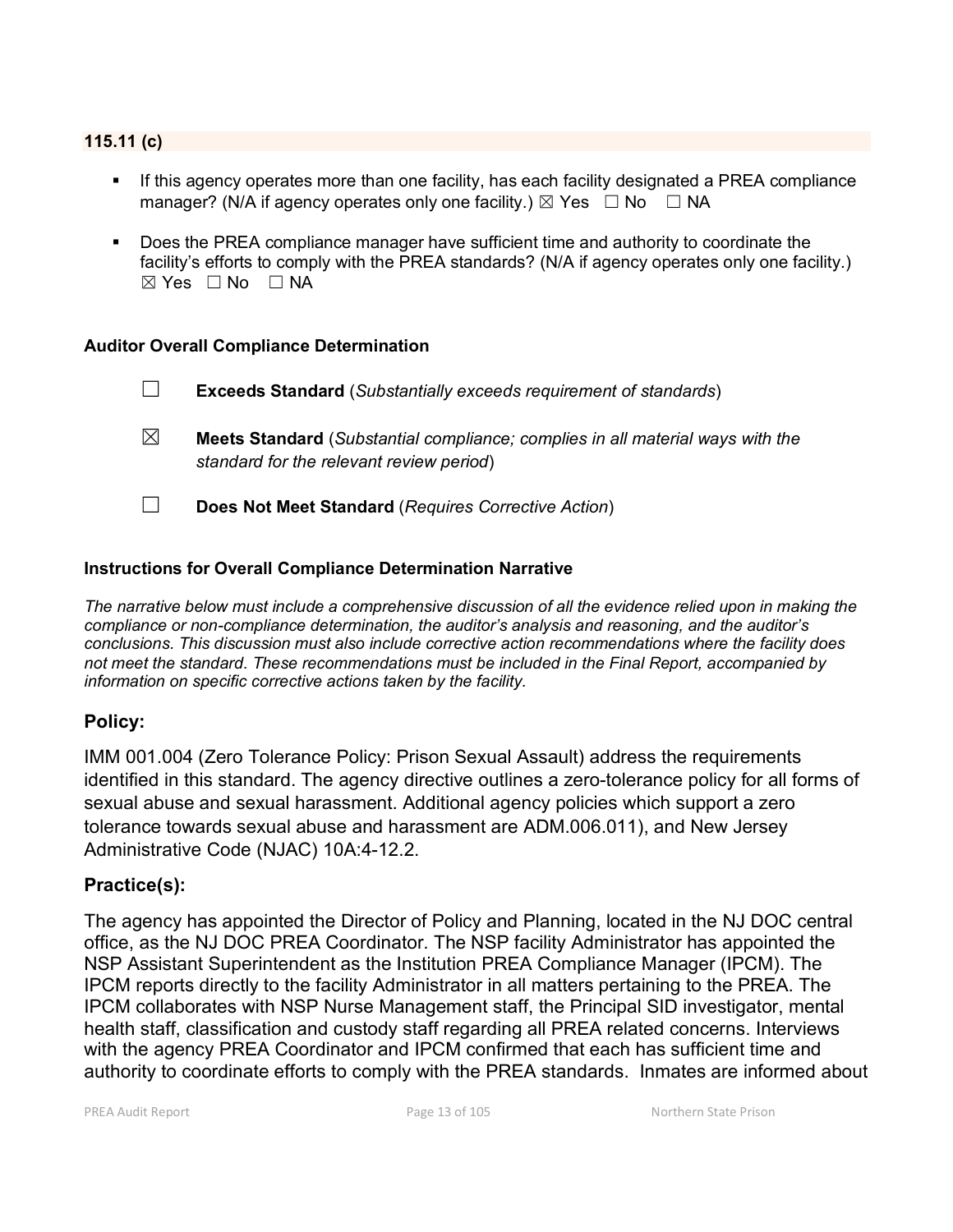the zero-tolerance policy and the PREA program is also a part of the inmate education process via admission and orientation procedures. Inmates are also informed about the program and zero tolerance in the Inmate Handbook, and NJ DOC 11.18 Zero Tolerance Flyers in English and Spanish posted throughout living, work, and program areas. All written documents are available in English and Spanish. Additional interpretive services are available for inmates who do not speak or read English. All interviews with staff, volunteers, contractors and inmates confirmed that each was aware of the zero-tolerance policy towards all forms of sexual abuse/sexual harassment. The commitment to the enforcement and implementation of the PREA, along with an examination of policy and documentation, support the facility's compliance with this standard.

# **Standard 115.12: Contracting with other entities for the confinement of inmates**

## **All Yes/No Questions Must Be Answered by the Auditor to Complete the Report**

## **115.12 (a)**

**If this agency is public and it contracts for the confinement of its inmates with private agencies** or other entities including other government agencies, has the agency included the entity's obligation to comply with the PREA standards in any new contract or contract renewal signed on or after August 20, 2012? (N/A if the agency does not contract with private agencies or other entities for the confinement of inmates.)  $\boxtimes$  Yes  $\Box$  No  $\Box$  NA

### **115.12 (b)**

 Does any new contract or contract renewal signed on or after August 20, 2012 provide for agency contract monitoring to ensure that the contractor is complying with the PREA standards? (N/A if the agency does not contract with private agencies or other entities for the confinement of inmates OR the response to 115.12(a)-1 is "NO".)  $\boxtimes$  Yes  $\Box$  No  $\Box$  NA

### **Auditor Overall Compliance Determination**

☐ **Exceeds Standard** (*Substantially exceeds requirement of standards*)

- ☒ **Meets Standard** (*Substantial compliance; complies in all material ways with the standard for the relevant review period*)
- ☐ **Does Not Meet Standard** (*Requires Corrective Action*)

#### **Instructions for Overall Compliance Determination Narrative**

*The narrative below must include a comprehensive discussion of all the evidence relied upon in making the compliance or non-compliance determination, the auditor's analysis and reasoning, and the auditor's conclusions. This discussion must also include corrective action recommendations where the facility does*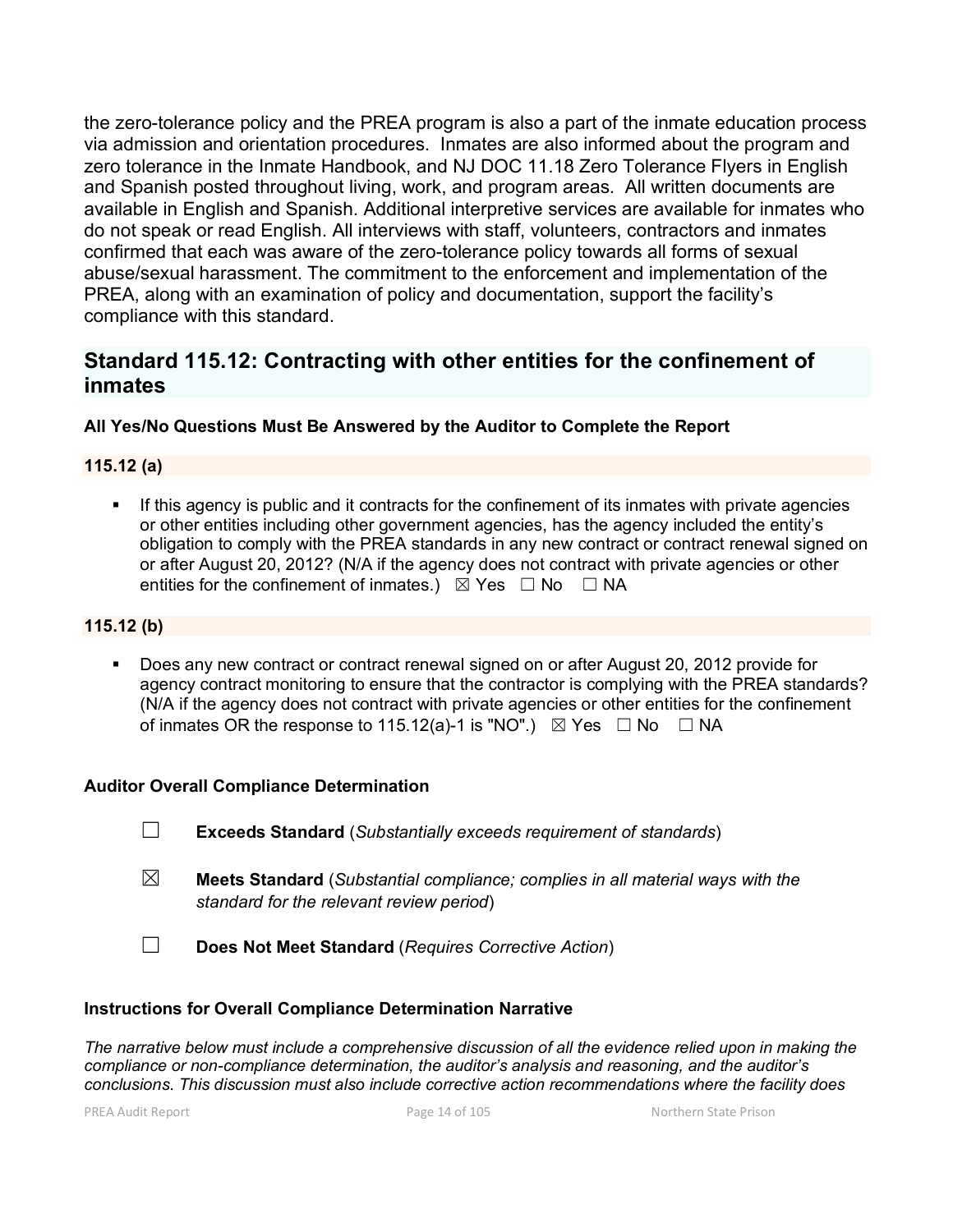*not meet the standard. These recommendations must be included in the Final Report, accompanied by information on specific corrective actions taken by the facility.*

The agency meets the requirements of Standard 115.12. A review of the documentation submitted confirmed the agency requires other entities contracted with for the confinement of inmates such as Residential Community Release Programs contractors and bidders to be PREA compliant or become PREA compliant within a specified timeframe. The contractor is expected to adopt and comply with the PREA standards. All agency contractual agreements have been modified to incorporate the language requiring all contractors to adopt and comply with the PREA standards. NSP does not independently contract for the confinement of inmates.

# **Standard 115.13: Supervision and monitoring**

# **All Yes/No Questions Must Be Answered by the Auditor to Complete the Report**

# **115.13 (a)**

- Does the agency ensure that each facility has developed a staffing plan that provides for adequate levels of staffing and, where applicable, video monitoring, to protect inmates against sexual abuse? ⊠ Yes □ No
- Does the agency ensure that each facility has documented a staffing plan that provides for adequate levels of staffing and, where applicable, video monitoring, to protect inmates against sexual abuse? ⊠ Yes □ No
- Does the agency ensure that each facility's staffing plan takes into consideration the generally accepted detention and correctional practices in calculating adequate staffing levels and determining the need for video monitoring?  $\boxtimes$  Yes  $\Box$  No
- Does the agency ensure that each facility's staffing plan takes into consideration any judicial findings of inadequacy in calculating adequate staffing levels and determining the need for video monitoring? ⊠ Yes □ No
- Does the agency ensure that each facility's staffing plan takes into consideration any findings of inadequacy from Federal investigative agencies in calculating adequate staffing levels and determining the need for video monitoring?  $\boxtimes$  Yes  $\Box$  No
- Does the agency ensure that each facility's staffing plan takes into consideration any findings of inadequacy from internal or external oversight bodies in calculating adequate staffing levels and determining the need for video monitoring?  $\boxtimes$  Yes  $\Box$  No
- Does the agency ensure that each facility's staffing plan takes into consideration all components of the facility's physical plant (including "blind-spots" or areas where staff or inmates may be isolated) in calculating adequate staffing levels and determining the need for video monitoring?  $\boxtimes$  Yes  $\Box$  No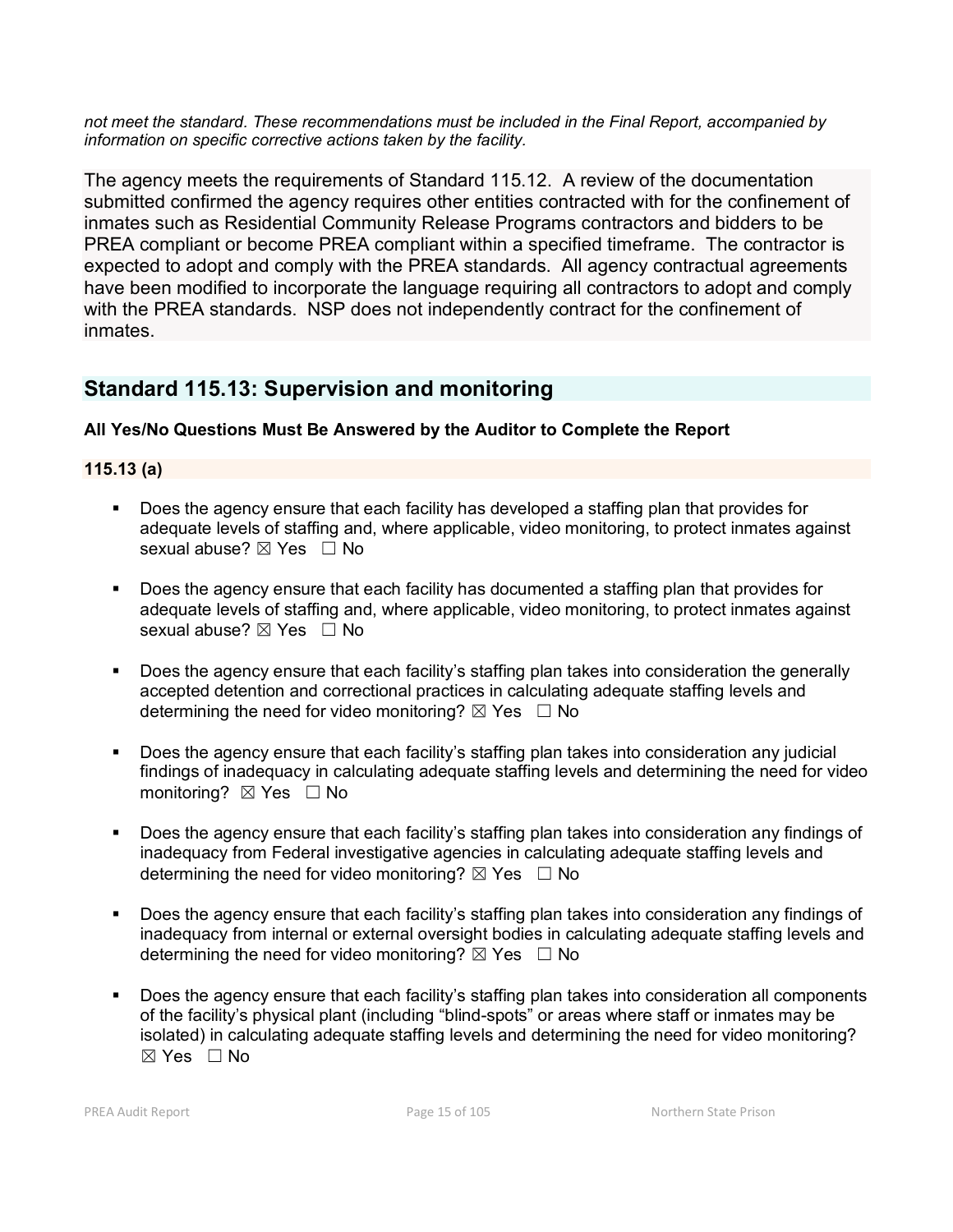- Does the agency ensure that each facility's staffing plan takes into consideration the composition of the inmate population in calculating adequate staffing levels and determining the need for video monitoring?  $\boxtimes$  Yes  $\Box$  No
- Does the agency ensure that each facility's staffing plan takes into consideration the number and placement of supervisory staff in calculating adequate staffing levels and determining the need for video monitoring?  $\boxtimes$  Yes  $\Box$  No
- Does the agency ensure that each facility's staffing plan takes into consideration the institution programs occurring on a particular shift in calculating adequate staffing levels and determining the need for video monitoring?  $\boxtimes$  Yes  $\Box$  No  $\Box$  NA
- Does the agency ensure that each facility's staffing plan takes into consideration any applicable State or local laws, regulations, or standards in calculating adequate staffing levels and determining the need for video monitoring?  $\boxtimes$  Yes  $\Box$  No
- Does the agency ensure that each facility's staffing plan takes into consideration the prevalence of substantiated and unsubstantiated incidents of sexual abuse in calculating adequate staffing levels and determining the need for video monitoring?  $\boxtimes$  Yes  $\Box$  No
- **Does the agency ensure that each facility's staffing plan takes into consideration any other** relevant factors in calculating adequate staffing levels and determining the need for video monitoring? **⊠** Yes □ No

## **115.13 (b)**

 In circumstances where the staffing plan is not complied with, does the facility document and justify all deviations from the plan? (N/A if no deviations from staffing plan.)  $\Box$  Yes  $\Box$  No  $\boxtimes$  NA

# **115.13 (c)**

- In the past 12 months, has the facility, in consultation with the agency PREA Coordinator, assessed, determined, and documented whether adjustments are needed to: The staffing plan established pursuant to paragraph (a) of this section?  $\boxtimes$  Yes  $\Box$  No
- In the past 12 months, has the facility, in consultation with the agency PREA Coordinator, assessed, determined, and documented whether adjustments are needed to: The facility's deployment of video monitoring systems and other monitoring technologies?  $\boxtimes$  Yes  $\Box$  No
- In the past 12 months, has the facility, in consultation with the agency PREA Coordinator, assessed, determined, and documented whether adjustments are needed to: The resources the facility has available to commit to ensure adherence to the staffing plan?  $\boxtimes$  Yes  $\Box$  No

**115.13 (d)**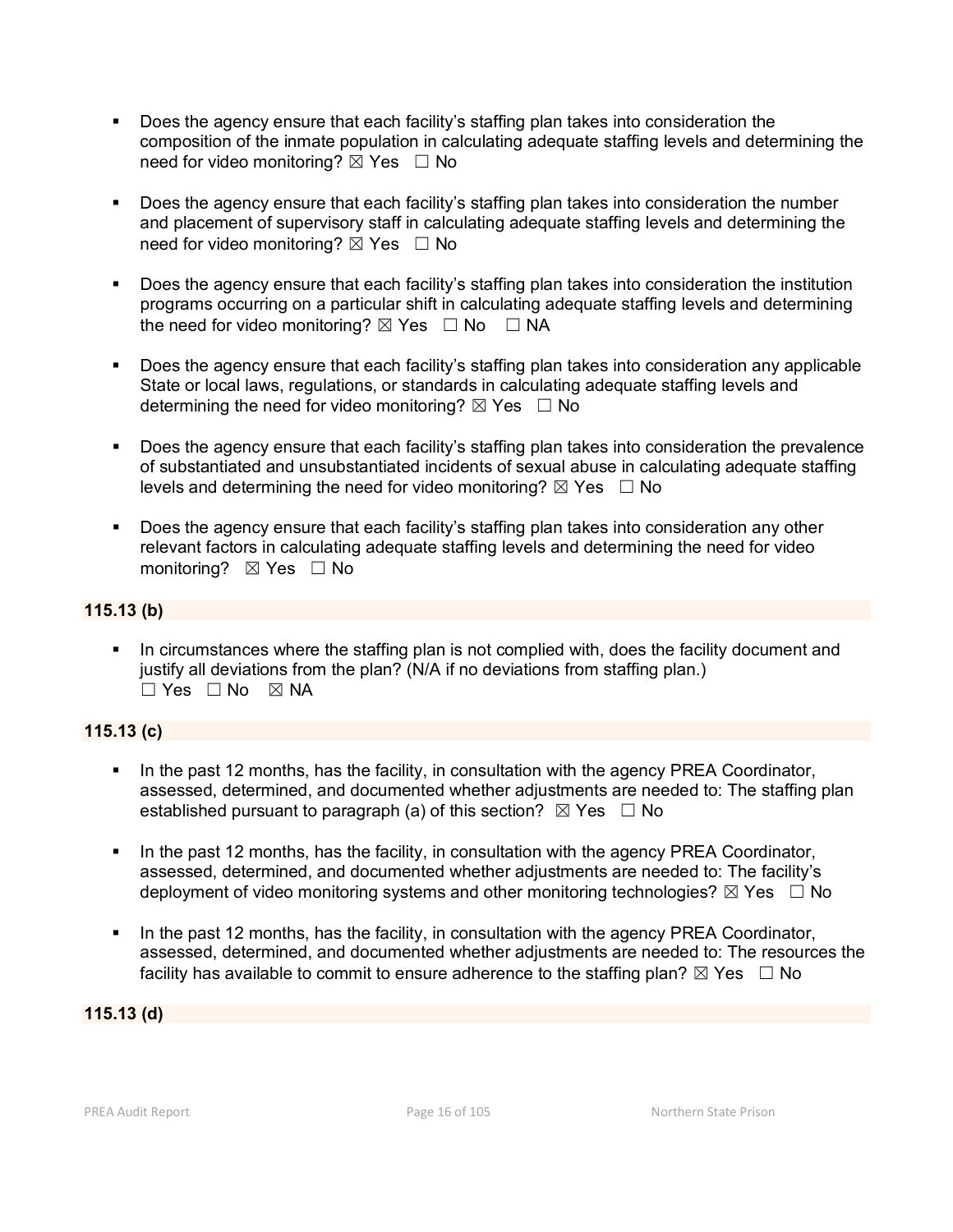- Has the facility/agency implemented a policy and practice of having intermediate-level or higherlevel supervisors conduct and document unannounced rounds to identify and deter staff sexual abuse and sexual harassment?  $\boxtimes$  Yes  $\Box$  No
- Is this policy and practice implemented for night shifts as well as day shifts?  $\boxtimes$  Yes  $\Box$  No
- Does the facility/agency have a policy prohibiting staff from alerting other staff members that these supervisory rounds are occurring, unless such announcement is related to the legitimate operational functions of the facility?  $\boxtimes$  Yes  $\Box$  No

### **Auditor Overall Compliance Determination**

- ☐ **Exceeds Standard** (*Substantially exceeds requirement of standards*)
- ☒ **Meets Standard** (*Substantial compliance; complies in all material ways with the standard for the relevant review period*)
- ☐ **Does Not Meet Standard** (*Requires Corrective Action*)

## **Instructions for Overall Compliance Determination Narrative**

*The narrative below must include a comprehensive discussion of all the evidence relied upon in making the compliance or non-compliance determination, the auditor's analysis and reasoning, and the auditor's conclusions. This discussion must also include corrective action recommendations where the facility does not meet the standard. These recommendations must be included in the Final Report, accompanied by information on specific corrective actions taken by the facility.*

# **Policy:**

NJ DOC Post Trick Analysis/Baseline Custody Staffing policy statement 3301; the 2018 Internal PREA Audit; CUS 001.CRP (camera review procedures); CUS.001.011; and IMM 001.004 address the requirements of PREA standard 115.13. Policy requires frequent monitoring of the staffing plan, frequent reporting on the effects of staffing on PREA supervision objectives, and regular facility rounds to assess sexual abuse vulnerabilities caused by staffing issues. Policy requires staff to assess the adequacy of the video monitoring designed to prevent and detect sexually abusive behaviors.

# **Practice(s):**

Authorized staffing of NSP is determined by the Post Trick Analysis process taking into consideration the mission, activities and functions occurring in the facility. Additionally, staffing levels are assessed based on the design and layout of the physical structure of the facility and the number, frequency, and scheduling of programs and services. A baseline staffing level is used to determine the amount of custody staff required to operate NSP on any day or shift. A review of the latest PREA internal audit reveals that all aspects of supervision and monitoring are reviewed. PREA related staffing objectives are considered when filling positions and developing work rosters/assignments. Interviews with the human resources staff and the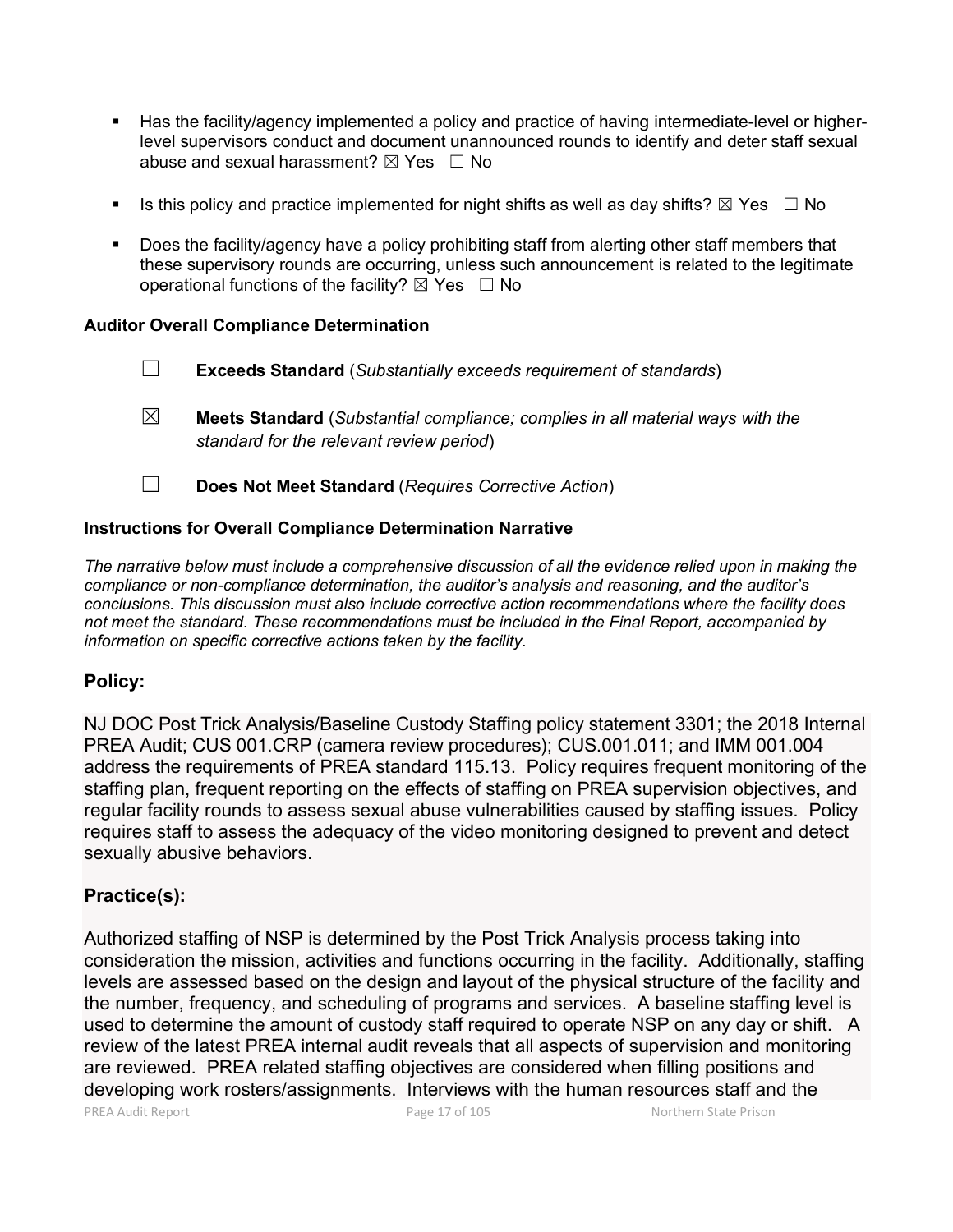Assistant Superintendent confirmed that the facility considers the items detailed in the standard, when developing a staffing plan. The facility reviews the staffing plan on a regular basis and certified any deviations from the staffing plan were explained and documented. Each calendar year, the agency PREA Coordinator oversees an internal audit of NSP which examines the adequacy of staffing and relevant factors in standard 115.13. The internal audit documents any deviations from the staffing plan. The IPCM provides input into staffing issues and may provide input as to whether adjustments to the staffing plan may be required to meet PREA requirements. In reviewing NSP related documentation regarding staffing and its impact on PREA deliverables, it is determined that assessment reports provide information relative to PREA requirements such as any adjustments to staffing plans, or any deviations from staffing plans. Additionally, a statement regarding an analysis of video monitoring is included in the internal audit assessments.

According to a NSP "Post Trick" report of authorized positions for the current budget cycle, there are approximately 659 authorized security positions. NSP augments staff supervision where needed with video cameras strategically placed within the facilities. Video monitoring is evaluated during the internal audit process and documented on the internal audit report. The 2018 internal audit's examination of cameras in strip search areas did not adequately discover possible privacy invasion issues. During the on-site audit tour, it was discovered that several camera feeds were not being received in the central control room. It was explained that the administration was aware and were assured that other monitoring stations maintained duplicate capabilities to record.

There were no reports of any systemic vacancy or staff retention issues. There were two substantiated sexual abuse or harassment allegations at NSP over the period referenced in the PAQ.

The auditor has not been informed of any judicial findings of inadequacy, findings of inadequacy from federal investigative agencies or findings of inadequacy from internal or external oversight bodies relative to this standard. The review of logbooks in housing units confirmed that intermediate-level or higher-level supervisors (department heads at a minimum) conduct and document unannounced visits throughout the NSP, gang minimum, and full minimum sections of the facility. CUS.001.011 prohibits staff members from alerting other employees regarding unannounced rounds. Compliance with this standard is confirmed by a review of an authorized and implemented staffing plan for the supervision of inmates. There have not been any unexplained deviations from the staffing plan and the IPCM has certified that based on an assessment of relevant factors, staffing is sufficient to ensure the sexual safety of inmates in accordance with PREA measurements.

# **Standard 115.14: Youthful inmates**

# **All Yes/No Questions Must Be Answered by the Auditor to Complete the Report**

# **115.14 (a)**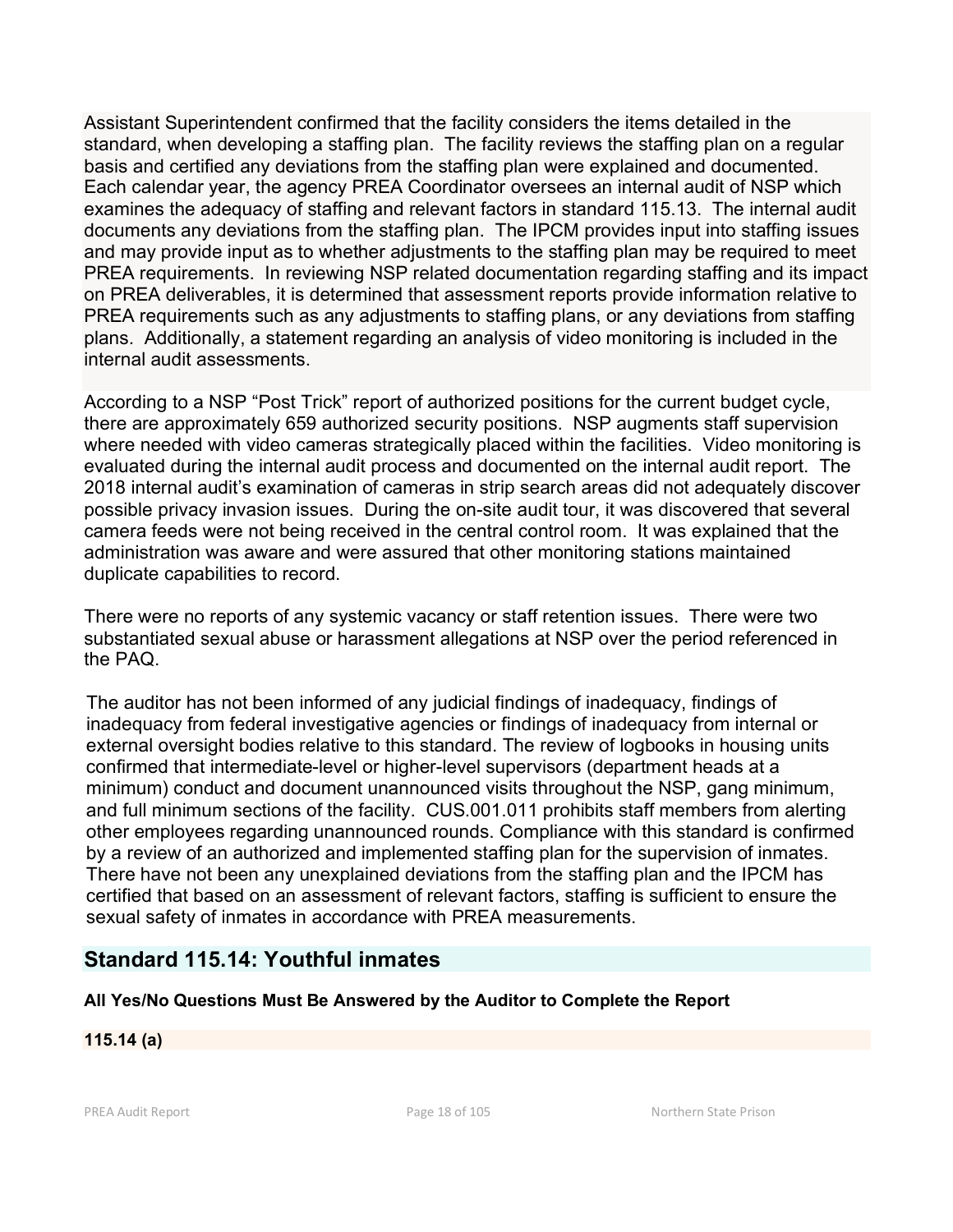Does the facility place all youthful inmates in housing units that separate them from sight, sound, and physical contact with any adult inmates through use of a shared dayroom or other common space, shower area, or sleeping quarters? (N/A if facility does not have youthful inmates linmates <18 years old].)  $\Box$  Yes  $\Box$  No  $\boxtimes$  NA

## **115.14 (b)**

- In areas outside of housing units does the agency maintain sight and sound separation between youthful inmates and adult inmates? (N/A if facility does not have youthful inmates [inmates <18 years old].)  $\Box$  Yes  $\Box$  No  $\boxtimes$  NA
- In areas outside of housing units does the agency provide direct staff supervision when youthful inmates and adult inmates have sight, sound, or physical contact? (N/A if facility does not have youthful inmates [inmates <18 years old].)  $\Box$  Yes  $\Box$  No  $\boxtimes$  NA

## **115.14 (c)**

- Does the agency make its best efforts to avoid placing youthful inmates in isolation to comply with this provision? (N/A if facility does not have youthful inmates [inmates <18 years old].)  $\Box$  Yes  $\Box$  No  $\boxtimes$  NA
- Does the agency, while complying with this provision, allow youthful inmates daily large-muscle exercise and legally required special education services, except in exigent circumstances? (N/A if facility does not have youthful inmates [inmates <18 years old].)  $\Box$  Yes  $\Box$  No  $\boxtimes$  NA
- Do youthful inmates have access to other programs and work opportunities to the extent possible? (N/A if facility does not have youthful inmates [inmates <18 years old].) ☐ Yes ☐ No ☒ NA

### **Auditor Overall Compliance Determination**

- ☐ **Exceeds Standard** (*Substantially exceeds requirement of standards*)
- ☒ **Meets Standard** (*Substantial compliance; complies in all material ways with the standard for the relevant review period*)
- ☐ **Does Not Meet Standard** (*Requires Corrective Action*)

#### **Instructions for Overall Compliance Determination Narrative**

*The narrative below must include a comprehensive discussion of all the evidence relied upon in making the compliance or non-compliance determination, the auditor's analysis and reasoning, and the auditor's conclusions. This discussion must also include corrective action recommendations where the facility does not meet the standard. These recommendations must be included in the Final Report, accompanied by information on specific corrective actions taken by the facility.*

NSP does not house youthful inmates.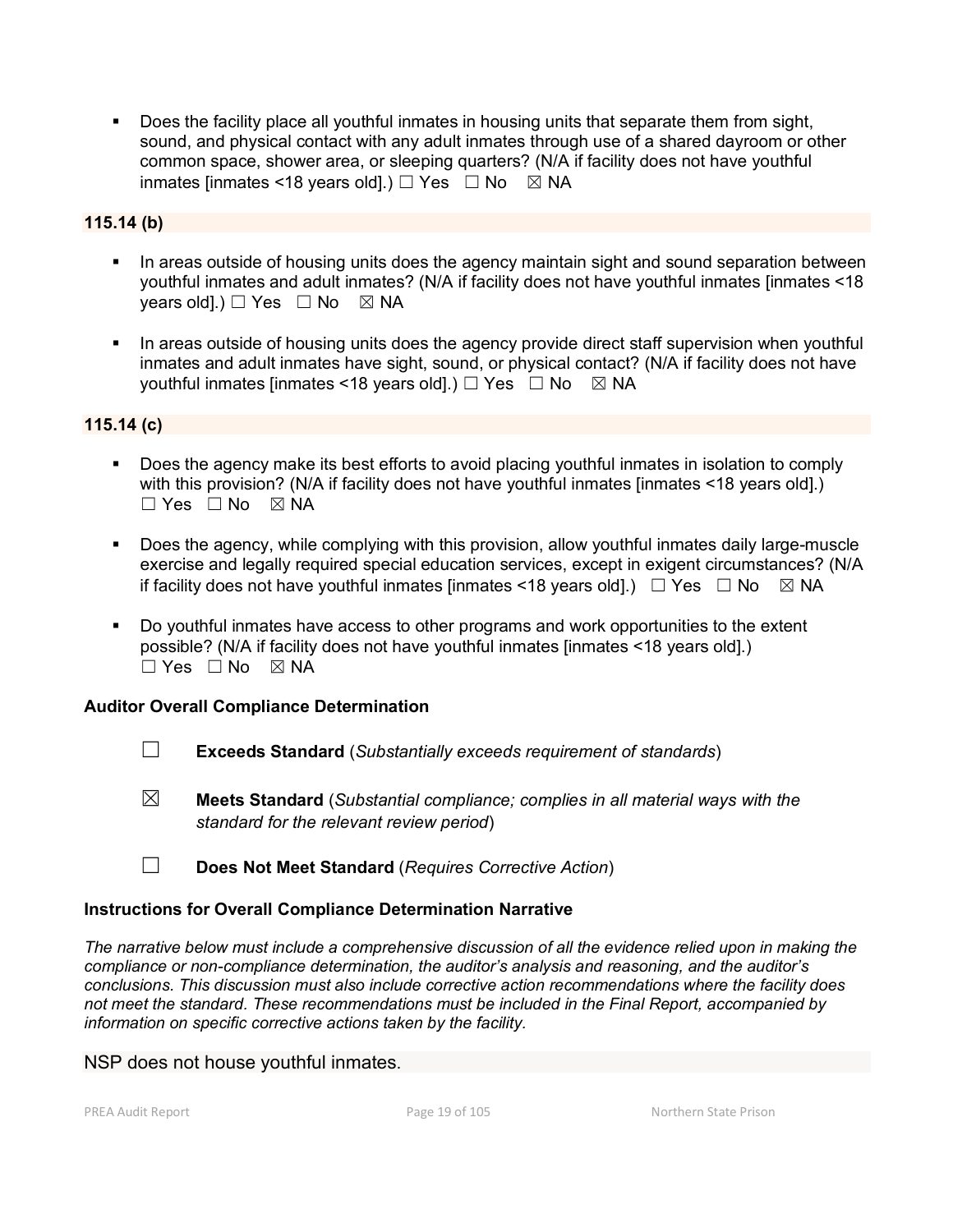# **Standard 115.15: Limits to cross-gender viewing and searches**

## **All Yes/No Questions Must Be Answered by the Auditor to Complete the Report**

## **115.15 (a)**

 Does the facility always refrain from conducting any cross-gender strip or cross-gender visual body cavity searches, except in exigent circumstances or by medical practitioners? ☒ Yes ☐ No

### **115.15 (b)**

- Does the facility always refrain from conducting cross-gender pat-down searches of female inmates in non-exigent circumstances? (N/A here for facilities with less than 50 inmates before August 20, 2017.)  $\boxtimes$  Yes  $\Box$  No  $\Box$  NA
- Does the facility always refrain from restricting female inmates' access to regularly available programming or other out-of-cell opportunities in order to comply with this provision? (N/A here for facilities with less than 50 inmates before August 20, 2017.  $\boxtimes$ ) Yes  $\Box$  No  $\Box$  NA

## **115.15 (c)**

- Does the facility document all cross-gender strip searches and cross-gender visual body cavity searches?  $\boxtimes$  Yes  $\Box$  No
- Does the facility document all cross-gender pat-down searches of female inmates? ☐ Yes ☒ No

# **115.15 (d)**

- Does the facility implement a policy and practice that enables inmates to shower, perform bodily functions, and change clothing without nonmedical staff of the opposite gender viewing their breasts, buttocks, or genitalia, except in exigent circumstances or when such viewing is incidental to routine cell checks?  $\boxtimes$  Yes  $\Box$  No
- **Does the facility require staff of the opposite gender to announce their presence when entering** an inmate housing unit?  $\boxtimes$  Yes  $\Box$  No

### **115.15 (e)**

- **Does the facility always refrain from searching or physically examining transgender or intersex** inmates for the sole purpose of determining the inmate's genital status?  $\boxtimes$  Yes  $\Box$  No
- If an inmate's genital status is unknown, does the facility determine genital status during conversations with the inmate, by reviewing medical records, or, if necessary, by learning that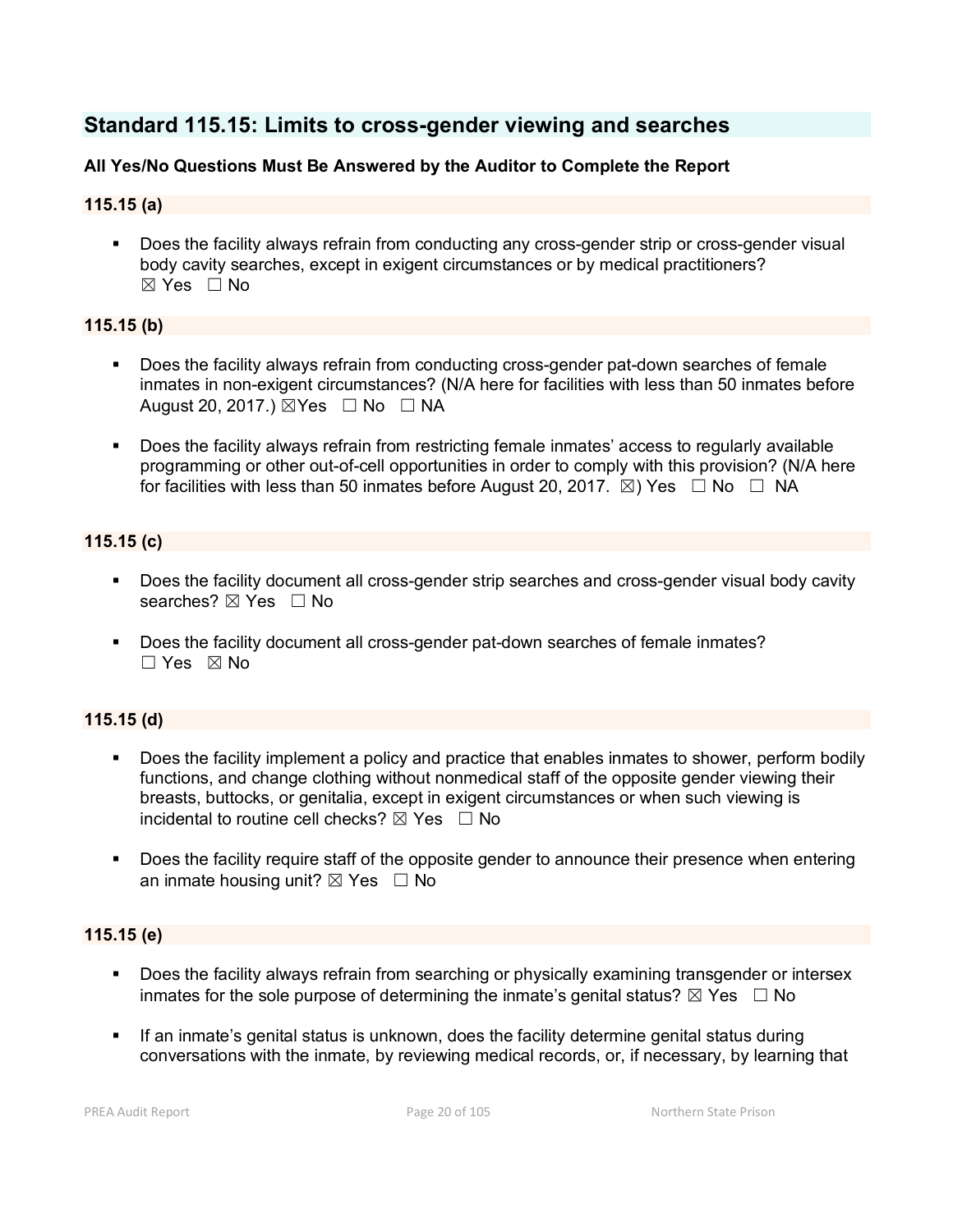information as part of a broader medical examination conducted in private by a medical practitioner? ⊠ Yes □ No

### **115.15 (f)**

- Does the facility/agency train security staff in how to conduct cross-gender pat down searches in a professional and respectful manner, and in the least intrusive manner possible, consistent with security needs?  $\boxtimes$  Yes  $\Box$  No
- Does the facility/agency train security staff in how to conduct searches of transgender and intersex inmates in a professional and respectful manner, and in the least intrusive manner possible, consistent with security needs?  $\boxtimes$  Yes  $\Box$  No

#### **Auditor Overall Compliance Determination**

- ☐ **Exceeds Standard** (*Substantially exceeds requirement of standards*)
- ☒ **Meets Standard** (*Substantial compliance; complies in all material ways with the standard for the relevant review period*)
- ☐ **Does Not Meet Standard** (*Requires Corrective Action*)

#### **Instructions for Overall Compliance Determination Narrative**

*The narrative below must include a comprehensive discussion of all the evidence relied upon in making the compliance or non-compliance determination, the auditor's analysis and reasoning, and the auditor's conclusions. This discussion must also include corrective action recommendations where the facility does not meet the standard. These recommendations must be included in the Final Report, accompanied by information on specific corrective actions taken by the facility.*

### **Policy:**

CUS.001.011, CUS.001.SEA.001, and CUS.003.001 address the requirements of Standard 115.15. The facility's overall rated capacity exceeds 50 inmates. The institution does not permit cross-gender strip searches or cross-gender visual body cavity searches, except in exigent circumstances or when performed by medical practitioners. Officers are required to document all cross-gender strip searches and cross-gender visual body cavity searches. Policy prohibits employees from searching or physically examining a transgender or intersex inmate for the sole purpose of determining the inmate's genital status.

# **Practice(s):**

There have not been any cross-gender visual body cavity or strip searches conducted at NSP during the audit period. Interviews with staff confirmed that they were aware of the prohibition of visual body cavity or strip searches of the inmates of the opposite sex, except in exigent circumstances. A review of training records reveals that security staff members have received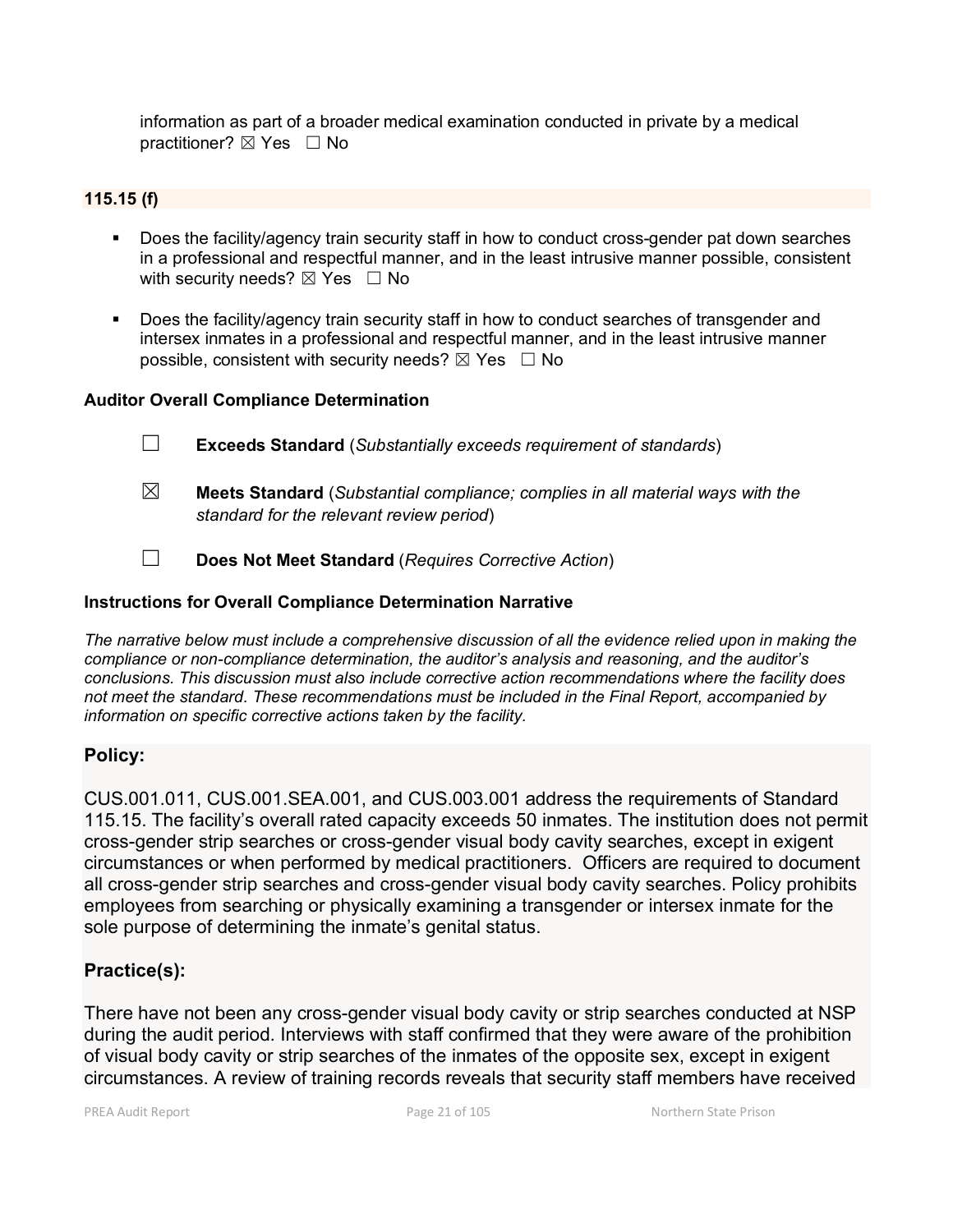formal training in pat searches. Staff interviews also confirmed that female officers have been trained to conduct cross-gender pat searches. The auditor observed, during the tour of all applicable housing units, that inmates are permitted to shower, perform bodily functions and change clothing privately. Toilets and shower facilities are either located in cells and showers with curtains down range, or generally separated by a wall with privacy doors or curtains at the gang and full minimum units. Privacy enhancements were performed in two areas of the facility used for routine strip searches. Although camera feeds were monitored by staff assigned to a gender restricted post (male), it was necessary to ensure that inmate privacy was maintained, and images not recorded during times of exposing genitals and buttocks. Documentation was reviewed by the auditor verifying the privacy enhancements were made.

The agency and NSP have an "announce" policy and procedures requiring staff of the opposite sex to announce their presence or otherwise notify the inmates, when entering an inmate housing unit. Randomly interviewed inmates confirmed that female staff members, as applicable, announce their presence in this manner, when entering a housing unit. The practice was observed, during the facility tour. Interviews with randomly selected inmates confirmed that they had been pat searched by officers of the same gender properly and professionally. Interviews with random and specialized staff, observations and an examination of support documentation, such as staff training acknowledgement forms, confirm training in this area follows the requirements of Standard 115.15.

# **Standard 115.16: Inmates with disabilities and inmates who are limited English proficient**

# **All Yes/No Questions Must Be Answered by the Auditor to Complete the Report**

# **115.16 (a)**

- Does the agency take appropriate steps to ensure that inmates with disabilities have an equal opportunity to participate in or benefit from all aspects of the agency's efforts to prevent, detect, and respond to sexual abuse and sexual harassment, including: inmates who are deaf or hard of hearing?  $\boxtimes$  Yes  $\Box$  No
- Does the agency take appropriate steps to ensure that inmates with disabilities have an equal opportunity to participate in or benefit from all aspects of the agency's efforts to prevent, detect, and respond to sexual abuse and sexual harassment, including: inmates who are blind or have low vision? ⊠ Yes □ No
- Does the agency take appropriate steps to ensure that inmates with disabilities have an equal opportunity to participate in or benefit from all aspects of the agency's efforts to prevent, detect, and respond to sexual abuse and sexual harassment, including: inmates who have intellectual disabilities?  $\boxtimes$  Yes  $\Box$  No
- Does the agency take appropriate steps to ensure that inmates with disabilities have an equal opportunity to participate in or benefit from all aspects of the agency's efforts to prevent, detect,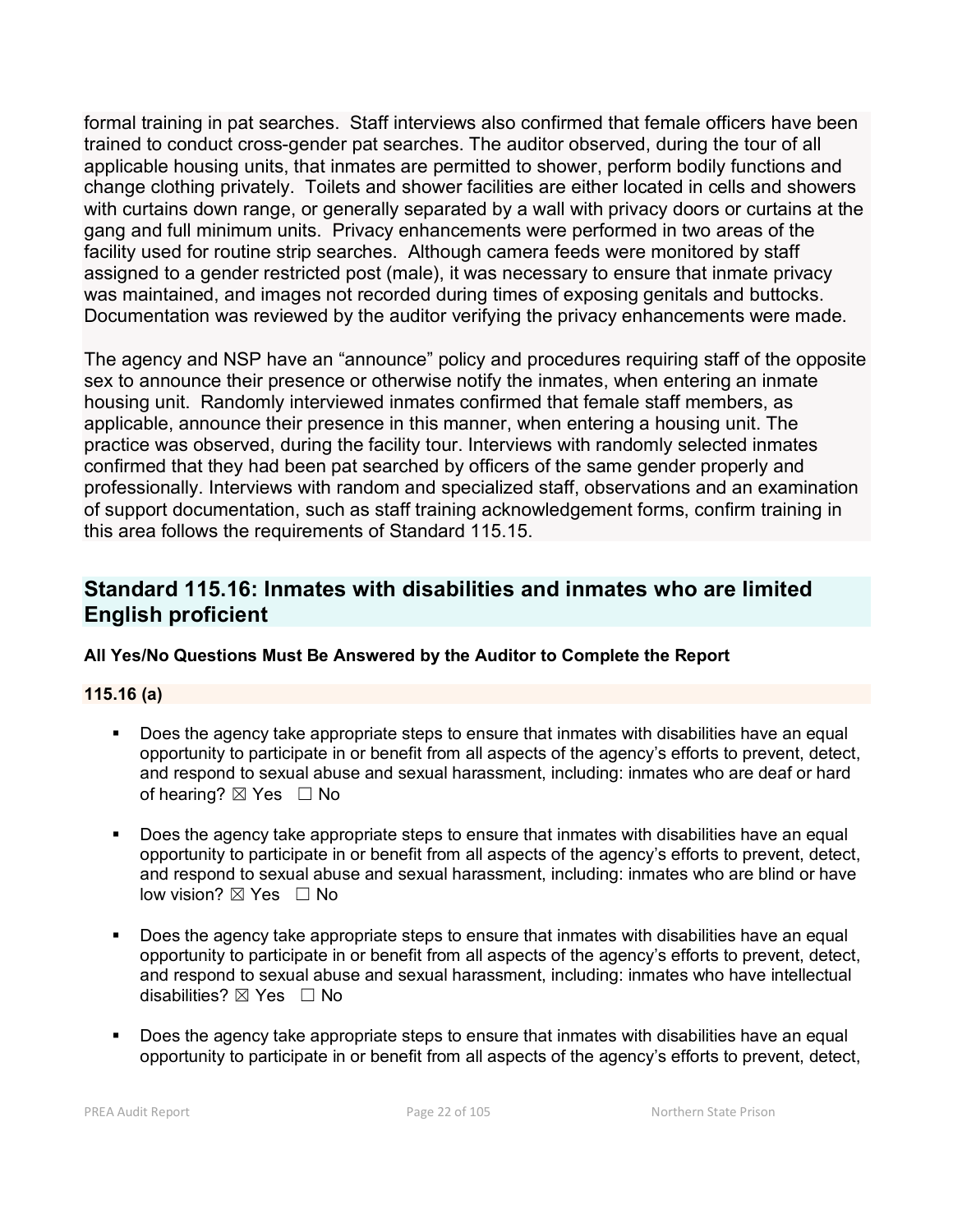and respond to sexual abuse and sexual harassment, including: inmates who have psychiatric disabilities?  $\boxtimes$  Yes  $\Box$  No

- **Does the agency take appropriate steps to ensure that inmates with disabilities have an equal** opportunity to participate in or benefit from all aspects of the agency's efforts to prevent, detect, and respond to sexual abuse and sexual harassment, including: inmates who have speech disabilities?  $\boxtimes$  Yes  $\Box$  No
- Does the agency take appropriate steps to ensure that inmates with disabilities have an equal opportunity to participate in or benefit from all aspects of the agency's efforts to prevent, detect, and respond to sexual abuse and sexual harassment, including: Other (if "other," please explain in overall determination notes)?  $\boxtimes$  Yes  $\Box$  No
- Do such steps include, when necessary, ensuring effective communication with inmates who are deaf or hard of hearing?  $\boxtimes$  Yes  $\Box$  No
- Do such steps include, when necessary, providing access to interpreters who can interpret effectively, accurately, and impartially, both receptively and expressively, using any necessary specialized vocabulary?  $\boxtimes$  Yes  $\Box$  No
- Does the agency ensure that written materials are provided in formats or through methods that ensure effective communication with inmates with disabilities including inmates who: Have intellectual disabilities?  $\boxtimes$  Yes  $\Box$  No
- Does the agency ensure that written materials are provided in formats or through methods that ensure effective communication with inmates with disabilities including inmates who: Have limited reading skills?  $\boxtimes$  Yes  $\Box$  No
- **Does the agency ensure that written materials are provided in formats or through methods that** ensure effective communication with inmates with disabilities including inmates who: Are blind or have low vision?  $\boxtimes$  Yes  $\Box$  No

### **115.16 (b)**

- Does the agency take reasonable steps to ensure meaningful access to all aspects of the agency's efforts to prevent, detect, and respond to sexual abuse and sexual harassment to inmates who are limited English proficient?  $\boxtimes$  Yes  $\Box$  No
- Do these steps include providing interpreters who can interpret effectively, accurately, and impartially, both receptively and expressively, using any necessary specialized vocabulary? ☒ Yes ☐ No

### **115.16 (c)**

 Does the agency always refrain from relying on inmate interpreters, inmate readers, or other types of inmate assistance except in limited circumstances where an extended delay in obtaining an effective interpreter could compromise the inmate's safety, the performance of firstresponse duties under §115.64, or the investigation of the inmate's allegations?  $\boxtimes$  Yes  $\Box$  No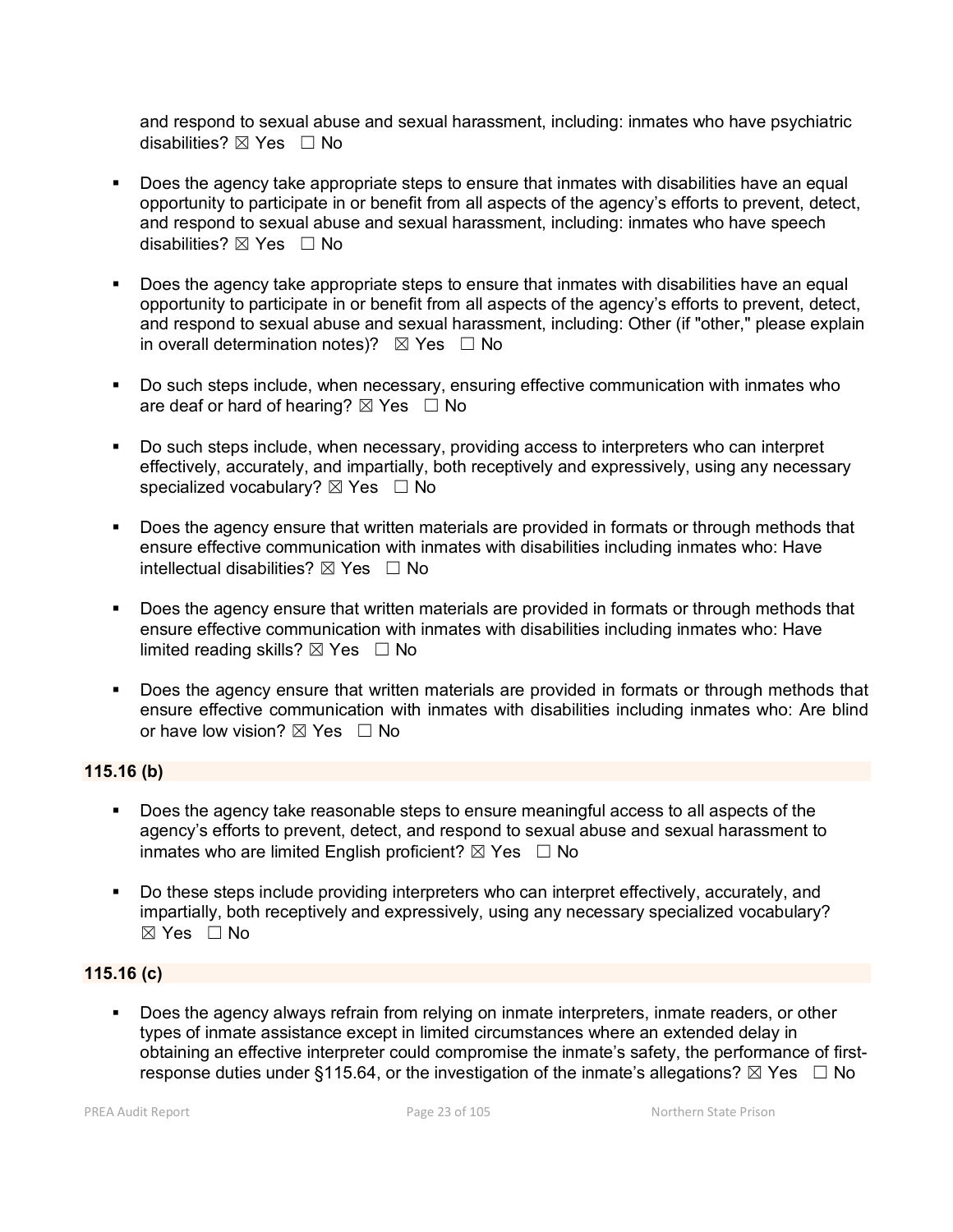#### **Auditor Overall Compliance Determination**

|   | <b>Exceeds Standard</b> (Substantially exceeds requirement of standards)                                                          |
|---|-----------------------------------------------------------------------------------------------------------------------------------|
| ⊠ | <b>Meets Standard</b> (Substantial compliance; complies in all material ways with the<br>standard for the relevant review period) |
|   | Does Not Meet Standard (Requires Corrective Action)                                                                               |
|   |                                                                                                                                   |

#### **Instructions for Overall Compliance Determination Narrative**

*The narrative below must include a comprehensive discussion of all the evidence relied upon in making the compliance or non-compliance determination, the auditor's analysis and reasoning, and the auditor's conclusions. This discussion must also include corrective action recommendations where the facility does not meet the standard. These recommendations must be included in the Final Report, accompanied by information on specific corrective actions taken by the facility.*

## **Policy:**

IMM.002.003 (ADA-Reasonable Accommodations for Inmates); SUP.004.001 (Limited English Proficient- Use of Language Line) PCS.001.DFH.01 (Deaf Hard of Hearing Inmates); Flyer 11- 18 Zero Tolerance Poster in Spanish; NJ DOC Form 160 (LEP designation) and NJ DOC Deaf-Hard of Hearing Waiver address the requirements of standard 115.16. Through policy, the facility ensures that inmates with disabilities have an equal opportunity to participate in and benefit from all aspects of the agency's efforts to prevent, detect and respond to sexual abuse and sexual harassment. Intake staff are is responsible for identifying inmates who have disabilities that prevent them from reading or understanding PREA education materials. NJ DOC policy and procedures allow for self-designation or waiver of identification as deaf or hard of hearing. Level 3 IMP informs staff of language line services. NSP staff are required to take appropriate steps to ensure disabled/LEP inmates can benefit from all aspects of the NJ DOC's efforts to comply with PREA. Policy prohibits the use of inmate interpreters, inmate readers or other types of inmate assistants in the performance of first responder duties or during the investigation of an inmate's allegations. The agency has "delegated purchase authority" (DPA) to procure services for LEP, hard of hearing, and disabled inmates. Based on the Lugo v Middlesex settlement agreement, NSP is designated as a facility for housing hard of hearing inmates.

### **Practice(s):**

Upon initial intake, NJ DOC staff document whether an inmate displays a language barrier or other disability which would prevent the understanding of basic PREA provisions or sexual abuse/prevention/intervention information. As applicable, a follow-up plan is developed to foster communication. Five inmates interviewed, who were identified as limited English proficient or hard of hearing, verified that they were instructed about PREA compliance and felt safe from sexual abuse. All PREA related information, including postings, brochures and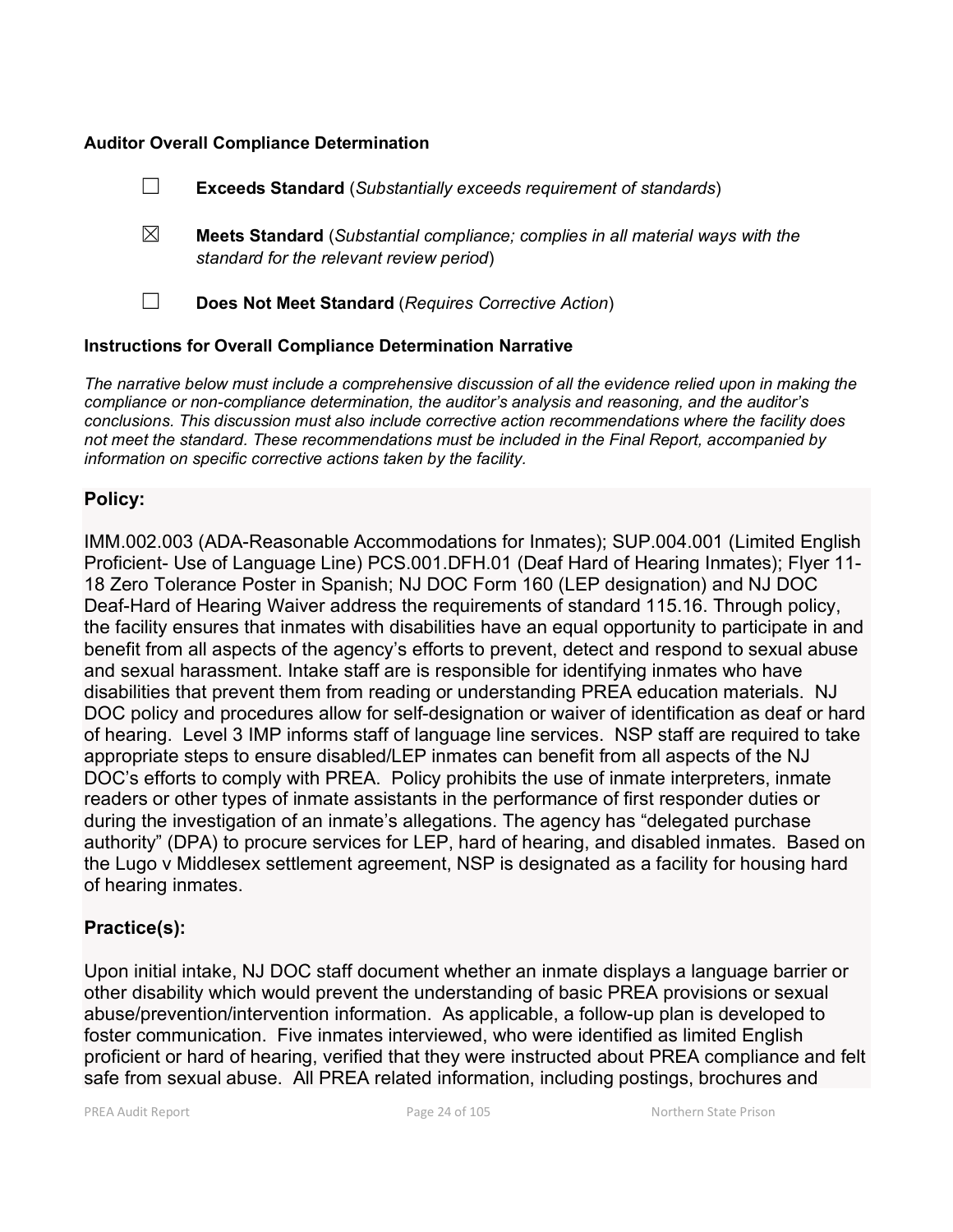handouts are available in English and in Spanish, as confirmed through inmate interviews and a review of written materials. NSP has a contract with Language Link, Inc. for over the phone interpreter services. This would ensure translation services were available through for inmates who are not English proficient.

Telephone communication devices for the deaf, are also available for use, if required. NSP employs staff members who are proficient in languages other than English. Interviews with first responders, medical, mental health and investigative staff confirmed their awareness of the prohibition for using inmate interpreters for PREA compliance related functions. Interviews with 20 random staff and an examination of supporting documentation, such as flyer 11-18, designated declaration forms for the disabled, admission and orientation materials provided in English and Spanish, and verified language line services confirm the facility's substantial compliance with Standard 115.16.

# **Standard 115.17: Hiring and promotion decisions**

# **All Yes/No Questions Must Be Answered by the Auditor to Complete the Report**

## **115.17 (a)**

- Does the agency prohibit the hiring or promotion of anyone who may have contact with inmates who has engaged in sexual abuse in a prison, jail, lockup, community confinement facility, juvenile facility, or other institution (as defined in 42 U.S.C. 1997)?  $\boxtimes$  Yes  $\Box$  No
- Does the agency prohibit the hiring or promotion of anyone who may have contact with inmates who has been convicted of engaging or attempting to engage in sexual activity in the community facilitated by force, overt or implied threats of force, or coercion, or if the victim did not consent or was unable to consent or refuse?  $\boxtimes$  Yes  $\Box$  No
- Does the agency prohibit the hiring or promotion of anyone who may have contact with inmates who has been civilly or administratively adjudicated to have engaged in the activity described in the question immediately above?  $\boxtimes$  Yes  $\Box$  No
- Does the agency prohibit the enlistment of services of any contractor who may have contact with inmates who has engaged in sexual abuse in a prison, jail, lockup, community confinement facility, juvenile facility, or other institution (as defined in 42 U.S.C. 1997)?  $\boxtimes$  Yes  $\Box$  No
- Does the agency prohibit the enlistment of services of any contractor who may have contact with inmates who has been convicted of engaging or attempting to engage in sexual activity in the community facilitated by force, overt or implied threats of force, or coercion, or if the victim did not consent or was unable to consent or refuse?  $\boxtimes$  Yes  $\Box$  No
- Does the agency prohibit the enlistment of services of any contractor who may have contact with inmates who has been civilly or administratively adjudicated to have engaged in the activity described in the question immediately above?  $\boxtimes$  Yes  $\Box$  No

### **115.17 (b)**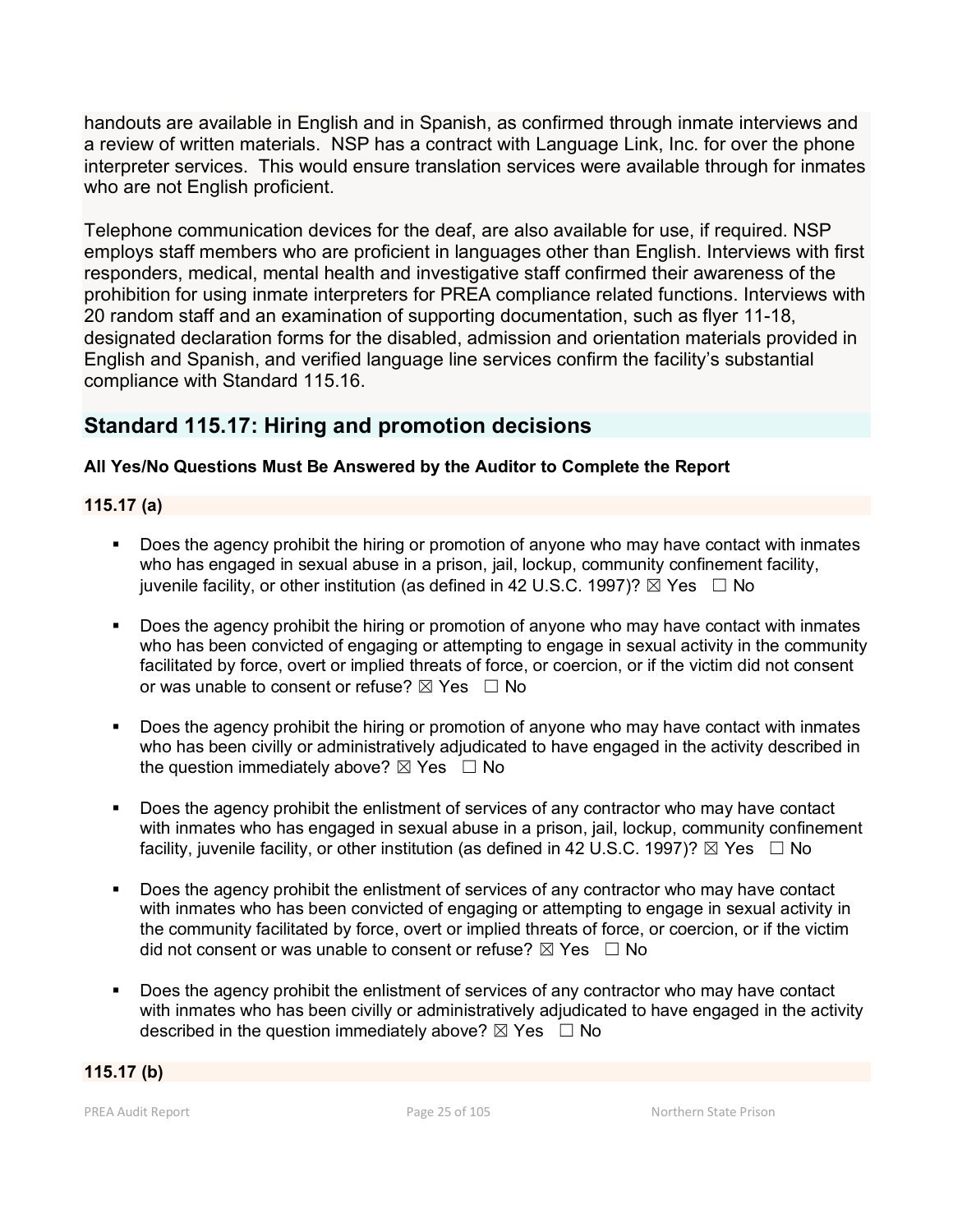Does the agency consider any incidents of sexual harassment in determining whether to hire or promote anyone, or to enlist the services of any contractor, who may have contact with inmates?  $⊠$  Yes  $□$  No

## **115.17 (c)**

- Before hiring new employees, who may have contact with inmates, does the agency: perform a criminal background records check?  $\boxtimes$  Yes  $\Box$  No
- Before hiring new employees, who may have contact with inmates, does the agency: consistent with Federal, State, and local law, make its best efforts to contact all prior institutional employers for information on substantiated allegations of sexual abuse or any resignation during a pending investigation of an allegation of sexual abuse?  $\boxtimes$  Yes  $\Box$  No

#### **115.17 (d)**

 Does the agency perform a criminal background records check before enlisting the services of any contractor who may have contact with inmates?  $\boxtimes$  Yes  $\Box$  No

#### **115.17 (e)**

 Does the agency either conduct criminal background records checks at least every five years of current employees and contractors who may have contact with inmates or have in place a system for otherwise capturing such information for current employees?  $\boxtimes$  Yes  $\Box$  No

#### **115.17 (f)**

- Does the agency ask all applicants and employees who may have contact with inmates directly about previous misconduct described in paragraph (a) of this section in written applications or interviews for hiring or promotions?  $\boxtimes$ Yes  $\Box$  No
- Does the agency ask all applicants and employees who may have contact with inmates directly about previous misconduct described in paragraph (a) of this section in any interviews or written self-evaluations conducted as part of reviews of current employees?  $\boxtimes$  Yes  $\Box$  No
- Does the agency impose upon employees a continuing affirmative duty to disclose any such misconduct?  $\boxtimes$  Yes  $\Box$  No

### **115.17 (g)**

 Does the agency consider material omissions regarding such misconduct, or the provision of materially false information, grounds for termination?  $\boxtimes$  Yes  $\Box$  No

#### **115.17 (h)**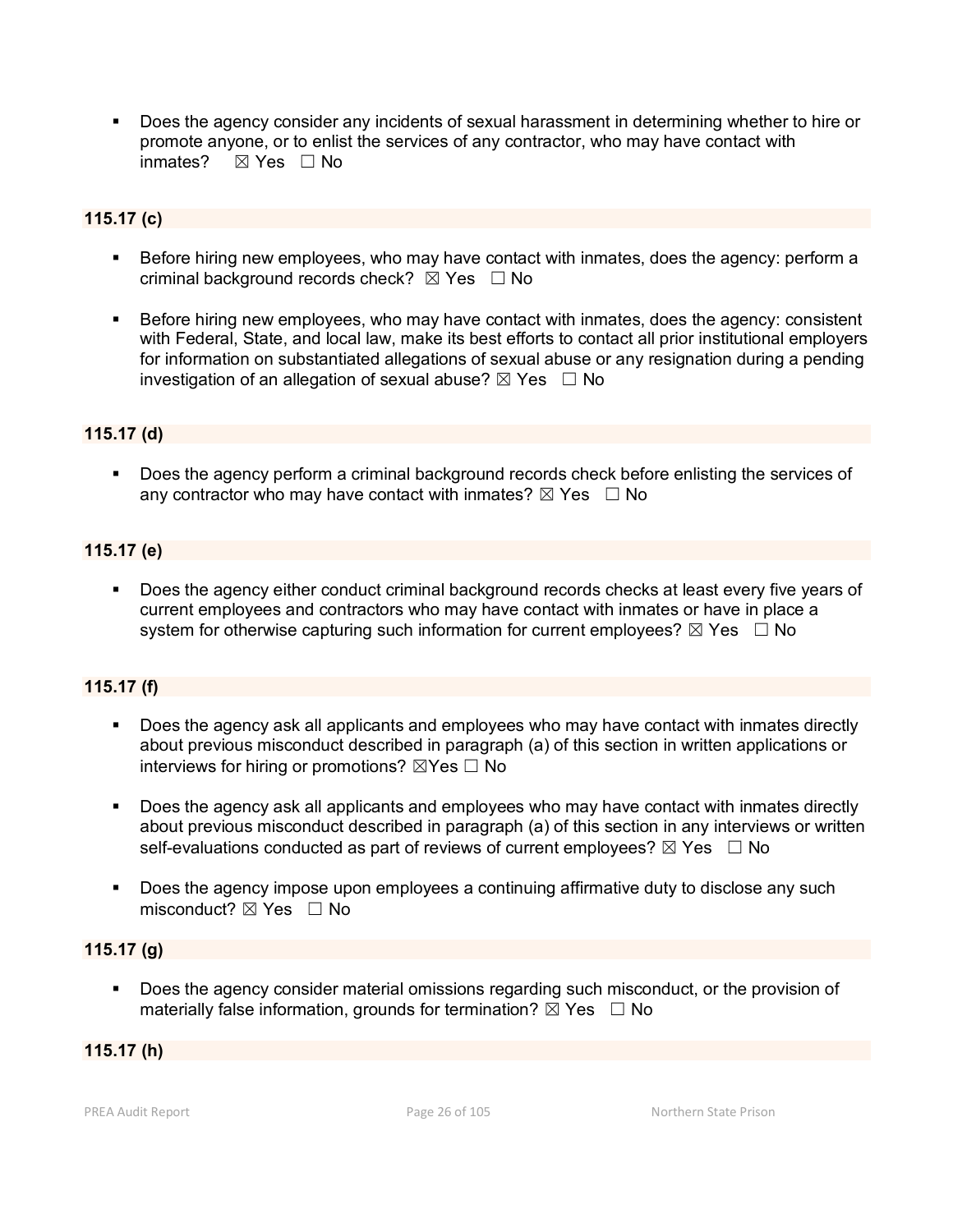Does the agency provide information on substantiated allegations of sexual abuse or sexual harassment involving a former employee upon receiving a request from an institutional employer for whom such employee has applied to work? (N/A if providing information on substantiated allegations of sexual abuse or sexual harassment involving a former employee is prohibited by law.)  $\boxtimes$  Yes  $\Box$  No  $\Box$  NA

### **Auditor Overall Compliance Determination**

| $\Box$ |  | <b>Exceeds Standard</b> (Substantially exceeds requirement of standards) |  |
|--------|--|--------------------------------------------------------------------------|--|
|--------|--|--------------------------------------------------------------------------|--|

- ☒ **Meets Standard** (*Substantial compliance; complies in all material ways with the standard for the relevant review period*)
- ☐ **Does Not Meet Standard** (*Requires Corrective Action*)

## **Instructions for Overall Compliance Determination Narrative**

*The narrative below must include a comprehensive discussion of all the evidence relied upon in making the compliance or non-compliance determination, the auditor's analysis and reasoning, and the auditor's conclusions. This discussion must also include corrective action recommendations where the facility does not meet the standard. These recommendations must be included in the Final Report, accompanied by information on specific corrective actions taken by the facility.*

# **Policy:**

ADM.006.007, and PSM.001.011, address the requirements of this standard. A background check is conducted on all individuals being considered for employment (including permanent, temporary and contract employment positions) with the NJ DOC, and for those individuals being considered to work as volunteers within the Department. Background checks will also be conducted as NJ Department of Corrections (NJ DOC) ID cards expire and individuals renew the ID card. The NJ DOC mandates that extensive, computerized, criminal background checks are to be conducted on all individuals who are being considered for employment, whether permanent, temporary or contract positions, or to be volunteers within the Department. All prospective employees and volunteers are required to complete an *Application for Clearance and Issuance of an Identification Card*. This form is utilized to conduct background checks. The background checks are conducted by the SID and the results of the background check determine if an applicant is suitable for employment and/or performing volunteer services for the Department. All approved applicants will be fingerprinted and NJ DOC ID cards, specific to the employment/volunteer position, will be issued to the new employees/volunteers.

The policy (ADM.006.007) requires NJ DOC to conduct background checks at least every five years for current permanent employees, every three years for contractors, and annually for temporary employees and volunteers. The background check will be completed by the SID at the time the NJ DOC ID card is renewed. Policy PSM.001.011 directs that the facility does not hire or promote anyone who may have contact with inmates and does not enlist the services of any contractor who may have contact with inmates who has engaged in any type of sexual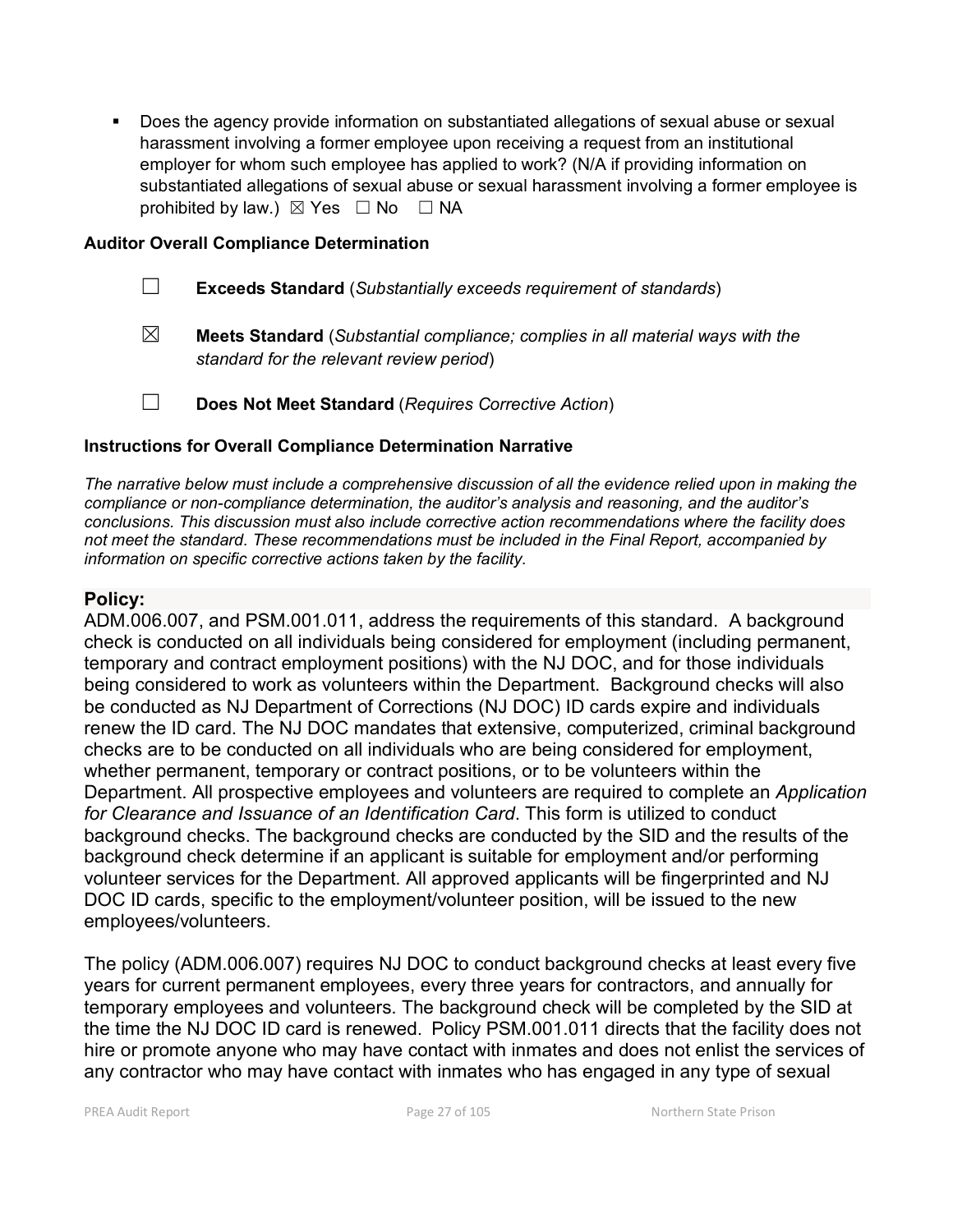abuse/sexual harassment. NJ DOC policy stipulates that employees have a duty to disclose such misconduct and material omissions regarding such misconduct would be grounds for termination. Submission of false information by any applicant is grounds for not hiring the applicant.

# **Practice(s):**

A human resource staff representative on site was interviewed, as an off-site office primarily handles the day to day human resources functions for NSP. SID staff were interviewed regarding background checks. The NJ DOC "Application for Employment, Background Investigation Questionnaire" and the NJ DOC SID, "Application For Clearance and Issuance of ID Cards" were examined to determine if responses to questions pursuant to 115.17a were included in applications for employment or promotions. Eighteen personnel files were sampled relative to new hires, contractors and promotions to assess compliance with this standard. Four volunteer files were sampled to assess background clearances. Based on files sampled, all NSP employees hired during the applicable audit period and who have contact with inmates have had a background investigation, in addition to fingerprinting and inquiry into the FBI's National Crime Information Center (NCIC). Those promoted, during the audit period, received background checks and were ask to respond to questions regarding sexual misconduct. Per ADM.006.007, re-investigations of employee backgrounds take place every five years and are tracked by the SID in conjunction with ID card renewals. Contractors and volunteers who have regular contact with inmates also have criminal background checks completed prior to having contact with inmates. Volunteer and contractor background checks are repeated yearly and every three years respectively in conjunction with ID card renewals. Human resource staff confirmed that the agency attempts to contact prior employers for information on substantiated allegations of sexual abuse or resignations which occurred during a pending investigation of sexual abuse. Staff also confirmed that the agency provides information on substantiated allegations of sexual abuse or sexual harassment involving a former employee upon receiving a request from an institutional employer for whom such employee has applied to work. The NJ DOC notifies appropriate licensing/certifying agencies, when professional personnel are terminated for substantiated allegations of sexual abuse or sexual harassment. A review of policy and relevant supporting documentation confirm the facility's compliance with this standard.

# **Standard 115.18: Upgrades to facilities and technologies**

# **All Yes/No Questions Must Be Answered by the Auditor to Complete the Report**

# **115.18 (a)**

**If the agency designed or acquired any new facility or planned any substantial expansion or** modification of existing facilities, did the agency consider the effect of the design, acquisition, expansion, or modification upon the agency's ability to protect inmates from sexual abuse? (N/A if agency/facility has not acquired a new facility or made a substantial expansion to existing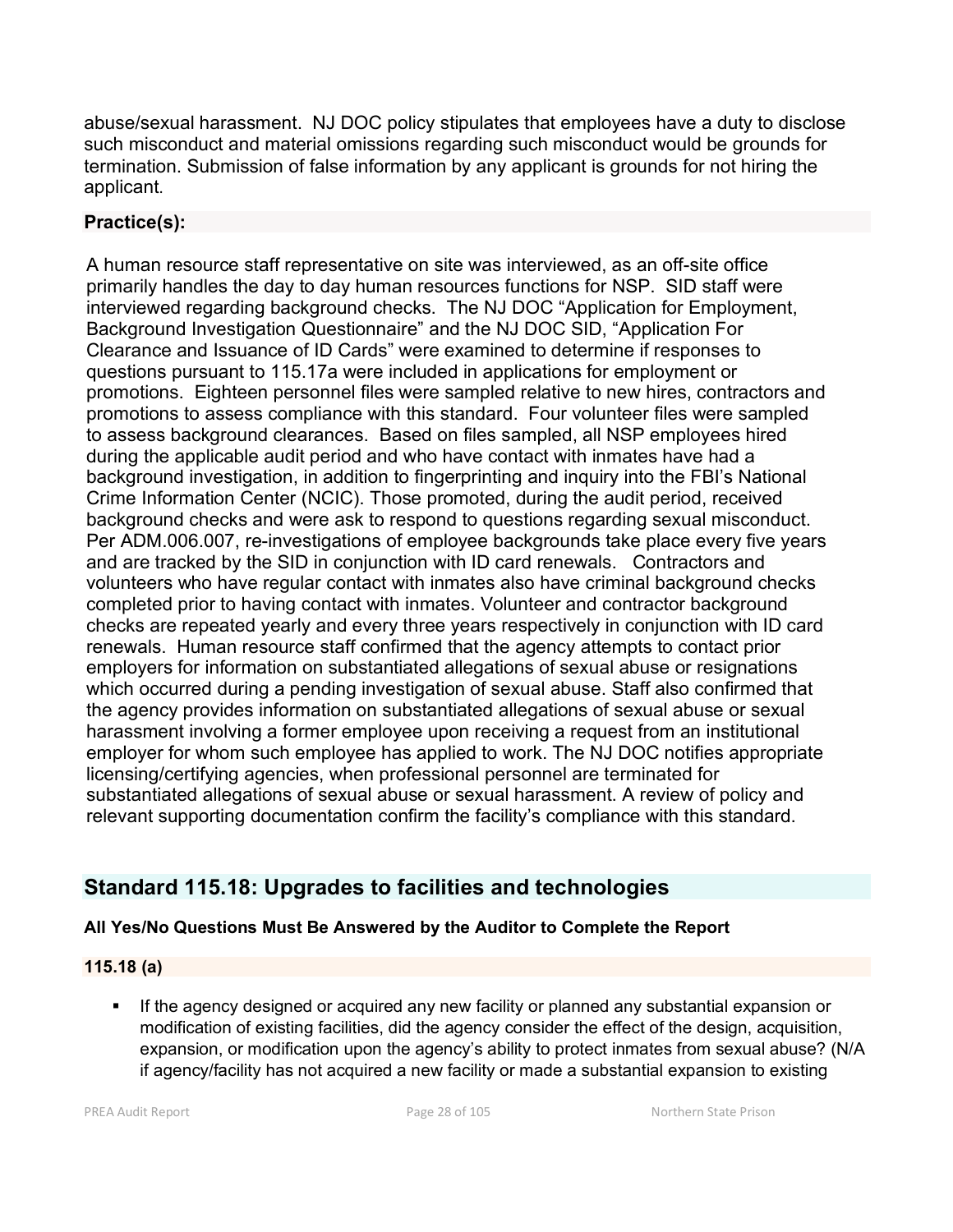facilities since August 20, 2012, or since the last PREA audit, whichever is later.)  $\Box$  Yes  $\Box$  No  $\boxtimes$  NA

#### **115.18 (b)**

- **If the agency installed or updated a video monitoring system, electronic surveillance system, or** other monitoring technology, did the agency consider how such technology may enhance the agency's ability to protect inmates from sexual abuse? (N/A if agency/facility has not installed or updated a video monitoring system, electronic surveillance system, or other monitoring technology since August 20, 2012, or since the last PREA audit, whichever is later.)
- ☒Yes ☐ No ☐ NA

### **Auditor Overall Compliance Determination**

- ☐ **Exceeds Standard** (*Substantially exceeds requirement of standards*)
- ☒ **Meets Standard** (*Substantial compliance; complies in all material ways with the standard for the relevant review period*)
- ☐ **Does Not Meet Standard** (*Requires Corrective Action*)

#### **Instructions for Overall Compliance Determination Narrative**

*The narrative below must include a comprehensive discussion of all the evidence relied upon in making the compliance or non-compliance determination, the auditor's analysis and reasoning, and the auditor's conclusions. This discussion must also include corrective action recommendations where the facility does not meet the standard. These recommendations must be included in the Final Report, accompanied by information on specific corrective actions taken by the facility.*

NSP has not had any substantial facility expansions or modifications since August 20, 2012 or since the last PREA audit. However, based on the consideration of enhancing the ability to protect inmates from sexual abuse, the facility submitted an FY 2018 Capital Project Request Form for "Complete Camera, DVR replacement for the institution with separate control system with the SID office". The facility reported on the PAQ that no video monitoring systems, or electronic surveillance systems have been installed or upgraded since the last PREA audit.

# **RESPONSIVE PLANNING**

# **Standard 115.21: Evidence protocol and forensic medical examinations**

### **All Yes/No Questions Must Be Answered by the Auditor to Complete the Report**

### **115.21 (a)**

 If the agency is responsible for investigating allegations of sexual abuse, does the agency follow a uniform evidence protocol that maximizes the potential for obtaining usable physical evidence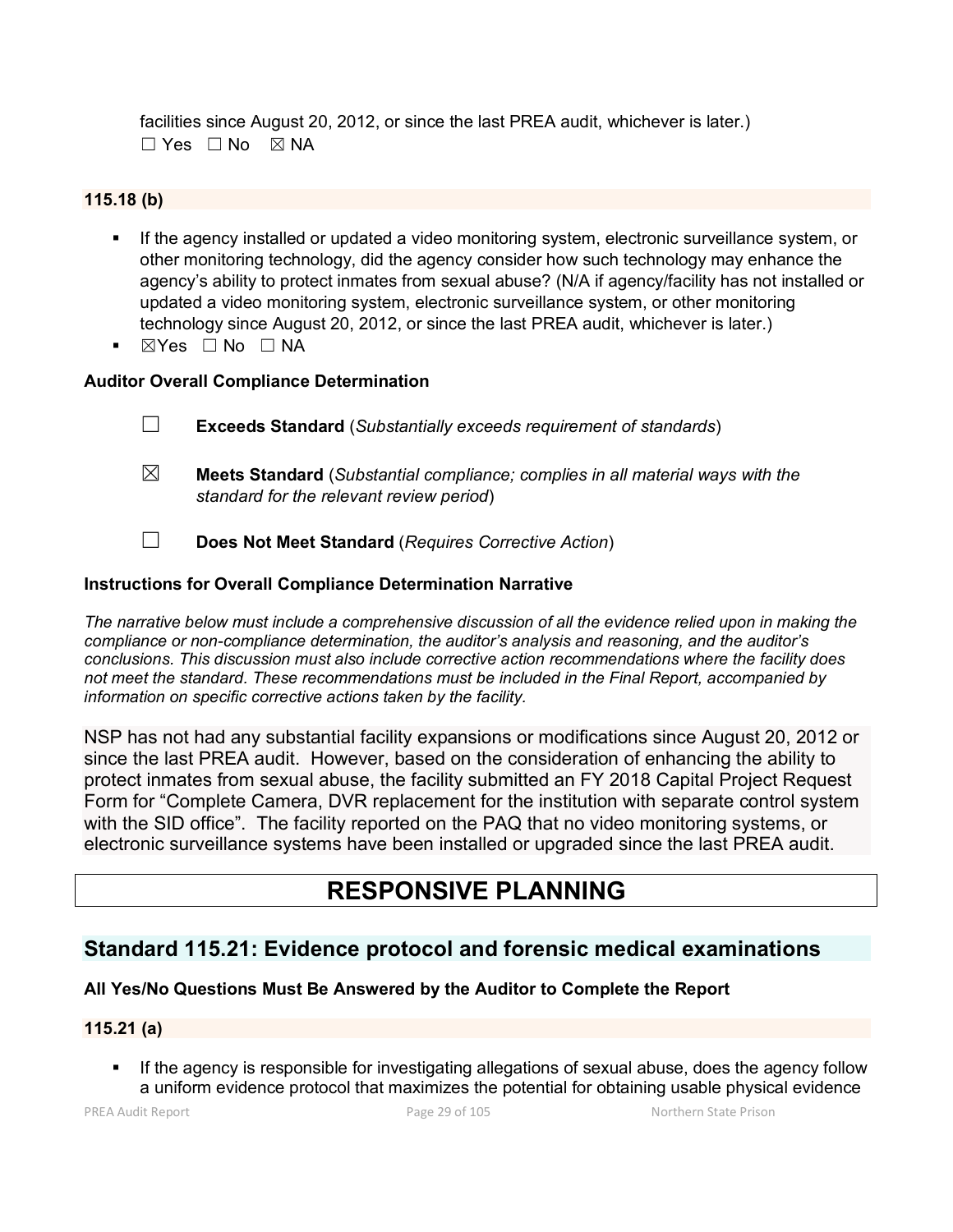for administrative proceedings and criminal prosecutions? (N/A if the agency/facility is not responsible for conducting any form of criminal OR administrative sexual abuse investigations.) ☒ Yes ☐ No ☐ NA

### **115.21 (b)**

- Is this protocol developmentally appropriate for youth where applicable? (N/A if the agency/facility is not responsible for conducting any form of criminal OR administrative sexual abuse investigations.)  $\boxtimes$  Yes  $\Box$  No  $\Box$  NA
- Is this protocol, as appropriate, adapted from or otherwise based on the most recent edition of the U.S. Department of Justice's Office on Violence Against Women publication, "A National Protocol for Sexual Assault Medical Forensic Examinations, Adults/Adolescents," or similarly comprehensive and authoritative protocols developed after 2011? (N/A if the agency/facility is not responsible for conducting any form of criminal OR administrative sexual abuse investigations.)  $\boxtimes$  Yes  $\Box$  No  $\Box$  NA

## **115.21 (c)**

- Does the agency offer all victims of sexual abuse access to forensic medical examinations, whether on-site or at an outside facility, without financial cost, where evidentiary or medically appropriate?  $\boxtimes$  Yes  $\Box$  No
- Are such examinations performed by Sexual Assault Forensic Examiners (SAFEs) or Sexual Assault Nurse Examiners (SANEs) where possible?  $\boxtimes$  Yes  $\Box$  No
- If SAFEs or SANEs cannot be made available, is the examination performed by other qualified medical practitioners (they must have been specifically trained to conduct sexual assault forensic exams)?  $\boxtimes$  Yes  $\Box$  No
- Has the agency documented its efforts to provide SAFEs or SANEs?  $\boxtimes$  Yes  $\Box$  No

### **115.21 (d)**

- Does the agency attempt to make available to the victim a victim advocate from a rape crisis center? ⊠ Yes □ No
- If a rape crisis center is not available to provide victim advocate services, does the agency make available to provide these services a qualified staff member from a community-based organization, or a qualified agency staff member?  $\boxtimes$  Yes  $\Box$  No
- Has the agency documented its efforts to secure services from rape crisis centers? ☒ Yes ☐ No

#### **115.21 (e)**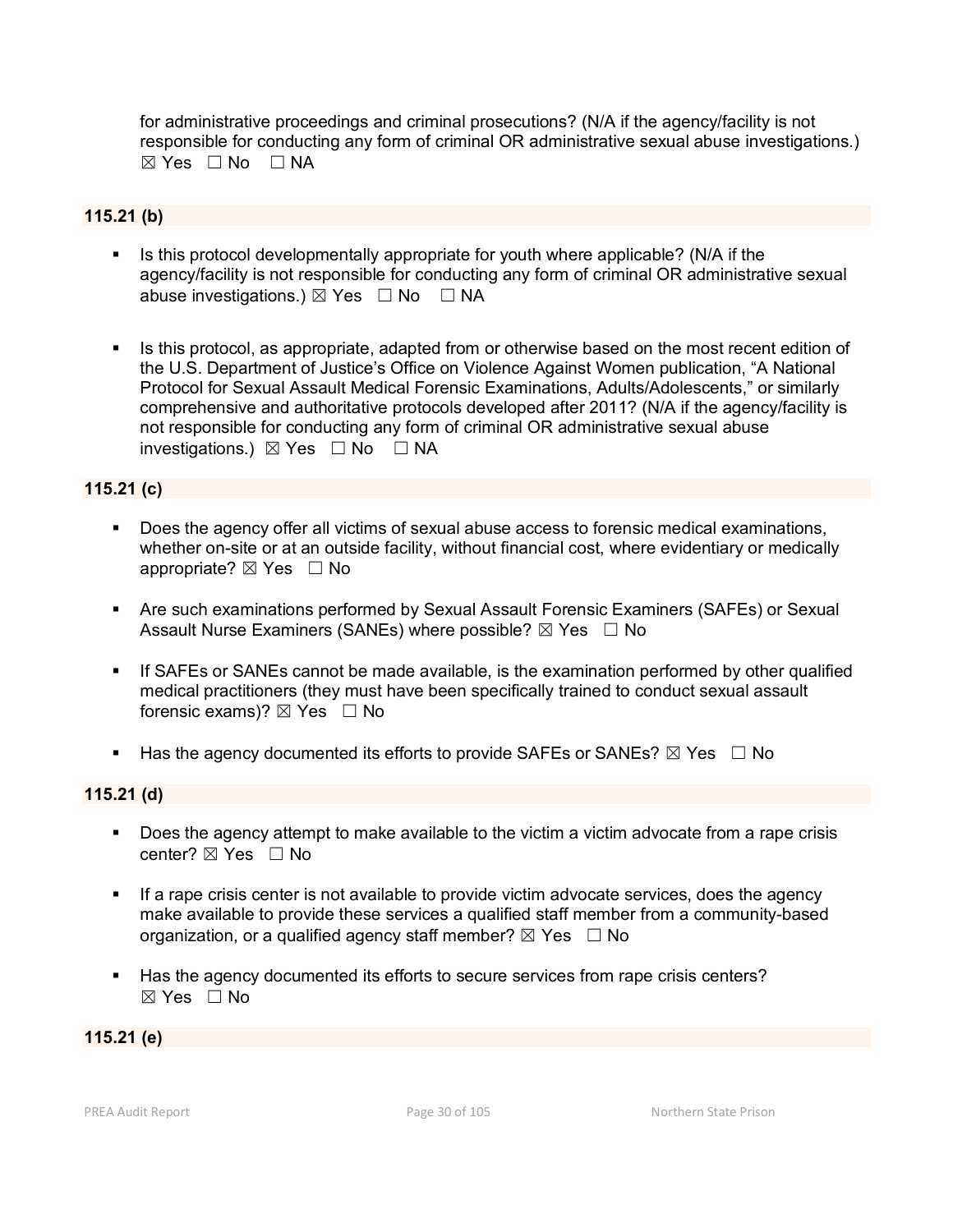- As requested by the victim, does the victim advocate, qualified agency staff member, or qualified community-based organization staff member accompany and support the victim through the forensic medical examination process and investigatory interviews?  $\boxtimes$  Yes  $\Box$  No
- As requested by the victim, does this person provide emotional support, crisis intervention, information, and referrals?  $\boxtimes$  Yes  $\Box$  No

## **115.21 (f)**

 If the agency itself is not responsible for investigating allegations of sexual abuse, has the agency requested that the investigating entity follow the requirements of paragraphs (a) through (e) of this section? (N/A if the agency/facility is responsible for conducting criminal AND administrative sexual abuse investigations.)  $\Box$ Yes  $\Box$  No  $\boxtimes$  NA

## **115.21 (g)**

Auditor is not required to audit this provision.

# **115.21 (h)**

 If the agency uses a qualified agency staff member or a qualified community-based staff member for the purposes of this section, has the individual been screened for appropriateness to serve in this role and received education concerning sexual assault and forensic examination issues in general? [N/A if agency attempts to make a victim advocate from a rape crisis center available to victims per 115.21(d) above.]  $\Box$  Yes  $\Box$  No  $\boxtimes$  NA

### **Auditor Overall Compliance Determination**

- ☐ **Exceeds Standard** (*Substantially exceeds requirement of standards*)
- 
- ☒ **Meets Standard** (*Substantial compliance; complies in all material ways with the standard for the relevant review period*)

☐ **Does Not Meet Standard** (*Requires Corrective Action*)

### **Instructions for Overall Compliance Determination Narrative**

*The narrative below must include a comprehensive discussion of all the evidence relied upon in making the compliance or non-compliance determination, the auditor's analysis and reasoning, and the auditor's conclusions. This discussion must also include corrective action recommendations where the facility does not meet the standard. These recommendations must be included in the Final Report, accompanied by information on specific corrective actions taken by the facility.*

### **Policy:**

ADM.006.011, IMP #35, MED.MHS.035 (Counseling Services for Victims of Sexual Assault), and MED.MLI.007 address the requirements of this standard. The NJ DOC assigns to the SID the responsibility of investigating violations of the laws of the United States, the State of New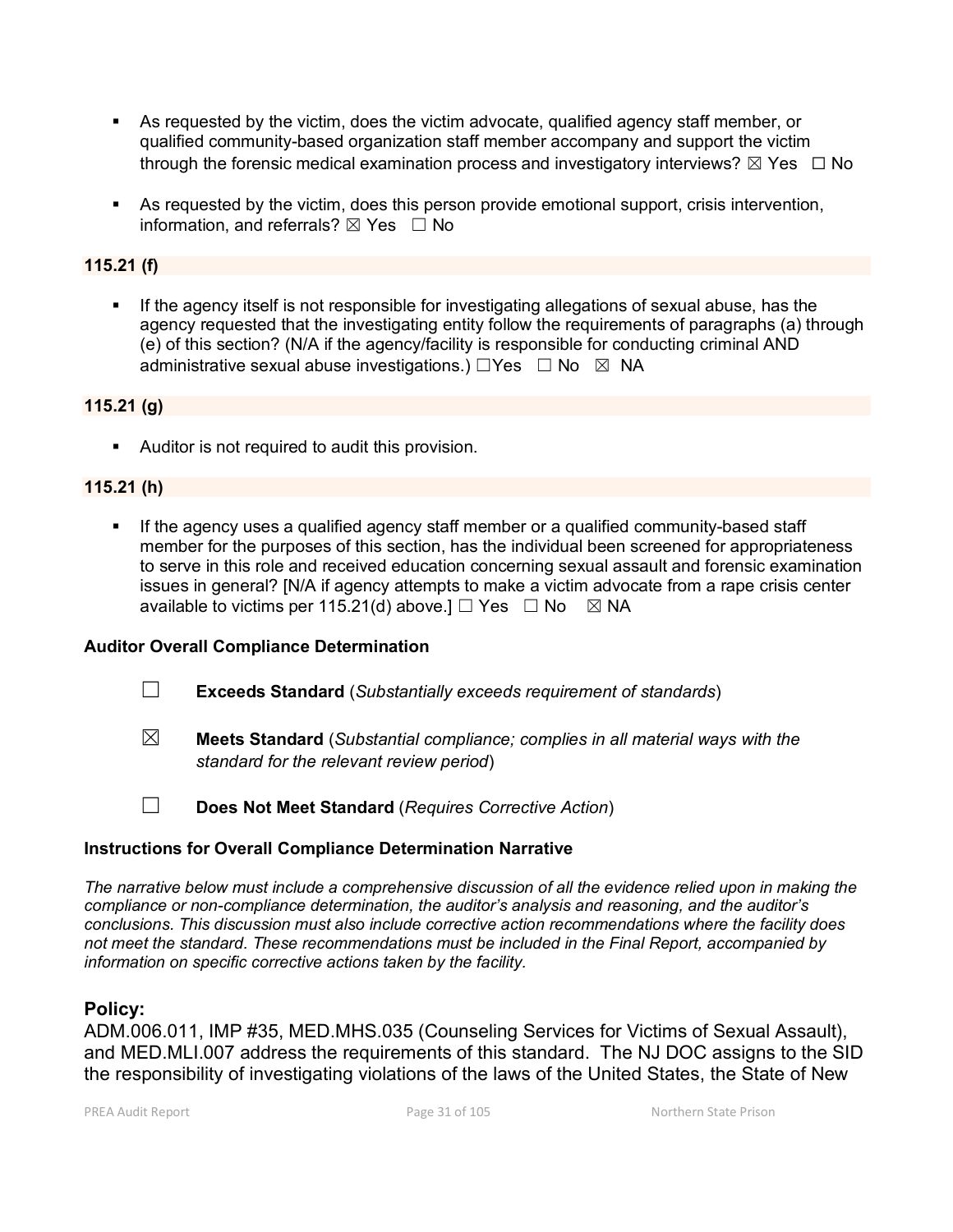Jersey, as well as violations of the New Jersey Administrative Code (10A), New Jersey Criminal Code Title 2C and NJ DOC policies and procedures by inmates, staff and other individuals who visit NJ DOC facilities. SID investigators receive specialized training to ensure that such investigations are conducted in a thorough, competent, objective manner using the most current techniques and equipment possible. While remaining cognizant of the limitations and ramifications of the use of such investigatory techniques, any lawful techniques to perform an investigation may be used. Protocols for all post allegation steps are outlined in the above referenced documents. Prior to a referral for an forensic examination, alleged victims of sexual assault are examined in the NSP Health Services Department for an initial injury assessment. Such treatment would be for life preservation only.

# **Practice(s):**

Interviews with correctional and professional staff confirmed that they were all kknowledgeable of the required procedures for obtaining, preserving and securing physical evidence, when sexual abuse is alleged. Staff members were aware that the NJ DOC SID conducted investigations relative to sexual abuse/sexual harassment allegations.

NSP refers all criminal investigations to the NJ DOC SID. Investigations of incidents should be done in a manner to preserve the rights of the persons involved. In administrative investigations the contractual and Civil Service rights of employees must be preserved. Criminal cases should be done in such a way so as to prevent challenges to admissibility of evidence based upon search and seizure law, Miranda, and other considerations appropriate to a criminal case. When an investigation appears to involve criminal conduct, notification should be made as soon as possible to Central Office-Special Investigations Division and the appropriate County Prosecutor. In the case of sex crimes, the appropriate County Prosecutors' Office Sex Crimes Unit shall be notified. If staff from the Prosecutors' Office choose to participate in the investigation, efforts should be taken to the extent possible to accommodate the needs of that office.

NJ DOC SID follows a similar and equivalent uniform evidence protocol as described in the U.S. Department of Justice's Office on Violence Against Women Publication, "A National Protocol for Sexual Assault Medical Forensic Examinations, Adults/Adolescents". New Jersey Administrative Code ET AL and the New Jersey Statues on Rules of Evidence and the Federal Prison Rape Elimination Act evidence protocols are followed. A victim advocacy agreement has been established with SAVE of Essex County/Family Service League. Additionally, if forensic medical exams are needed, they are performed at the Rutgers University Hospital, Newark, NJ. NSP reported zero forensic exams performed in the applicable audit period.

Routinely, administrative investigations are conducted by trained investigators who are full time employees of NJ DOC SID. As appropriate, the facility generates a referral to the SID. The review of training records confirmed that investigators have received specialized investigator training on the investigation of sexual abuse and sexual harassment in confinement settings. NSP certified that there were no inmates who requested victim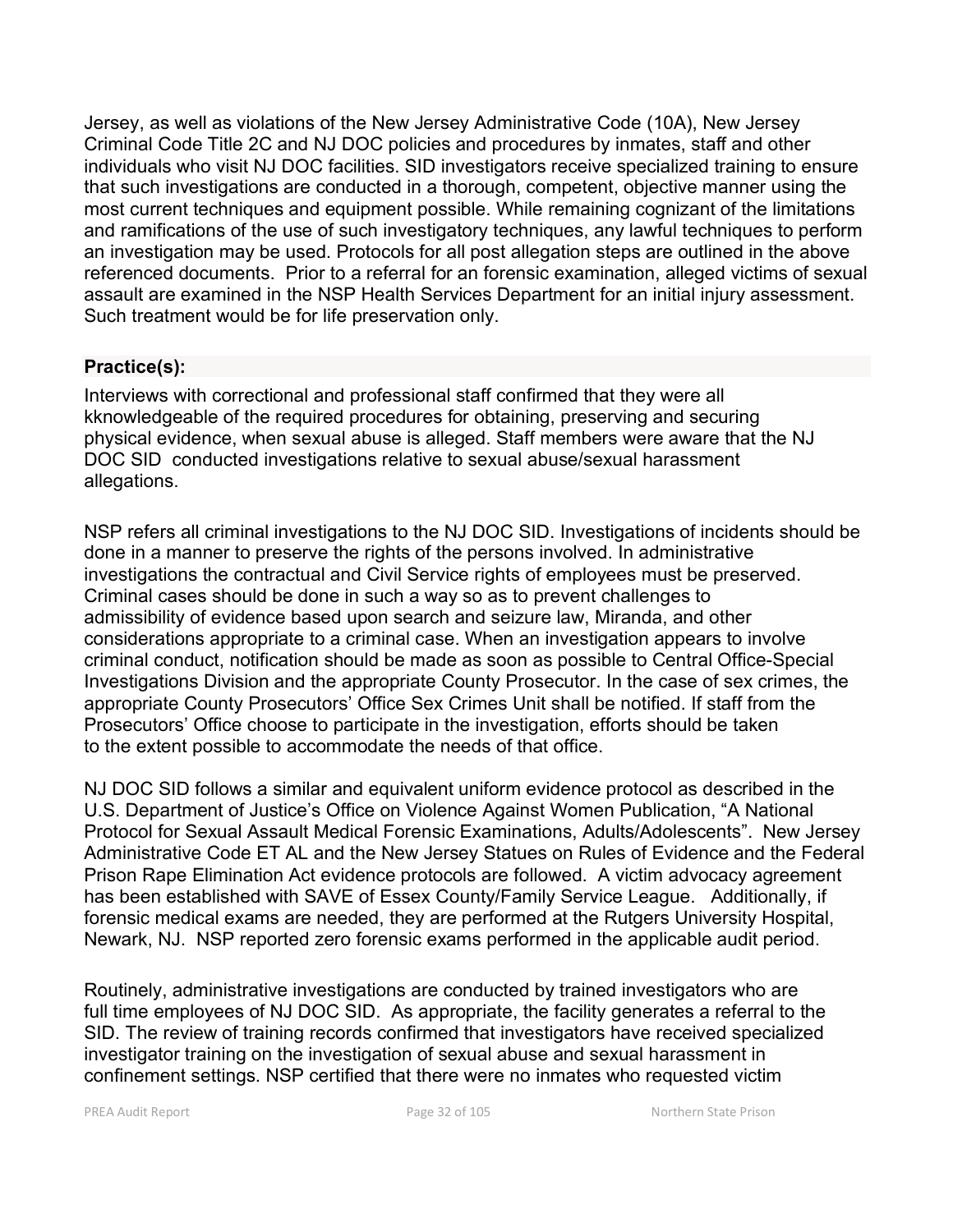advocacy services, during this audit period. Interviews with staff (random and pecialized), and an examination of support documentation confirm the facility's compliance with Standard 115.21.

# **Standard 115.22: Policies to ensure referrals of allegations for investigations**

## **All Yes/No Questions Must Be Answered by the Auditor to Complete the Report**

## **115.22 (a)**

- Does the agency ensure an administrative or criminal investigation is completed for all allegations of sexual abuse?  $\boxtimes$  Yes  $\Box$  No
- **Does the agency ensure an administrative or criminal investigation is completed for all** allegations of sexual harassment?  $\boxtimes$  Yes  $\Box$  No

## **115.22 (b)**

- Does the agency have a policy and practice in place to ensure that allegations of sexual abuse or sexual harassment are referred for investigation to an agency with the legal authority to conduct criminal investigations, unless the allegation does not involve potentially criminal behavior? **⊠** Yes □ No
- Has the agency published such policy on its website or, if it does not have one, made the policy available through other means?  $\boxtimes$  Yes  $\Box$  No
- Does the agency document all such referrals?  $\boxtimes$  Yes  $\Box$  No

### **115.22 (c)**

 If a separate entity is responsible for conducting criminal investigations, does such publication describe the responsibilities of both the agency and the investigating entity? [N/A if the agency/facility is responsible for criminal investigations. See 115.21(a).]  $\Box$ Yes  $\Box$  No  $\boxtimes$  NA

### **115.22 (d)**

Auditor is not required to audit this provision.

### **115.22 (e)**

Auditor is not required to audit this provision.

# **Auditor Overall Compliance Determination**



☐ **Exceeds Standard** (*Substantially exceeds requirement of standards*)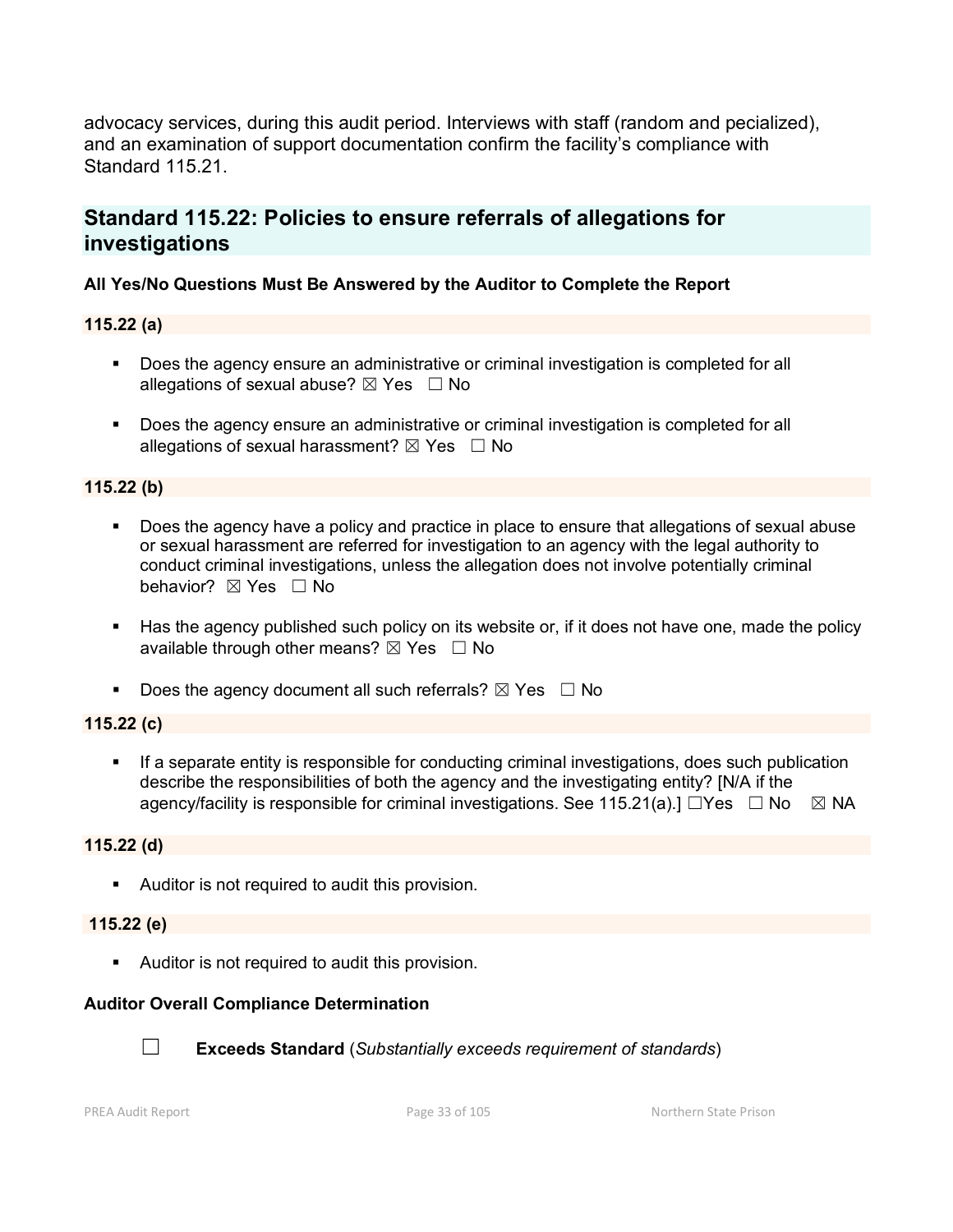☒ **Meets Standard** (*Substantial compliance; complies in all material ways with the standard for the relevant review period*)

☐ **Does Not Meet Standard** (*Requires Corrective Action*)

### **Instructions for Overall Compliance Determination Narrative**

*The narrative below must include a comprehensive discussion of all the evidence relied upon in making the compliance or non-compliance determination, the auditor's analysis and reasoning, and the auditor's conclusions. This discussion must also include corrective action recommendations where the facility does not meet the standard. These recommendations must be included in the Final Report, accompanied by information on specific corrective actions taken by the facility.*

# **Policy:**

IMM.001.004, ADM.006.011, IMP #35, and IMP#14 address the requirements of Standard 115.22. The policies require administrative or criminal investigations to be completed on all allegations of sexual abuse/sexual harassment. Administrative and criminal investigations are routinely assigned to the NJ DOC SID for completion. All cases of sexual abuse are referred to the local County Prosecutor. However, unless accepted at the county prosecutor level, the SID proceeds with the criminal component of the investigation.

# **Practice(s):**

The NSP Principal Investigator was interviewed for an assessment of his awareness of his office's responsibilities in the investigative process. The investigator conveyed the SID would conduct criminal investigations for the facility involving allegations of inmate-on-inmate, and staff-on-inmate sexual abuse. The investigator confirmed that an investigation would never be terminated due to an inmate being transferred or released or an employee leaving the agency. Staff members are aware of the uniform evidence protocol and are confident that all referrals to other county and state agencies investigating criminal matters use a similar evidence protocol. Interviews with staff as well as the investigator, and an examination of training documentation confirm all investigators received instruction in conducting sexual assault investigations. Interviews and the review of investigators training records and training curriculum confirm the facility's compliance with Standard 115.22.

# **TRAINING AND EDUCATION**

# **Standard 115.31: Employee training**

### **All Yes/No Questions Must Be Answered by the Auditor to Complete the Report**

### **115.31 (a)**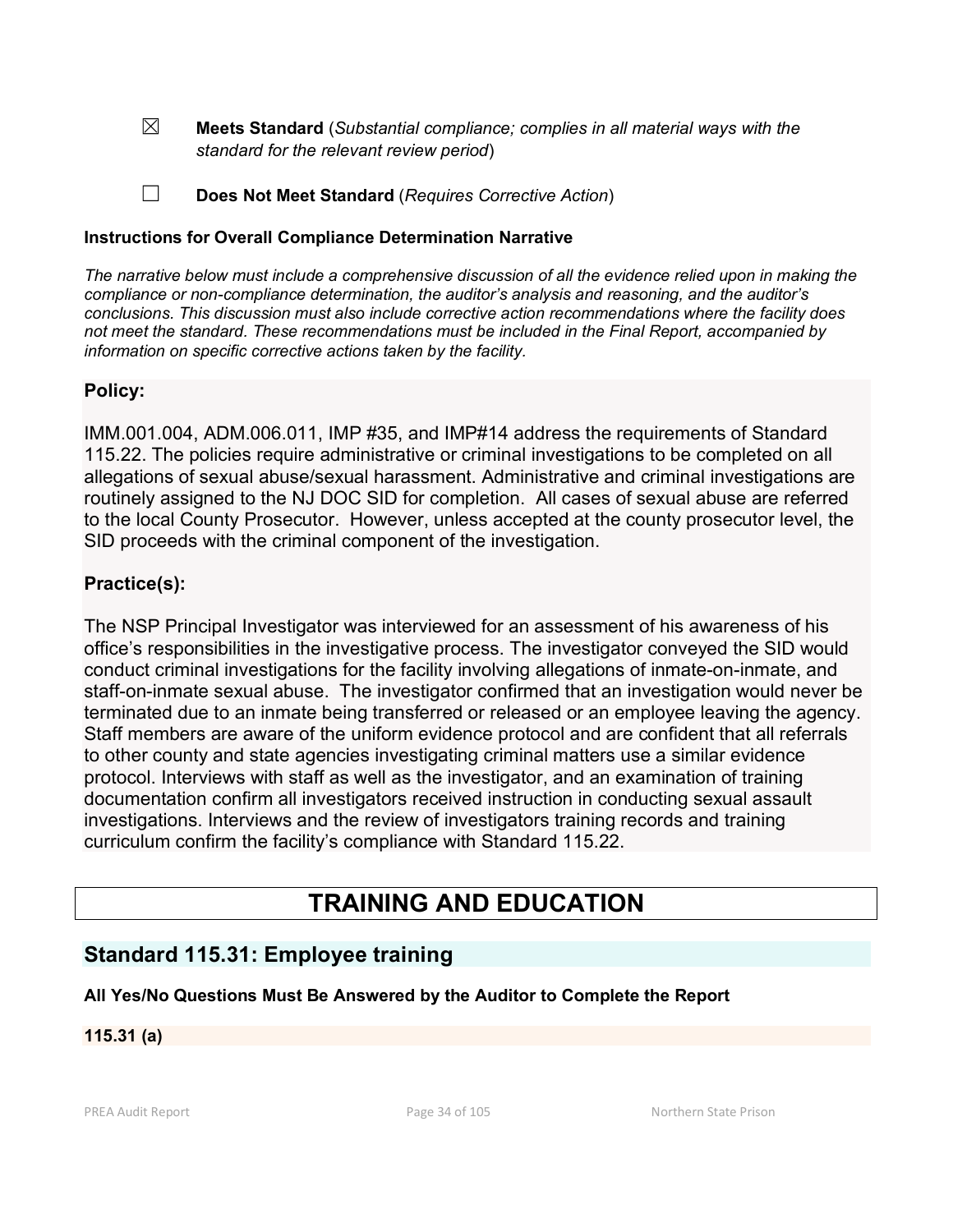- Does the agency train all employees who may have contact with inmates on its zero-tolerance policy for sexual abuse and sexual harassment?  $\boxtimes$  Yes  $\Box$  No
- Does the agency train all employees who may have contact with inmates on how to fulfill their responsibilities under agency sexual abuse and sexual harassment prevention, detection, reporting, and response policies and procedures?  $\boxtimes$  Yes  $\Box$  No
- **Does the agency train all employees who may have contact with inmates on inmates' right to be** free from sexual abuse and sexual harassment  $\boxtimes$  Yes  $\Box$  No
- Does the agency train all employees who may have contact with inmates on the right of inmates and employees to be free from retaliation for reporting sexual abuse and sexual harassment?  $\boxtimes$  Yes  $\Box$  No
- Does the agency train all employees who may have contact with inmates on the dynamics of sexual abuse and sexual harassment in confinement?  $\boxtimes$  Yes  $\Box$  No
- **Does the agency train all employees who may have contact with inmates on the common** reactions of sexual abuse and sexual harassment victims?  $\boxtimes$  Yes  $\Box$  No
- **Does the agency train all employees who may have contact with inmates on how to detect and** respond to signs of threatened and actual sexual abuse?  $\boxtimes$  Yes  $\Box$  No
- Does the agency train all employees who may have contact with inmates on how to avoid inappropriate relationships with inmates?  $\boxtimes$  Yes  $\Box$  No
- Does the agency train all employees who may have contact with inmates on how to communicate effectively and professionally with inmates, including lesbian, gay, bisexual, transgender, intersex, or gender nonconforming inmates?  $\boxtimes$  Yes  $\Box$  No
- Does the agency train all employees who may have contact with inmates on how to comply with relevant laws related to mandatory reporting of sexual abuse to outside authorities?  $\boxtimes$  Yes  $\Box$  No

## **115.31 (b)**

- Is such training tailored to the gender of the inmates at the employee's facility?  $\boxtimes$  Yes  $\Box$  No
- Have employees received additional training if reassigned from a facility that houses only male inmates to a facility that houses only female inmates, or vice versa?  $\boxtimes$  Yes  $\Box$  No

### **115.31 (c)**

 Have all current employees who may have contact with inmates received such training?  $\boxtimes$  Yes  $\Box$  No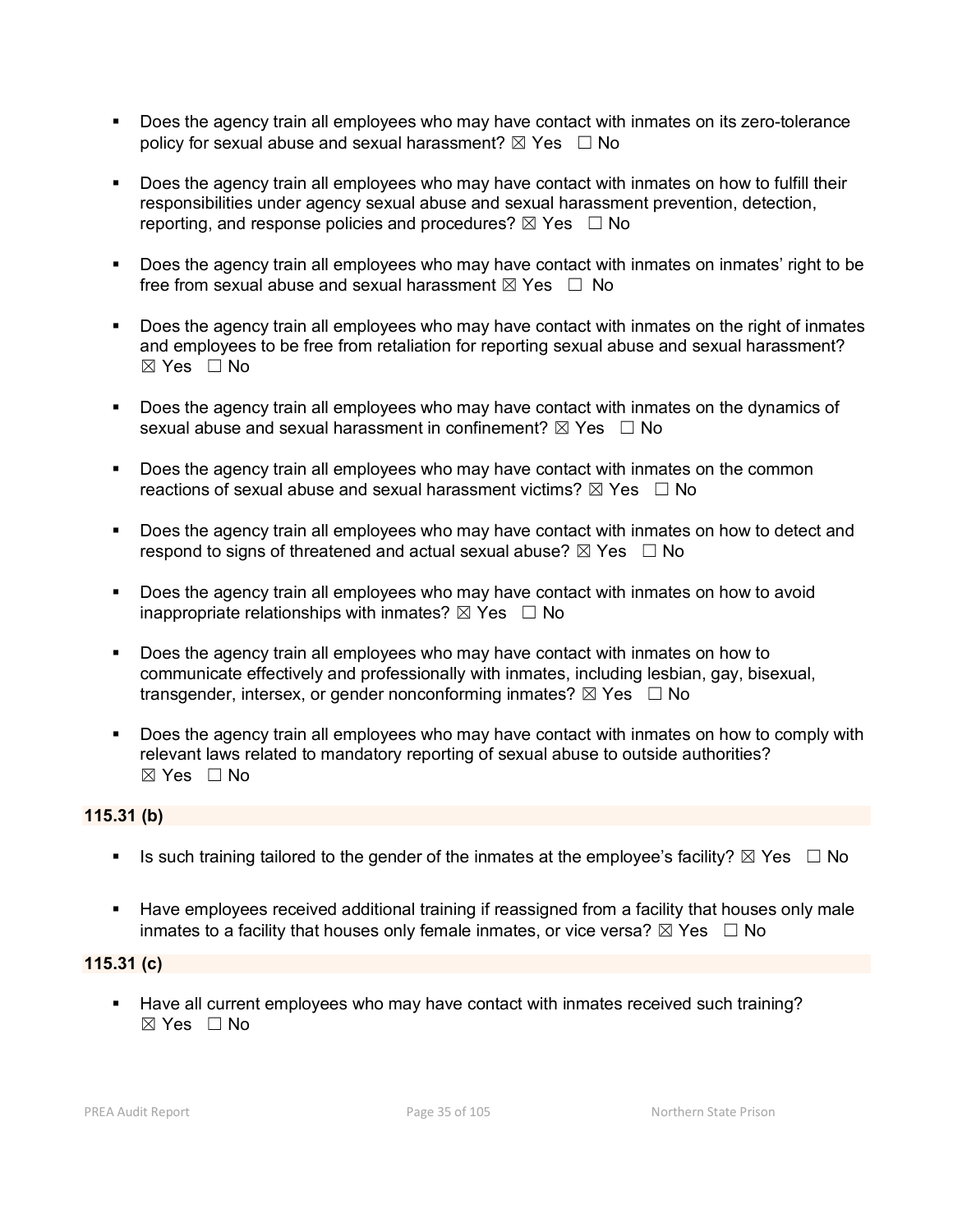- Does the agency provide each employee with refresher training every two years to ensure that all employees know the agency's current sexual abuse and sexual harassment policies and procedures? ⊠ Yes □ No
- In years in which an employee does not receive refresher training, does the agency provide refresher information on current sexual abuse and sexual harassment policies?  $\boxtimes$  Yes  $\Box$  No

#### **115.31 (d)**

**Does the agency document, through employee signature or electronic verification, that** employees understand the training they have received?  $\boxtimes$  Yes  $\Box$  No

#### **Auditor Overall Compliance Determination**

☐ **Exceeds Standard** (*Substantially exceeds requirement of standards*) ☒ **Meets Standard** (*Substantial compliance; complies in all material ways with the* 

*standard for the relevant review period*) ☐ **Does Not Meet Standard** (*Requires Corrective Action*)

## **Instructions for Overall Compliance Determination Narrative**

*The narrative below must include a comprehensive discussion of all the evidence relied upon in making the compliance or non-compliance determination, the auditor's analysis and reasoning, and the auditor's conclusions. This discussion must also include corrective action recommendations where the facility does not meet the standard. These recommendations must be included in the Final Report, accompanied by information on specific corrective actions taken by the facility.*

### **Policy:**

IMM.001.004 addresses the requirements of this standard. All NJ DOC Custody employees are considered correctional police officers. All custody and civilian employees attend PREA training locally on a biennial basis. NSP custody staff are first responders. The PREA Compliance Manager ensures training is received by all employees, contractors and volunteers. Healthcare, mental health, and investigative staff receive specialized training for matters pertaining to sexual abuse and sexual harassment in correctional settings. Supervisory staff from various departments are directly involved in ensuring all staff, volunteers and contractors are trained on their responsibilities regarding the NJ DOC PREA requirements.

### **Practice(s):**

An extensive and comprehensive PREA power point presentation lesson plan was used by the class instructors. The review of facility lesson plans and training logs confirmed that the training provided addressed all elements identified in this standard. Staff acknowledged, in writing, their receipt and understanding of the PREA. The NSP PREA 2018 PREA Basic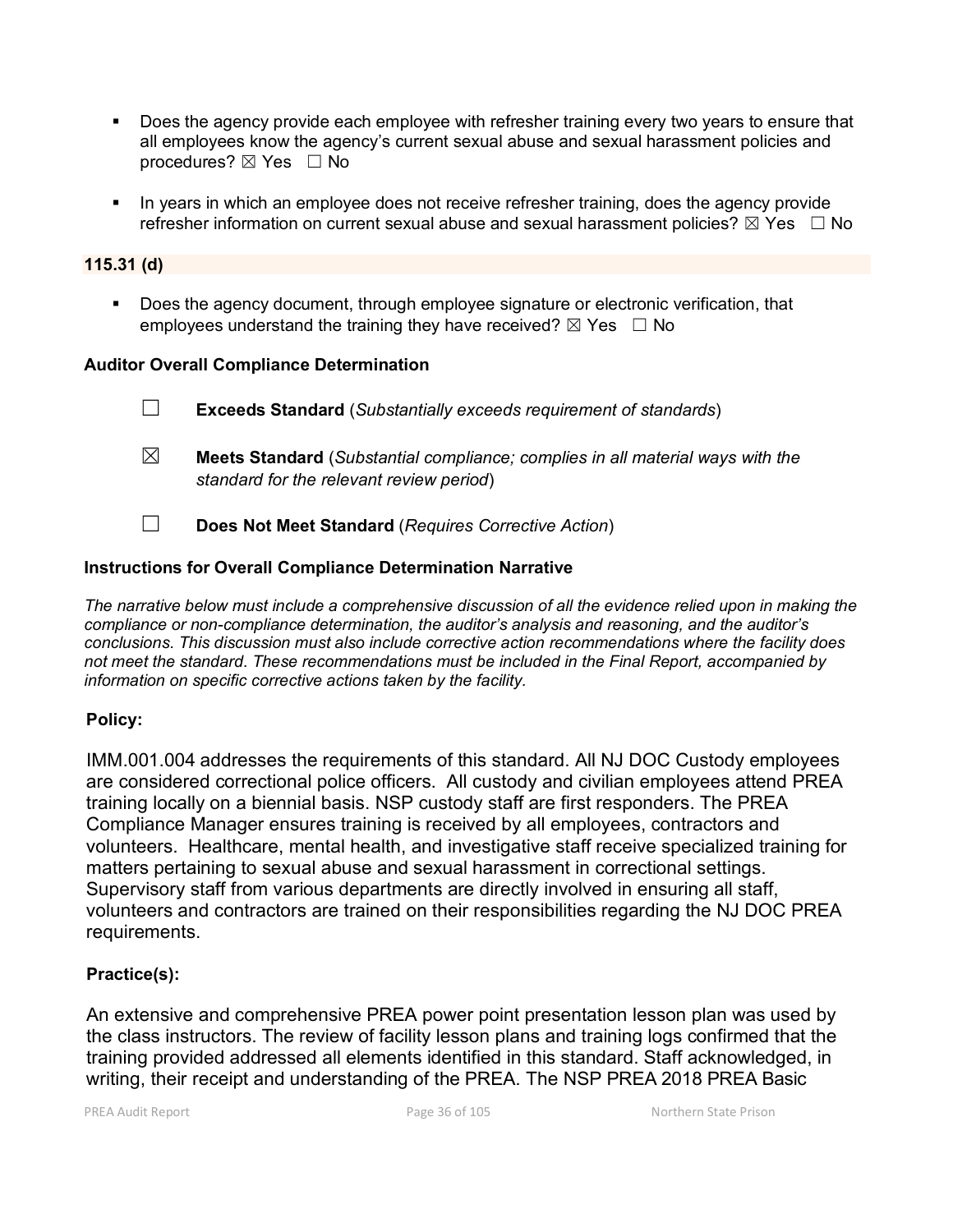Course Outline and applicable power point presentation was reviewed, as well as randomly sampled signature acknowledgement sheets of training completion and comprehension of the subject matter. The training addressed all the topics identified in the standard, such as zero tolerance, effective communication, definitions of sexual abuse and sexual harassment, relationships with offenders, first responder duties, transgender issues and mandatory reporting, etc. Related education is provided on a biennial basis during refresher training. Staff receive ongoing PREA training regarding current policies on sexual abuse and sexual harassment. Twenty-four NSP NJ DOC staff annual training records were reviewed including new hires and promotions. All staff cases had documentation supporting compliance with this standard. Twenty random staff interviews confirmed that they received the required PREA training initially and biennially. The training provided to staff and 20 random staff interviews regarding PREA requirements confirm the facility's compliance with Standard 115.31.

# **Standard 115.32: Volunteer and contractor training**

### **All Yes/No Questions Must Be Answered by the Auditor to Complete the Report**

### **115.32 (a)**

 Has the agency ensured that all volunteers and contractors who have contact with inmates have been trained on their responsibilities under the agency's sexual abuse and sexual harassment prevention, detection, and response policies and procedures?  $\boxtimes$  Yes  $\Box$  No

### **115.32 (b)**

 Have all volunteers and contractors who have contact with inmates been notified of the agency's zero-tolerance policy regarding sexual abuse and sexual harassment and informed how to report such incidents (the level and type of training provided to volunteers and contractors shall be based on the services they provide and level of contact they have with inmates)?  $\boxtimes$  Yes  $\Box$  No

#### **115.32 (c)**

 Does the agency maintain documentation confirming that volunteers and contractors understand the training they have received?  $\boxtimes$  Yes  $\Box$  No

#### **Auditor Overall Compliance Determination**

- ☐ **Exceeds Standard** (*Substantially exceeds requirement of standards*)
- ☒ **Meets Standard** (*Substantial compliance; complies in all material ways with the standard for the relevant review period*)
- 
- ☐ **Does Not Meet Standard** (*Requires Corrective Action*)

#### **Instructions for Overall Compliance Determination Narrative**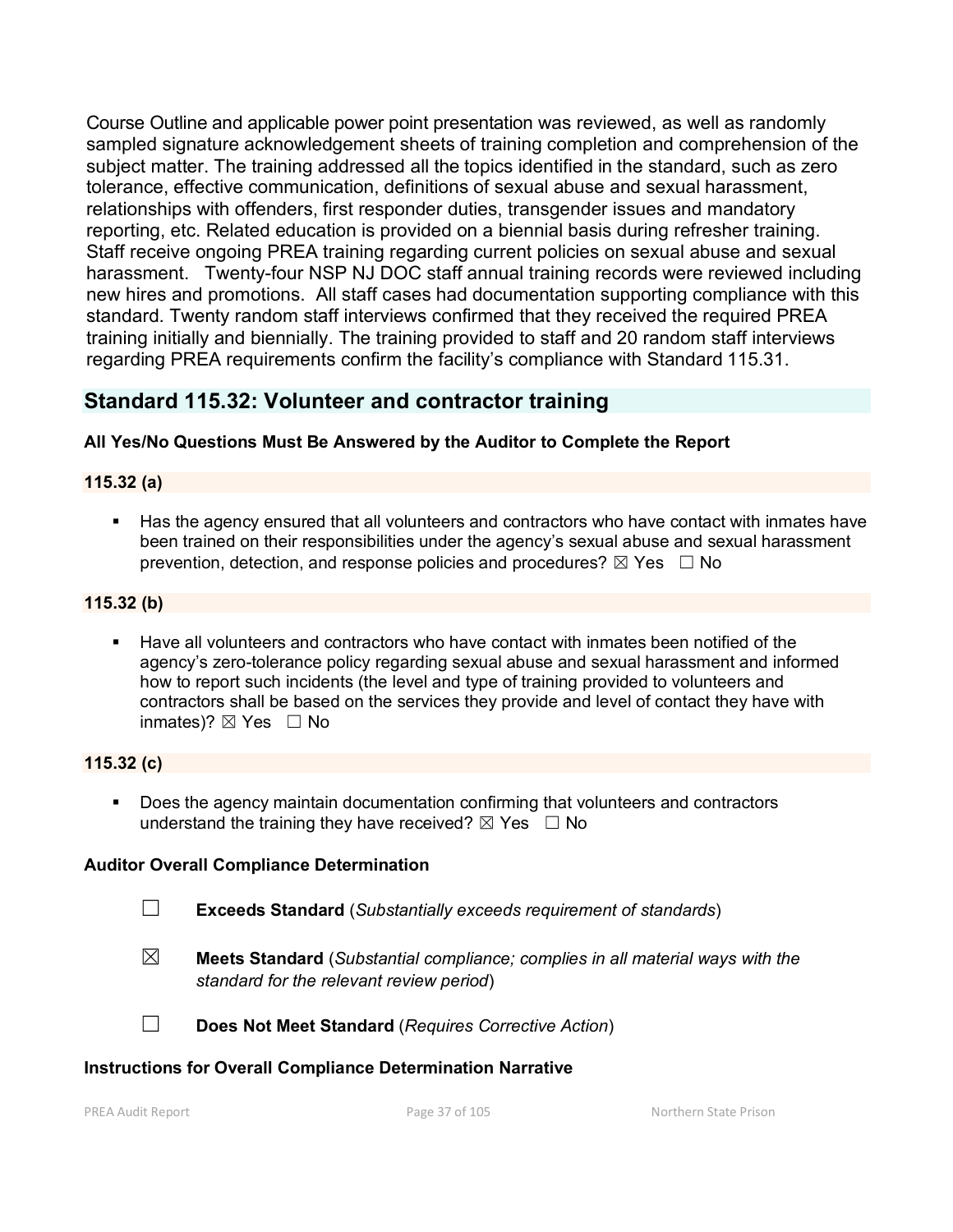*The narrative below must include a comprehensive discussion of all the evidence relied upon in making the compliance or non-compliance determination, the auditor's analysis and reasoning, and the auditor's conclusions. This discussion must also include corrective action recommendations where the facility does not meet the standard. These recommendations must be included in the Final Report, accompanied by information on specific corrective actions taken by the facility.*

# **Policy:**

IMM.001.004 and PCS.001.003 (Volunteer Services Program) address the requirements of standard 115.32. Contractors and volunteers receive PREA specific training on a biennial basis.

# **Practice(s):**

At the time of the preparation of the PAQ, there were 82 volunteers and 47 contractors approved for facility entry and subject to contact with inmates. NSP contractors consist of Rutgers Health medical and mental health staff. The NJ DOC also authorizes the use of volunteer services offered by professionals, students and members of the community in areas such as, but not limited to, chaplaincy services, educational services and social services. The auditor's review of a sample of volunteer and contractor PREA training acknowledgement forms and other documents confirmed that all facility contractors and volunteers have received training related to their responsibilities concerning the PREA (zero tolerance, detection, prevention, response and reporting requirements), during the previous twelve months, or biennial refresher training as applicable. A review of training acknowledgement forms revealed that contractors and volunteers understood the agency's zero tolerance policy toward sexual abuse/sexual harassment and their responsibilities under the PREA. A review of the PREA lesson plan for contractor and volunteer training confirmed that the level of instruction is appropriate for the services provided and emphasizes the facility's zero tolerance and reporting policies.

# **Standard 115.33: Inmate education**

# **All Yes/No Questions Must Be Answered by the Auditor to Complete the Report**

## **115.33 (a)**

- **During intake, do inmates receive information explaining the agency's zero-tolerance policy** regarding sexual abuse and sexual harassment?  $\boxtimes$  Yes  $\Box$  No
- During intake, do inmates receive information explaining how to report incidents or suspicions of sexual abuse or sexual harassment?  $\boxtimes$  Yes  $\Box$  No

## **115.33 (b)**

 Within 30 days of intake, does the agency provide comprehensive education to inmates either in person or through video regarding: Their rights to be free from sexual abuse and sexual harassment? ⊠ Yes □ No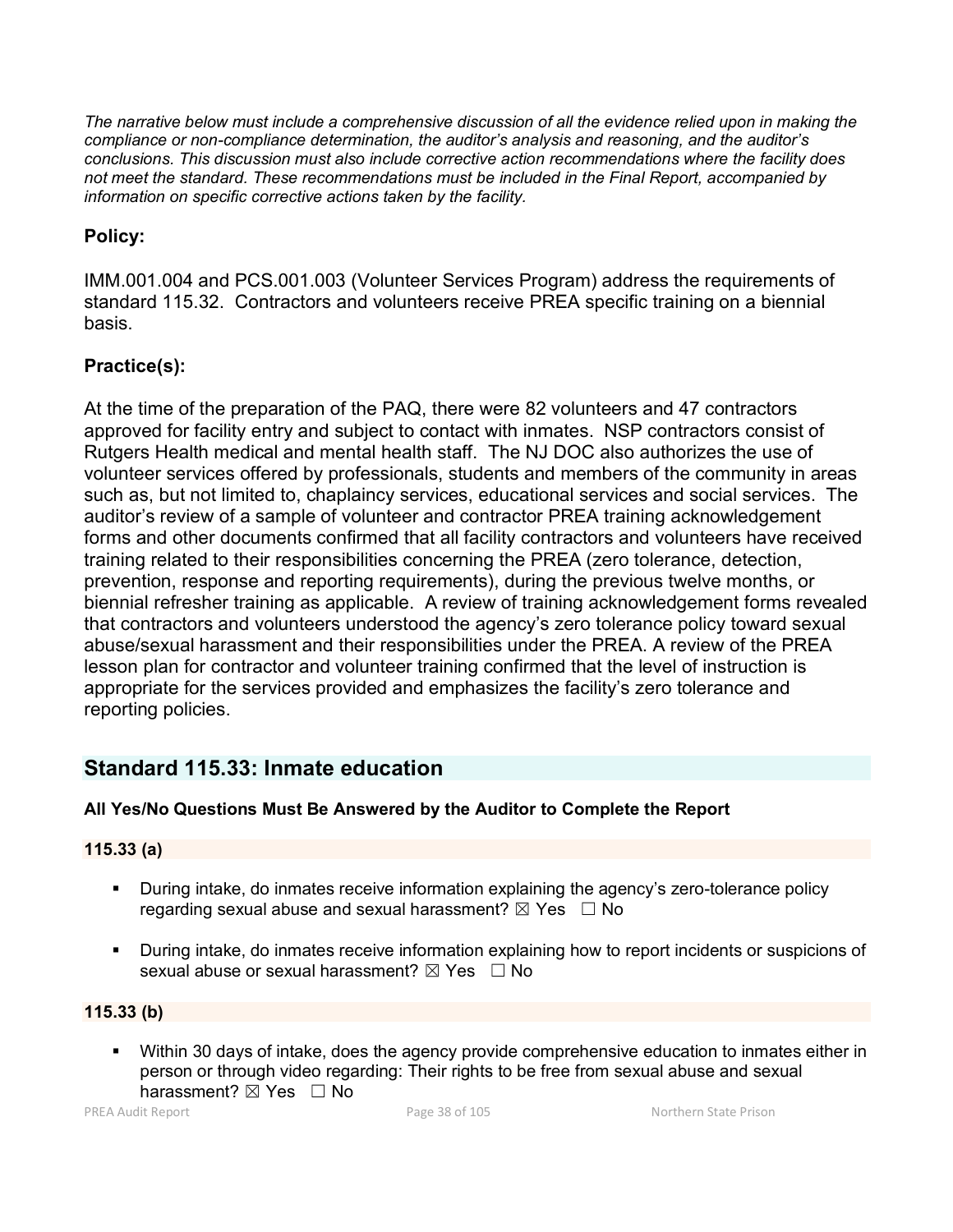- Within 30 days of intake, does the agency provide comprehensive education to inmates either in person or through video regarding: Their rights to be free from retaliation for reporting such incidents? ⊠ Yes □ No
- Within 30 days of intake, does the agency provide comprehensive education to inmates either in person or through video regarding: Agency policies and procedures for responding to such incidents? ☒ Yes ☐ No

### **115.33 (c)**

- Have all inmates received such education?  $\boxtimes$  Yes  $\Box$  No
- Do inmates receive education upon transfer to a different facility to the extent that the policies and procedures of the inmate's new facility differ from those of the previous facility?  $\boxtimes$  Yes  $\Box$  No

### **115.33 (d)**

- Does the agency provide inmate education in formats accessible to all inmates including those who are limited English proficient?  $\boxtimes$  Yes  $\Box$  No
- Does the agency provide inmate education in formats accessible to all inmates including those who are deaf?  $\boxtimes$  Yes  $\Box$  No
- **Does the agency provide inmate education in formats accessible to all inmates including those** who are visually impaired?  $\boxtimes$  Yes  $\Box$  No
- Does the agency provide inmate education in formats accessible to all inmates including those who are otherwise disabled?  $\boxtimes$  Yes  $\Box$  No
- Does the agency provide inmate education in formats accessible to all inmates including those who have limited reading skills?  $\boxtimes$  Yes  $\Box$  No

### **115.33 (e)**

Does the agency maintain documentation of inmate participation in these education sessions? ☒ Yes ☐ No

#### **115.33 (f)**

 In addition to providing such education, does the agency ensure that key information is continuously and readily available or visible to inmates through posters, inmate handbooks, or other written formats?  $\boxtimes$  Yes  $\Box$  No

### **Auditor Overall Compliance Determination**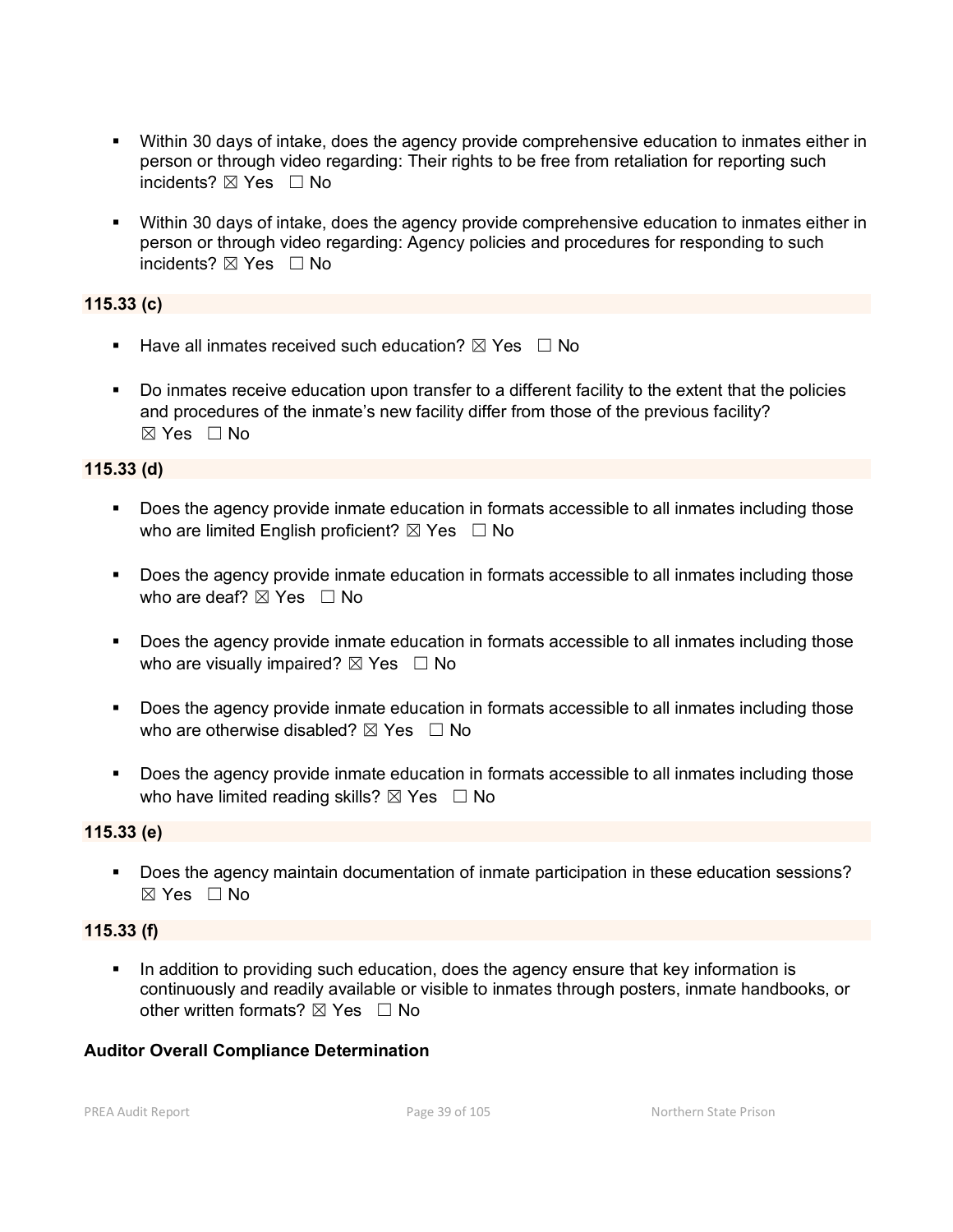☐ **Exceeds Standard** (*Substantially exceeds requirement of standards*)

- ☒ **Meets Standard** (*Substantial compliance; complies in all material ways with the standard for the relevant review period*)
- ☐ **Does Not Meet Standard** (*Requires Corrective Action*)

### **Instructions for Overall Compliance Determination Narrative**

*The narrative below must include a comprehensive discussion of all the evidence relied upon in making the compliance or non-compliance determination, the auditor's analysis and reasoning, and the auditor's conclusions. This discussion must also include corrective action recommendations where the facility does not meet the standard. These recommendations must be included in the Final Report, accompanied by information on specific corrective actions taken by the facility.*

## **Policy:**

IMM.001.004, IMM.002.003 (ADA-Reasonable Accommodations for Inmates); SUP.004.001 (Limited English Proficient- Use of Language Line) PCS.001.DFH.01 (Deaf Hard of Hearing Inmates); Flyer 11-18 Zero Tolerance Poster in Spanish; NJ DOC Form 160 (LEP designation) and NJ DOC Deaf-Hard of Hearing Waiver address the requirements of Standard 115.33. During in-processing procedures at NSP, the IPCM is responsible for ensuring that each inmate entering the facility receives comprehensive and ongoing education on PREA and zerotolerance of inmate sexual abuse and harassment.

## **Practice(s):**

NSP inmates receive an inmate handout and other educational materials describing the agency's PREA compliance program. The inmate handouts were reviewed by the auditor and found to contain information on the inmate's right to be free of sexual abuse and sexual harassment. The information contained in the handouts and pamphlets identify the key elements of the program and inform inmates about the facility's zero tolerance policy toward sexual abuse and sexual assault and the multiple ways to report sexual abuse/sexual harassment. The information also informs the inmates about both male and female employees routinely working in and monitoring the housing units and the expectation of privacy in certain areas of the housing units. The information is available to inmates in English and Spanish. Staff members reiterate the information written in the inmate handouts by conducting an educational program regarding the PREA for all inmates within 30 days of their arrival.

Through policy, the facility ensures that inmates with disabilities have an equal opportunity to participate in and benefit from all aspects of the agency's efforts to prevent, detect and respond to sexual abuse and sexual harassment. Intake staff are is responsible for identifying inmates who have disabilities that prevent them from reading or understanding PREA education materials. NJ DOC policy and procedures allow for self-designation or waiver of identification as deaf or hard of hearing. Level 3 IMP informs staff of language line services. NSP staff are required to take appropriate steps to ensure disabled/LEP inmates can benefit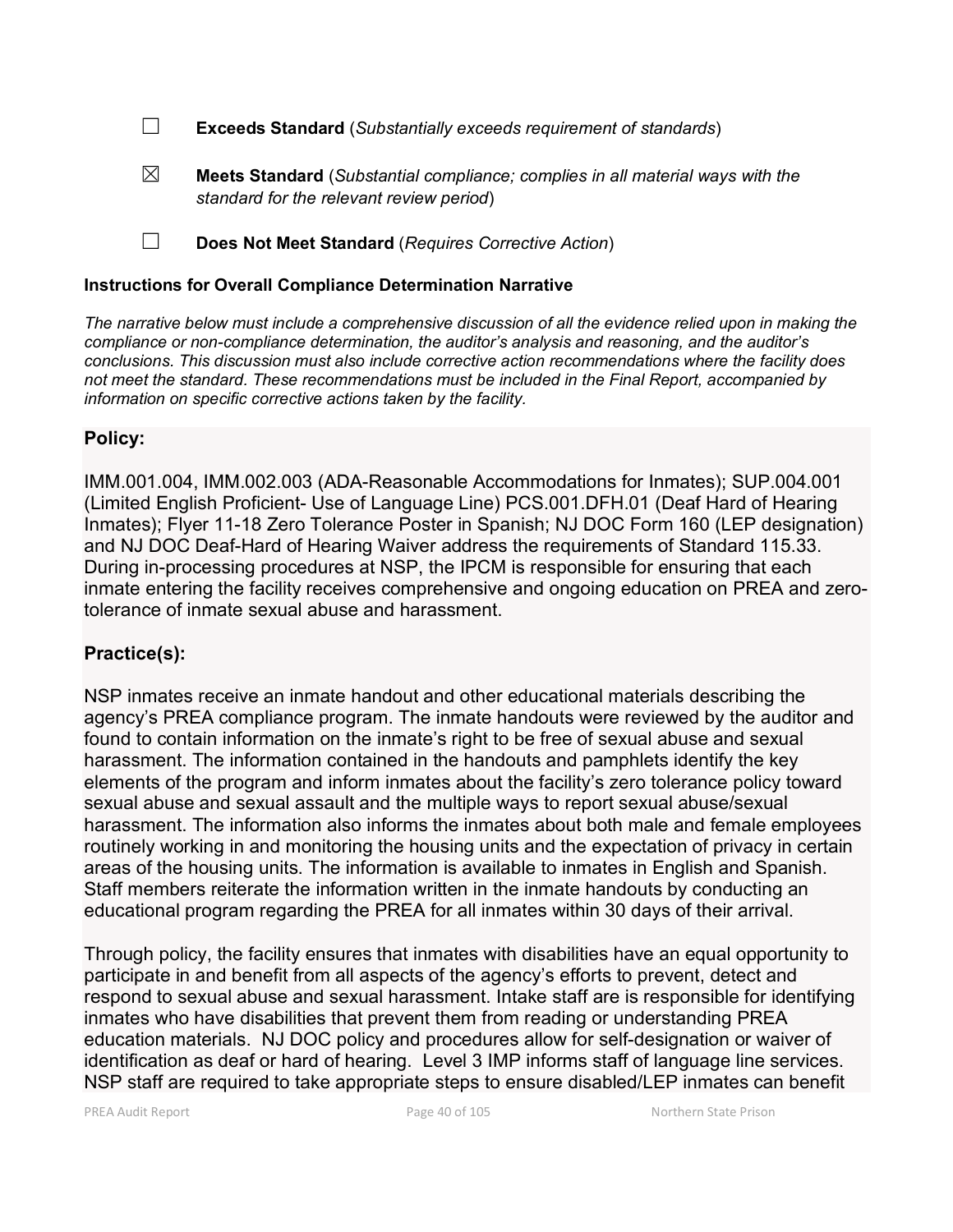from all aspects of the NJ DOC's efforts to comply with PREA. The educational program includes definitions of sexually abusive behavior and sexual harassment, prevention strategies and reporting modalities.

Based on random and targeted interviews, the majority of the 55-inmates interviewed stated that PREA education is received and understood, including those inmates in "targeted" categories. Inmates at NSP have access to JPAY, a computer program system which also provides PREA information and can be used to report sexual abuse, sexual harassment and retaliation. Staff interpreters and telephonic translation services are established. A tour of NSP confirmed that PREA educational posters were prominently displayed in all housing units and common/program areas.

The auditor reviewed submittals providing examples of inmate acknowledging receipt of information on video via Inmate TV and receipt of a PREA handout. This documentation, however, was not indicative of whether the information was received in a timely manner. The auditor also sampled 14 inmate cases and confirmed that PREA education is not always received and documented within 30 days of arrival. Inmates who did not have documented PREA education were mostly housed in the ACSU. Staff developed a corrective action plan to ensure all inmate admissions receive PREA information during the initial placement period at NSP. Going forward, during orientation, staff will provide each inmate with the PREA Informational Handout, have all inmates view the PREA video, and have all inmates sign an acknowledgement receipt. The signed receipts will be collected and provided to the IPCM to be uploaded to the I-Drive under 115.33 for audit purposes.

# **Standard 115.34: Specialized training: Investigations**

# **All Yes/No Questions Must Be Answered by the Auditor to Complete the Report**

## **115.34 (a)**

 In addition to the general training provided to all employees pursuant to §115.31, does the agency ensure that, to the extent the agency itself conducts sexual abuse investigations, its investigators have received training in conducting such investigations in confinement settings? (N/A if the agency does not conduct any form of administrative or criminal sexual abuse investigations. See 115.21(a).)  $\boxtimes$  Yes  $\Box$  No  $\Box$  NA

# **115.34 (b)**

- Does this specialized training include techniques for interviewing sexual abuse victims? [N/A if the agency does not conduct any form of administrative or criminal sexual abuse investigations. See 115.21(a).]  $\boxtimes$  Yes  $\Box$  No  $\Box$  NA
- Does this specialized training include proper use of Miranda and Garrity warnings? [N/A if the agency does not conduct any form of administrative or criminal sexual abuse investigations. See 115.21(a).]  $\boxtimes$  Yes  $\Box$  No  $\Box$  NA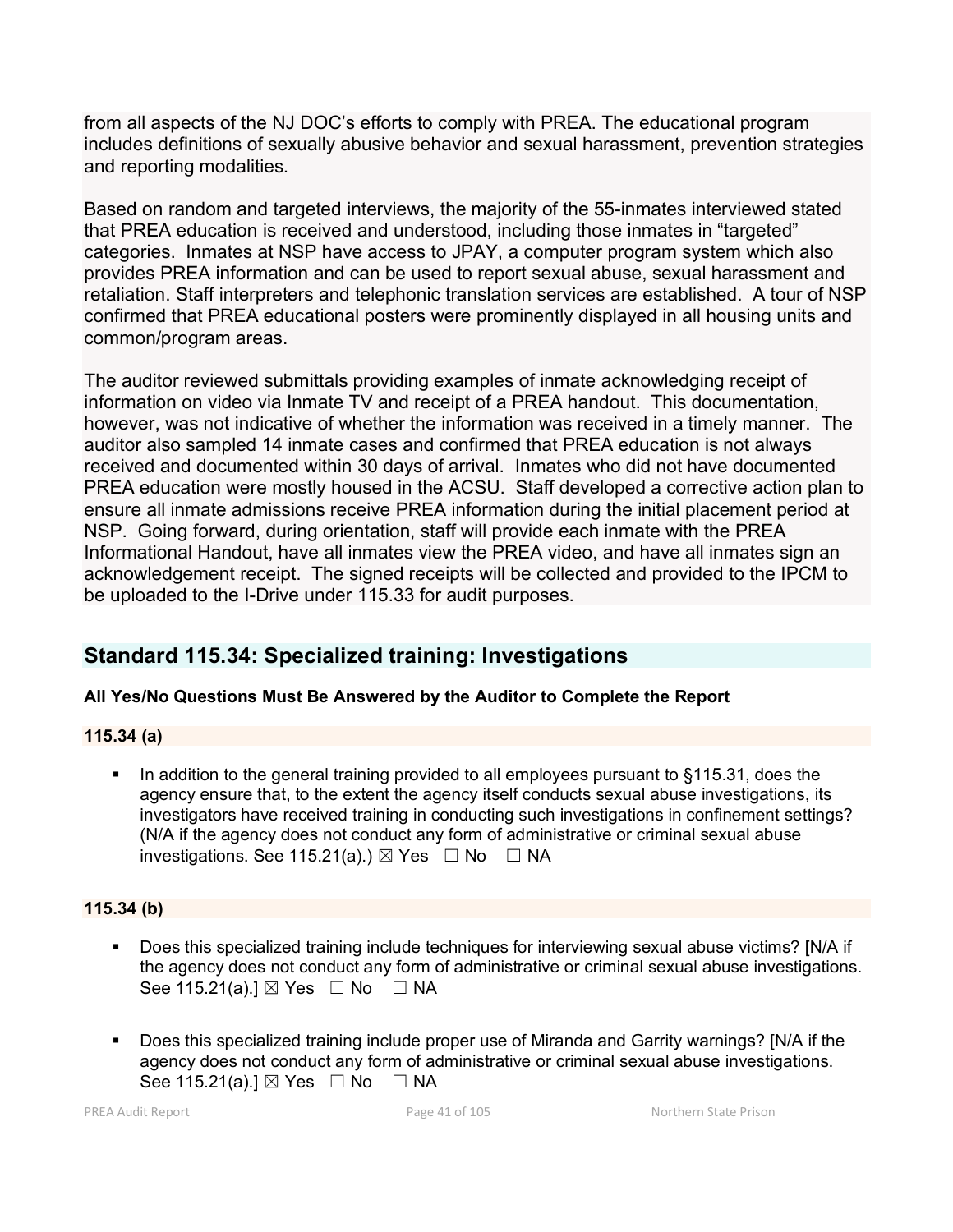- Does this specialized training include sexual abuse evidence collection in confinement settings? [N/A if the agency does not conduct any form of administrative or criminal sexual abuse investigations. See 115.21(a).]  $\boxtimes$  Yes  $\Box$  No  $\Box$  NA
- Does this specialized training include the criteria and evidence required to substantiate a case for administrative action or prosecution referral? [N/A if the agency does not conduct any form of administrative or criminal sexual abuse investigations. See 115.21(a).]  $\boxtimes$  Yes  $\Box$  No  $\Box$  NA

## **115.34 (c)**

 Does the agency maintain documentation that agency investigators have completed the required specialized training in conducting sexual abuse investigations? [N/A if the agency does not conduct any form of administrative or criminal sexual abuse investigations. See 115.21(a).]  $\boxtimes$  Yes  $\Box$  No  $\Box$  NA

### **115.34 (d)**

**Auditor is not required to audit this provision.** 

## **Auditor Overall Compliance Determination**

- ☐ **Exceeds Standard** (*Substantially exceeds requirement of standards*)
- ☒ **Meets Standard** (*Substantial compliance; complies in all material ways with the standard for the relevant review period*)
- ☐ **Does Not Meet Standard** (*Requires Corrective Action*)

## **Instructions for Overall Compliance Determination Narrative**

*The narrative below must include a comprehensive discussion of all the evidence relied upon in making the compliance or non-compliance determination, the auditor's analysis and reasoning, and the auditor's conclusions. This discussion must also include corrective action recommendations where the facility does not meet the standard. These recommendations must be included in the Final Report, accompanied by information on specific corrective actions taken by the facility.*

## **Policy:**

IMM.001.004, ADM.006.011, and IMP #35, address the requirements of this standard. Agency policy requires facility and agency investigators to be trained in conducting sexual abuse investigations in confinement settings, techniques for interviewing sexual abuse victims and the proper use of Miranda and Garrity Warnings, as well as sexual abuse evidence collection.

## **Practice(s):**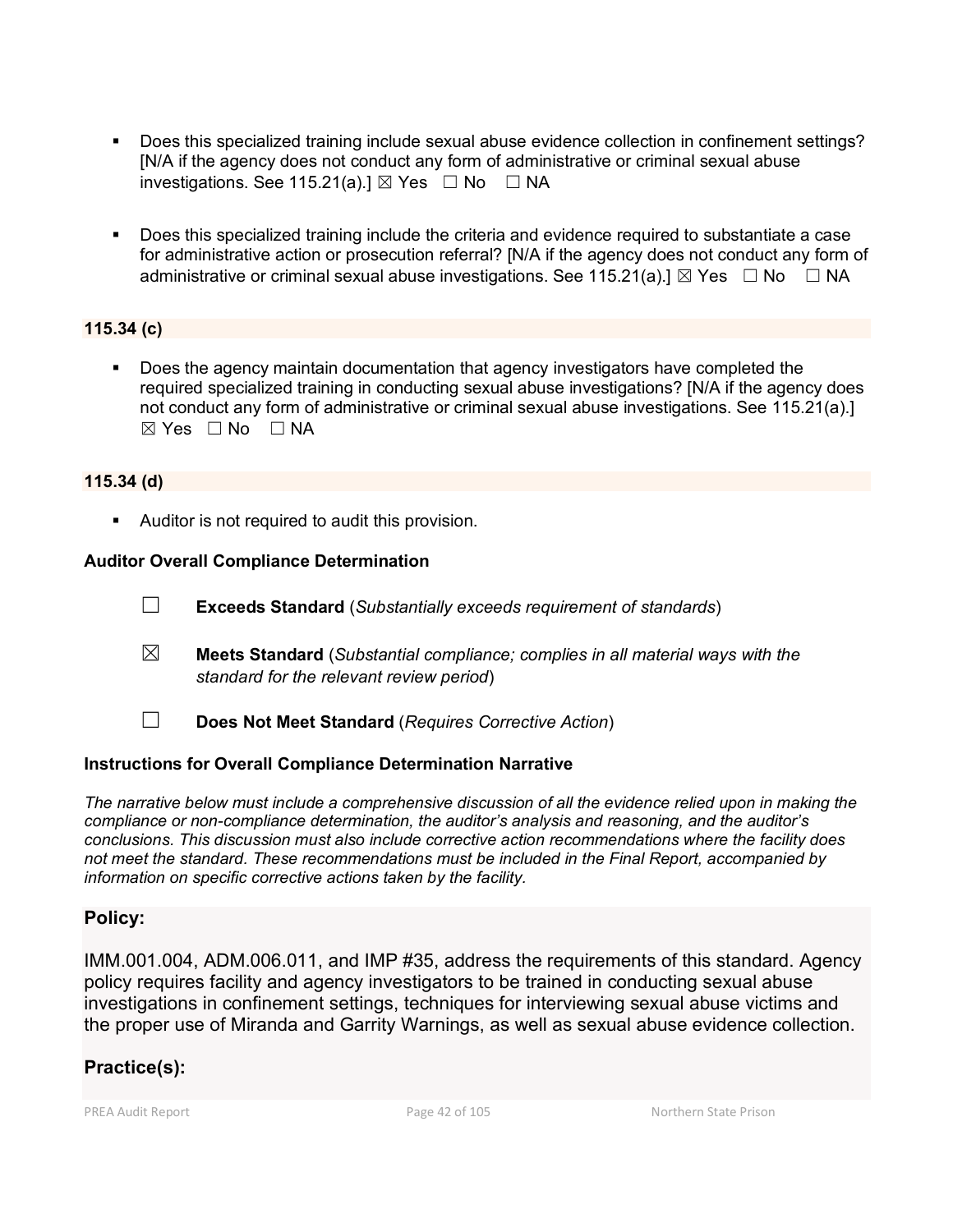There are seven sworn SID investigators assigned to NSP. When criminal investigations are indicated, they are conducted by NJ DOC SID investigators in conjunction with the local prosecutor's office.

NSP investigators completed training covering sexual assault protocols, crime scene preservation, and reporting and handling sexual assault incidents. The training covers the proper use of Miranda and Garrity Warnings and sexual abuse evidence collection.

The auditor reviewed training records and specialized training power point documentation. Interviews with staff, the Principal Investigator, and a review of documentation confirm that NSP is in compliance with the training requirement of this standard.

# **Standard 115.35: Specialized training: Medical and mental health care**

## **All Yes/No Questions Must Be Answered by the Auditor to Complete the Report**

### **115.35 (a)**

- Does the agency ensure that all full- and part-time medical and mental health care practitioners who work regularly in its facilities have been trained in how to detect and assess signs of sexual abuse and sexual harassment?  $\boxtimes$  Yes  $\Box$  No
- Does the agency ensure that all full- and part-time medical and mental health care practitioners who work regularly in its facilities have been trained in how to preserve physical evidence of sexual abuse? ⊠ Yes □ No
- Does the agency ensure that all full- and part-time medical and mental health care practitioners who work regularly in its facilities have been trained in how to respond effectively and professionally to victims of sexual abuse and sexual harassment?  $\boxtimes$  Yes  $\Box$  No
- Does the agency ensure that all full- and part-time medical and mental health care practitioners who work regularly in its facilities have been trained in how and to whom to report allegations or suspicions of sexual abuse and sexual harassment?  $\boxtimes$  Yes  $\Box$  No

### **115.35 (b)**

 If medical staff employed by the agency conduct forensic examinations, do such medical staff receive appropriate training to conduct such examinations? (N/A if agency medical staff at the facility do not conduct forensic exams.)  $\Box$  Yes  $\Box$  No  $\boxtimes$  NA

### **115.35 (c)**

 Does the agency maintain documentation that medical and mental health practitioners have received the training referenced in this standard either from the agency or elsewhere? ☒ Yes ☐ No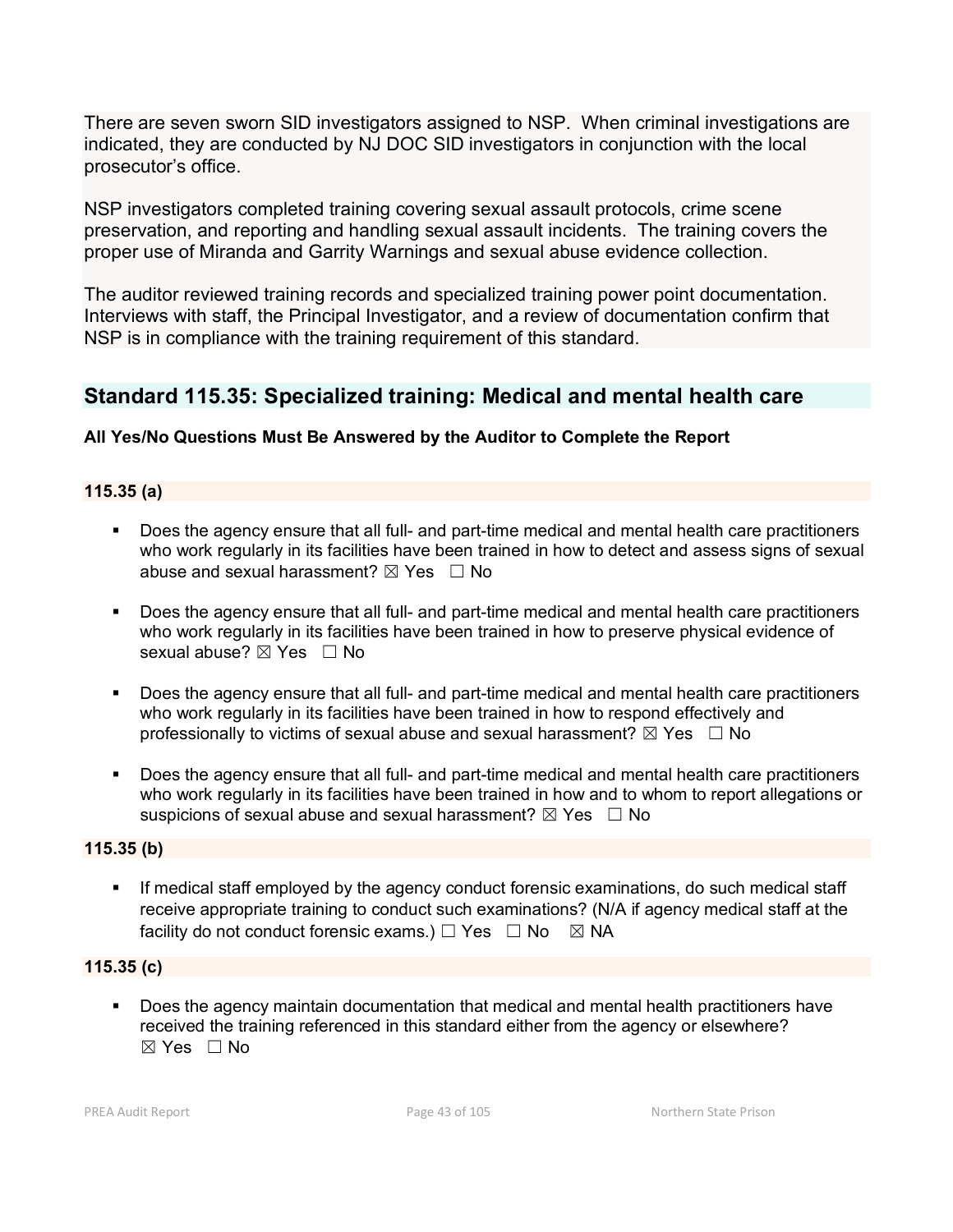#### **115.35 (d)**

- Do medical and mental health care practitioners employed by the agency also receive training mandated for employees by §115.31?  $\boxtimes$  Yes  $\Box$  No
- Do medical and mental health care practitioners contracted by and volunteering for the agency also receive training mandated for contractors and volunteers by §115.32?  $\boxtimes$  Yes  $\Box$  No

#### **Auditor Overall Compliance Determination**

- ☐ **Exceeds Standard** (*Substantially exceeds requirement of standards*)
- ☒ **Meets Standard** (*Substantial compliance; complies in all material ways with the standard for the relevant review period*)
- ☐ **Does Not Meet Standard** (*Requires Corrective Action*)

#### **Instructions for Overall Compliance Determination Narrative**

*The narrative below must include a comprehensive discussion of all the evidence relied upon in making the compliance or non-compliance determination, the auditor's analysis and reasoning, and the auditor's conclusions. This discussion must also include corrective action recommendations where the facility does not meet the standard. These recommendations must be included in the Final Report, accompanied by information on specific corrective actions taken by the facility.*

### **Policy:**

IMM.001.004, Power Point Presentations on "Addressing Sexual Abuse and Harassment of Inmates – Medical and Mental Health Staff Training 2014", and University Correctional Healthcare- Custody and Security Issues" address the requirements of Standard 115.35.

### **Practice(s):**

Training materials and records reveal that NSP medical and mental health personnel received training in a specialized course entitled "Addressing Sexual Abuse and Harassment of Inmates – Medical and Mental Health Staff Training 2014". All required sections of the course were included in the power point presentation. Training sections covered included detection and assessing signs of sexual abuse and sexual harassment; preserving physical evidence; effective and professional responses; reporting and understanding sexual trauma in custody.

The auditor's review of medical and mental health personnel training records/documents confirmed that these employees receive the same basic PREA training as custody and other civilian staff and understand their duty to report any knowledge of sexual abuse/assault, even when the said information is disclosed during a health care encounter. Forensic exams, if required, are performed at the University Hospital, Newark, NJ. Based on the completion of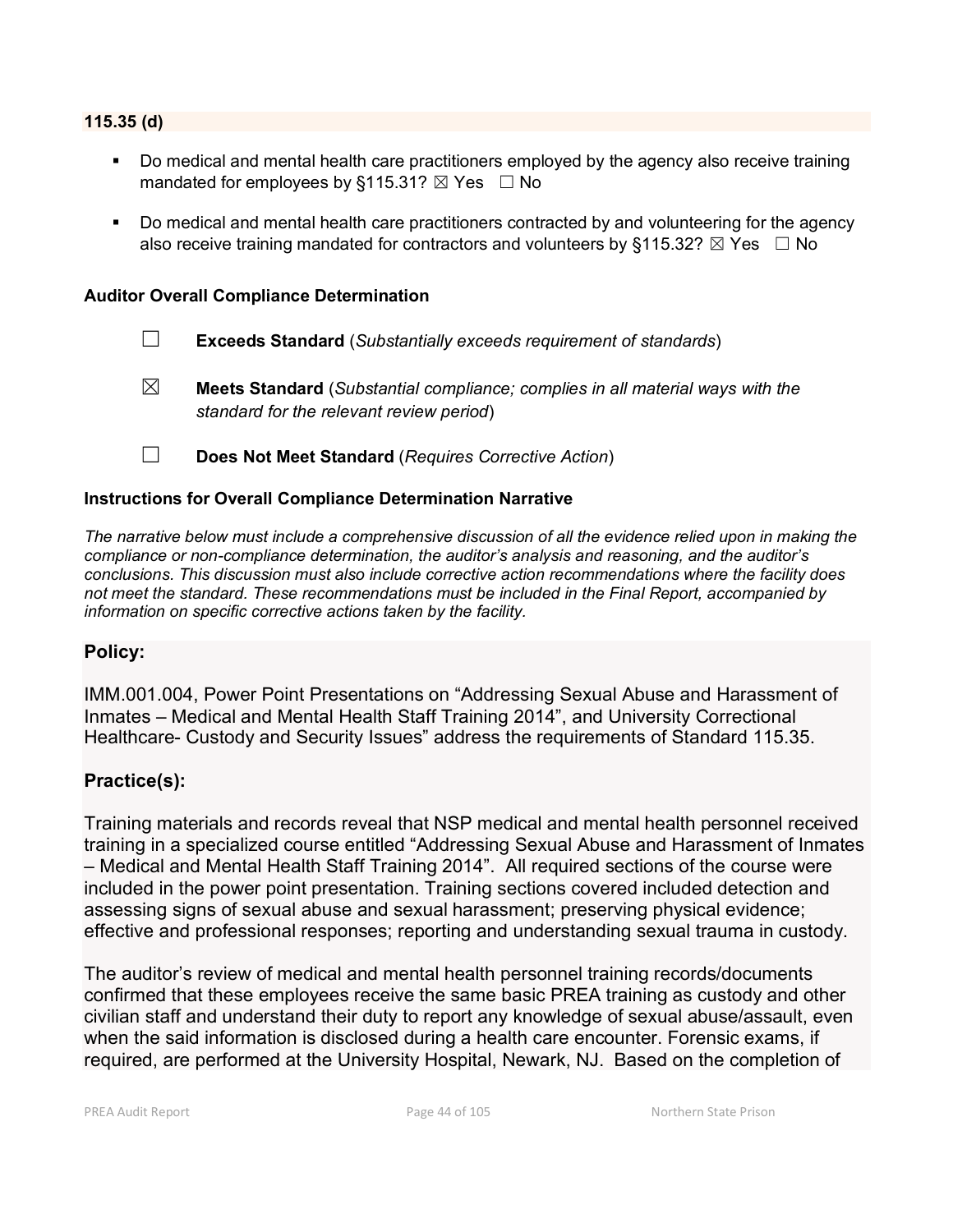the above training by medical and mental health staff, the facility meets the requirements for specialized training.

# **SCREENING FOR RISK OF SEXUAL VICTIMIZATION AND ABUSIVENESS**

# **Standard 115.41: Screening for risk of victimization and abusiveness**

# **All Yes/No Questions Must Be Answered by the Auditor to Complete the Report**

# **115.41 (a)**

- Are all inmates assessed during an intake screening for their risk of being sexually abused by other inmates or sexually abusive toward other inmates?  $\boxtimes$  Yes  $\Box$  No
- Are all inmates assessed upon transfer to another facility for their risk of being sexually abused by other inmates or sexually abusive toward other inmates?  $\boxtimes$  Yes  $\Box$  No

# **115.41 (b)**

 Do intake screenings ordinarily take place within 72 hours of arrival at the facility? ☒ Yes ☐ No

# **115.41 (c)**

 Are all PREA screening assessments conducted using an objective screening instrument? ☒ Yes ☐ No

# **115.41 (d)**

- Does the intake screening consider, at a minimum, the following criteria to assess inmates for risk of sexual victimization: (1) Whether the inmate has a mental, physical, or developmental disability? ⊠ Yes □ No
- Does the intake screening consider, at a minimum, the following criteria to assess inmates for risk of sexual victimization: (2) The age of the inmate?  $\boxtimes$  Yes  $\Box$  No
- Does the intake screening consider, at a minimum, the following criteria to assess inmates for risk of sexual victimization: (3) The physical build of the inmate?  $\boxtimes$  Yes  $\Box$  No
- **Does the intake screening consider, at a minimum, the following criteria to assess inmates for** risk of sexual victimization: (4) Whether the inmate has previously been incarcerated?  $\boxtimes$  Yes  $\Box$  No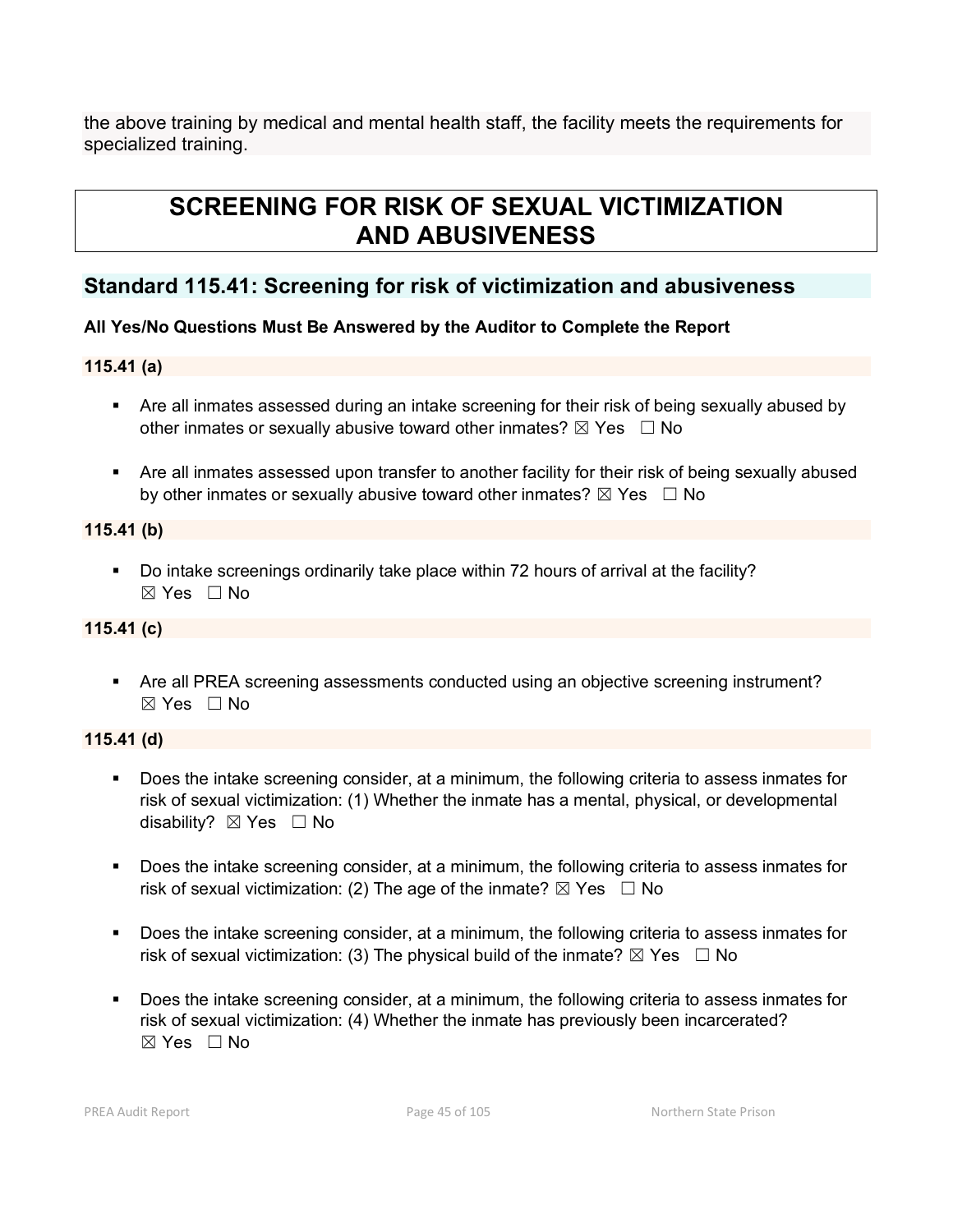- Does the intake screening consider, at a minimum, the following criteria to assess inmates for risk of sexual victimization: (5) Whether the inmate's criminal history is exclusively nonviolent?  $\boxtimes$  Yes  $\Box$  No
- Does the intake screening consider, at a minimum, the following criteria to assess inmates for risk of sexual victimization: (6) Whether the inmate has prior convictions for sex offenses against an adult or child?  $\boxtimes$  Yes  $\Box$  No
- Does the intake screening consider, at a minimum, the following criteria to assess inmates for risk of sexual victimization: (7) Whether the inmate is or is perceived to be gay, lesbian, bisexual, transgender, intersex, or gender nonconforming (the facility affirmatively asks the inmate about his/her sexual orientation and gender identity AND makes a subjective determination based on the screener's perception whether the inmate is gender non-conforming or otherwise may be perceived to be LGBTI)?  $\boxtimes$  Yes  $\Box$  No
- Does the intake screening consider, at a minimum, the following criteria to assess inmates for risk of sexual victimization: (8) Whether the inmate has previously experienced sexual victimization? **⊠ Yes** □ No
- Does the intake screening consider, at a minimum, the following criteria to assess inmates for risk of sexual victimization: (9) The inmate's own perception of vulnerability?  $\boxtimes$  Yes  $\Box$  No
- Does the intake screening consider, at a minimum, the following criteria to assess inmates for risk of sexual victimization: (10) Whether the inmate is detained solely for civil immigration purposes? ⊠ Yes □ No

## **115.41 (e)**

- In assessing inmates for risk of being sexually abusive, does the initial PREA risk screening consider, when known to the agency: prior acts of sexual abuse?  $\boxtimes$  Yes  $\Box$  No
- **IF In assessing inmates for risk of being sexually abusive, does the initial PREA risk screening** consider, when known to the agency: prior convictions for violent offenses?  $\boxtimes$  Yes  $\Box$  No
- In assessing inmates for risk of being sexually abusive, does the initial PREA risk screening consider, when known to the agency: history of prior institutional violence or sexual abuse?  $\boxtimes$  Yes  $\Box$  No

### **115.41 (f)**

 Within a set time period not more than 30 days from the inmate's arrival at the facility, does the facility reassess the inmate's risk of victimization or abusiveness based upon any additional, relevant information received by the facility since the intake screening?  $\boxtimes$ Yes  $\Box$  No

## **115.41 (g)**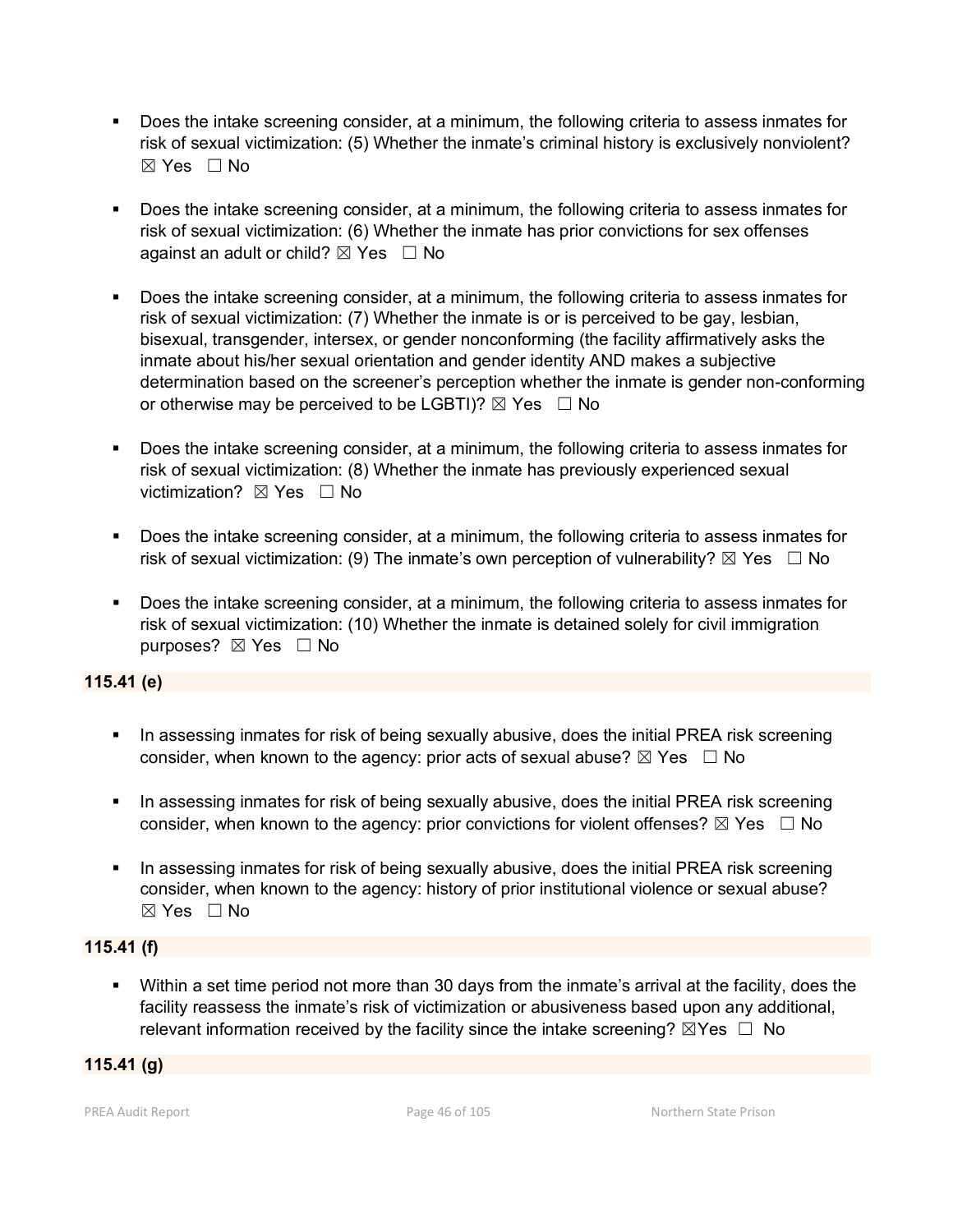- Does the facility reassess an inmate's risk level when warranted due to a: Referral? ☒ Yes ☐ No
- Does the facility reassess an inmate's risk level when warranted due to a: Request?  $\boxtimes$  Yes  $\Box$  No
- Does the facility reassess an inmate's risk level when warranted due to a: Incident of sexual abuse? ☒ Yes ☐ No
- Does the facility reassess an inmate's risk level when warranted due to a: Receipt of additional information that bears on the inmate's risk of sexual victimization or abusiveness?  $\boxtimes$  Yes  $\Box$  No

### **115.41 (h)**

 Is it the case that inmates are not ever disciplined for refusing to answer, or for not disclosing complete information in response to, questions asked pursuant to paragraphs (d)(1), (d)(7), (d)(8), or (d)(9) of this section?  $\boxtimes$  Yes  $\Box$  No

#### **115.41 (i)**

 Has the agency implemented appropriate controls on the dissemination within the facility of responses to questions asked pursuant to this standard in order to ensure that sensitive information is not exploited to the inmate's detriment by staff or other inmates?  $\boxtimes$  Yes  $\Box$  No

### **Auditor Overall Compliance Determination**

- ☐ **Exceeds Standard** (*Substantially exceeds requirement of standards*)
- ☒ **Meets Standard** (*Substantial compliance; complies in all material ways with the standard for the relevant review period*)
- ☐ **Does Not Meet Standard** (*Requires Corrective Action*)

### **Instructions for Overall Compliance Determination Narrative**

*The narrative below must include a comprehensive discussion of all the evidence relied upon in making the compliance or non-compliance determination, the auditor's analysis and reasoning, and the auditor's conclusions. This discussion must also include corrective action recommendations where the facility does not meet the standard. These recommendations must be included in the Final Report, accompanied by information on specific corrective actions taken by the facility.*

## **Policy:**

NJAC 10A-3, IMM.001.004, PCS.001.PREA.EMS, Level 3 IMP on Multi-dimensional Sexual Victimization and Abusiveness Risk Assessment Checklist, and the Electronic Medical Record (EMR) Module on PREA Monitoring address the requirements of Standard 115.41. The procedures require an initial assessment to be completed within 72 hours of admission, by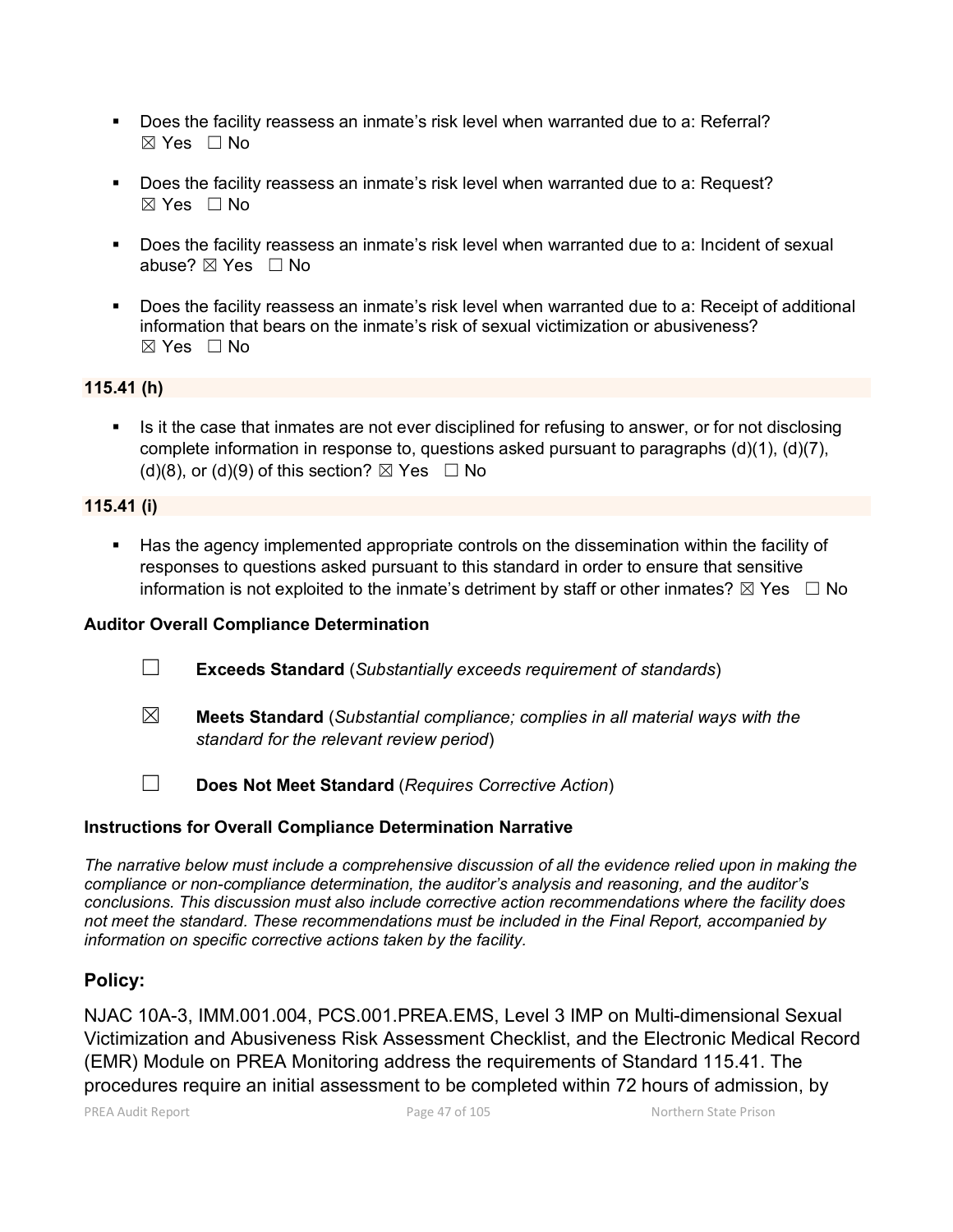intake staff. Specifically, a sexual victimization/abusiveness screening assessment is completed by healthcare staff to determine an inmate's risk of being sexually abused by other inmates or if they are at risk for being sexually abusive toward other inmates. NJ DOC level 3 instructions state that after the intake screening is completed, all inmates will need a healthcare monitoring visit within 30 days to reassess risk factors based upon any additional relevant information received at the facility since the initial risk screening. NJ DOC policy prohibits inmates being disciplined for refusing to answer screening questions or for not disclosing complete information during the screening process. Information received, during the screening process, is deemed confidential and only available to staff with a need-to-know and never to other inmates.

# **Practice(s):**

The PREA E-Management System makes possible daily, PREA related data from the EMR and the NJ DOC Inmate Management System (iTAG). Once data is retrieved, specific PREA reports can be disseminated to authorized staff. The PREA Risk Assessment Report is generated once daily and distributed to designated staff. The risk assessment report indicates the number of new risk assessments completed at intake facilities and identifies inmates who must be seen pursuant to 115.41 (f). During risk screening, all inmates are immediately assessed for a history of sexual abusiveness and risk of sexual victimization. Staff use the EMR module to assess at least 25-30 screening variables. The above screening instrument gauges the propensity for abusiveness or victimization. The NJ DOC screening tool considers all identified criteria as per standard 115.41. The screening process also includes the review of records or information from other facilities.

Nursing staff is required to conduct an affirmative re-assessment on all admissions. During risk screenings, inmates who are referred to mental health based on a propensity for victimization or abusiveness receive a follow-up review within 14 days. Cases referred receive a second PREA Risk Screening" to determine a propensity level for victimization or abusiveness. Based on NJAC 10A-9-3, the ICC is to review a category called "sexual adjustment" within 21 days of arrival. The auditor also reviewed 16 cases housed at NSP at least 30 days to determine if initial risk assessments and 30-day re-assessments were conducted. The auditor reviewed documentation contained on the EMR screening module to determine if screenings for victimization and abusiveness were conducted in compliance with the standards. Medical staff screens all new arrivals within the first 72 hours of the inmate's arrival. However, there is no reference to PREA risk screenings in the classification IMPs reviewed by the auditor. Currently, directives guiding staff performance regarding PREA 30 day reassessments are the "PREA Electronic Medical Records (EMR) Module); the Multidimensional Sexual Victimization and Abusiveness Risk Assessment Checklist, and NJAC 10A:9-3 (Classification Process-Institutional Classification Committee (ICC). Classification review dates were verified on all cases sampled. The auditor was provided evidence from two cases which verified the PREA EMR module and ICC documentation of PREA risk reassessment. While "sexual adjustment" is a standing agenda item during ICC meetings, other classification documents did not specify that PREA issues were discussed by the ICC. A discussion of PREA issues or "sexual adjustment" is not discernible on ICC progress notes. A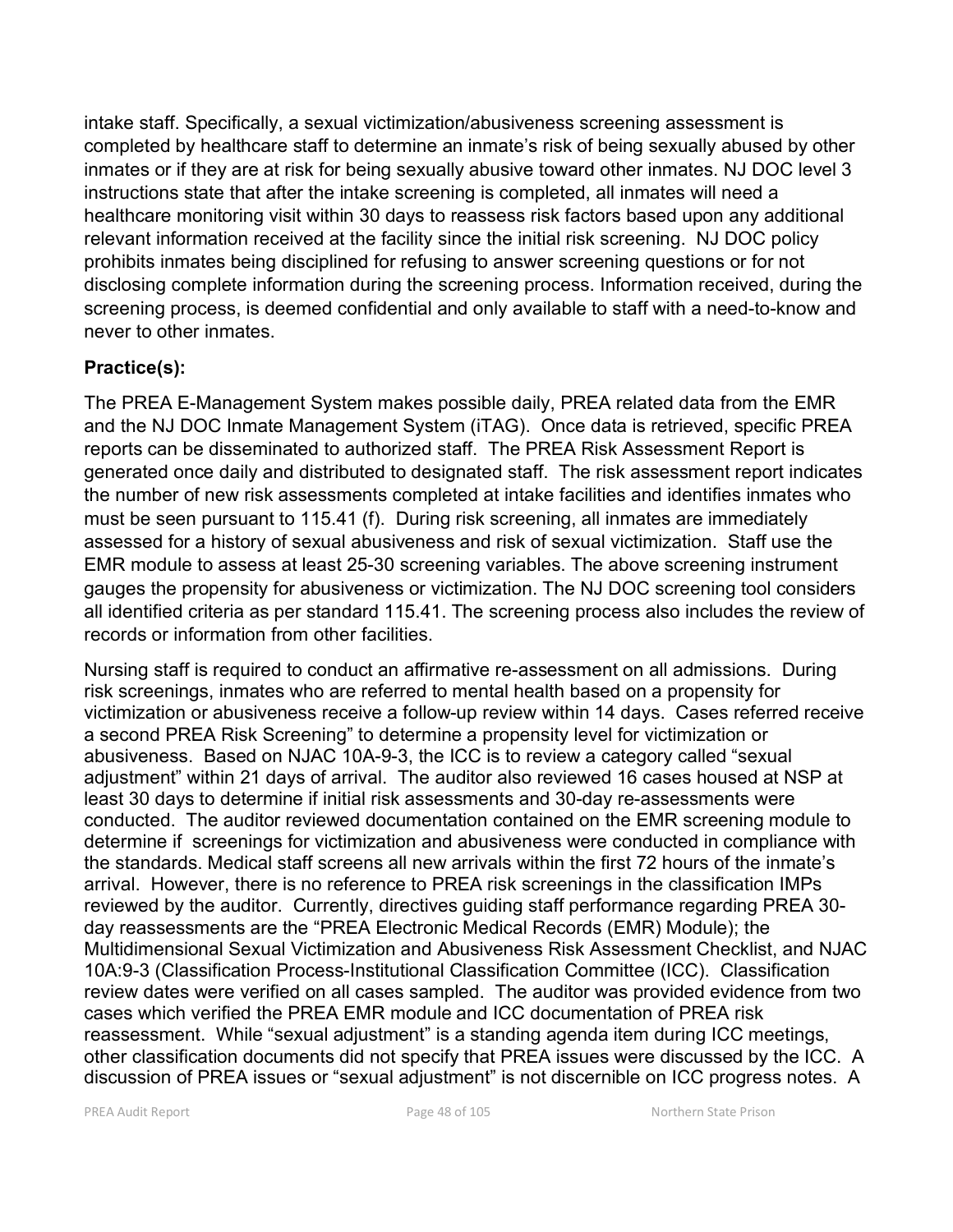secondary level of compliance is presumed based on the occurrence of ICC progress reviews in which sexual adjustment must be reviewed. However, it is recommended the agency move forward in providing primary documentation on ICC progress notes as a greater measure of quality assurance of compliance with 115.41(f).

# **Standard 115.42: Use of screening information**

## **All Yes/No Questions Must Be Answered by the Auditor to Complete the Report**

## **115.42 (a)**

- Does the agency use information from the risk screening required by § 115.41, with the goal of keeping separate those inmates at high risk of being sexually victimized from those at high risk of being sexually abusive, to inform: Housing Assignments?  $\boxtimes$  Yes  $\Box$  No
- Does the agency use information from the risk screening required by § 115.41, with the goal of keeping separate those inmates at high risk of being sexually victimized from those at high risk of being sexually abusive, to inform: Bed assignments?  $\boxtimes$  Yes  $\Box$  No
- Does the agency use information from the risk screening required by § 115.41, with the goal of keeping separate those inmates at high risk of being sexually victimized from those at high risk of being sexually abusive, to inform: Work Assignments?  $\boxtimes$  Yes  $\Box$  No
- Does the agency use information from the risk screening required by  $\S$  115.41, with the goal of keeping separate those inmates at high risk of being sexually victimized from those at high risk of being sexually abusive, to inform: Education Assignments?  $\boxtimes$  Yes  $\Box$  No
- Does the agency use information from the risk screening required by § 115.41, with the goal of keeping separate those inmates at high risk of being sexually victimized from those at high risk of being sexually abusive, to inform: Program Assignments?  $\boxtimes$  Yes  $\Box$  No

# **115.42 (b)**

**Does the agency make individualized determinations about how to ensure the safety of each** inmate? ☒ Yes ☐ No

### **115.42 (c)**

 When deciding whether to assign a transgender or intersex inmate to a facility for male or female inmates, does the agency consider on a case-by-case basis whether a placement would ensure the inmate's health and safety, and whether a placement would present management or security problems (NOTE: if an agency by policy or practice assigns inmates to a male or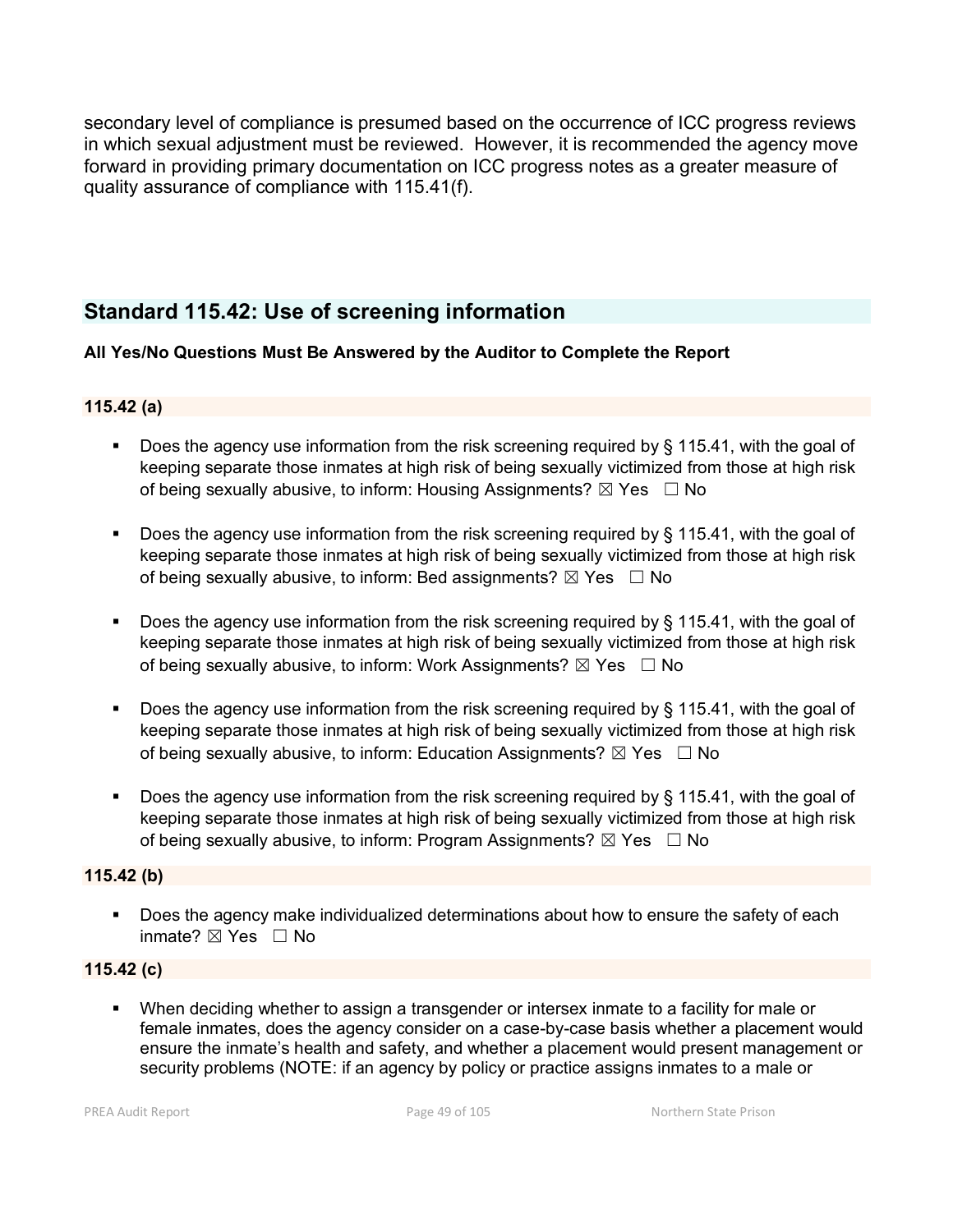female facility on the basis of anatomy alone, that agency is not in compliance with this standard)?  $\boxtimes$  Yes  $\Box$  No

**• When making housing or other program assignments for transgender or intersex inmates, does** the agency consider on a case-by-case basis whether a placement would ensure the inmate's health and safety, and whether a placement would present management or security problems?  $\boxtimes$  Yes  $\Box$  No

### **115.42 (d)**

**• Are placement and programming assignments for each transgender or intersex inmate** reassessed at least twice each year to review any threats to safety experienced by the inmate?  $\boxtimes$  Yes  $\Box$  No

### **115.42 (e)**

 Are each transgender or intersex inmate's own views with respect to his or her own safety given serious consideration when making facility and housing placement decisions and programming assignments?  $\boxtimes$  Yes  $\Box$  No

### **115.42 (f)**

 Are transgender and intersex inmates given the opportunity to shower separately from other inmates? ⊠ Yes □ No

### **115.42 (g)**

- Unless placement is in a dedicated facility, unit, or wing established in connection with a consent decree, legal settlement, or legal judgment for the purpose of protecting lesbian, gay, bisexual, transgender, or intersex inmates, does the agency always refrain from placing: lesbian, gay, and bisexual inmates in dedicated facilities, units, or wings solely on the basis of such identification or status?  $\boxtimes$  Yes  $\Box$  No
- Unless placement is in a dedicated facility, unit, or wing established in connection with a consent decree, legal settlement, or legal judgment for the purpose of protecting lesbian, gay, bisexual, transgender, or intersex inmates, does the agency always refrain from placing: transgender inmates in dedicated facilities, units, or wings solely on the basis of such identification or status?  $\boxtimes$  Yes  $\Box$  No
- Unless placement is in a dedicated facility, unit, or wing established in connection with a consent decree, legal settlement, or legal judgment for the purpose of protecting lesbian, gay, bisexual, transgender, or intersex inmates, does the agency always refrain from placing: intersex inmates in dedicated facilities, units, or wings solely on the basis of such identification or status? ⊠ Yes □ No

### **Auditor Overall Compliance Determination**



☐ **Exceeds Standard** (*Substantially exceeds requirement of standards*)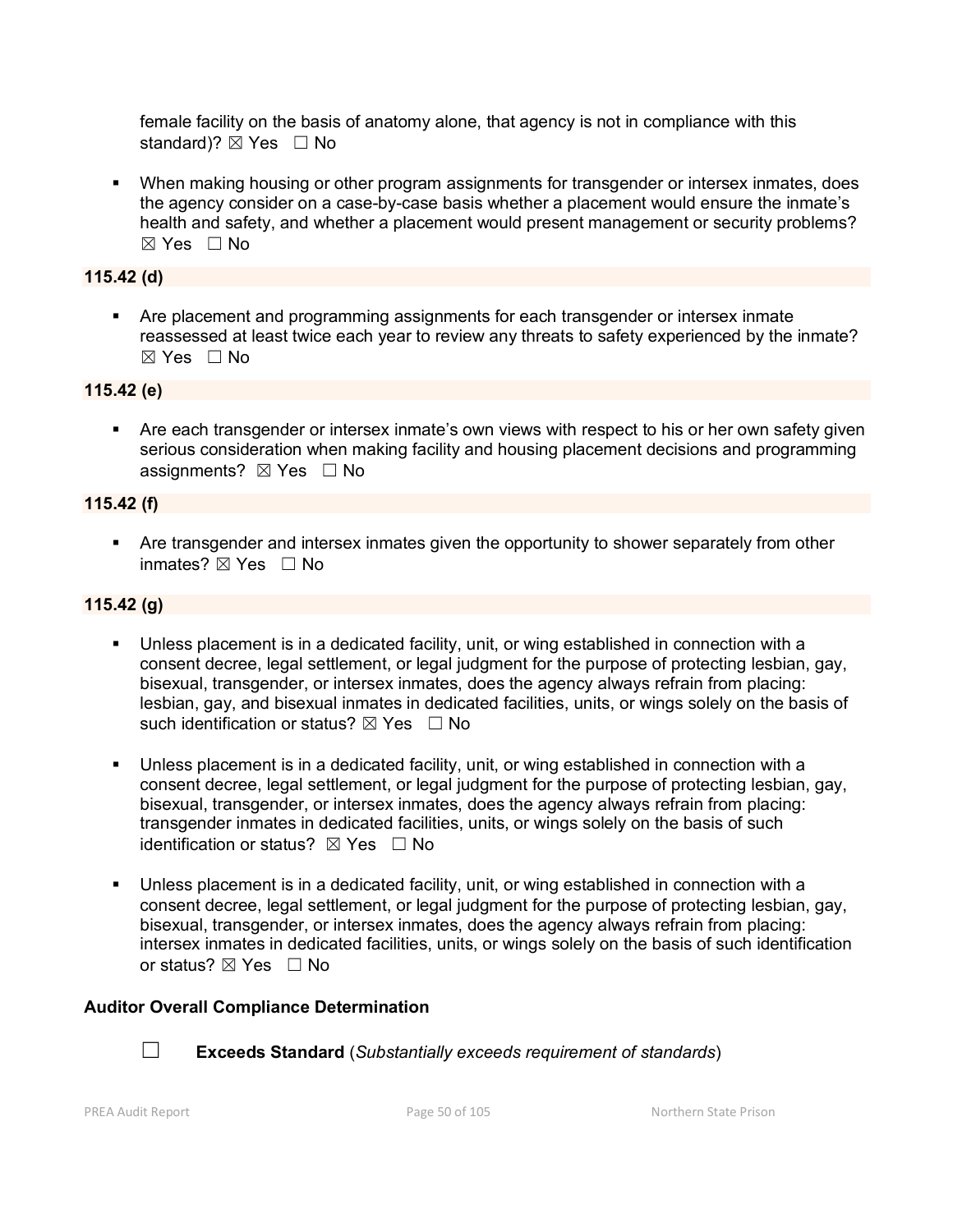☒ **Meets Standard** (*Substantial compliance; complies in all material ways with the standard for the relevant review period*)

☐ **Does Not Meet Standard** (*Requires Corrective Action*)

### **Instructions for Overall Compliance Determination Narrative**

*The narrative below must include a comprehensive discussion of all the evidence relied upon in making the compliance or non-compliance determination, the auditor's analysis and reasoning, and the auditor's conclusions. This discussion must also include corrective action recommendations where the facility does not meet the standard. These recommendations must be included in the Final Report, accompanied by information on specific corrective actions taken by the facility.*

## **Policy:**

NJAC 10A:9-3, IMM.001.004, PCS.001.006, CLS.002.INT, and CLS.005.001 address the requirements of Standard 115.42. The policies require risk screening information to be used to determine housing, bed assignments, work assignments, and education and program assignments. Policy requires these determinations for various assignments to be made on a case-by-case basis.

The classification review of a transgender or intersex inmate shall be an in-person review. Placement and programming assignments for each transgender or intersex inmate shall be scheduled for classification review every six months.

In accordance with departmental classification regulations, policies and procedures, the housing and programming assignments of all inmates to include transgender and intersex inmates, committed to the custody of the Department of Corrections are made on a case by case basis and make individualized determinations about how to ensure the safety of transgender inmates. Housing and programming for transgender and intersex inmates shall be reassessed at least twice each year, or as needed, to review any threats to the inmate's safety. Policy requires that placement and programming assignments for each transgender or intersex inmate are re-assessed at least once every six months. NSP allows a transgender or intersex inmate's own views, with respect to his own safety, be given serious consideration when making these assignments. Transgender and intersex inmates are given the opportunity to shower, dress and use toilet facilities separately from other inmates

Medical staff members assigned to conduct PREA risk screening have been provided additional training and resource materials. NSP inmates at risk for victimization or perpetration of sexually abusive behavior, based on screenings pursuant to 115.41, or at any time new information becomes available, will be referred to mental health for an assessment of treatment and management needs. If an inmate is identified as being at risk of sexual victimization, staff will use all relevant information to recommend housing, bed, work, and education and program assignments. The goal is to keep an inmate at high risk of being sexually victimized from those at high risk of being sexually abusive.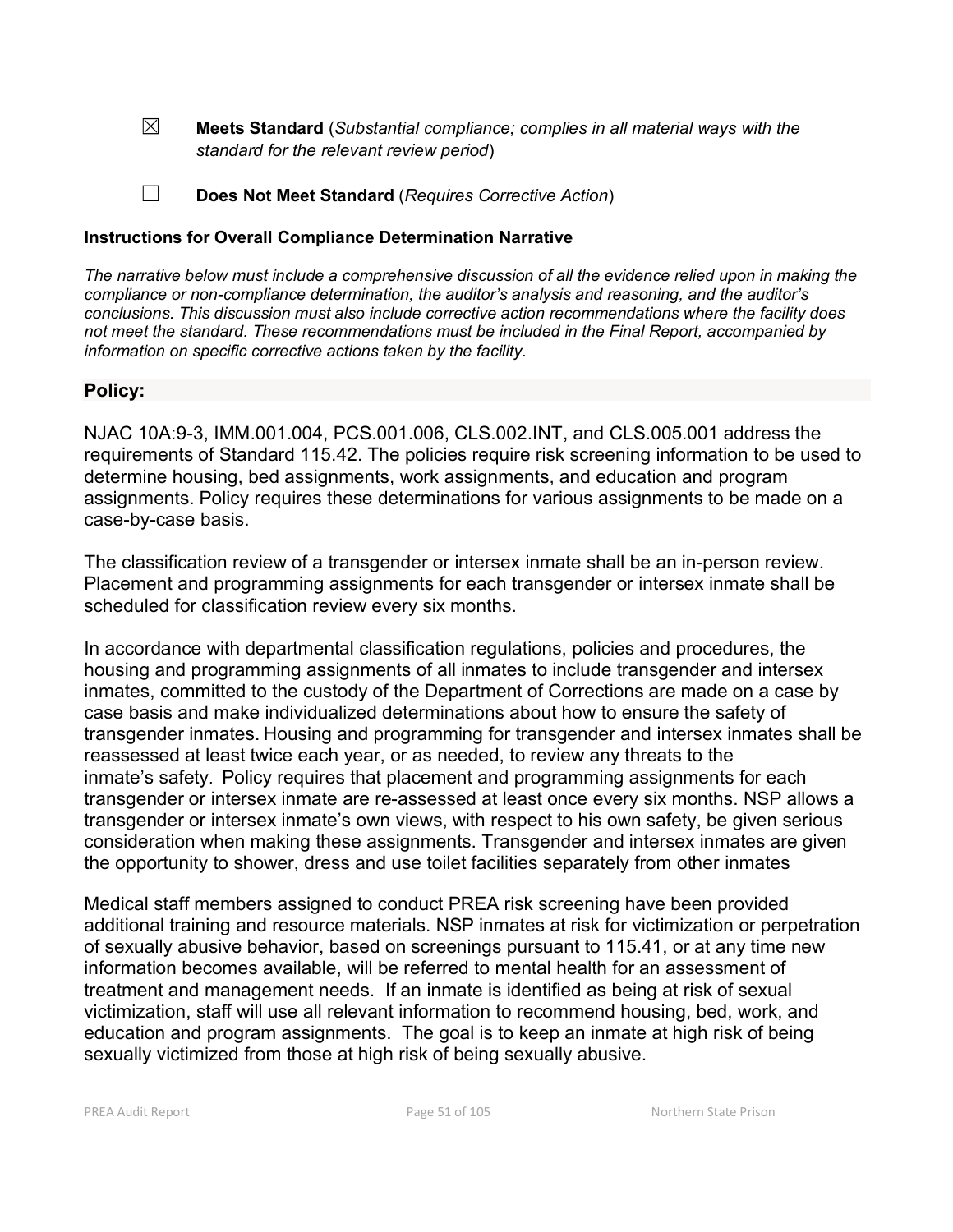# **Practice(s):**

The auditor reviewed case management categories related to monitoring an offender's victimization or abusiveness profiles and PREA decisions as a result of PREA risk screenings pursuant to 115.41. Interviews were conducted with 55 inmates, inclusive of those who reported victimization at screening or later, as well as random selectees. Staff interviews and supporting documentation indicated that staff from various disciplines meet on a regular basis to assess the status of any inmate thought to be at risk of victimization or inmates who are exhibiting institutional adjustment problems. The interview with the PREA Compliance Manager confirmed that an inmate's identification as transgender or intersex is not the sole criteria for placement in a specific housing unit. Based on the auditor's observations, during the on-site tour, NSP does not have dedicated housing units for transgender offenders. There were four transgender cases in the inmate population identified during the on-site audit. NJ DOC policy and staff interviews revealed NSP determines housing and programming assignments for transgender or intersex inmates on a case-by-case basis and careful consideration is given to all assignments, to include whether a placement would ensure the inmate's health and safety and whether the placement would present management or security problems. Interviews with staff and an examination of classification documents confirm NSP is compliant with the requirements mandated in Standard 115.42

# **Standard 115.43: Protective Custody**

# **All Yes/No Questions Must Be Answered by the Auditor to Complete the Report**

## **115.43 (a)**

- Does the facility always refrain from placing inmates at high risk for sexual victimization in involuntary segregated housing unless an assessment of all available alternatives has been made, and a determination has been made that there is no available alternative means of separation from likely abusers?  $\boxtimes$  Yes  $\Box$  No
- If a facility cannot conduct such an assessment immediately, does the facility hold the inmate in involuntary segregated housing for less than 24 hours while completing the assessment?  $\boxtimes$  Yes  $\Box$  No

## **115.43 (b)**

- Do inmates who are placed in segregated housing because they are at high risk of sexual victimization have access to: Programs to the extent possible?  $\boxtimes$  Yes  $\Box$  No
- Do inmates who are placed in segregated housing because they are at high risk of sexual victimization have access to: Privileges to the extent possible?  $\boxtimes$  Yes  $\Box$  No
- Do inmates who are placed in segregated housing because they are at high risk of sexual victimization have access to: Education to the extent possible?  $\boxtimes$  Yes  $\Box$  No
- Do inmates who are placed in segregated housing because they are at high risk of sexual victimization have access to: Work opportunities to the extent possible?  $\boxtimes$  Yes  $\Box$  No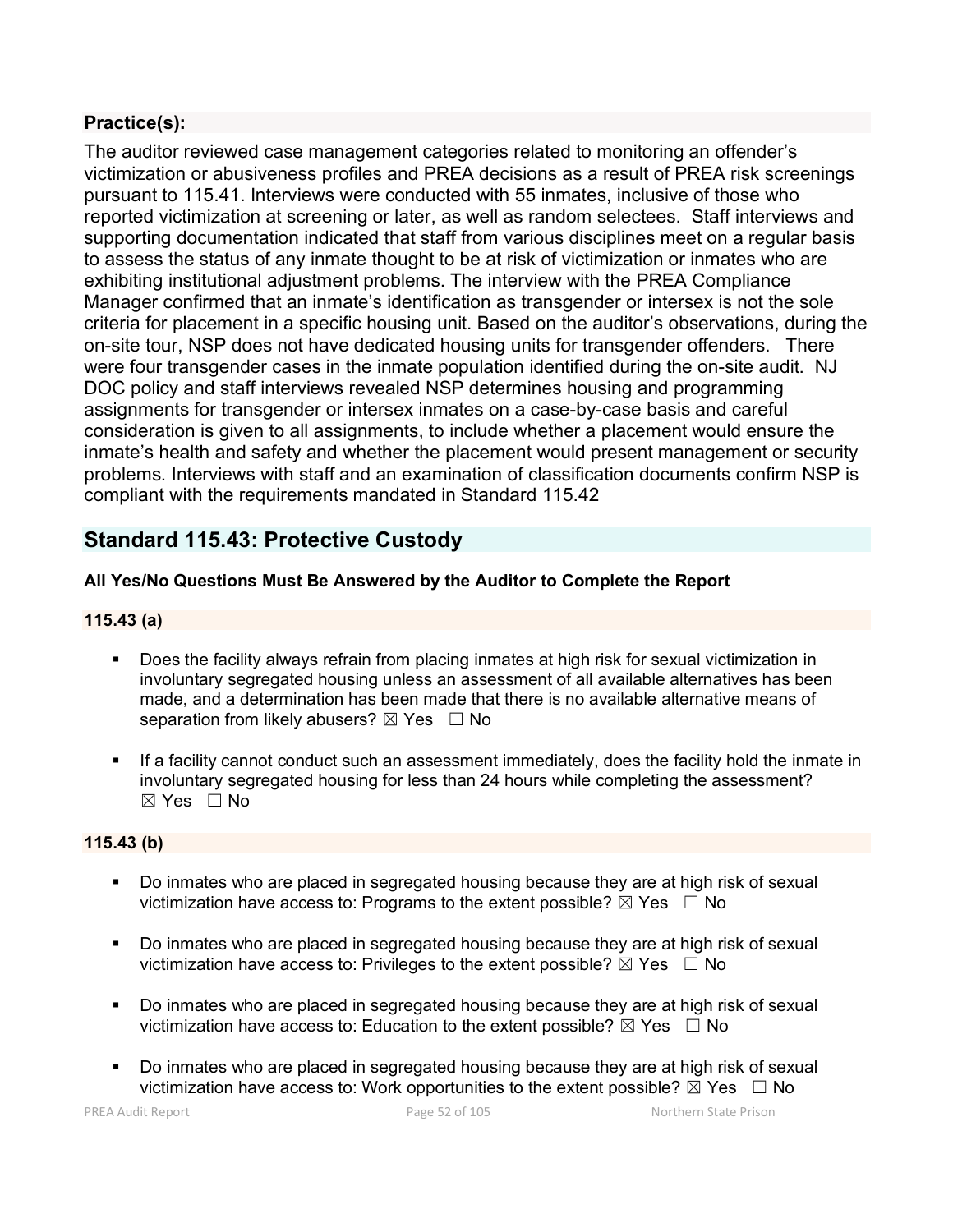- If the facility restricts access to programs, privileges, education, or work opportunities, does the facility document: The opportunities that have been limited?  $\boxtimes$  Yes  $\Box$  No
- **If the facility restricts access to programs, privileges, education, or work opportunities, does the** facility document: The duration of the limitation?  $\boxtimes$  Yes  $\Box$  No
- If the facility restricts access to programs, privileges, education, or work opportunities, does the facility document: The reasons for such limitations?  $\boxtimes$  Yes  $\Box$  No

### **115.43 (c)**

- Does the facility assign inmates at high risk of sexual victimization to involuntary segregated housing only until an alternative means of separation from likely abusers can be arranged?  $\boxtimes$  Yes  $\Box$  No
- Does such an assignment not ordinarily exceed a period of 30 days?  $\boxtimes$  Yes  $\Box$  No

#### **115.43 (d)**

- If an involuntary segregated housing assignment is made pursuant to paragraph (a) of this section, does the facility clearly document: The basis for the facility's concern for the inmate's safety? ⊠ Yes □ No
- If an involuntary segregated housing assignment is made pursuant to paragraph (a) of this section, does the facility clearly document: The reason why no alternative means of separation can be arranged?  $\boxtimes$  Yes  $\Box$  No

#### **115.43 (e)**

In the case of each inmate who is placed in involuntary segregation because he/she is at high risk of sexual victimization, does the facility afford a review to determine whether there is a continuing need for separation from the general population EVERY 30 DAYS?  $\boxtimes$  Yes  $\Box$  No

#### **Auditor Overall Compliance Determination**

- ☐ **Exceeds Standard** (*Substantially exceeds requirement of standards*)
- ☒ **Meets Standard** (*Substantial compliance; complies in all material ways with the standard for the relevant review period*)

☐ **Does Not Meet Standard** (*Requires Corrective Action*)

#### **Instructions for Overall Compliance Determination Narrative**

*The narrative below must include a comprehensive discussion of all the evidence relied upon in making the compliance or non-compliance determination, the auditor's analysis and reasoning, and the auditor's conclusions. This discussion must also include corrective action recommendations where the facility does*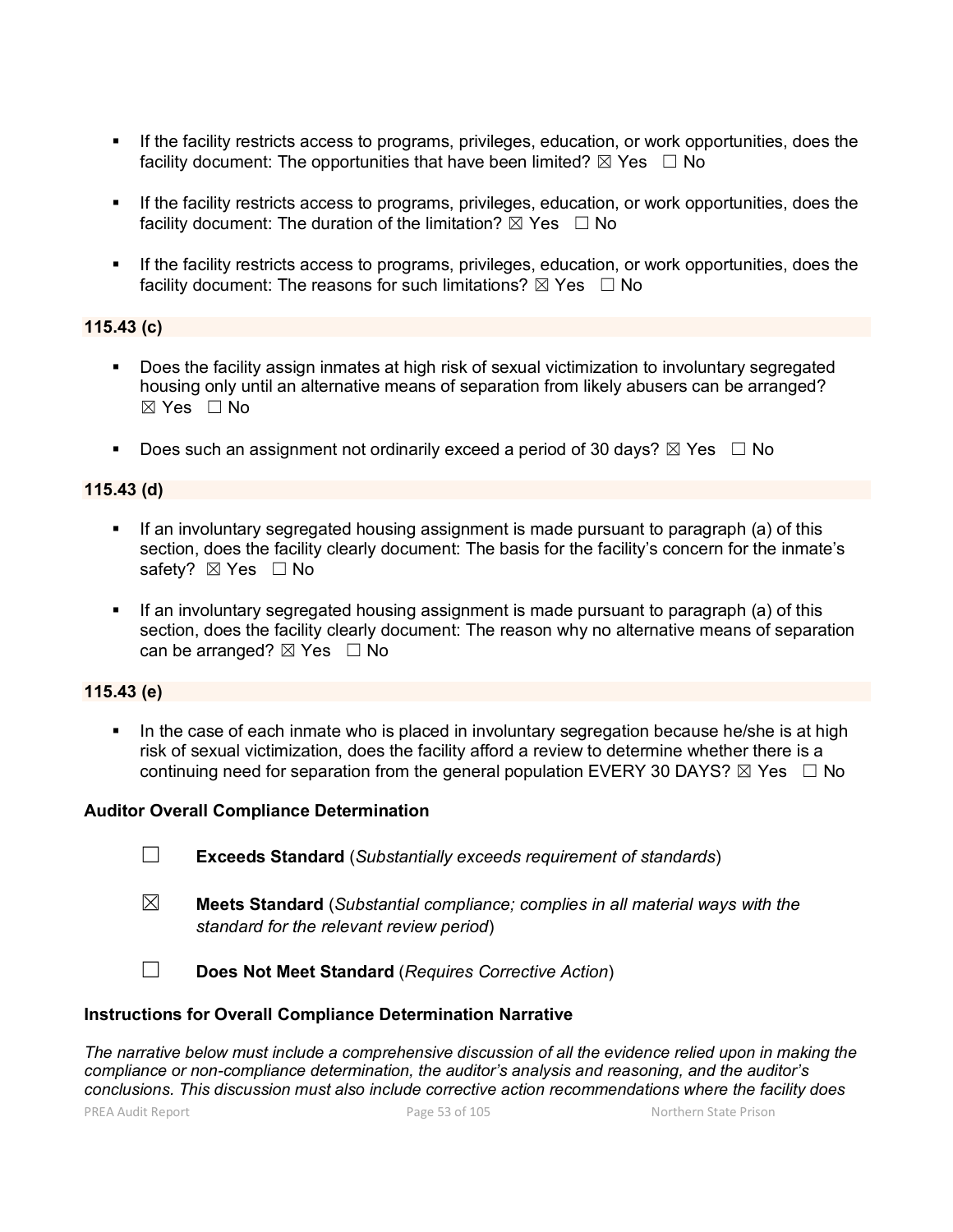*not meet the standard. These recommendations must be included in the Final Report, accompanied by information on specific corrective actions taken by the facility.*

# **Policy:**

ADM.019.PCS.01, ADM.019.TCC.01, New Jersey Administrative Code 10A.5-7.1, and CUS-104 (Authorization for Temporary Close Custody) address the requirements of Standard 115.43. The New Jersey Department of Corrections mandates that housing units designated as "Close Custody Units" be maintained in certain correctional facilities, where appropriate. Whenever it becomes necessary to administratively limit an inmate's activities and contacts with others on a short term basis, for increased observation or pending the completion of an investigation, the inmate shall be placed into Temporary Close Custody (TCC) status to provide for the safety and security of staff, inmates and the institutions, when circumstances suggest potential harm to the inmate, or s/he is engaged in, or planning to be engaged in, a serious violation of correctional facility rules or regulations, for a period not to exceed 72 hours, unless emergent reasons exist and proper review and authorization is given. NJ DOC policy allows involuntary segregated housing placement when a PREA allegation is received that requires victims be separated from perpetrators after all alternative means of separation have been assessed and no alternative means of separation are available (i.e. cell assignment/housing unit assignment change, intra-institutional transfer). Such assessment will occur within 24 hours of the allegation.

Placement in TCC status as a result of a PREA allegation is not automatic. Such placement will be considered on a case by case basis taking into account factors that include but are not limited to: the nature and severity of the PREA prohibited act, medical, mental health, disciplinary and investigatory considerations, an inmate victim's access to property, services and privileges that are afforded to general population inmates, and any circumstances that would pose a threat to the safety, security and orderly running of the correctional facility. If it is determined that an inmate requires placement in TCC status as a result of a PREA allegation, the reasons for the placement shall be documented.

# **Practice(s):**

TCC status means the non-punitive removal of an inmate from general population or other assigned housing, with restriction to the inmate's cell or to a close custody unit for a period not to exceed 72 hours, for special observation (other than a healthcare need) or investigation, unless information or evidence warrants an extension beyond 72 hours and is documented and approved by the facility Administrator or designee. NSP reported on the PAQ that during the applicable audit period, zero inmates at high risk of sexual victimization were held in involuntary segregated housing (TCC status) for one to 24 hours awaiting completion of an assessment of alternative means of separation from likely abusers.

An interview with the NSP IPCM confirmed that, to the extent possible, access to programs, privileges, education and work opportunities are not restricted for inmates placed in nonpunitive TCC status for the purpose of protective custody due to victimization issues, except when there are safety or security concerns. Interviews with staff (random and specialized), during the on-site audit, and an examination of support documentation confirm staff's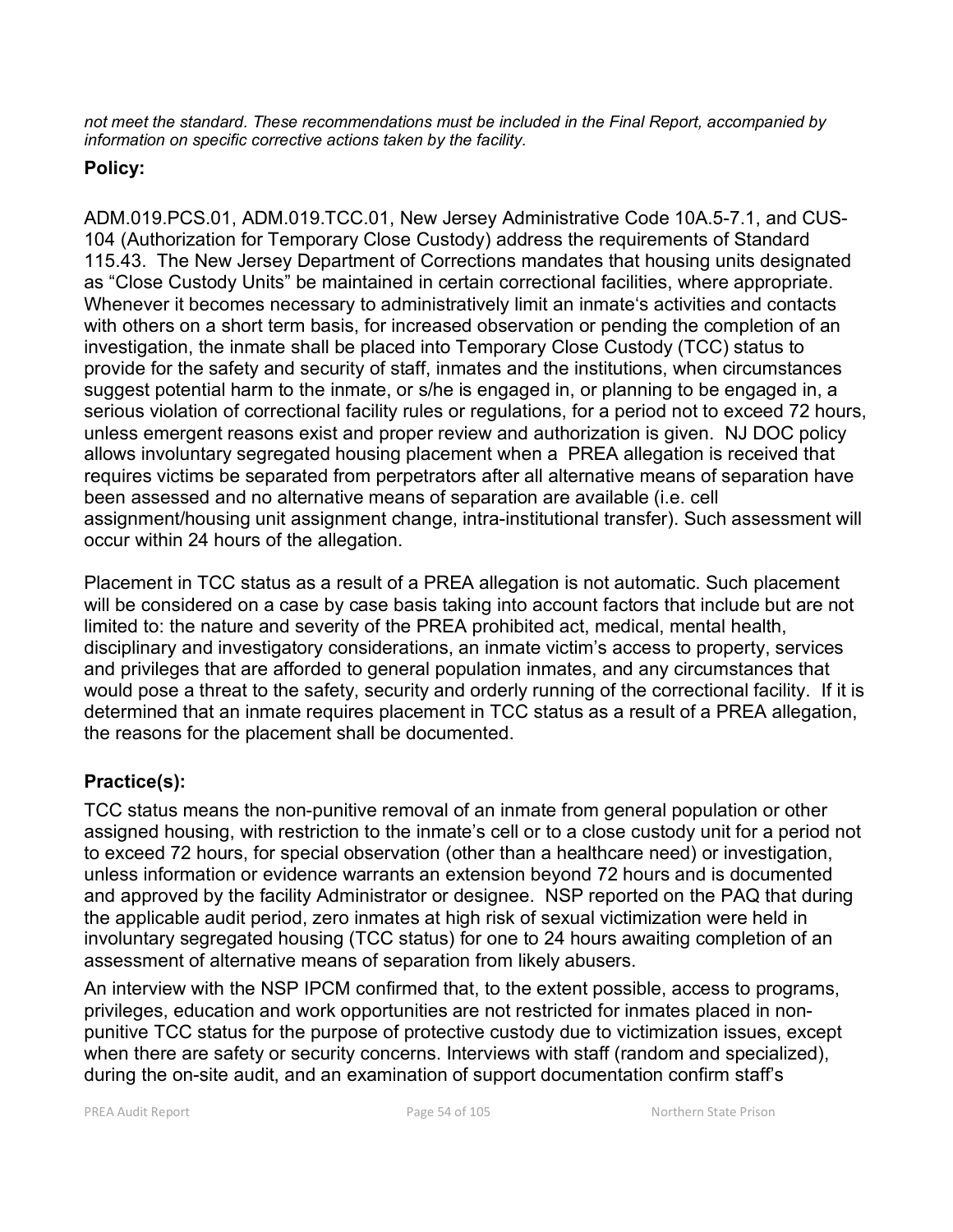understanding of the intent of Standard 115.43.

# **REPORTING**

# **Standard 115.51: Inmate reporting**

### **All Yes/No Questions Must Be Answered by the Auditor to Complete the Report**

# **115.51 (a)**

- **Does the agency provide multiple internal ways for inmates to privately report: Sexual abuse** and sexual harassment?  $\boxtimes$  Yes  $\Box$  No
- **Does the agency provide multiple internal ways for inmates to privately report: Retaliation by** other inmates or staff for reporting sexual abuse and sexual harassment?  $\boxtimes$  Yes  $\Box$  No
- Does the agency provide multiple internal ways for inmates to privately report: Staff neglect or violation of responsibilities that may have contributed to such incidents?  $\boxtimes$  Yes  $\Box$  No

### **115.51 (b)**

- Does the agency also provide at least one way for inmates to report sexual abuse or sexual harassment to a public or private entity or office that is not part of the agency?  $\boxtimes$  Yes  $\Box$  No
- Inter 15 that private entity or office able to receive and immediately forward inmate reports of sexual abuse and sexual harassment to agency officials?  $\boxtimes$  Yes  $\Box$  No
- Does that private entity or office allow the inmate to remain anonymous upon request?  $\boxtimes$  Yes  $\Box$  No
- Are inmates detained solely for civil immigration purposes provided information on how to contact relevant consular officials and relevant officials at the Department of Homeland Security? ⊠ Yes □ No

### **115.51 (c)**

- Does staff accept reports of sexual abuse and sexual harassment made verbally, in writing, anonymously, and from third parties?  $\boxtimes$  Yes  $\Box$  No
- Does staff promptly document any verbal reports of sexual abuse and sexual harassment?  $\boxtimes$  Yes  $\Box$  No

### **115.51 (d)**

 Does the agency provide a method for staff to privately report sexual abuse and sexual harassment of inmates?  $\boxtimes$  Yes  $\Box$  No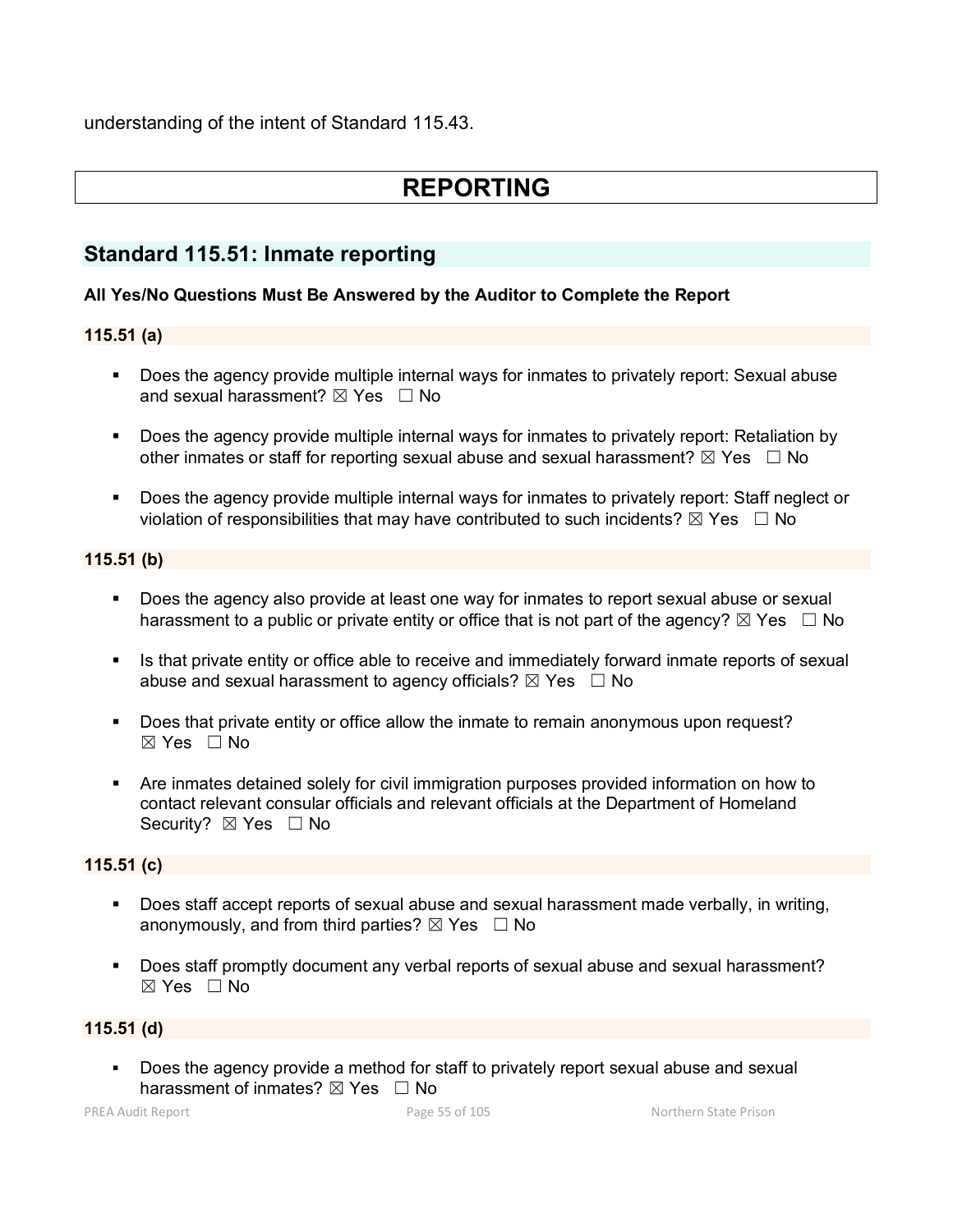#### **Auditor Overall Compliance Determination**

|                                                                    |   | <b>Exceeds Standard</b> (Substantially exceeds requirement of standards)                                                          |
|--------------------------------------------------------------------|---|-----------------------------------------------------------------------------------------------------------------------------------|
|                                                                    | ⊠ | <b>Meets Standard</b> (Substantial compliance; complies in all material ways with the<br>standard for the relevant review period) |
|                                                                    |   | Does Not Meet Standard (Requires Corrective Action)                                                                               |
| <b>Instructions for Overall Compliance Determination Narrative</b> |   |                                                                                                                                   |

*The narrative below must include a comprehensive discussion of all the evidence relied upon in making the compliance or non-compliance determination, the auditor's analysis and reasoning, and the auditor's conclusions. This discussion must also include corrective action recommendations where the facility does not meet the standard. These recommendations must be included in the Final Report, accompanied by information on specific corrective actions taken by the facility.*

### **Policy:**

IMM.001.004, IMM.002.IRS.001, and PCS.001.PREA.OMB address the requirements of this standard. NJDOC requires all staff to immediately report to his or her supervisor any knowledge, suspicion or information regarding inmate sexual abuse, sexual harassment, retaliation against an inmate or staff for reporting an incident of sexual abuse, or any staff neglect or violation of responsibilities that contributed to an incident of sexual abuse or harassment or retaliation. An employee, contractor or volunteer who fails to report an allegation, or coerces or threatens another person to submit inaccurate, incomplete or untruthful information with the intent to alter a report, may face disciplinary charges, up to and including dismissal, even on a first offense. Staff receive regular training on their responsibility to report under PREA.

Apart from reporting to designated supervisors or officials, staff shall not reveal information related to a sexual abuse report to anyone other than to the extent necessary to make treatment, investigation, and other security and management decisions. Inmates can report incidents of sexual abuse or harassment in person, in writing, on J-Pay or anonymously. Inmates can report an incident at any time no matter when it happened. Inmates can report incidents that occur at the facility at which they are currently assigned (including incidents that happen at a halfway house), prior facilities to which they have been assigned or during a prior period of incarceration.

Family members or other third-party individuals on behalf of an inmate may report sexual abuse/sexual harassment.

In accordance with the Prison Rape Elimination Act of 2003, inmates may use the Inmate Remedy System as one means to report an allegation of sexual abuse. All Inmate Remedy System Forms filed that are related to sexual abuse are to be immediately forwarded to SID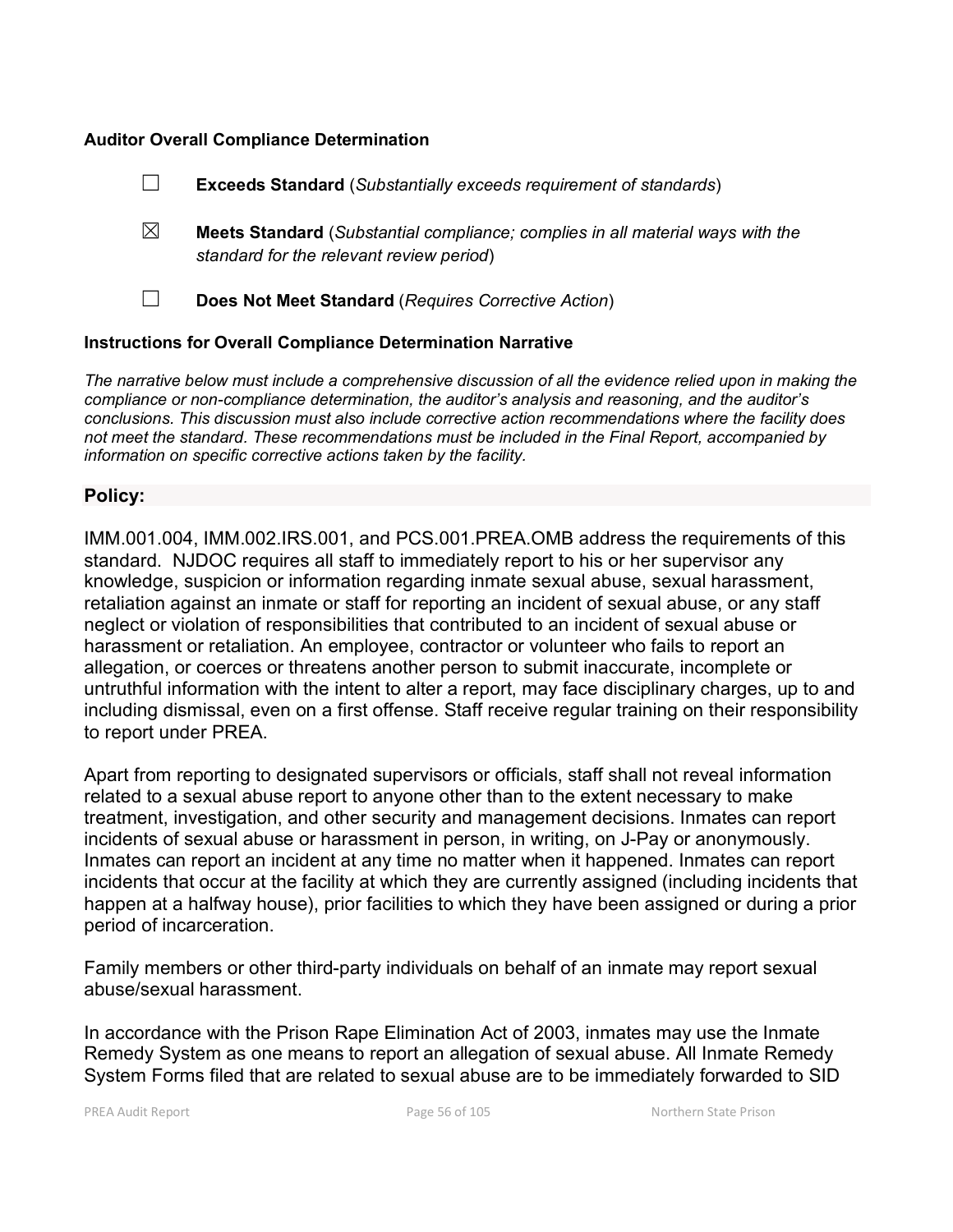and the facility Administrator. A third party can file a remedy form on behalf of an inmate when there is an allegation of sexual assault. Policy also establishes guidelines for handling contacts received in the Office of the Corrections Ombudsman that pertain to allegations of sexual abuse, sexual assault, or harassment. It is the policy of the Office of the Corrections Ombudsman to serve as an available resource to inmates in custody of the New Jersey Department of Corrections to report incidents of sexual abuse, assault, harassment or retaliation. The Office of the Corrections Ombudsman, upon receiving such information, shall immediately forward inmate reports of sexual abuse or sexual harassment to agency officials, allowing the inmate to remain anonymous upon request.

# **Practice(s):**

In addition to policy provisions, during the on-site tour of NSP, numerous reporting mechanisms were conspicuously displayed throughout the facility. J-Pay kiosks are located in all housing units for e-mail reporting access. Informational postings are displayed in housing units and work and program areas. Informational flyers and handouts provided to inmates upon intake provide PREA reporting options. Inmate handbooks provided to all inmates at NSP address all methods for reporting sexual abuse and sexual harassment. The information is printed in English and Spanish. As observed in all housing units, work and program areas throughout the facility, displayed notices reflect the NSP's zero tolerance toward sexually abusive behavior, as well as reporting procedures. A review of documentation indicated that there are multiple ways available to inmates for reporting sexual abuse or sexual harassment, to include writing the Office of the Corrections Ombudsman, facility staff, or through friends and family. Inmates may also file an inmate administrative remedy. The facility provides access to confidential support via a contractual agreement with the "SAVE of Essex County/ Family Service League."

All staff interviewed (random and specialized) affirmed they would accept reports of sexual abuse/sexual harassment from inmates made verbally, in writing, anonymously and from third parties. In addition, the same staff confirmed that they would promptly document any form of reporting and immediately notify their superior, while keeping the inmate safe. All inmates randomly sampled during the on-site audit confirmed that they were aware of multiple methods of how to report sexual abuse/assault allegations. Inmates at NSP are not detained solely for civil immigration purposes. Interviews with staff and inmates and an examination of supporting documentation confirm the facility's compliance with Standard 115.51.

# **Standard 115.52: Exhaustion of administrative remedies**

# **All Yes/No Questions Must Be Answered by the Auditor to Complete the Report**

# **115.52 (a)**

 Is the agency exempt from this standard? NOTE: The agency is exempt ONLY if it does not have administrative procedures to address inmate grievances regarding sexual abuse. This does not mean the agency is exempt simply because an inmate does not have to or is not ordinarily expected to submit a grievance to report sexual abuse. This means that as a matter of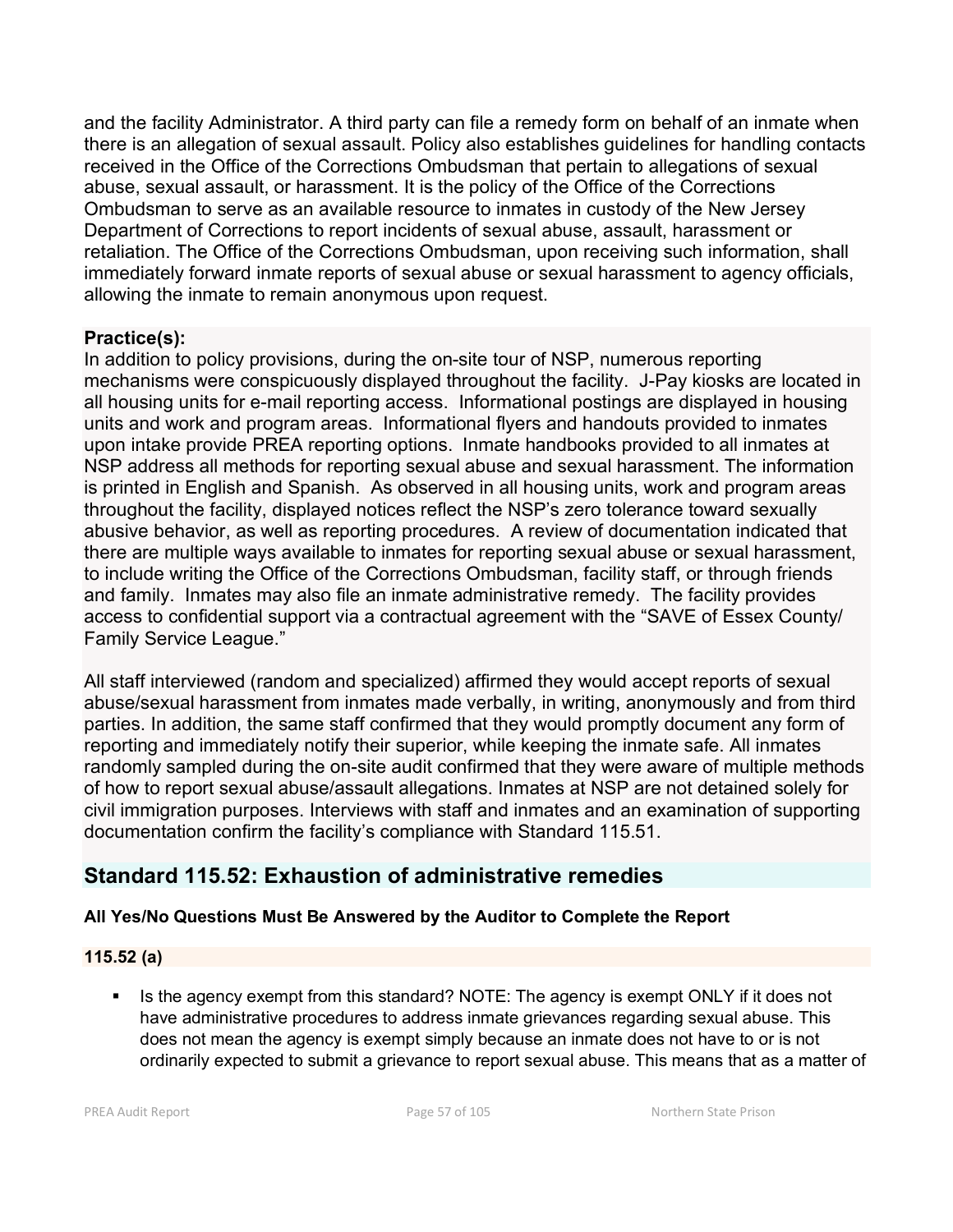explicit policy, the agency does not have an administrative remedies process to address sexual abuse. ☐ Yes ☒ No ☐ NA

### **115.52 (b)**

- Does the agency permit inmates to submit a grievance regarding an allegation of sexual abuse without any type of time limits? (The agency may apply otherwise-applicable time limits to any portion of a grievance that does not allege an incident of sexual abuse.) (N/A if agency is exempt from this standard.)  $\boxtimes$  Yes  $\Box$  No  $\Box$  NA
- Does the agency always refrain from requiring an inmate to use any informal grievance process, or to otherwise attempt to resolve with staff, an alleged incident of sexual abuse? (N/A if agency is exempt from this standard.)  $\boxtimes$  Yes  $\Box$  No  $\Box$  NA

#### **115.52 (c)**

- Does the agency ensure that: An inmate who alleges sexual abuse may submit a grievance without submitting it to a staff member who is the subject of the complaint? (N/A if agency is exempt from this standard.)  $\boxtimes$  Yes  $\Box$  No  $\Box$  NA
- Does the agency ensure that: Such grievance is not referred to a staff member who is the subject of the complaint? (N/A if agency is exempt from this standard.)  $\boxtimes$  Yes  $\Box$  No  $\Box$  NA

#### **115.52 (d)**

- Does the agency issue a final agency decision on the merits of any portion of a grievance alleging sexual abuse within 90 days of the initial filing of the grievance? (Computation of the 90-day time period does not include time consumed by inmates in preparing any administrative appeal.) (N/A if agency is exempt from this standard.)  $\boxtimes$  Yes  $\Box$  No  $\Box$  NA
- If the agency claims the maximum allowable extension of time to respond of up to 70 days per 115.52(d)(3) when the normal time period for response is insufficient to make an appropriate decision, does the agency notify the inmate in writing of any such extension and provide a date by which a decision will be made? (N/A if agency is exempt from this standard.)  $\boxtimes$  Yes  $\Box$  No  $\Box$  NA
- At any level of the administrative process, including the final level, if the inmate does not receive a response within the time allotted for reply, including any properly noticed extension, may an inmate consider the absence of a response to be a denial at that level? (N/A if agency is exempt from this standard.)  $\boxtimes$  Yes  $\Box$  No  $\Box$  NA

### **115.52 (e)**

 Are third parties, including fellow inmates, staff members, family members, attorneys, and outside advocates, permitted to assist inmates in filing requests for administrative remedies relating to allegations of sexual abuse? (N/A if agency is exempt from this standard.)  $\boxtimes$  Yes  $\Box$  No  $\Box$  NA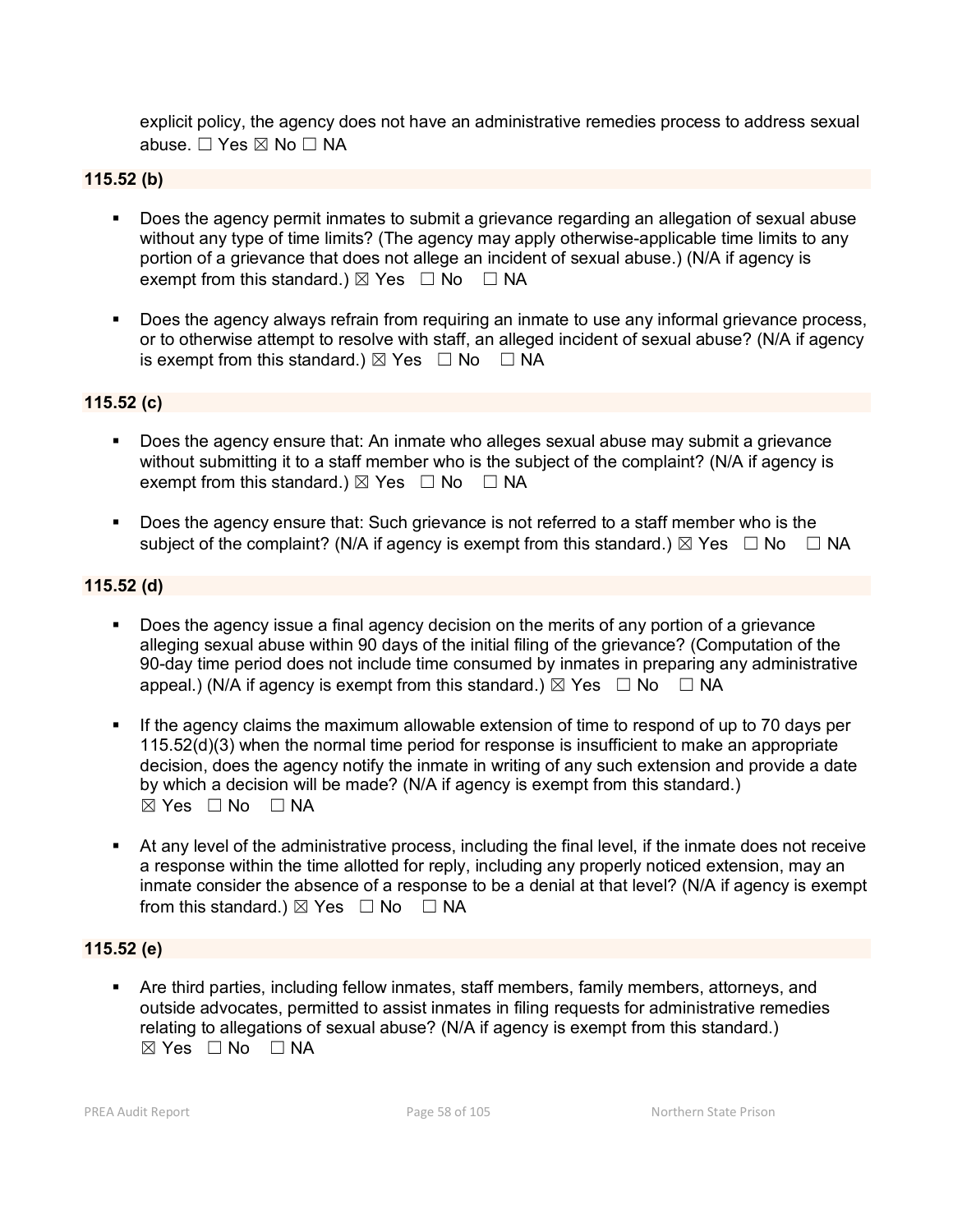- Are those third parties also permitted to file such requests on behalf of inmates? (If a third-party file such a request on behalf of an inmate, the facility may require as a condition of processing the request that the alleged victim agree to have the request filed on his or her behalf, and may also require the alleged victim to personally pursue any subsequent steps in the administrative remedy process.) (N/A if agency is exempt from this standard.)  $\boxtimes$  Yes  $\Box$  No  $\Box$  NA
- If the inmate declines to have the request processed on his or her behalf, does the agency document the inmate's decision? (N/A if agency is exempt from this standard.)  $\boxtimes$  Yes  $\Box$  No  $\Box$  NA

## **115.52 (f)**

- Has the agency established procedures for the filing of an emergency grievance alleging that an inmate is subject to a substantial risk of imminent sexual abuse? (N/A if agency is exempt from this standard.)  $\boxtimes$  Yes  $\Box$  No  $\Box$  NA
- After receiving an emergency grievance alleging an inmate is subject to a substantial risk of imminent sexual abuse, does the agency immediately forward the grievance (or any portion thereof that alleges the substantial risk of imminent sexual abuse) to a level of review at which immediate corrective action may be taken? (N/A if agency is exempt from this standard.).  $\boxtimes$  Yes  $\Box$  No  $\Box$  NA
- After receiving an emergency grievance described above, does the agency provide an initial response within 48 hours? (N/A if agency is exempt from this standard.)  $\boxtimes$  Yes  $\Box$  No  $\Box$  NA
- After receiving an emergency grievance described above, does the agency issue a final agency decision within 5 calendar days? (N/A if agency is exempt from this standard.)  $\boxtimes$  Yes  $\Box$  No  $\Box$  NA
- Does the initial response and final agency decision document the agency's determination whether the inmate is in substantial risk of imminent sexual abuse? (N/A if agency is exempt from this standard.)  $\boxtimes$  Yes  $\Box$  No  $\Box$  NA
- Does the initial response document the agency's action(s) taken in response to the emergency grievance? (N/A if agency is exempt from this standard.)  $\boxtimes$  Yes  $\Box$  No  $\Box$  NA
- Does the agency's final decision document the agency's action(s) taken in response to the emergency grievance? (N/A if agency is exempt from this standard.)  $\boxtimes$  Yes  $\Box$  No  $\Box$  NA

### **115.52 (g)**

 If the agency disciplines an inmate for filing a grievance related to alleged sexual abuse, does it do so ONLY where the agency demonstrates that the inmate filed the grievance in bad faith? (N/A if agency is exempt from this standard.)  $\boxtimes$  Yes  $\Box$  No  $\Box$  NA

### **Auditor Overall Compliance Determination**



☐ **Exceeds Standard** (*Substantially exceeds requirement of standards*)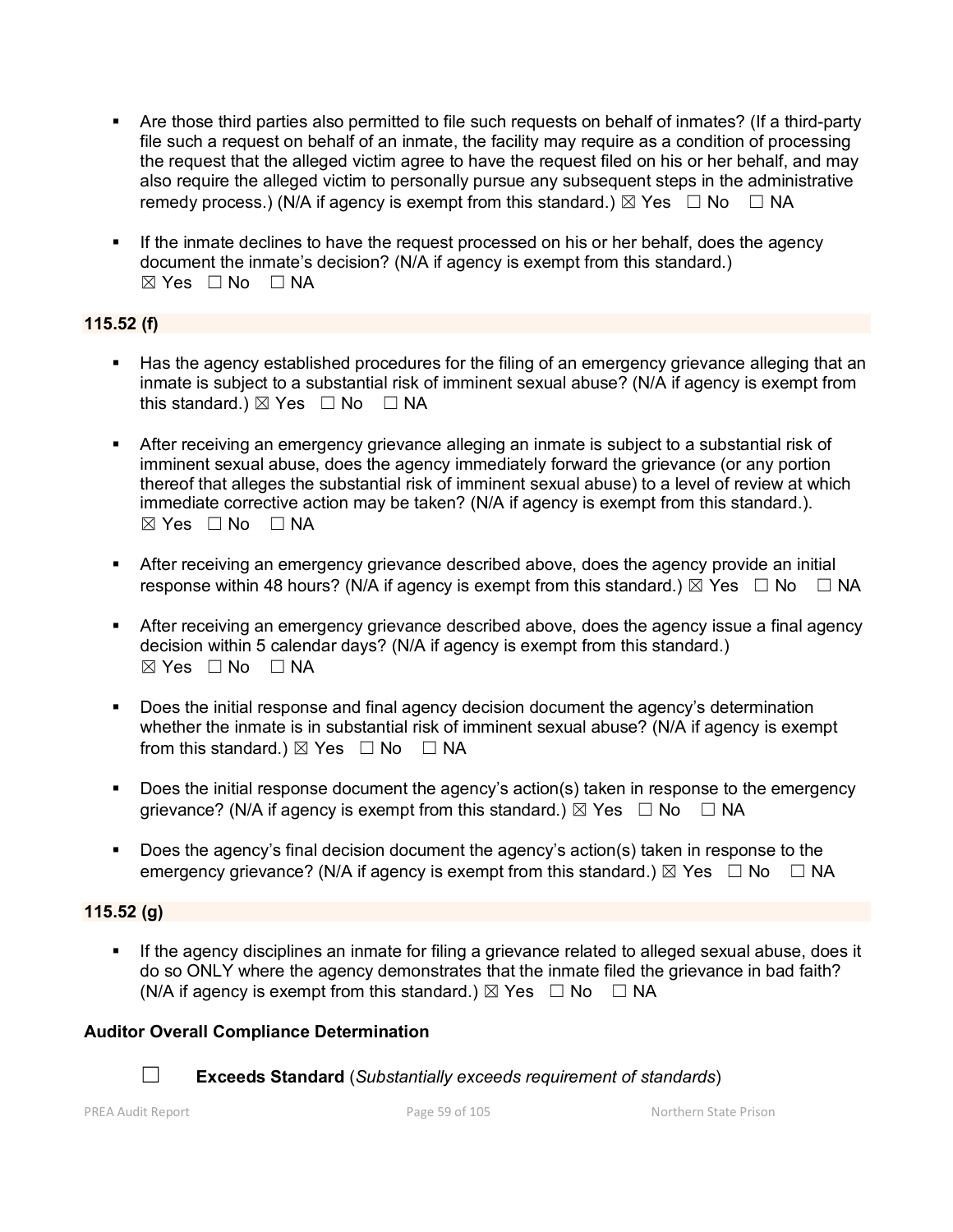☒ **Meets Standard** (*Substantial compliance; complies in all material ways with the standard for the relevant review period*)

☐ **Does Not Meet Standard** (*Requires Corrective Action*)

### **Instructions for Overall Compliance Determination Narrative**

*The narrative below must include a comprehensive discussion of all the evidence relied upon in making the compliance or non-compliance determination, the auditor's analysis and reasoning, and the auditor's conclusions. This discussion must also include corrective action recommendations where the facility does not meet the standard. These recommendations must be included in the Final Report, accompanied by information on specific corrective actions taken by the facility.*

## **Policy:**

IMM.002.IRS.001 addresses the requirements of Standard 115.52. Agency policy reveals that NSP is not exempt from this standard. Agency policy explains the procedures of the "Inmate Remedy System", which provides a mechanism for inmates to address complaints, concerns, questions, problems and/or grievances to correctional facility Administration for resolution through the use of the Inmate Inquiry Form, the Inmate Grievance Form and the Appeal process via approved departmental forms or electronically through the JPay Kiosk. Inmate Remedy System refers to forms on paper or through the electronic submissions on the Kiosk. In accordance with the Prison Rape Elimination Act of 2003, inmates may use the Inmate Remedy System as one means to report an allegation of sexual abuse. All Inmate Remedy. System Forms filed that are related to sexual abuse are to be immediately forwarded to SID and the facility Administrator. A third party can file a remedy form on behalf of an inmate when there is an allegation of sexual assault. Grievances filed alleging sexual abuse/sexual harassment would result in the immediate opening of a formal investigation. The policies states that there is no time limit for filing a grievance relating to sexual abuse or sexual harassment. Additionally, the policies do not require an inmate to use any informal grievance process before filing an allegation involving sexual abuse/sexual harassment. Policy requires that a decision on the merits of any portion of a grievance alleging sexual abuse be made within 90 days of the filing.

Agency policies allow an inmate to submit a grievance alleging sexual abuse without submitting it to the staff member who is the subject of the complaint.

Agency policy also addresses the filing of emergency inmate remedy requests. If an inmate files the emergency grievance with the institution and believes he/she is under a substantial risk of imminent sexual abuse, an expedited response is required to be provided within 48 hours.

# **Practice(s):**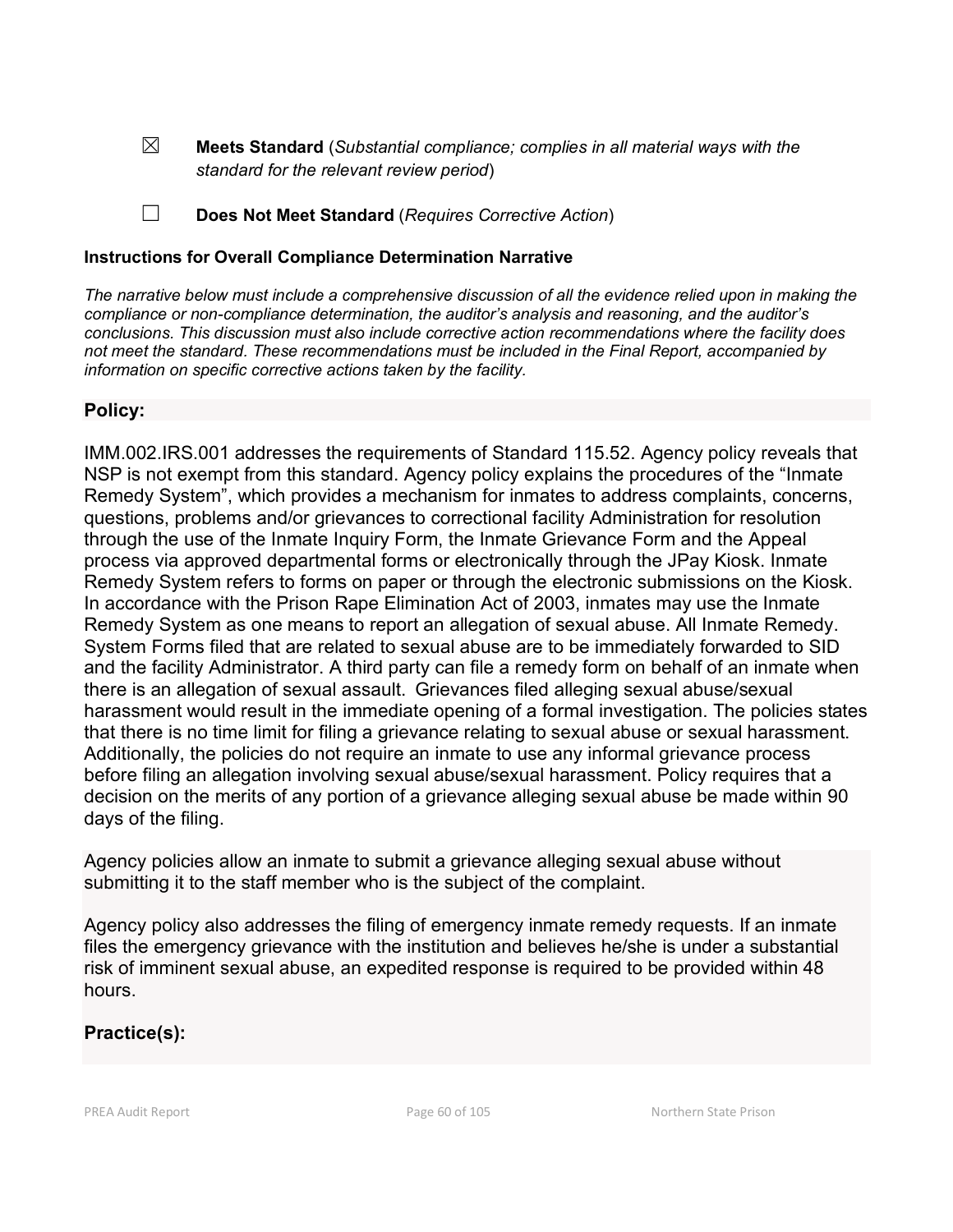A review of documentation related to grievances indicated that there were zero grievances filed alleging sexual abuse within the applicable 12-month audit period. There were zero grievances alleging sexual abuse/sexual harassment filed within the last twelve months that resulted in disciplinary action; zero grievances in which the inmate declined third party assistance; and there were no emergency grievances alleging a substantial risk of imminent sexual abuse. The facility reported on the PAQ that during the past twelve (12) months, there were no instances of an inmate submitting a grievance alleging sexual abuse, which required an extension. Based on a review of the governing policy and certifying documentation submitted by the facility, NSP is in compliance with Standard 115.52.

# **Standard 115.53: Inmate access to outside confidential support services**

# **All Yes/No Questions Must Be Answered by the Auditor to Complete the Report**

## **115.53 (a)**

- Does the facility provide inmates with access to outside victim advocates for emotional support services related to sexual abuse by giving inmates mailing addresses and telephone numbers, including toll-free hotline numbers where available, of local, State, or national victim advocacy or rape crisis organizations?  $\boxtimes$  Yes  $\Box$  No
- **Does the facility provide persons detained solely for civil immigration purposes mailing** addresses and telephone numbers, including toll-free hotline numbers where available of local, State, or national immigrant services agencies?  $\boxtimes$  Yes  $\Box$  No
- **Does the facility enable reasonable communication between inmates and these organizations** and agencies, in as confidential a manner as possible?  $\boxtimes$  Yes  $\Box$  No

# **115.53 (b)**

 Does the facility inform inmates, prior to giving them access, of the extent to which such communications will be monitored and the extent to which reports of abuse will be forwarded to authorities in accordance with mandatory reporting laws?  $\boxtimes$  Yes  $\Box$  No

## **115.53 (c)**

- Does the agency maintain or attempt to enter into memoranda of understanding or other agreements with community service providers that are able to provide inmates with confidential emotional support services related to sexual abuse?  $\boxtimes$  Yes  $\Box$  No
- Does the agency maintain copies of agreements or documentation showing attempts to enter into such agreements?  $\boxtimes$  Yes  $\Box$  No

## **Auditor Overall Compliance Determination**

☐ **Exceeds Standard** (*Substantially exceeds requirement of standards*)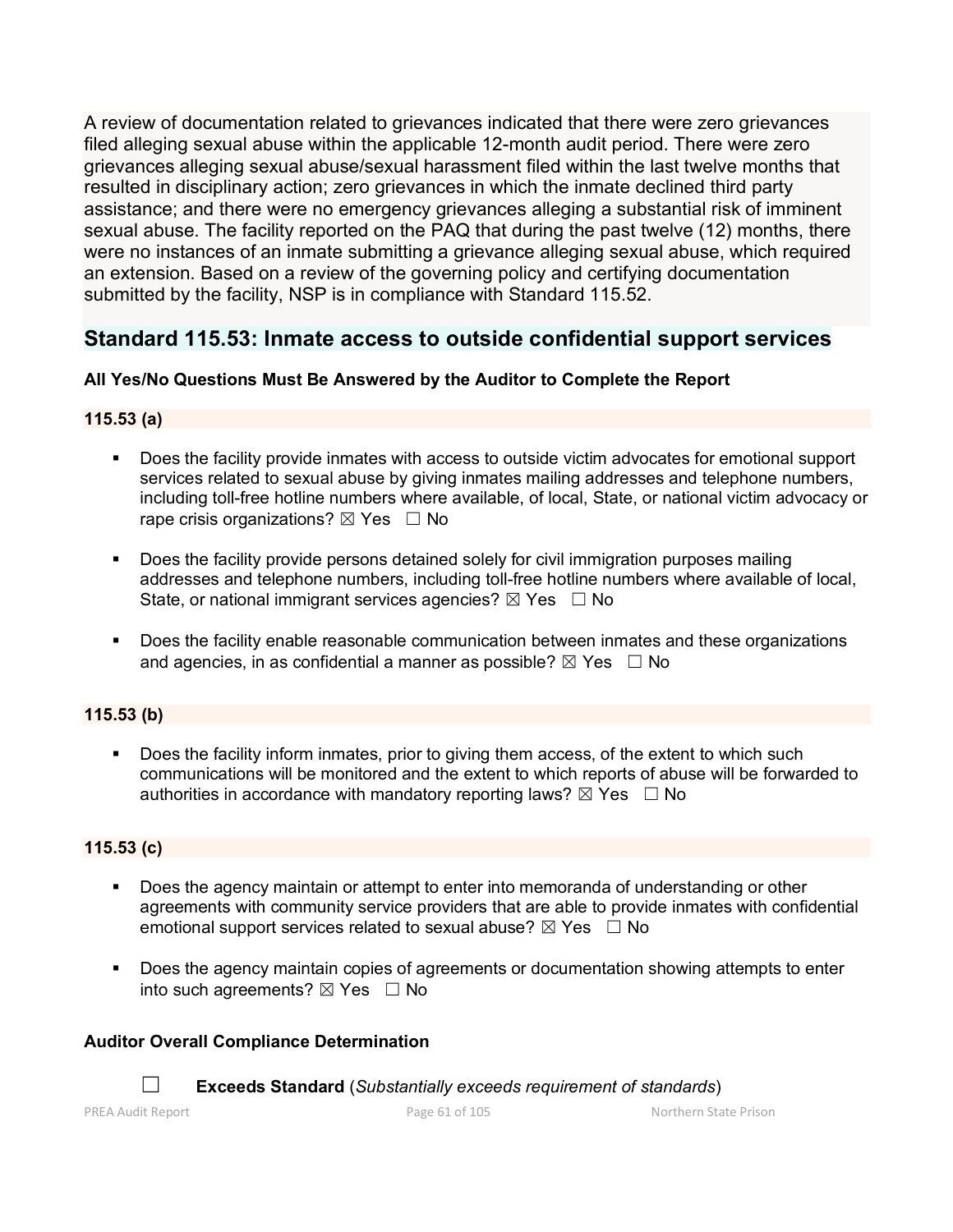☒ **Meets Standard** (*Substantial compliance; complies in all material ways with the standard for the relevant review period*)

☐ **Does Not Meet Standard** (*Requires Corrective Action*)

### **Instructions for Overall Compliance Determination Narrative**

*The narrative below must include a comprehensive discussion of all the evidence relied upon in making the compliance or non-compliance determination, the auditor's analysis and reasoning, and the auditor's conclusions. This discussion must also include corrective action recommendations where the facility does not meet the standard. These recommendations must be included in the Final Report, accompanied by information on specific corrective actions taken by the facility.*

## **Policy:**

IMM.001.004, IMM.002.IRS.001, and PCS.001.PREA.OMB, and a Memorandum of Understanding (MOU) between NJ DOC and the "SAVE of Essex County, a Program of Family Service League" address the requirements of Standard 115.53. The facility does not house detainees solely for civil immigration purposes. NJ DOC policy establishes that inmates who are committed to the custody of the department have access to external sexual abuse emotional support services. Access is provided even if they do not wish to make a report of sexual abuse. Services are based on the county where the inmate is housed and includes at a minimum, written access to emotional support services via correspondence. Where telephone hotline services are available, services can be accessed via the inmate telephone system by dialing \*PREA#. Inmates are advised that PREA external emotional support services are confidential. However, the service provider will notify the department if an inmate communicates a threat of imminent harm against self or others. Misuse of the external reporting emotional support line or the inmate telephone system may result in disciplinary action. Alleged victims are to be offered supportive services by trained victim advocacy staff. Services are available to alleged victims whether they name an alleged perpetrator or whether they cooperate with the investigation. Upon request, an alleged victim will be accompanied by supportive services throughout the forensic exam and investigative process.

# **Practice(s):**

NJ DOC entered into a "MOU" SAVE of Essex County, for providing inmates with emotional support services to NSP inmates related to sexual abuse. The provision of this agreement was verified by the auditor. Training was provided to NSP staff on the NJ DOC emotional support advocacy program. Inmates are informed as part of their orientation process of the extent of telephone privacy while using the hotline associated with outside emotional advocacy support. A tour of the facility verified that outside PREA emotional support information is provided in English and Spanish in inmate handbooks. However, during the tour of the facility, some housing units required posting of external advocacy information in a conspicuous manner as part of corrective measures. This corrective action was done while on-site and documentation was reviewed by the auditor verifying the posting of information regarding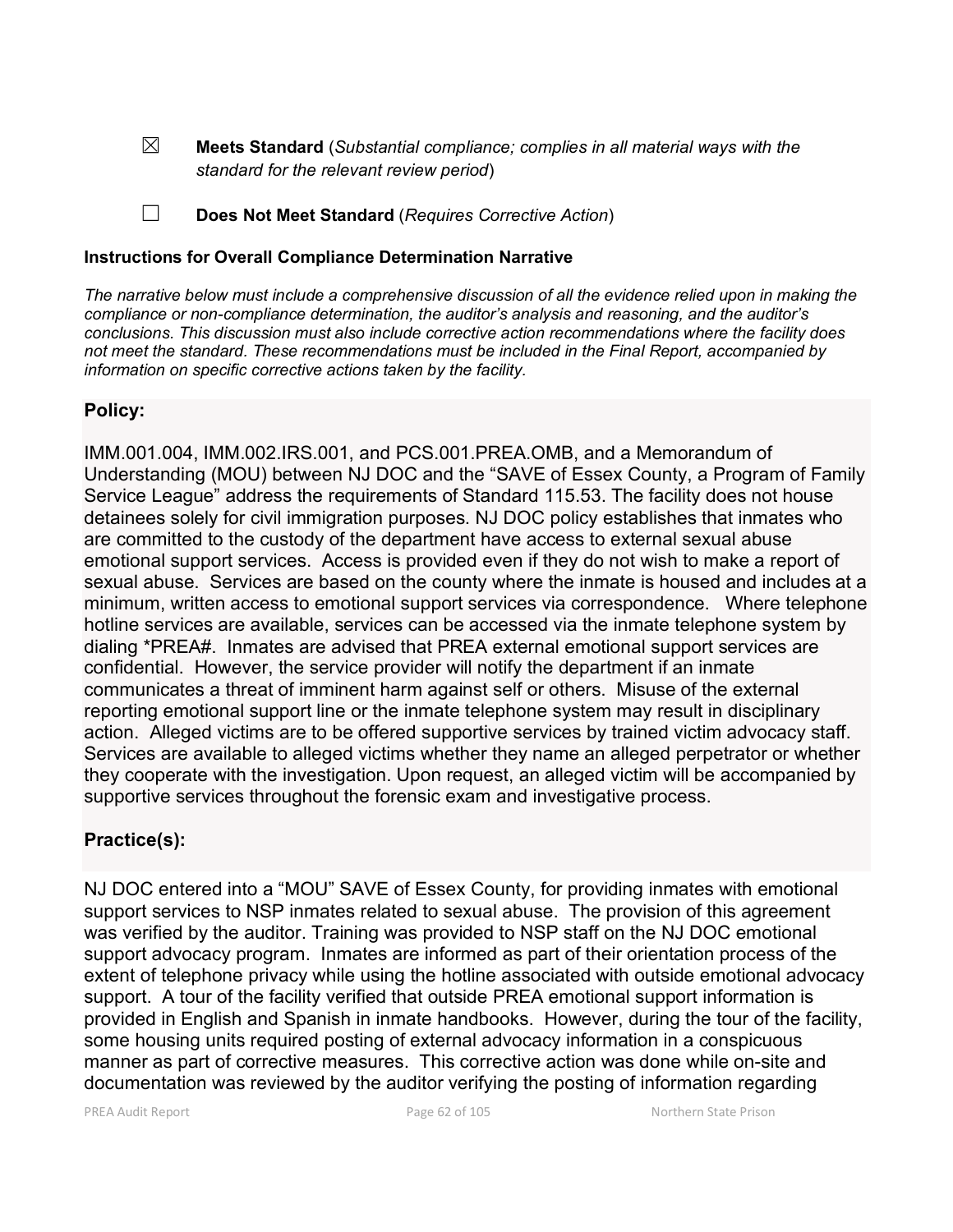confidential support services.

Notwithstanding the discrepancies found in 115.33, informational PREA pamphlets detailing victim advocacy services are issued upon the inmate's arrival. PREA postings in housing units provide the address and hotline phone number of the outside advocacy organization. A review of the "MOU" and confirmation of services, in addition to on-site interviews with staff and inmates, confirm the facility's compliance with Standard 115.53.

# **Standard 115.54: Third-party reporting**

# **All Yes/No Questions Must Be Answered by the Auditor to Complete the Report**

## **115.54 (a)**

- Has the agency established a method to receive third-party reports of sexual abuse and sexual harassment? ⊠ Yes □ No
- **Has the agency distributed publicly information on how to report sexual abuse and sexual** harassment on behalf of an inmate?  $\boxtimes$  Yes  $\Box$  No

## **Auditor Overall Compliance Determination**

- ☐ **Exceeds Standard** (*Substantially exceeds requirement of standards*)
- ☒ **Meets Standard** (*Substantial compliance; complies in all material ways with the standard for the relevant review period*)
- ☐ **Does Not Meet Standard** (*Requires Corrective Action*)

# **Instructions for Overall Compliance Determination Narrative**

*The narrative below must include a comprehensive discussion of all the evidence relied upon in making the compliance or non-compliance determination, the auditor's analysis and reasoning, and the auditor's conclusions. This discussion must also include corrective action recommendations where the facility does not meet the standard. These recommendations must be included in the Final Report, accompanied by information on specific corrective actions taken by the facility.*

PREA Audit Report **Page 63 of 105** Page 63 of 105 Northern State Prison IMM.001.004, and PCS.001.PREA.OMB address the requirements of this standard. Family members or other third-party individuals on behalf of an inmate may report sexual abuse/sexual harassment. A third party can file an inmate remedy form on behalf of an inmate when there is an allegation of sexual assault. Policy also establishes guidelines for handling contacts received in the Office of the Corrections Ombudsman that pertain to allegations of sexual abuse, sexual assault, or harassment. It is the policy of the Office of the Corrections Ombudsman to serve as an available resource to inmates in custody of the New Jersey Department of Corrections to report incidents of sexual abuse, assault, harassment or retaliation. The Office of the Corrections Ombudsman, upon receiving such information, shall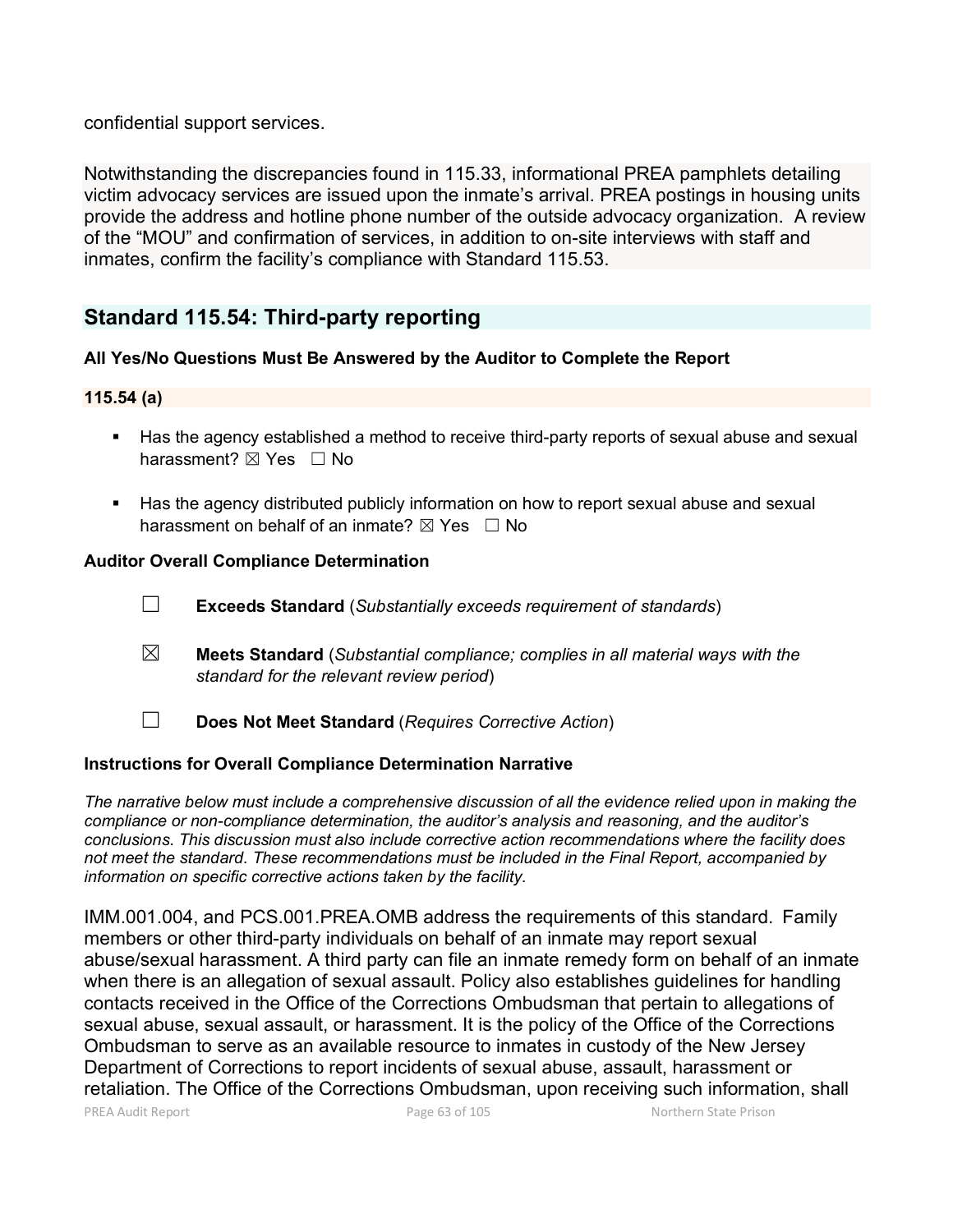immediately forward inmate reports of sexual abuse or sexual harassment to agency officials, allowing the inmate to remain anonymous upon request.

NSP makes available posters throughout the facility with information on how to contact the Office of the Corrections Ombudsman. The department's public website [www.state.nj.us./corrections/pages/PREA](http://www.state.nj.us./corrections/pages/PREA) informs third party reporters on how to report allegations of sexual abuse/sexual harassment. During the on-site audit, the auditor observed informational postings regarding third party reporting. Additionally, interviews with staff and inmates confirmed that they have a sufficient understanding that anonymous and third-party reporting procedures are acceptable sexual abuse/sexual harassment reporting practices at NSP.

# **OFFICIAL RESPONSE FOLLOWING AN INMATE REPORT**

# **Standard 115.61: Staff and agency reporting duties**

# **All Yes/No Questions Must Be Answered by the Auditor to Complete the Report**

**115.61 (a)**

- Does the agency require all staff to report immediately and according to agency policy any knowledge, suspicion, or information regarding an incident of sexual abuse or sexual harassment that occurred in a facility, whether or not it is part of the agency?  $\boxtimes$  Yes  $\Box$  No
- Does the agency require all staff to report immediately and according to agency policy any knowledge, suspicion, or information regarding retaliation against inmates or staff who reported an incident of sexual abuse or sexual harassment?  $\boxtimes$  Yes  $\Box$  No
- Does the agency require all staff to report immediately and according to agency policy any knowledge, suspicion, or information regarding any staff neglect or violation of responsibilities that may have contributed to an incident of sexual abuse or sexual harassment or retaliation?  $\boxtimes$  Yes  $\Box$  No

# **115.61 (b)**

 Apart from reporting to designated supervisors or officials, does staff always refrain from revealing any information related to a sexual abuse report to anyone other than to the extent necessary, as specified in agency policy, to make treatment, investigation, and other security and management decisions?  $\boxtimes$  Yes  $\Box$  No

## **115.61 (c)**

- Unless otherwise precluded by Federal, State, or local law, are medical and mental health practitioners required to report sexual abuse pursuant to paragraph (a) of this section? ☒ Yes ☐ No
- Are medical and mental health practitioners required to inform inmates of the practitioner's duty to report, and the limitations of confidentiality, at the initiation of services?  $\boxtimes$  Yes  $\Box$  No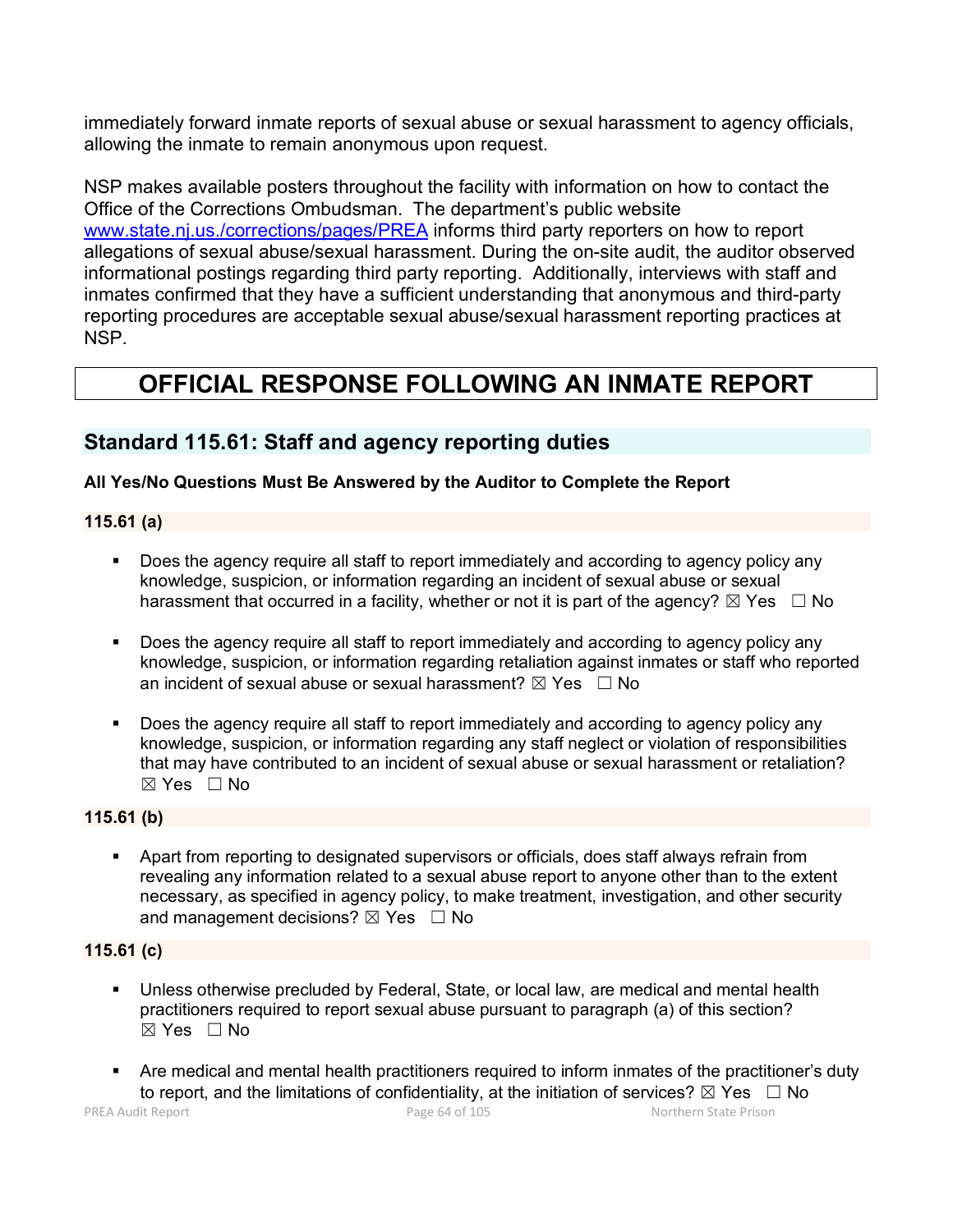#### **115.61 (d)**

 If the alleged victim is under the age of 18 or considered a vulnerable adult under a State or local vulnerable persons statute, does the agency report the allegation to the designated State or local services agency under applicable mandatory reporting laws?  $\boxtimes$  Yes  $\Box$  No

#### **115.61 (e)**

 Does the facility report all allegations of sexual abuse and sexual harassment, including thirdparty and anonymous reports, to the facility's designated investigators?  $\boxtimes$  Yes  $\Box$  No

#### **Auditor Overall Compliance Determination**

|   | <b>Exceeds Standard</b> (Substantially exceeds requirement of standards)                                                          |
|---|-----------------------------------------------------------------------------------------------------------------------------------|
| ⊠ | <b>Meets Standard</b> (Substantial compliance; complies in all material ways with the<br>standard for the relevant review period) |
|   | Does Not Meet Standard (Requires Corrective Action)                                                                               |

#### **Instructions for Overall Compliance Determination Narrative**

*The narrative below must include a comprehensive discussion of all the evidence relied upon in making the compliance or non-compliance determination, the auditor's analysis and reasoning, and the auditor's conclusions. This discussion must also include corrective action recommendations where the facility does not meet the standard. These recommendations must be included in the Final Report, accompanied by information on specific corrective actions taken by the facility.*

## **Policy:**

IMM.001.004, level 3 PREA Information for NJ DOC Contractors, and PCS.002.REL.VOL, address the requirements of Standards 115.61. NJ DOC requires all staff to immediately report to his or her supervisor any knowledge, suspicion or information regarding inmate sexual abuse, sexual harassment, retaliation against an inmate or staff for reporting an incident of sexual abuse, or any staff neglect or violation of responsibilities that contributed to an incident of sexual abuse or harassment or retaliation. An employee, contractor or volunteer who fails to report an allegation, or coerces or threatens another person to submit inaccurate, incomplete or untruthful information with the intent to alter a report, may face disciplinary charges, up to and including dismissal, even on a first offense. Staff receive regular training on their responsibility to report under PREA.

Apart from reporting to designated supervisors or officials, staff shall not reveal information related to a sexual abuse report to anyone other than to the extent necessary to make treatment, investigation, and other security and management decisions. All volunteers are required to immediately report any knowledge, suspicion or information regarding an incident of sexual abuse or sexual harassment that occurred in the facility; retaliation against inmates or staff who reported such an incident: and any staff neglect or violation of responsibilities that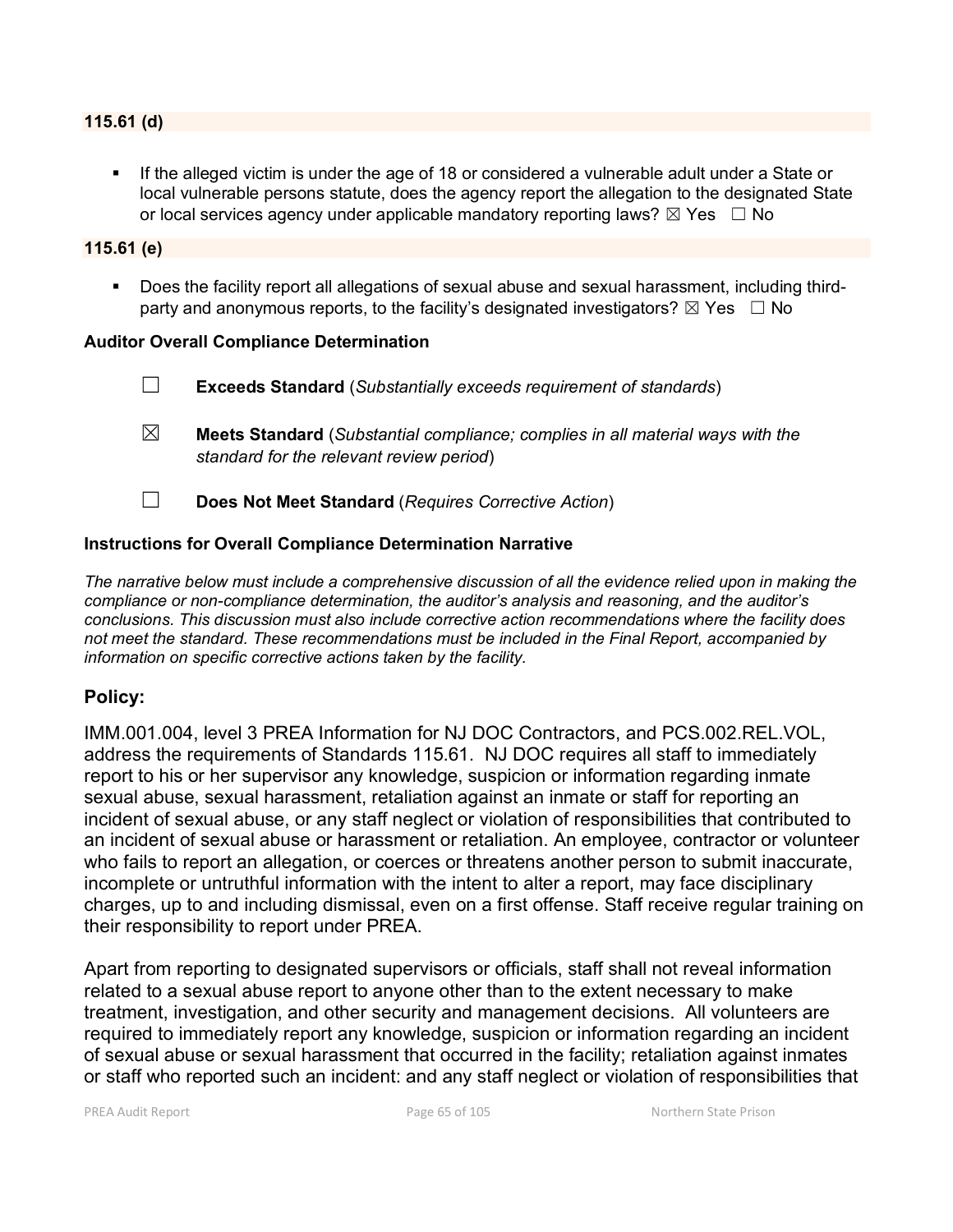may have contributed to an incident or retaliation. The Institution PREA Compliance Manager refers the incident for investigation to the appropriate office (NJ DOC SID) and reviews the incident for any further response.

# **Practice(s):**

Interviews with supervisory and line security staff, other categories of employees, contractors and volunteers confirmed that all were aware of and understood their reporting duties and responsibilities. Additionally, facility compliance with all aspects of Standard 115.61 was verified through document and policy review. NSP does not house inmates under the age of 18.

# **Standard 115.62: Agency protection duties**

### **All Yes/No Questions Must Be Answered by the Auditor to Complete the Report**

#### **115.62 (a)**

 When the agency learns that an inmate is subject to a substantial risk of imminent sexual abuse, does it take immediate action to protect the inmate?  $\boxtimes$  Yes  $\Box$  No

### **Auditor Overall Compliance Determination**

- ☐ **Exceeds Standard** (*Substantially exceeds requirement of standards*)
- ☒ **Meets Standard** (*Substantial compliance; complies in all material ways with the standard for the relevant review period*)
- ☐ **Does Not Meet Standard** (*Requires Corrective Action*)

### **Instructions for Overall Compliance Determination Narrative**

*The narrative below must include a comprehensive discussion of all the evidence relied upon in making the compliance or non-compliance determination, the auditor's analysis and reasoning, and the auditor's conclusions. This discussion must also include corrective action recommendations where the facility does not meet the standard. These recommendations must be included in the Final Report, accompanied by information on specific corrective actions taken by the facility.*

## **Policy:**

PREA Audit Report **Page 66 of 105** Page 66 of 105 Northern State Prison IMM.001.PSA.001 addresses the requirements of Standard 115.62. It is the policy of the New Jersey Department of Corrections to maintain a zero tolerance toward all forms of sexual abuse and sexual harassment, and actively enforce all internal policies and procedures related to the prevention, detection, and response to such conduct. When the NJ DOC staff learn that an inmate is subject to a substantial risk of imminent sexual abuse, staff shall take immediate action to protect the inmate. Policy requires NJ DOC staff to be committed to ensuring the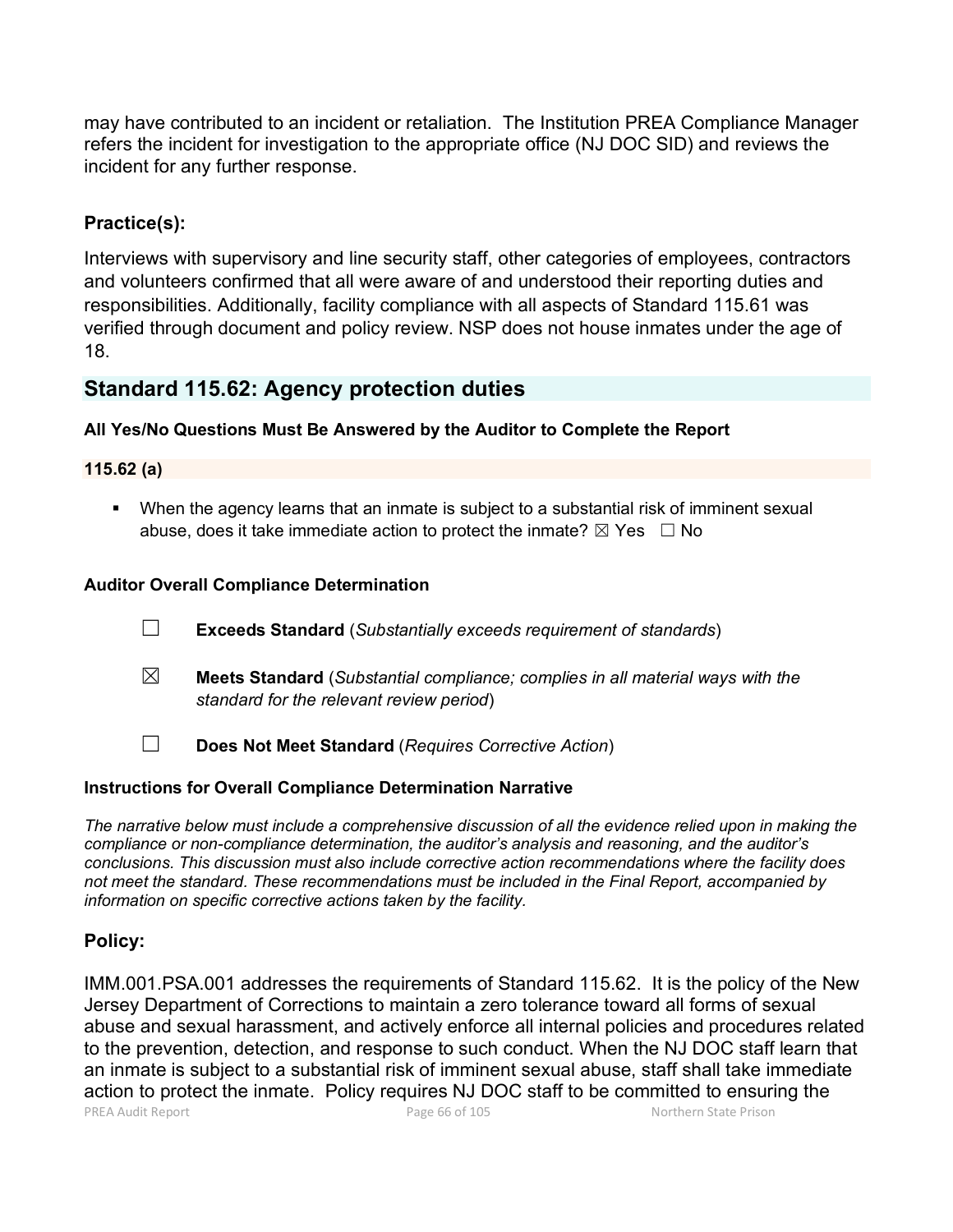protection of victims of sexual assault, and will employ multiple measures, including but not limited to, housing changes or transfers for inmate victims or abusers, removal of alleged staff or inmate abusers from contact with victims, and emotional support services for inmates or staff who fear retaliation for reporting sexual abuse or harassment or for cooperating with investigations in order to fulfill this commitment.

# **Practice(s):**

Random and specialized staff interviews confirmed they were all aware of their responsibilities when they become aware or suspect that an inmate is being or has been sexually abused or sexually harassed. Both random and specialized staff interviewed indicated they would act immediately to protect the inmate by separating and protecting the victim from the abuser, isolating the area (as a potential crime scene to preserve evidence) where the act allegedly occurred and calling supervisory staff for immediate assistance. Staff indicated that they would further protect the victim, notify medical and mental health staff and advise the IPCM and SID. During the audit period, the NSP reported that there were no inmates subjected to a substantial risk of imminent sexual abuse. Interviews with staff and an examination of support documentation confirm the facility's compliance with Standard 115.62.

# **Standard 115.63: Reporting to other confinement facilities**

# **All Yes/No Questions Must Be Answered by the Auditor to Complete the Report**

### **115.63 (a)**

 Upon receiving an allegation that an inmate was sexually abused while confined at another facility, does the head of the facility that received the allegation notify the head of the facility or appropriate office of the agency where the alleged abuse occurred?  $\boxtimes$  Yes  $\Box$  No

### **115.63 (b)**

Is such notification provided as soon as possible, but no later than 72 hours after receiving the allegation?  $\boxtimes$  Yes  $\Box$  No

## **115.63 (c)**

Does the agency document that it has provided such notification?  $\boxtimes$  Yes  $\Box$  No

### **115.63 (d)**

Does the facility head or agency office that receives such notification ensure that the allegation is investigated in accordance with these standards?  $\boxtimes$  Yes  $\Box$  No

## **Auditor Overall Compliance Determination**



☐ **Exceeds Standard** (*Substantially exceeds requirement of standards*)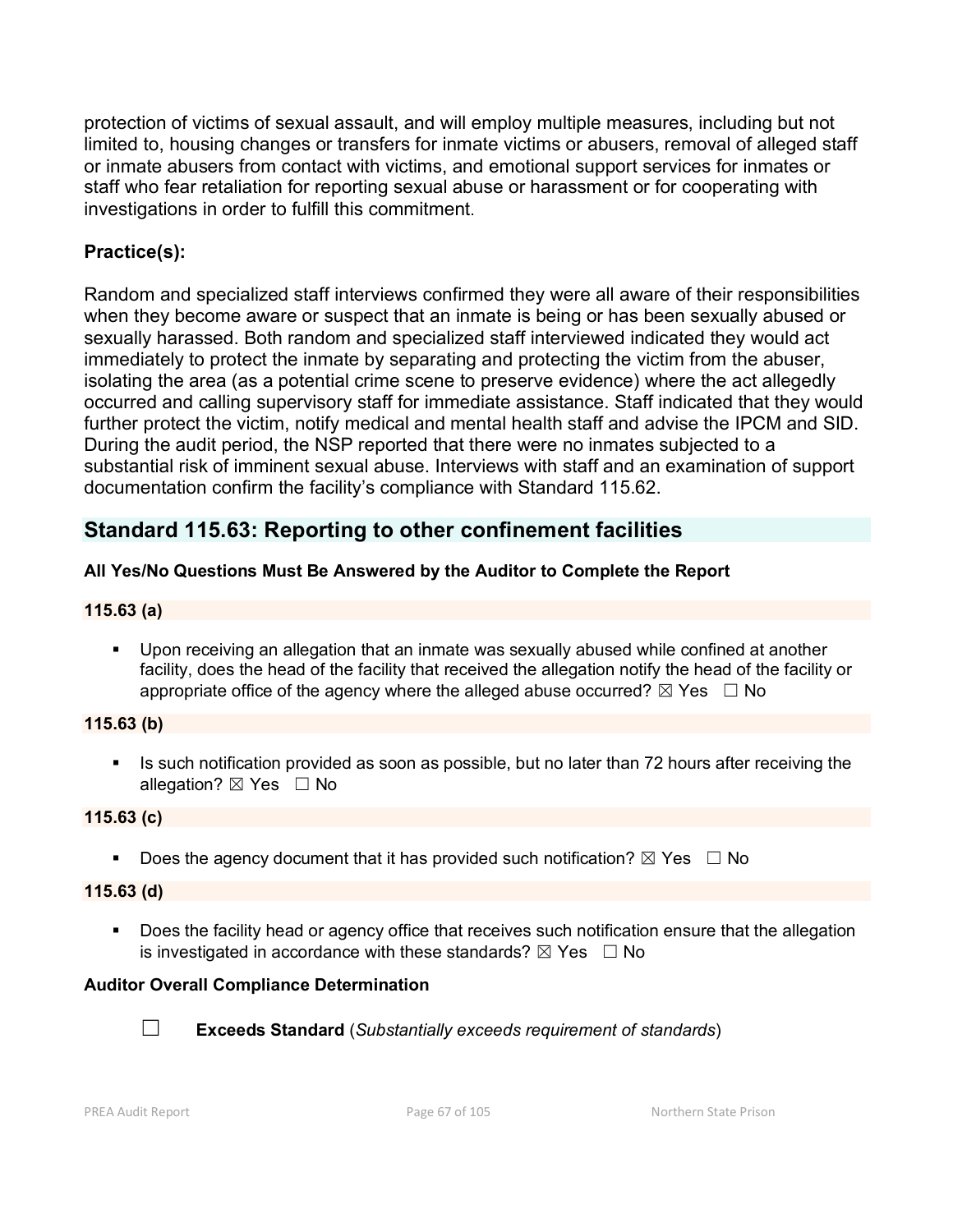☒ **Meets Standard** (*Substantial compliance; complies in all material ways with the standard for the relevant review period*)

☐ **Does Not Meet Standard** (*Requires Corrective Action*)

### **Instructions for Overall Compliance Determination Narrative**

*The narrative below must include a comprehensive discussion of all the evidence relied upon in making the compliance or non-compliance determination, the auditor's analysis and reasoning, and the auditor's conclusions. This discussion must also include corrective action recommendations where the facility does not meet the standard. These recommendations must be included in the Final Report, accompanied by information on specific corrective actions taken by the facility.*

## **Policy:**

PCS.001.PREA.ICM addresses the requirements of Standard 115.63. The institutional PREA Compliance Manager must accept reports that an inmate was sexually abused while incarcerated at another facility. The IPCM will advise their administrator and serve as administrator's designee in notifying the head of the facility/agency where the alleged abuse occurred no later than 72 hours after receiving the allegation. The IPCM will maintain documentation of such notification in Folder 115.63 on the DOCNet I drive.

# **Practice(s):**

Documentation revealed that NSP facility staff members were informed of allegations reported by one inmate, to the Office of the Corrections Ombudsman, of an incident occurring at NSP three months prior. At the time of the reporting to the Office of the Corrections Ombudsman (April 2019), the inmate was no longer housed at NSP. NJ DOC headquarters staff contacted the NSP IPCM on the same day of receipt of information from the Corrections Ombudsman's office. The allegation was made via outside reporting. The incident allegedly occurred in January 2019. Upon receipt of the allegation, NSP staff was instructed to contact the facility of the current location of the inmate, and to coordinate with the current facility to process this allegation under PREA. Supporting documentation reveals that notification was made to the designee of the prior within 72 hours. During the audit period, there was one applicable case requiring NSP staff to initiate a 72- hour response. Interviews with the Administrator and IPCM confirm their understanding of the notification and documentation requirements of this standard.

# **Standard 115.64: Staff first responder duties**

## **All Yes/No Questions Must Be Answered by the Auditor to Complete the Report**

### **115.64 (a)**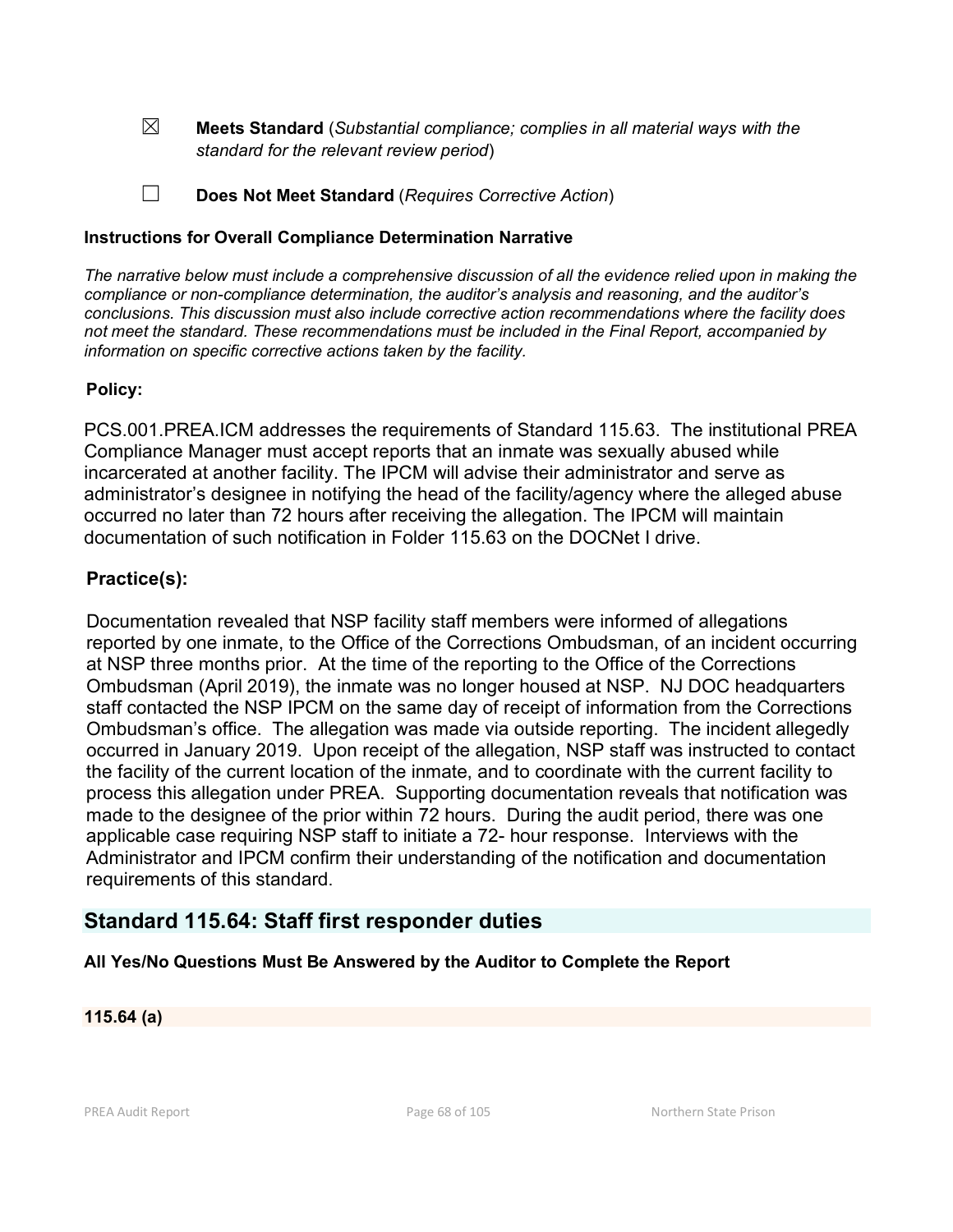- Upon learning of an allegation that an inmate was sexually abused, is the first security staff member to respond to the report required to: Separate the alleged victim and abuser? ☒ Yes ☐ No
- Upon learning of an allegation that an inmate was sexually abused, is the first security staff member to respond to the report required to: Preserve and protect any crime scene until appropriate steps can be taken to collect any evidence?  $\boxtimes$  Yes  $\Box$  No
- Upon learning of an allegation that an inmate was sexually abused, is the first security staff member to respond to the report required to: Request that the alleged victim not take any actions that could destroy physical evidence, including, as appropriate, washing, brushing teeth, changing clothes, urinating, defecating, smoking, drinking, or eating, if the abuse occurred within a time period that still allows for the collection of physical evidence?  $\boxtimes$  Yes  $\Box$  No
- Upon learning of an allegation that an inmate was sexually abused, is the first security staff member to respond to the report required to: Ensure that the alleged abuser does not take any actions that could destroy physical evidence, including, as appropriate, washing, brushing teeth, changing clothes, urinating, defecating, smoking, drinking, or eating, if the abuse occurred within a time period that still allows for the collection of physical evidence?  $\boxtimes$  Yes  $\Box$  No

## **115.64 (b)**

**If the first staff responder is not a security staff member, is the responder required to request** that the alleged victim not take any actions that could destroy physical evidence, and then notify security staff? ⊠ Yes □ No

### **Auditor Overall Compliance Determination**

- ☐ **Exceeds Standard** (*Substantially exceeds requirement of standards*)
- ☒ **Meets Standard** (*Substantial compliance; complies in all material ways with the standard for the relevant review period*)
- 
- ☐ **Does Not Meet Standard** (*Requires Corrective Action*)

### **Instructions for Overall Compliance Determination Narrative**

*The narrative below must include a comprehensive discussion of all the evidence relied upon in making the compliance or non-compliance determination, the auditor's analysis and reasoning, and the auditor's conclusions. This discussion must also include corrective action recommendations where the facility does not meet the standard. These recommendations must be included in the Final Report, accompanied by information on specific corrective actions taken by the facility.*

## **Policy:**

IMM.001.004 and IMM.001.PSA.001 address the requirements of Standard 115.64. Staff who receive an initial report of sexual assault or harassment must separate the victim from the alleged assailant to protect the victim and prevent further violence. First-responding staff must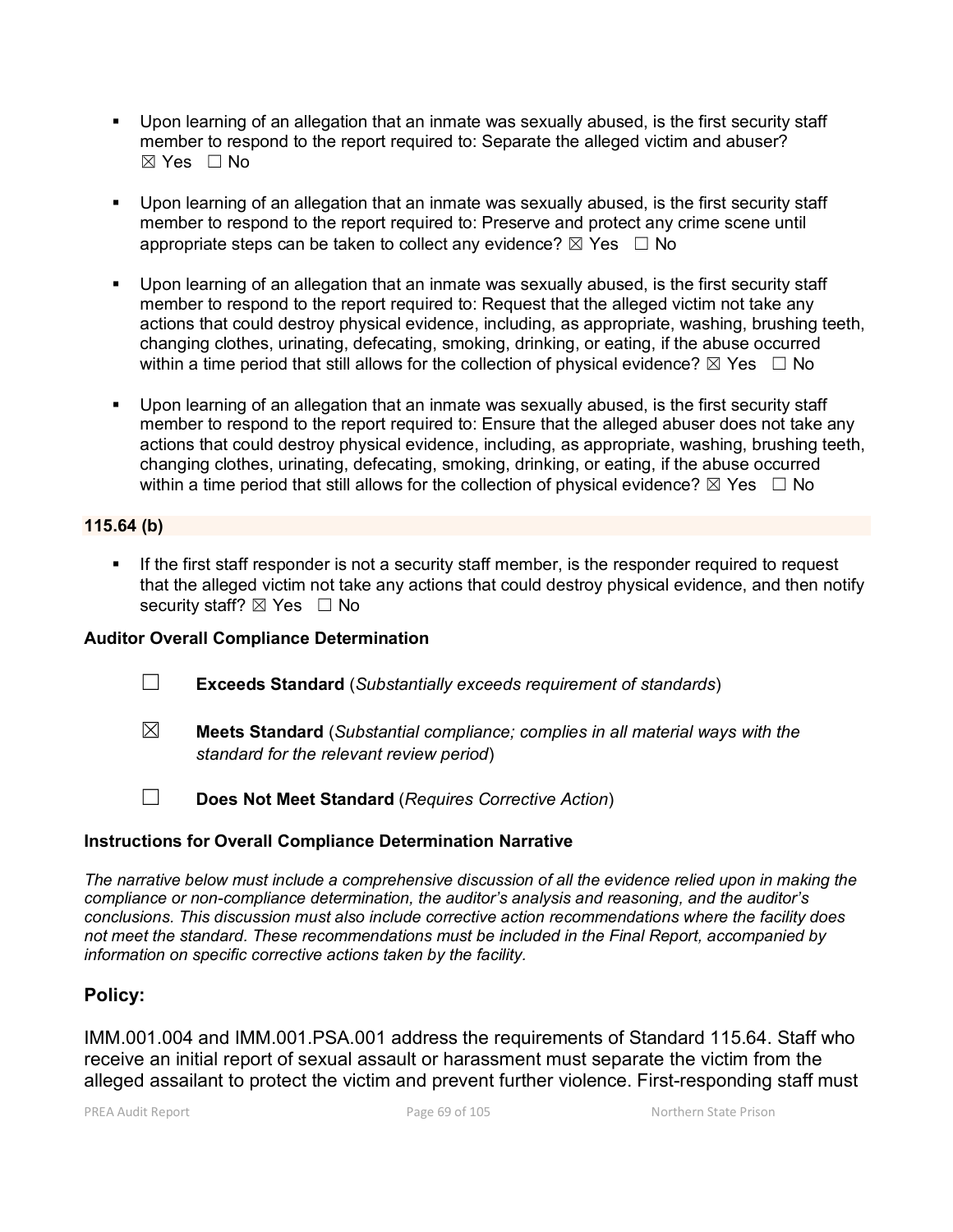immediately take reasonable steps to ensure the safety of all parties, secure the potential crime scene and ensure that the victim receives prompt medical and psychological assistance from the appropriate healthcare providers as appropriate to his or her needs and the circumstances of the alleged offense.

All inmates who make any allegation of sexual abuse, sexual harassment or staff sexual misconduct are referred to medical and/or mental health for an examination and/or evaluation along with an updated risk assessment. Regardless of the source, NJDOC staff, contract employees and volunteers who receive information concerning offender on offender sexual assault, or who observe an incident of offender on offender sexual assault, or have reasonable cause to suspect that an offender is a victim of sexual assault (inmate on inmate or staff on inmate), that retaliation against inmates or staff who reported such an incident occurred, or that any staff neglect or violation of responsibilities that may have contributed to an incident or retaliation, must immediately report the information or incident to their immediate supervisor and/or shift supervisor. This report must be made regardless of when or at which institution the alleged incident occurred. The immediate supervisor/shift supervisor will immediately notify the Special Investigations Division and forward all written reports to the SID investigative unit. The assigned investigator will notify local law enforcement.

# **Practice(s):**

All interviewed security staff and those who can act as first responders were knowledgeable concerning their responsibilities as a first responder and the actions required, when learning of an allegation of sexual abuse/sexual harassment. All security and first responder staff interviewed, during the on-site audit, indicated they would separate the inmates, secure the area as a crime scene, not allow inmates to destroy any physical evidence and contact their supervisor. Supervisory staff would continue to protect the inmate, notify medical and mental health staff, and executive staff. Within the last year, there were 21 reported incidents in which security staff responded to an allegation and separated the alleged victims and alleged abusers. These were not cases of imminent danger. The facility reported 14 instances in which staff members were notified within a period that still allowed for the collection of physical evidence. There were three applicable instances in which the first security staff to respond preserved and protected any potential crime scene, requested the alleged victim not take any actions that could destroy evidence and ensured the alleged abuser did not take any actions that could destroy evidence. There were no instances in which a non-security staff member was the first responder. Interviews with staff and an examination of support documentation confirmed NSP's compliance with Standard 115.64.

# **Standard 115.65: Coordinated response**

# **All Yes/No Questions Must Be Answered by the Auditor to Complete the Report**

### **115.65 (a)**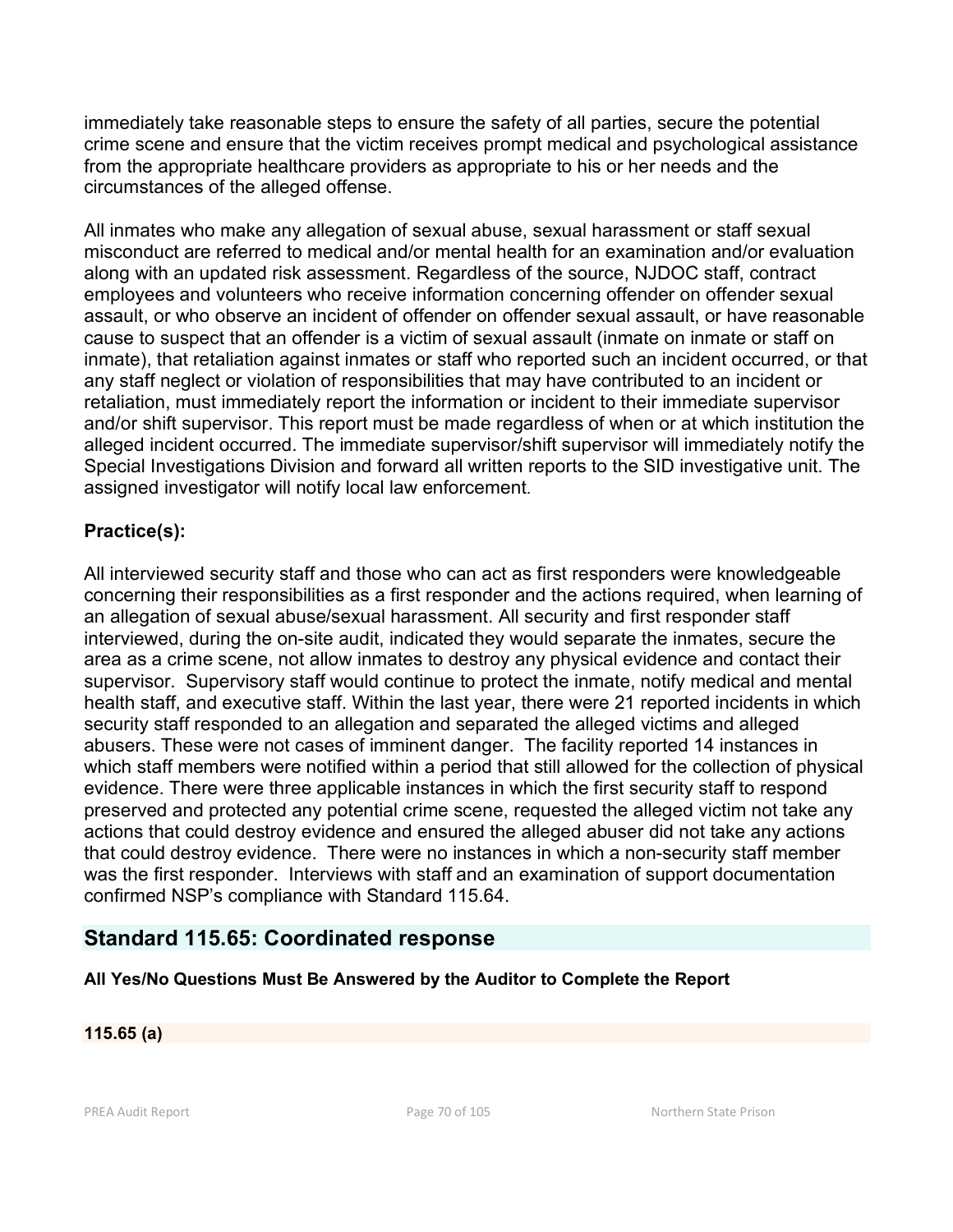Has the facility developed a written institutional plan to coordinate actions among staff first responders, medical and mental health practitioners, investigators, and facility leadership taken in response to an incident of sexual abuse?  $\boxtimes$  Yes  $\Box$  No

## **Auditor Overall Compliance Determination**

- ☐ **Exceeds Standard** (*Substantially exceeds requirement of standards*)
- ☒ **Meets Standard** (*Substantial compliance; complies in all material ways with the standard for the relevant review period*)
- ☐ **Does Not Meet Standard** (*Requires Corrective Action*)

# **Instructions for Overall Compliance Determination Narrative**

*The narrative below must include a comprehensive discussion of all the evidence relied upon in making the compliance or non-compliance determination, the auditor's analysis and reasoning, and the auditor's conclusions. This discussion must also include corrective action recommendations where the facility does not meet the standard. These recommendations must be included in the Final Report, accompanied by information on specific corrective actions taken by the facility.*

# **Policy:**

IMM.001.PSA.001, MED.ML1.007(Sexual Assault), and SID#14 (Procedures for Sexual Offenses) address the requirements of this standard. Each of the above is a separate policy promulgated at the agency level. Each policy outlines specific instructions for security, healthcare, and investigative staff relative to post sexual abuse protocols. If institutional staff are to utilize the instructions contained in agency policy guidance, staff must consult several policy documents.

# **Practice(s):**

There is no facility level written institutional plan specific to responses to sexual abuse, however, the facility follows the established agency-wide plan for a coordinated response. A facility-based plan would likely include local forensic service providers, local advocacy resources and their contact information. It is recommended that NSP create an institutional plan specific to NSP to guide staff actions among first responders, medical/mental health, investigators, and facility leadership in instances of sexual abuse at this facility. During the applicable audit period, the coordinated response plan was not required for any first responder cases. Based on the agency level policies being in place to guide facility practices, the facility is in compliance with Standard 115.65.

# **Standard 115.66: Preservation of ability to protect inmates from contact with abusers**

**All Yes/No Questions Must Be Answered by the Auditor to Complete the Report**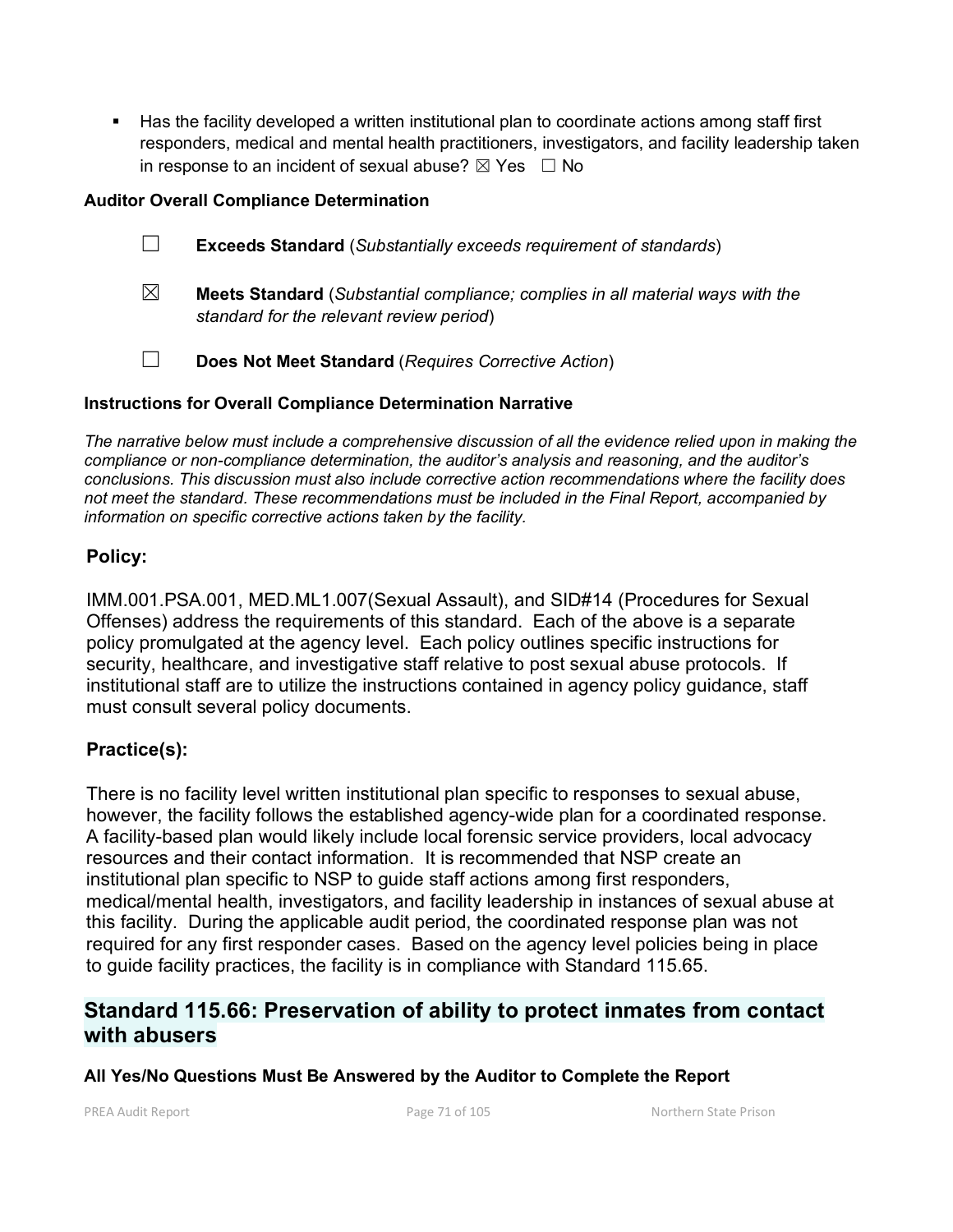#### **115.66 (a)**

 Are both the agency and any other governmental entities responsible for collective bargaining on the agency's behalf prohibited from entering into or renewing any collective bargaining agreement or other agreement that limits the agency's ability to remove alleged staff sexual abusers from contact with any inmates pending the outcome of an investigation or of a determination of whether and to what extent discipline is warranted?  $\boxtimes$  Yes  $\Box$  No

#### **115.66 (b)**

Auditor is not required to audit this provision.

#### **Auditor Overall Compliance Determination**

- ☐ **Exceeds Standard** (*Substantially exceeds requirement of standards*)
- ☒ **Meets Standard** (*Substantial compliance; complies in all material ways with the standard for the relevant review period*)
- ☐ **Does Not Meet Standard** (*Requires Corrective Action*)

#### **Instructions for Overall Compliance Determination Narrative**

*The narrative below must include a comprehensive discussion of all the evidence relied upon in making the compliance or non-compliance determination, the auditor's analysis and reasoning, and the auditor's conclusions. This discussion must also include corrective action recommendations where the facility does not meet the standard. These recommendations must be included in the Final Report, accompanied by information on specific corrective actions taken by the facility.*

IMM.001.PSA.001 supports the removal of staff alleged to have committed sexual abuse pending the outcome of the investigative process. Collective Bargaining Agreements between the NJ DOC and at least seven employee unions were reviewed. The agreements do not limit the agency's ability to remove alleged staff sexual abusers from contact with any inmates pending the outcome of an investigation or of a determination of whether and to what extent discipline is warranted. The NSP Associate Administrator and the IPCM certified that neither the agency nor any other governmental entity responsible for collective bargaining on the agency's behalf shall enter into or renew any collective bargaining agreement or other agreement that limits the agency's ability to remove alleged staff sexual abusers from contact with any inmates pending the outcome of an investigation or of a determination of whether and to what extent discipline is warranted.

# **Standard 115.67: Agency protection against retaliation**

### **All Yes/No Questions Must Be Answered by the Auditor to Complete the Report**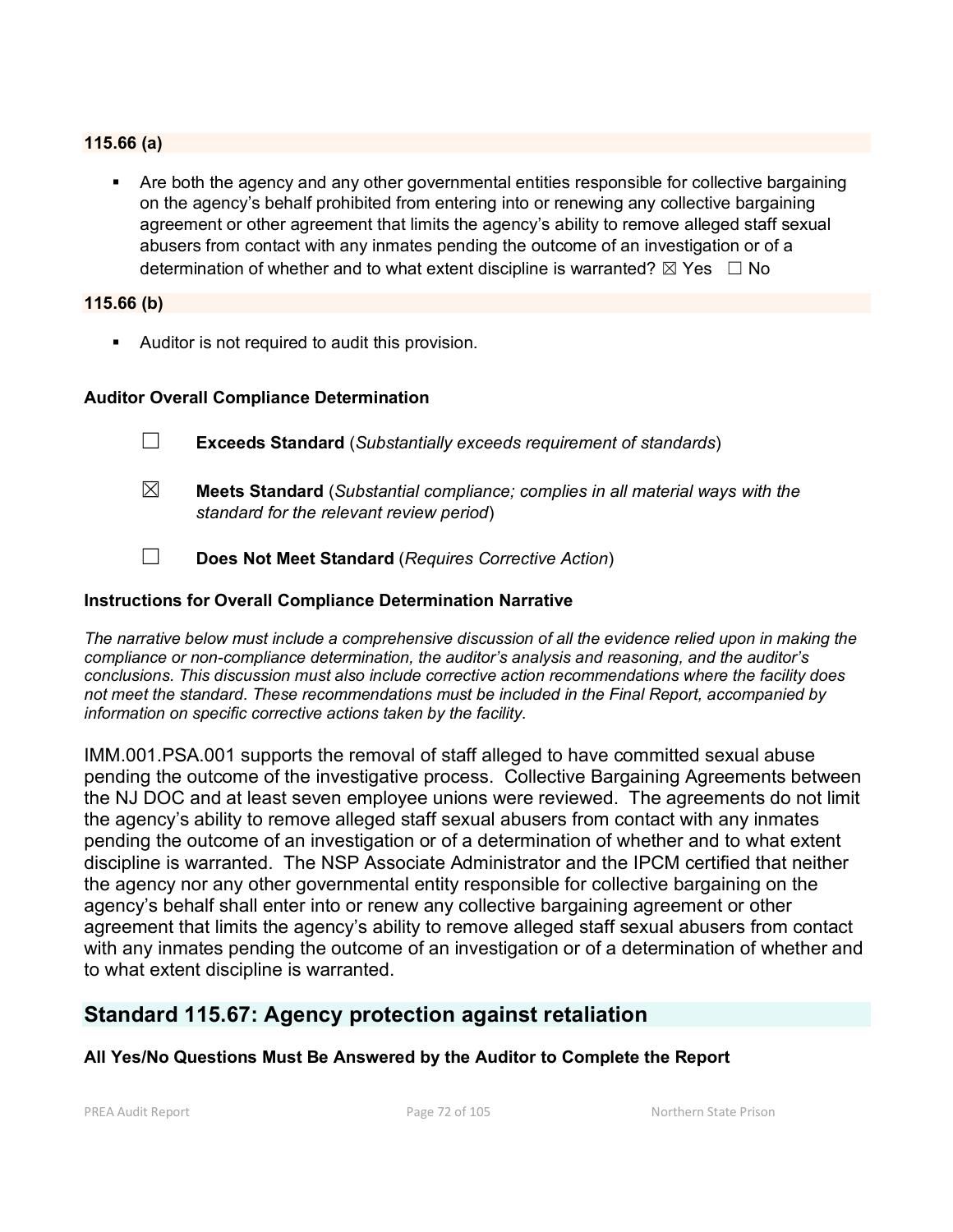### **115.67 (a)**

- Has the agency established a policy to protect all inmates and staff who report sexual abuse or sexual harassment or cooperate with sexual abuse or sexual harassment investigations from retaliation by other inmates or staff?  $\boxtimes$  Yes  $\Box$  No
- Has the agency designated which staff members or departments are charged with monitoring retaliation?  $\boxtimes$  Yes  $\Box$  No

### **115.67 (b)**

 Does the agency employ multiple protection measures, such as housing changes or transfers for inmate victims or abusers, removal of alleged staff or inmate abusers from contact with victims, and emotional support services for inmates or staff who fear retaliation for reporting sexual abuse or sexual harassment or for cooperating with investigations?  $\boxtimes$  Yes  $\Box$  No

### **115.67 (c)**

- Except in instances where the agency determines that a report of sexual abuse is unfounded, for at least 90 days following a report of sexual abuse, does the agency: Monitor the conduct and treatment of inmates or staff who reported the sexual abuse to see if there are changes that may suggest possible retaliation by inmates or staff?  $\boxtimes$  Yes  $\Box$  No
- Except in instances where the agency determines that a report of sexual abuse is unfounded, for at least 90 days following a report of sexual abuse, does the agency: Monitor the conduct and treatment of inmates who were reported to have suffered sexual abuse to see if there are changes that may suggest possible retaliation by inmates or staff?  $\boxtimes$  Yes  $\Box$  No
- Except in instances where the agency determines that a report of sexual abuse is unfounded, for at least 90 days following a report of sexual abuse, does the agency: Act promptly to remedy any such retaliation?  $\boxtimes$  Yes  $\Box$  No
- Except in instances where the agency determines that a report of sexual abuse is unfounded, for at least 90 days following a report of sexual abuse, does the agency: Monitor any inmate disciplinary reports?  $\boxtimes$  Yes  $\Box$  No
- Except in instances where the agency determines that a report of sexual abuse is unfounded, for at least 90 days following a report of sexual abuse, does the agency: Monitor inmate housing changes?  $\boxtimes$  Yes  $\Box$  No
- Except in instances where the agency determines that a report of sexual abuse is unfounded, for at least 90 days following a report of sexual abuse, does the agency: Monitor inmate program changes?  $\boxtimes$  Yes  $\Box$  No
- Except in instances where the agency determines that a report of sexual abuse is unfounded, for at least 90 days following a report of sexual abuse, does the agency: Monitor negative performance reviews of staff?  $\boxtimes$  Yes  $\Box$  No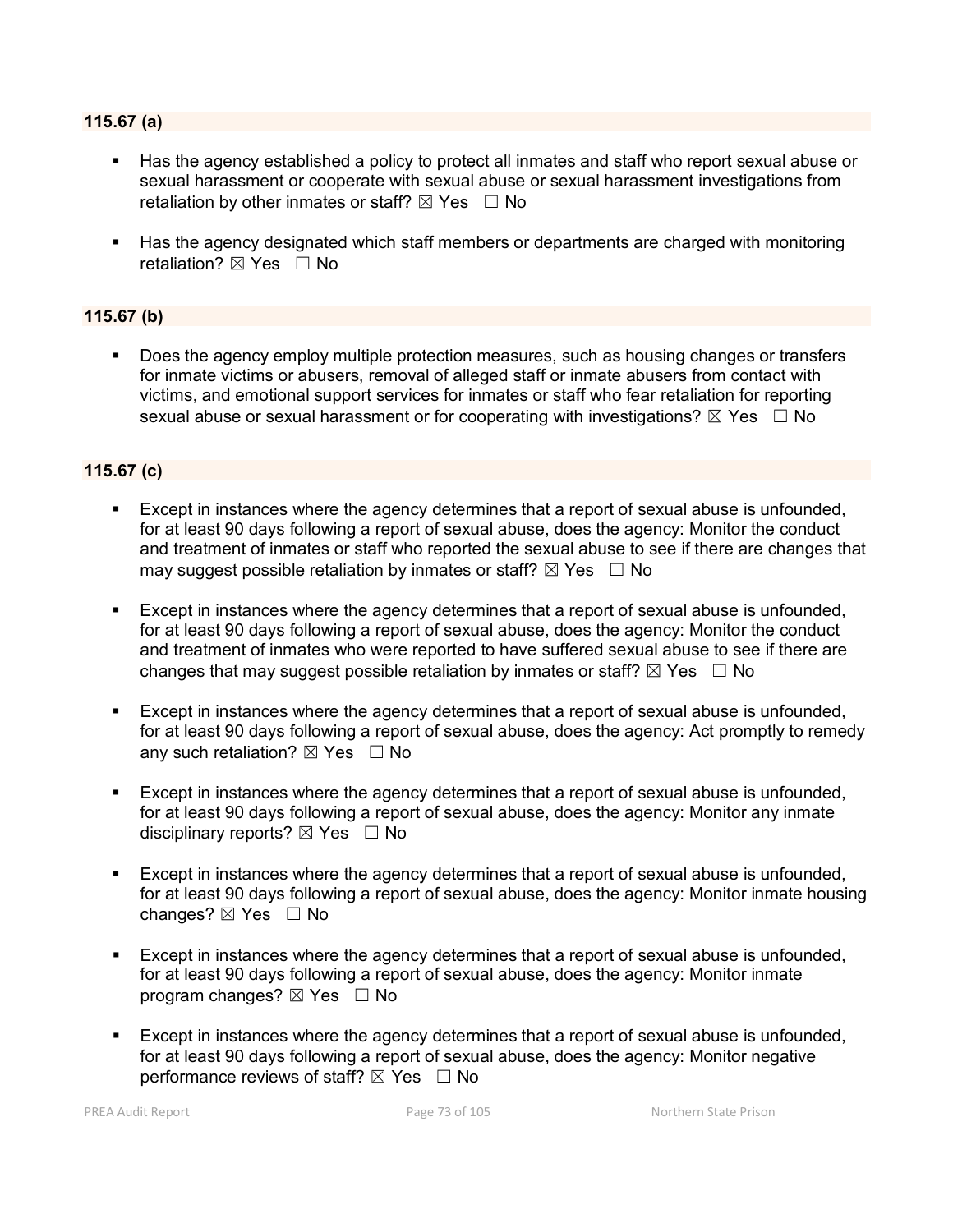- Except in instances where the agency determines that a report of sexual abuse is unfounded, for at least 90 days following a report of sexual abuse, does the agency: Monitor reassignments of staff?  $\boxtimes$  Yes  $\Box$  No
- Does the agency continue such monitoring beyond 90 days if the initial monitoring indicates a continuing need? ⊠ Yes □ No

### **115.67 (d)**

In the case of inmates, does such monitoring also include periodic status checks?  $\boxtimes$  Yes  $\Box$  No

#### **115.67 (e)**

 If any other individual who cooperates with an investigation expresses a fear of retaliation, does the agency take appropriate measures to protect that individual against retaliation? ☒ Yes ☐ No

#### **115.67 (f)**

Auditor is not required to audit this provision.

### **Auditor Overall Compliance Determination**

- ☐ **Exceeds Standard** (*Substantially exceeds requirement of standards*)
- ☒ **Meets Standard** (*Substantial compliance; complies in all material ways with the standard for the relevant review period*)
- ☐ **Does Not Meet Standard** (*Requires Corrective Action*)

#### **Instructions for Overall Compliance Determination Narrative**

*The narrative below must include a comprehensive discussion of all the evidence relied upon in making the compliance or non-compliance determination, the auditor's analysis and reasoning, and the auditor's conclusions. This discussion must also include corrective action recommendations where the facility does not meet the standard. These recommendations must be included in the Final Report, accompanied by information on specific corrective actions taken by the facility.*

### **Policy:**

PCS.001.PREA.ICM, and PCS.001.PREA.EMS, address the requirements of 115.67. The NSP PREA Compliance Manager is the NJ DOC staff member designated by the NSP institutional Administrator to coordinate and supervise PREA compliance relative to retaliation monitoring within the facility. This delegation of authority applies agency-wide and applies to all NJ DOC facilities. The retaliation monitor is required to be a position at the level of an Assistant Superintendent or higher. NJ DOC utilizes a PREA Tracking System (PTS),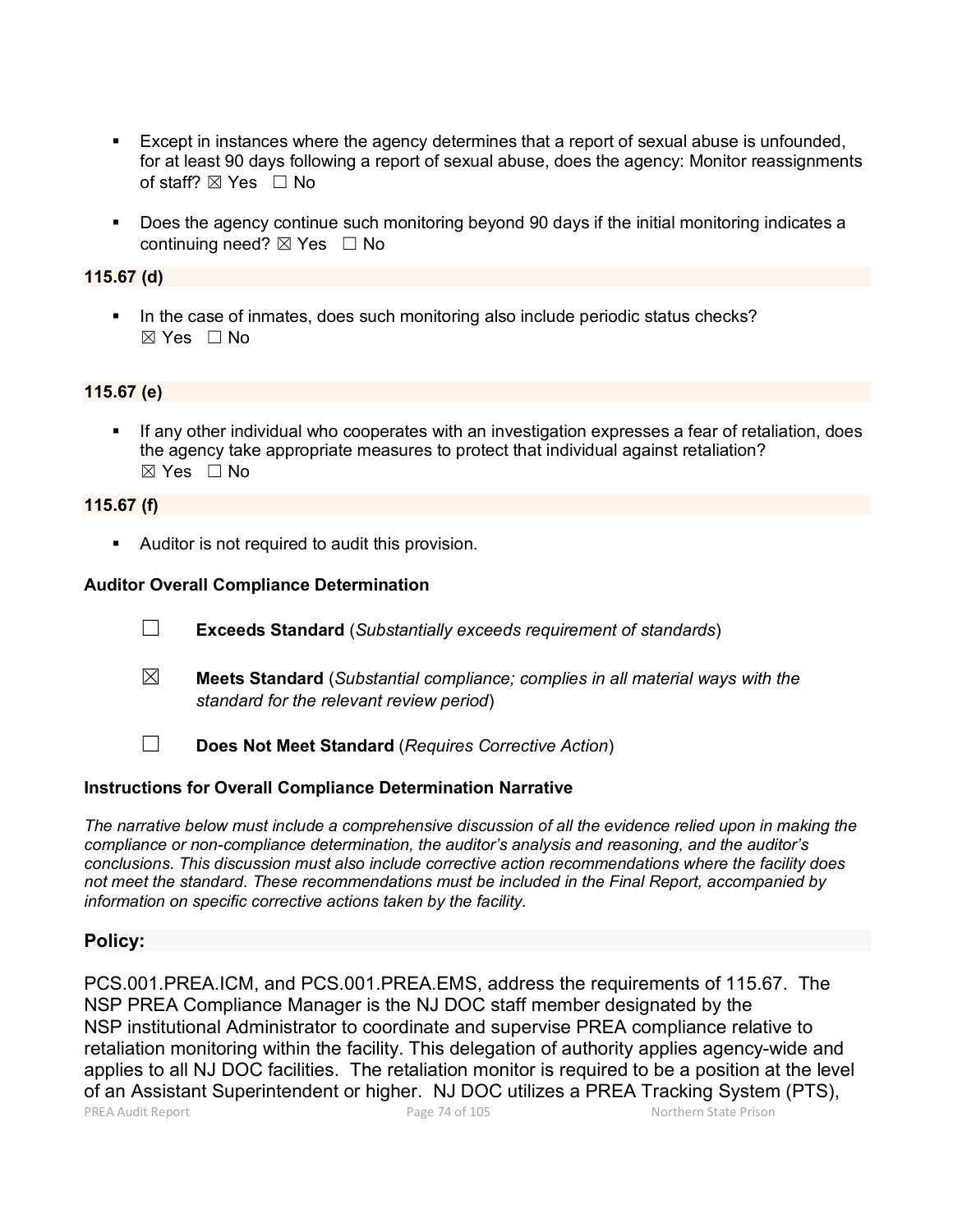which is the database system which tracks all reported allegations of sexual abuse, including but not limited to, type of allegation, facility and location of allegation, victim and perpetrator identifiers, retaliation monitoring and disposition of the investigation. The system interfaces with the department's ITag and Electronic Medical Record in real time to provide immediate identification and location of PREA-identified inmates.

Policy requires that the retaliation monitor interview inmates who previously alleged sexual victimization within 45 days of the allegation to ensure they haven't experienced retaliation because of their allegation(s). For at least 90 days following a report of sexual assault, or harassment allegation, designated staff will monitor the alleged victim or witness by way of periodic status checks using the NJDOC PREA Retaliation Monitoring Form (FORM-PREA.AC Retaliation). The Institutional PREA Compliance Manager will deliver a copy of this form to the inmate who will sign for same. A copy of the signed form will be maintained by the Compliance Manager and placed in Folder 115.67 on the DOCNet I drive. The "New Incident Alerts" occur hourly each day and the "New Incident 45 Day Reminder", and "90 Day Reminder" alerts occur within the time frame of the established retaliation monitoring period. Recipients of the New Incident Alerts are the Agency Wide PREA Coordinator**,** the Institutional PREA Compliance Manager, the COHQ PREA Compliance Unit & Rutgers Recipients. Recipients of the 45- and 90-Day Reminder alerts are: The Agency Wide PREA Coordinator, the Institutional PREA Compliance Manager, and SID recipients. The IPCM at the institution where the inmate resides shall monitor inmate disciplinary reports, performance reviews and reassignments for staff to determine if there is any suggestion of possible retaliation. If there is a suggestion of possible retaliation, any evidence of possible retaliation must be referred to the SID for investigation and the agency wide PREA Coordinator must be advised of same. The IPCM shall continue such monitoring beyond 90 days if the initial monitoring indicates a continuing need.

# **Practice(s):**

During the on-site audit, five files were examined to determine if retaliation monitoring was documented. The examination revealed that all sampled cases were reconciled for retaliation monitoring based on the current location of the inmate, the nature of the outcome of the investigation (unfounded, etc.,), among other factors. Submittals were reviewed of monitoring performed at NSP on inmates whose allegations occurred at NSP or another NJ DOC facility. NSP reported zero incidents of retaliation during the previous 12 months. Sampled cases revealed that some inmates were subsequently transferred to another NJ DOC facility during the applicable post allegation monitoring period. The PTS referenced above is available at every NJ DOC facility. As such, the designated retaliation monitor at the receiving facility was notified by the PTS that there are new retaliation cases which require contacts, and "NEW Incident Alerts" assists personnel in tracking the timeliness of required contacts. Examples of three monitoring events were reviewed and revealed PTS notification to the receiving facility that retaliation monitoring is required. Based on effective systemwide tracking of required monitoring, events, and staff continued adherence to "new incident reminders" for retaliation monitoring, NSP and the agency are currently in compliance with 115.67.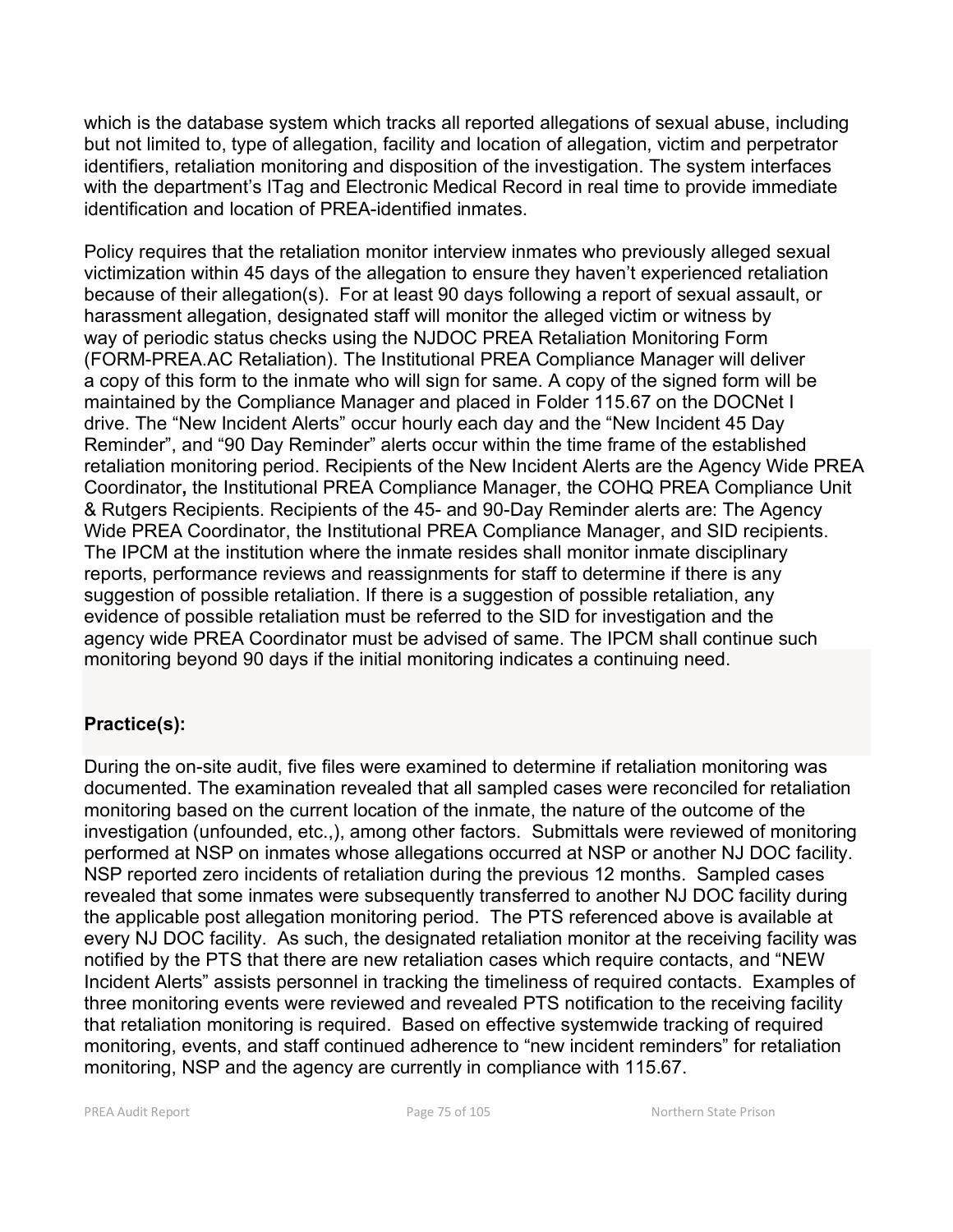# **Standard 115.68: Post-allegation protective custody**

# **All Yes/No Questions Must Be Answered by the Auditor to Complete the Report**

### **115.68 (a)**

Is any and all use of segregated housing to protect an inmate who is alleged to have suffered sexual abuse subject to the requirements of § 115.43?  $\boxtimes$  Yes  $\Box$  No

### **Auditor Overall Compliance Determination**

- ☐ **Exceeds Standard** (*Substantially exceeds requirement of standards*)
- ☒ **Meets Standard** (*Substantial compliance; complies in all material ways with the standard for the relevant review period*)
- ☐ **Does Not Meet Standard** (*Requires Corrective Action*)

### **Instructions for Overall Compliance Determination Narrative**

*The narrative below must include a comprehensive discussion of all the evidence relied upon in making the compliance or non-compliance determination, the auditor's analysis and reasoning, and the auditor's conclusions. This discussion must also include corrective action recommendations where the facility does not meet the standard. These recommendations must be included in the Final Report, accompanied by information on specific corrective actions taken by the facility.*

### **Policy:**

ADM.019.TCC.01, New Jersey Administrative Code 10A.5-7.1, and CUS-104 (Authorization for Temporary Close Custody) address the requirements of Standard 115.43. The New Jersey Department of Corrections mandates that housing units designated as "Close Custody Units" be maintained in certain correctional facilities, where appropriate. Whenever it becomes necessary to administratively limit an inmate's activities and contacts with others on a short term basis, for increased observation or pending the completion of an investigation, the inmate shall be placed into Temporary Close Custody (TCC) status to provide for the safety and security of staff, inmates and the institutions, when circumstances suggest potential harm to the inmate, or the inmate is engaged in, or planning to be engaged in, a serious violation of correctional facility rules or regulations, for a period not to exceed 72 hours, unless emergent reasons exist and proper review and authorization is given. NJ DOC policy allows for placement in temporary close custody status placement when a PREA allegation is received that requires victims be separated from perpetrators after all alternative means of separation have been assessed and no alternative means of separation are available (i.e. cell assignment/housing unit assignment change, intra-institutional transfer). Such assessment will occur within 24 hours of the allegation.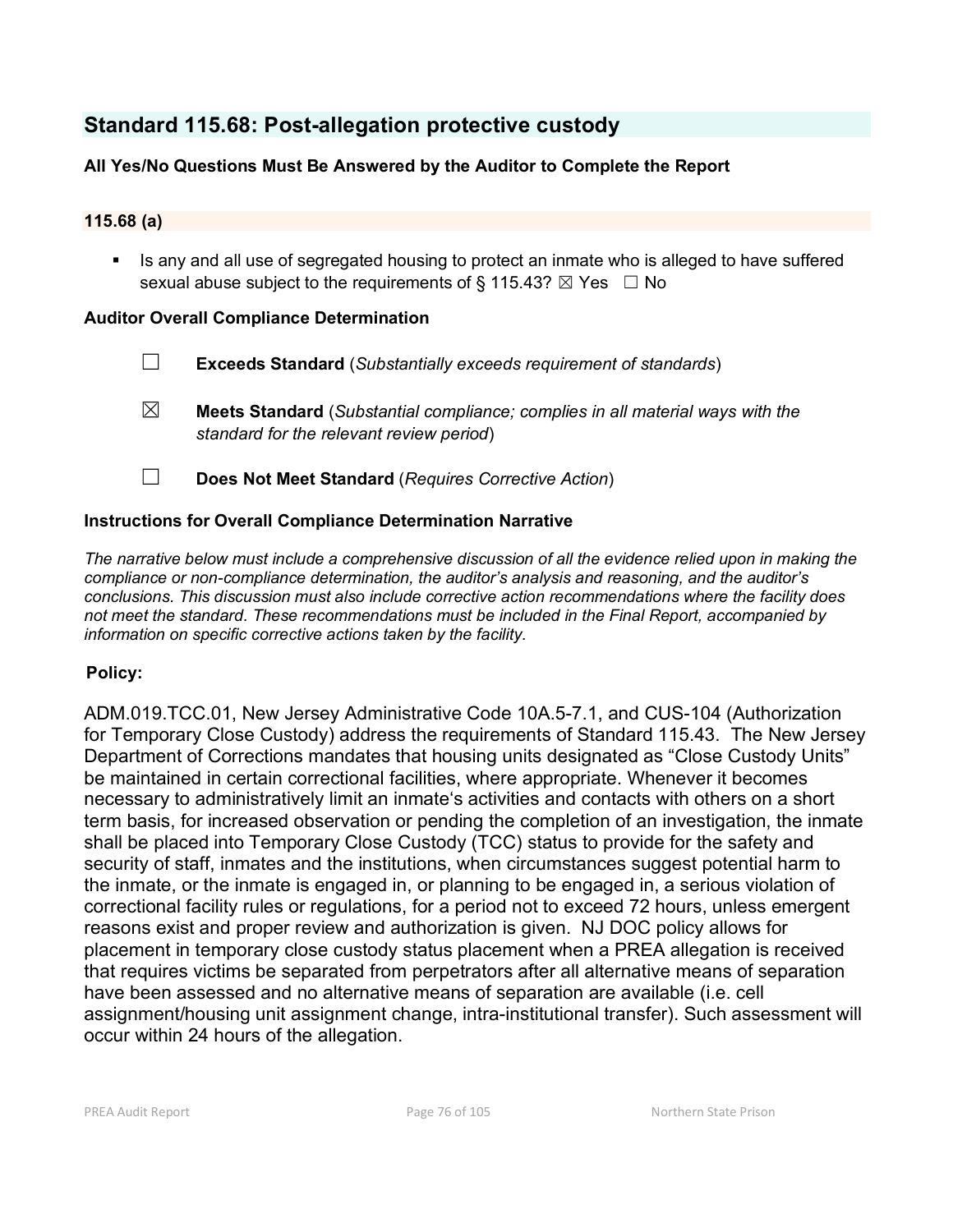Placement in TCC status as a result of a PREA allegation is not automatic. Such placement will be considered on a case by case basis taking into account factors that include but are not limited to: the nature and severity of the PREA prohibited act, medical, mental health, disciplinary and investigatory considerations, an inmate victim's access to property, services and privileges that are afforded to general population inmates, and any circumstances that would pose a threat to the safety, security and orderly running of the correctional facility. If it is determined that an inmate requires placement in TCC status as a result of a PREA allegation, the reasons for the placement shall be documented.

# **Practice(s):**

TCC status means the non-punitive removal of an inmate from general population or other assigned housing, with restriction to the inmate's cell or to a close custody unit for a period not to exceed 72 hours, for special observation (other than a healthcare need) or investigation, unless information or evidence warrants an extension beyond 72 hours and is documented and approved by the facility Administrator or designee. NSP sometimes uses a Restrictive Housing Unit for housing inmates requiring TCC status. NSP reported on the PAQ that during the applicable audit period, eight inmates who alleged sexual victimization were held in nonpunitive involuntary segregated (TCC status) for one to 24 hours. In some cases, a clearly documented reason for safety concerns and the lack of alternate placement is not presented. Instead generic justification of TCC status placement is used which lacks specificity in explaining why alternative housing is ruled out. Justification for TCC status placement is documented on the CUS-104. The CUS- 104 contained a statement of the facility's concern for the inmate's safety and why TCC status was required. The authorization for TCC status was usually completed at the time of transfer to TCC status but always within 24 hours of status change.

However, an assessment of available alternative means of separation from likely abusers and any options available to involuntary housing is not mentioned on the CUS-104. None of the eight cases were held longer than 30 days awaiting alternative placement. Interviews with the NSP IPCM confirmed that, to the extent possible, access to programs, privileges, education and work opportunities are not restricted for inmates placed in non-punitive TCC status for the purpose of protective custody due to alleged victimization issues, except when there are safety or security concerns. Interviews with staff sampled (random and specialized), during the onsite audit, and an examination of support documentation confirm staff's understanding of Standard 115.43. During the on-site audit and post on-site document assessment , a review of the TCC documentation relative to PREA allegations confirmed the facility's substantial compliance with this standard.

# **INVESTIGATIONS**

# **Standard 115.71: Criminal and administrative agency investigations**

# **All Yes/No Questions Must Be Answered by the Auditor to Complete the Report**

# **115.71 (a)**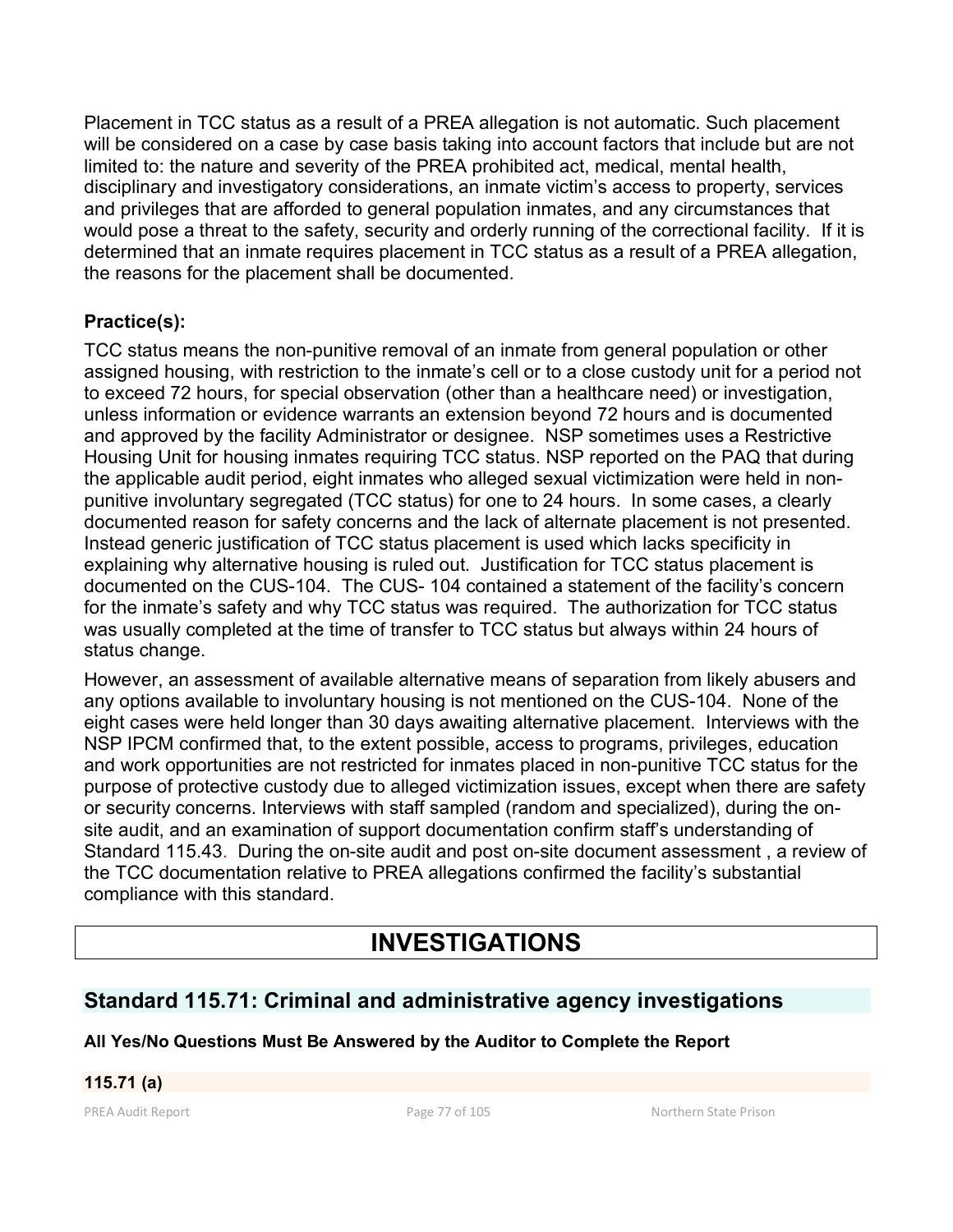- When the agency conducts its own investigations into allegations of sexual abuse and sexual harassment, does it do so promptly, thoroughly, and objectively? [N/A if the agency/facility is not responsible for conducting any form of criminal OR administrative sexual abuse investigations. See 115.21(a).]  $\boxtimes$  Yes  $\Box$  No  $\Box$  NA
- Does the agency conduct such investigations for all allegations, including third party and anonymous reports? [N/A if the agency/facility is not responsible for conducting any form of criminal OR administrative sexual abuse investigations. See 115.21(a).]  $\boxtimes$  Yes  $\Box$  No  $\Box$  NA

### **115.71 (b)**

 Where sexual abuse is alleged, does the agency use investigators who have received specialized training in sexual abuse investigations as required by 115.34?  $\boxtimes$  Yes  $\Box$  No

### **115.71 (c)**

- Do investigators gather and preserve direct and circumstantial evidence, including any available physical and DNA evidence and any available electronic monitoring data?  $\boxtimes$  Yes  $\Box$  No
- Do investigators interview alleged victims, suspected perpetrators, and witnesses?  $\boxtimes$  Yes  $\Box$  No
- Do investigators review prior reports and complaints of sexual abuse involving the suspected perpetrator? ⊠ Yes □ No

### **115.71 (d)**

 When the quality of evidence appears to support criminal prosecution, does the agency conduct compelled interviews only after consulting with prosecutors as to whether compelled interviews may be an obstacle for subsequent criminal prosecution?  $\boxtimes$  Yes  $\Box$  No

### **115.71 (e)**

- Do agency investigators assess the credibility of an alleged victim, suspect, or witness on an individual basis and not on the basis of that individual's status as inmate or staff?  $\boxtimes$  Yes  $\;\;\Box$  No
- **Does the agency investigate allegations of sexual abuse without requiring an inmate who** alleges sexual abuse to submit to a polygraph examination or other truth-telling device as a condition for proceeding?  $\boxtimes$  Yes  $\Box$  No

### **115.71 (f)**

 Do administrative investigations include an effort to determine whether staff actions or failures to act contributed to the abuse?  $\nabla$  Yes  $\Box$  No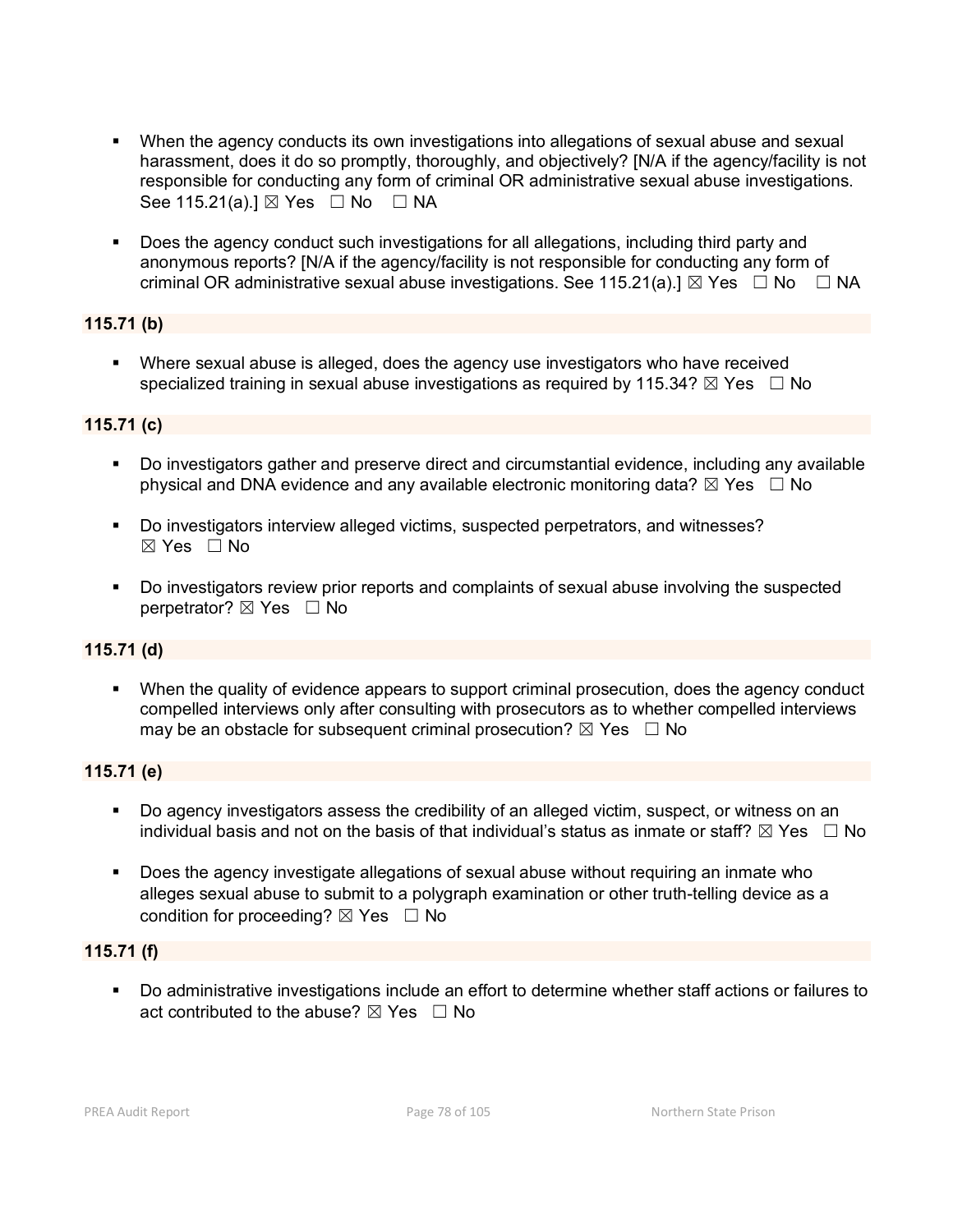Are administrative investigations documented in written reports that include a description of the physical evidence and testimonial evidence, the reasoning behind credibility assessments, and investigative facts and findings?  $\boxtimes$  Yes  $\Box$  No

### **115.71 (g)**

 Are criminal investigations documented in a written report that contains a thorough description of the physical, testimonial, and documentary evidence and attaches copies of all documentary evidence where feasible?  $\boxtimes$  Yes  $\Box$  No

### **115.71 (h)**

 Are all substantiated allegations of conduct that appears to be criminal referred for prosecution? ☒ Yes ☐ No

### **115.71 (i)**

Does the agency retain all written reports referenced in 115.71(f) and (g) for as long as the alleged abuser is incarcerated or employed by the agency, plus five years?  $\boxtimes$  Yes  $\Box$  No

### **115.71 (j)**

 Does the agency ensure that the departure of an alleged abuser or victim from the employment or control of the agency does not provide a basis for terminating an investigation?  $\boxtimes$  Yes  $\Box$  No

### **115.71 (k)**

Auditor is not required to audit this provision.

#### **115.71 (l)**

 When an outside entity investigates sexual abuse, does the facility cooperate with outside investigators and endeavor to remain informed about the progress of the investigation? (N/A if an outside agency does not conduct administrative or criminal sexual abuse investigations. See 115.21(a).) ⊠ Yes □ No □ NA

#### **Auditor Overall Compliance Determination**

- ☐ **Exceeds Standard** (*Substantially exceeds requirement of standards*)
- ☒ **Meets Standard** (*Substantial compliance; complies in all material ways with the standard for the relevant review period*)
- ☐ **Does Not Meet Standard** (*Requires Corrective Action*)

#### **Instructions for Overall Compliance Determination Narrative**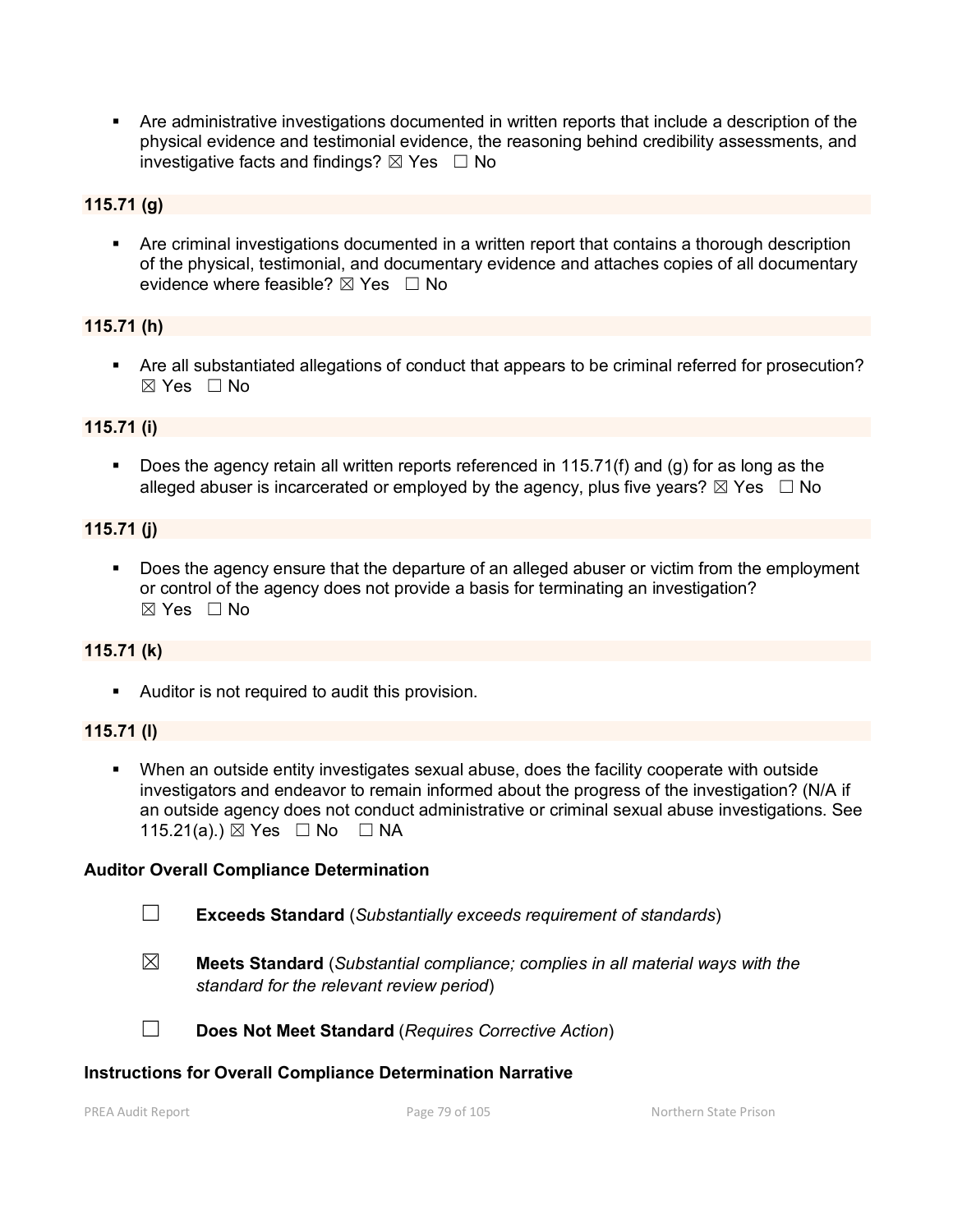*The narrative below must include a comprehensive discussion of all the evidence relied upon in making the compliance or non-compliance determination, the auditor's analysis and reasoning, and the auditor's conclusions. This discussion must also include corrective action recommendations where the facility does not meet the standard. These recommendations must be included in the Final Report, accompanied by information on specific corrective actions taken by the facility.*

# **Policy:**

IMM.001.004, ADM.006.011, SID.IMP#14, and SID.IMP#35 address the requirements of this standard. SID is the division within the Office of the Commissioner whose duties include, but are not limited to, ensuring that possible violations of the laws of the State of New Jersey, as well as violations of the New Jersey Administrative Code (10A), the NJ Criminal Code Title 2C, the Prison Rape Elimination Act of 2003 (PREA) and NJDOC policies and procedures by inmates, employees and individuals who visit NJDOC correctional facilities are investigated. Additionally, the SID shall serve as the NJDOC liaison to all other law enforcement agencies, conduct cooperative investigations in conjunction with federal, state, county and municipal law enforcement agencies.

SID investigators may conduct administrative investigations within the institution. When an allegation appears to be criminal in nature, the NSP investigative office, in conjunction with the NJ DOC SID will refer the incident to the County Prosecutor for a criminal investigation if the investigation involves potential criminal conduct. Staff-on-inmate criminal investigations are conducted by the SID.

# **Practice(s):**

NSP reported the receipt of a total of 40 allegations that required investigation during the audit period. There were two substantiated, 12 unsubstantiated allegations, two unfounded allegations, and 24 cases pending final SAAC review. All completed allegations received a full protocol investigation. An interview with the NSP Principal Investigator and a review of investigative files reveal the uniform evidence protocols were used. Where applicable, investigators gather and preserve direct and circumstantial evidence, including any available physical and DNA evidence and any available electronic monitoring data. A review of investigative files revealed interviews are conducted with the alleged victim, suspected perpetrator and potential witnesses. The facility involves the participation of mental health staff where applicable to assist in filtering out any impactful mental health concerns. Where applicable, documentation of post allegation psychology referrals for alleged victims and abusers are included in the investigative files. The investigators review prior complaints of sexual abuse involving the suspected perpetrator. Based on interviews, when the quality of evidence appears to support criminal prosecution, the agency conducts compelled interviews only after consulting with the County Prosecutor's office as to whether compelled interviews may be an obstacle for subsequent criminal prosecution.

The on-site interviews also revealed that the credibility of an alleged victim, suspect, or witness is assessed on an individual basis and not determined by the person's status. NSP investigators do not require alleged victims to submit to a polygraph examination or similar process. All administrative investigations were documented in written reports which included a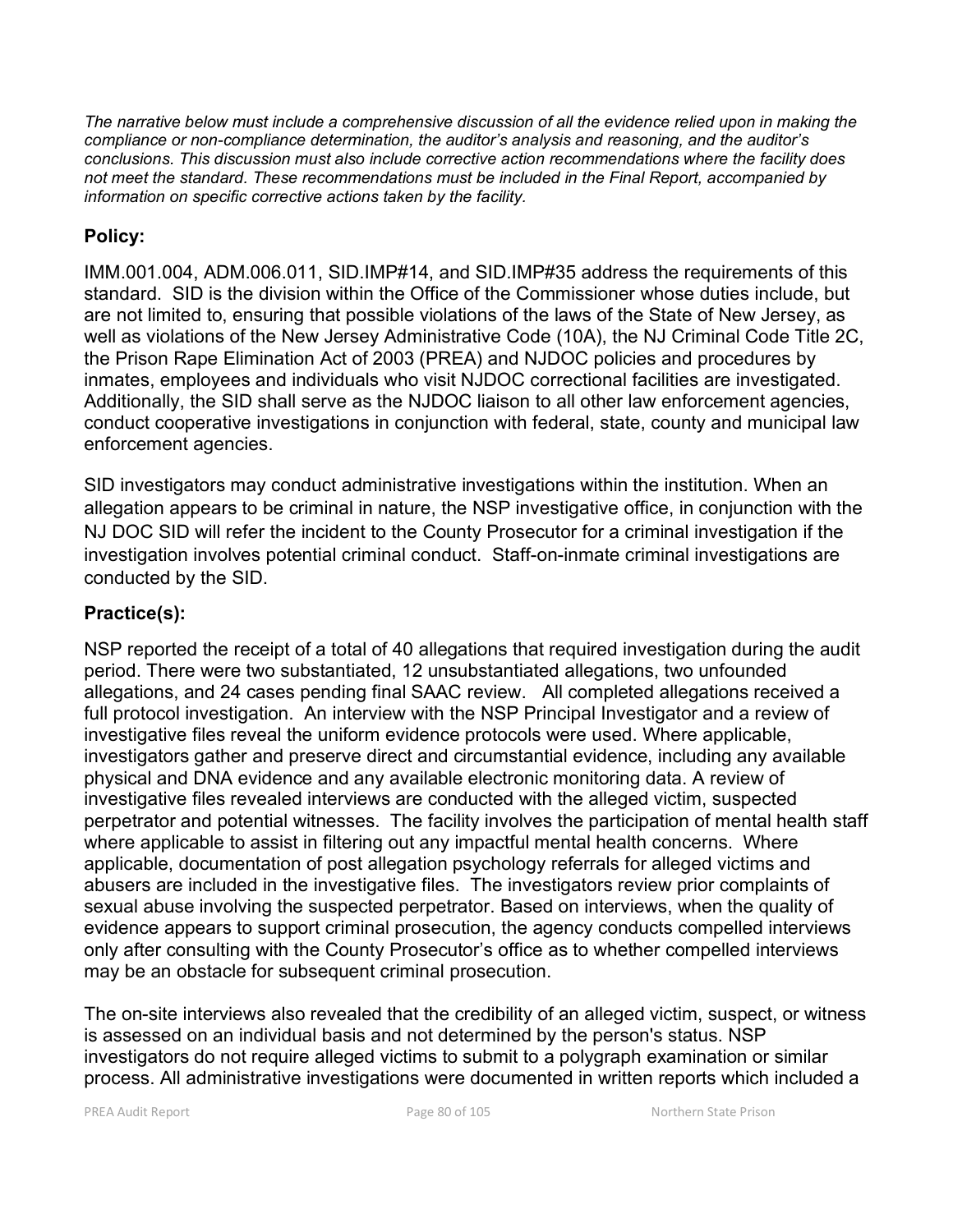description of the physical and testimonial evidence, the assessments, and investigative facts and findings. NSP's investigative office retains all written reports. Interviews revealed the departure of perpetrators or victims from employment or confinement at the facility does not provide a basis for terminating the investigation. Facility compliance with Standard 115.71 was determined by a review of policy, investigative files and supporting documentation, as well as interviews with Principal Investigator and PREA Compliance Manager.

# **Standard 115.72: Evidentiary standard for administrative investigations**

# **All Yes/No Questions Must Be Answered by the Auditor to Complete the Report**

# **115.72 (a)**

 Is it true that the agency does not impose a standard higher than a preponderance of the evidence in determining whether allegations of sexual abuse or sexual harassment are substantiated?  $⊠$  Yes  $□$  No

# **Auditor Overall Compliance Determination**

- ☐ **Exceeds Standard** (*Substantially exceeds requirement of standards*)
- ☒ **Meets Standard** (*Substantial compliance; complies in all material ways with the standard for the relevant review period*)
- ☐ **Does Not Meet Standard** (*Requires Corrective Action*)

# **Instructions for Overall Compliance Determination Narrative**

*The narrative below must include a comprehensive discussion of all the evidence relied upon in making the compliance or non-compliance determination, the auditor's analysis and reasoning, and the auditor's conclusions. This discussion must also include corrective action recommendations where the facility does not meet the standard. These recommendations must be included in the Final Report, accompanied by information on specific corrective actions taken by the facility.*

# **Policy:**

ADM.006.011 and SID PREA Training address the requirements of Standard 115.72. According to SID training materials guiding SID administrative investigations, the agency imposes no standard higher than the preponderance of the evidence in determining whether allegations of sexual abuse or sexual harassment are substantiated. This philosophy meets the requirements of the standard.

# **Practice(s):**

A review of five investigative files and the basis for their conclusions reveal that the outcomes are based on no higher standard than the preponderance of the evidence. The Principal Investigator in charge of investigations was aware of the required evidentiary standard in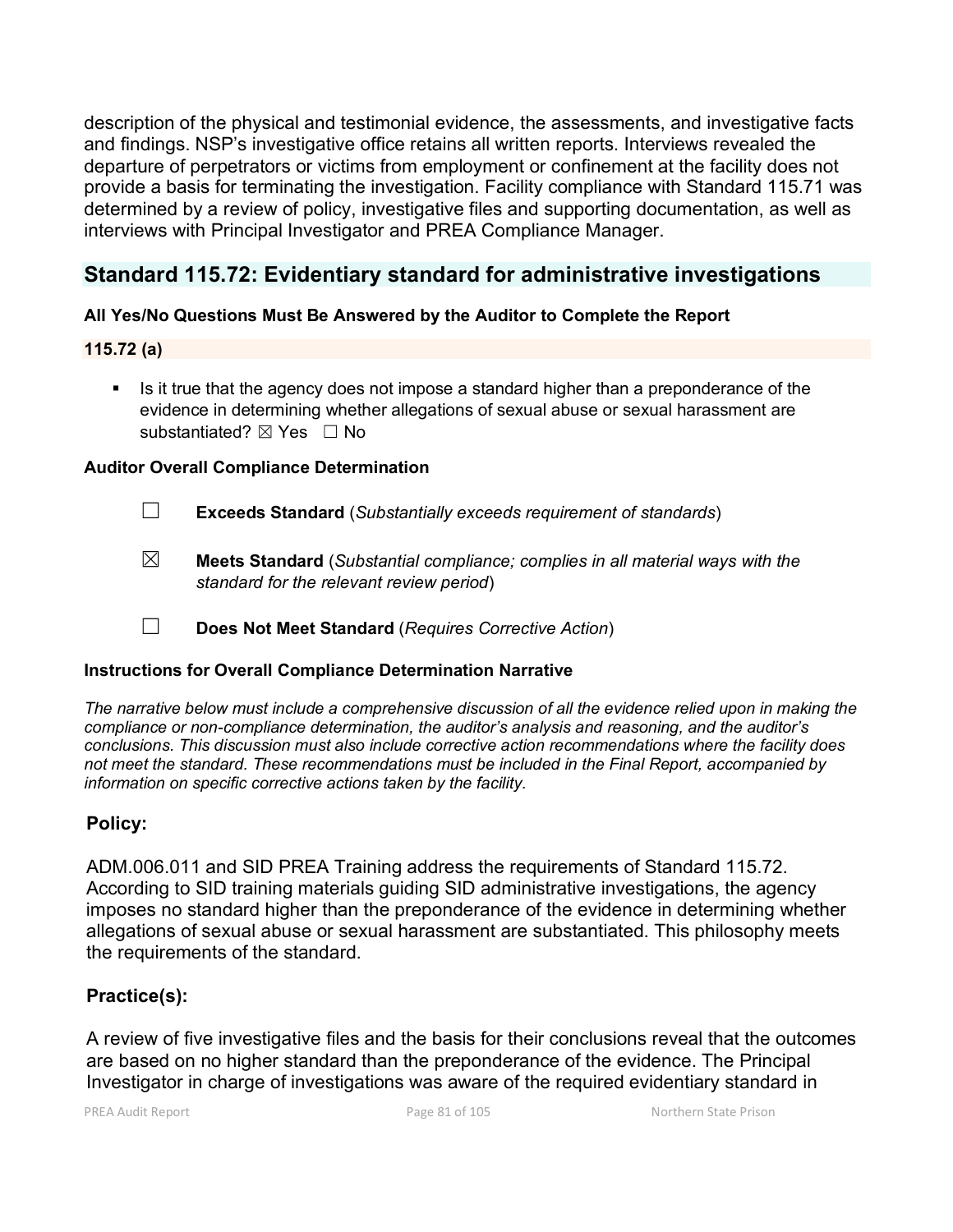determining whether allegations of sexual abuse/sexual harassment are substantiated.

# **Standard 115.73: Reporting to inmates**

# **All Yes/No Questions Must Be Answered by the Auditor to Complete the Report**

# **115.73 (a)**

 Following an investigation into an inmate's allegation that he or she suffered sexual abuse in an agency facility, does the agency inform the inmate as to whether the allegation has been determined to be substantiated, unsubstantiated, or unfounded?  $\boxtimes$  Yes  $\Box$  No

# **115.73 (b)**

 If the agency did not conduct the investigation into an inmate's allegation of sexual abuse in an agency facility, does the agency request the relevant information from the investigative agency in order to inform the inmate? (N/A if the agency/facility is responsible for conducting administrative and criminal investigations.)  $\boxtimes$ Yes  $\Box$  No  $\Box$  NA

# **115.73 (c)**

- Following an inmate's allegation that a staff member has committed sexual abuse against the resident, unless the agency has determined that the allegation is unfounded, or unless the resident has been released from custody, does the agency subsequently inform the resident whenever: The staff member is no longer posted within the inmate's unit?  $\boxtimes$  Yes  $\Box$  No
- Following an inmate's allegation that a staff member has committed sexual abuse against the resident, unless the agency has determined that the allegation is unfounded, or unless the resident has been released from custody, does the agency subsequently inform the resident whenever: The staff member is no longer employed at the facility?  $\boxtimes$  Yes  $\Box$  No
- Following an inmate's allegation that a staff member has committed sexual abuse against the resident, unless the agency has determined that the allegation is unfounded, or unless the resident has been released from custody, does the agency subsequently inform the resident whenever: The agency learns that the staff member has been indicted on a charge related to sexual abuse in the facility?  $\boxtimes$  Yes  $\Box$  No
- Following an inmate's allegation that a staff member has committed sexual abuse against the resident, unless the agency has determined that the allegation is unfounded, or unless the resident has been released from custody, does the agency subsequently inform the resident whenever: The agency learns that the staff member has been convicted on a charge related to sexual abuse within the facility?  $\boxtimes$  Yes  $\Box$  No

# **115.73 (d)**

 Following an inmate's allegation that he or she has been sexually abused by another inmate, does the agency subsequently inform the alleged victim whenever: The agency learns that the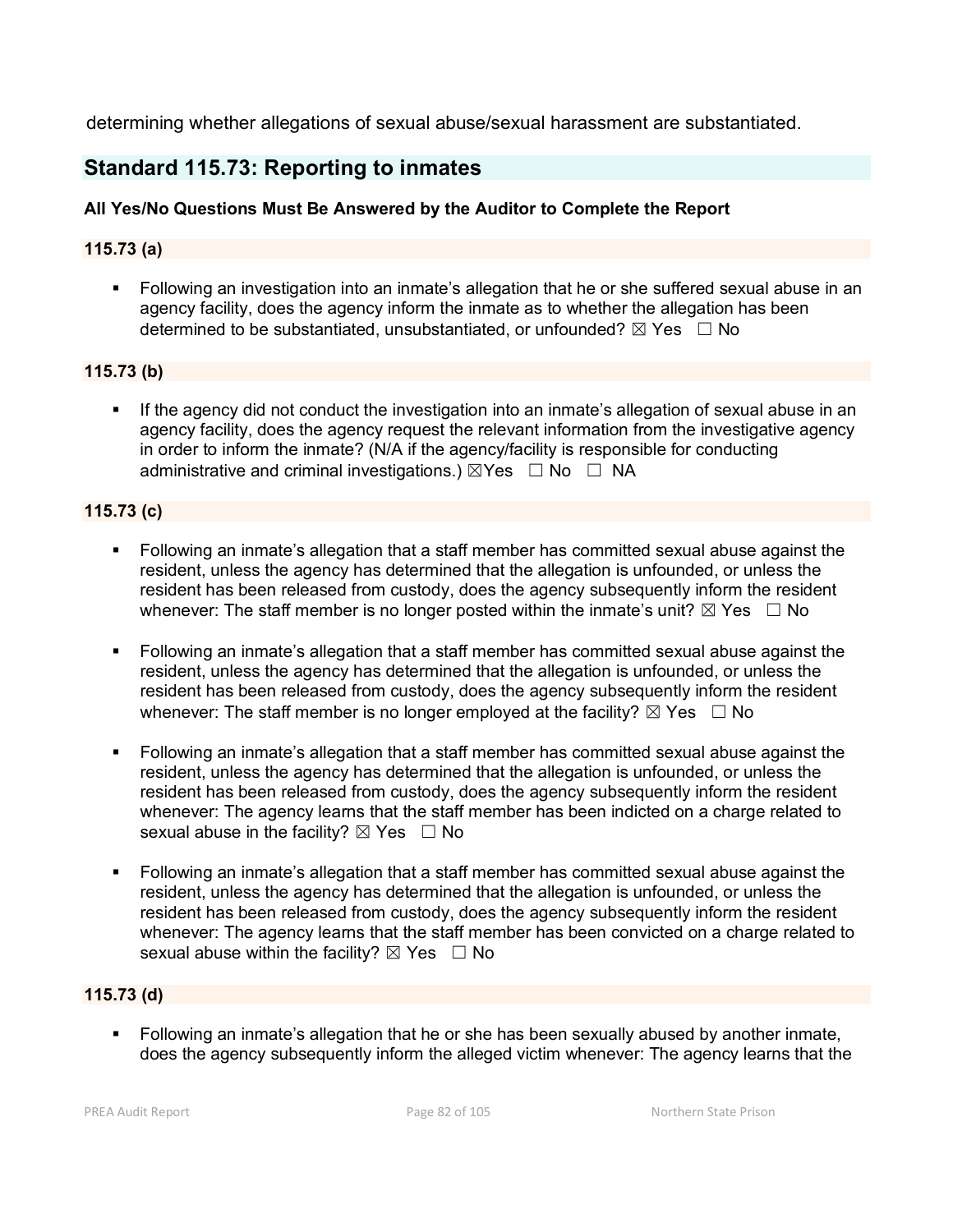alleged abuser has been indicted on a charge related to sexual abuse within the facility? ☒ Yes ☐ No

 Following an inmate's allegation that he or she has been sexually abused by another inmate, does the agency subsequently inform the alleged victim whenever: The agency learns that the alleged abuser has been convicted on a charge related to sexual abuse within the facility?  $\boxtimes$  Yes  $\Box$  No

### **115.73 (e)**

Does the agency document all such notifications or attempted notifications?  $\boxtimes$  Yes  $\Box$  No

### **115.73 (f)**

**Auditor is not required to audit this provision.** 

### **Auditor Overall Compliance Determination**

- ☐ **Exceeds Standard** (*Substantially exceeds requirement of standards*)
- ☒ **Meets Standard** (*Substantial compliance; complies in all material ways with the standard for the relevant review period*)
- ☐ **Does Not Meet Standard** (*Requires Corrective Action*)

### **Instructions for Overall Compliance Determination Narrative**

*The narrative below must include a comprehensive discussion of all the evidence relied upon in making the compliance or non-compliance determination, the auditor's analysis and reasoning, and the auditor's conclusions. This discussion must also include corrective action recommendations where the facility does not meet the standard. These recommendations must be included in the Final Report, accompanied by information on specific corrective actions taken by the facility.*

# **Policy:**

IMM.001.004, and PCS.001.PREA.ICM address the requirements of Standard 115.73. During the audit period, policy IMM.001.004, E3 was revised to include notification to inmates for cases that are determined to be unfounded. Policy requires that inmates in the custody of NJ DOC who make an allegation of prohibited conduct under PREA are subsequently notified of the investigative outcome following a PREA investigation. Policy requires the IPCM to advise inmates who previously alleged sexual victimization of the disposition of the investigation. The IPCM will deliver a copy of form (NJDOC PREA Sexual Abuse Investigation Disposition Report) to the inmate who will sign for same. A copy of the signed from will be maintained by the Compliance Manager and placed in Folder 115.73 on the I drive. The governing notification form informs an inmate of the results of an investigation of inmate-on-inmate sexual abuse allegations. When the allegation involves staff, the form provides a space for the inmate to be informed if the staff member is no longer posted within their housing unit, is no longer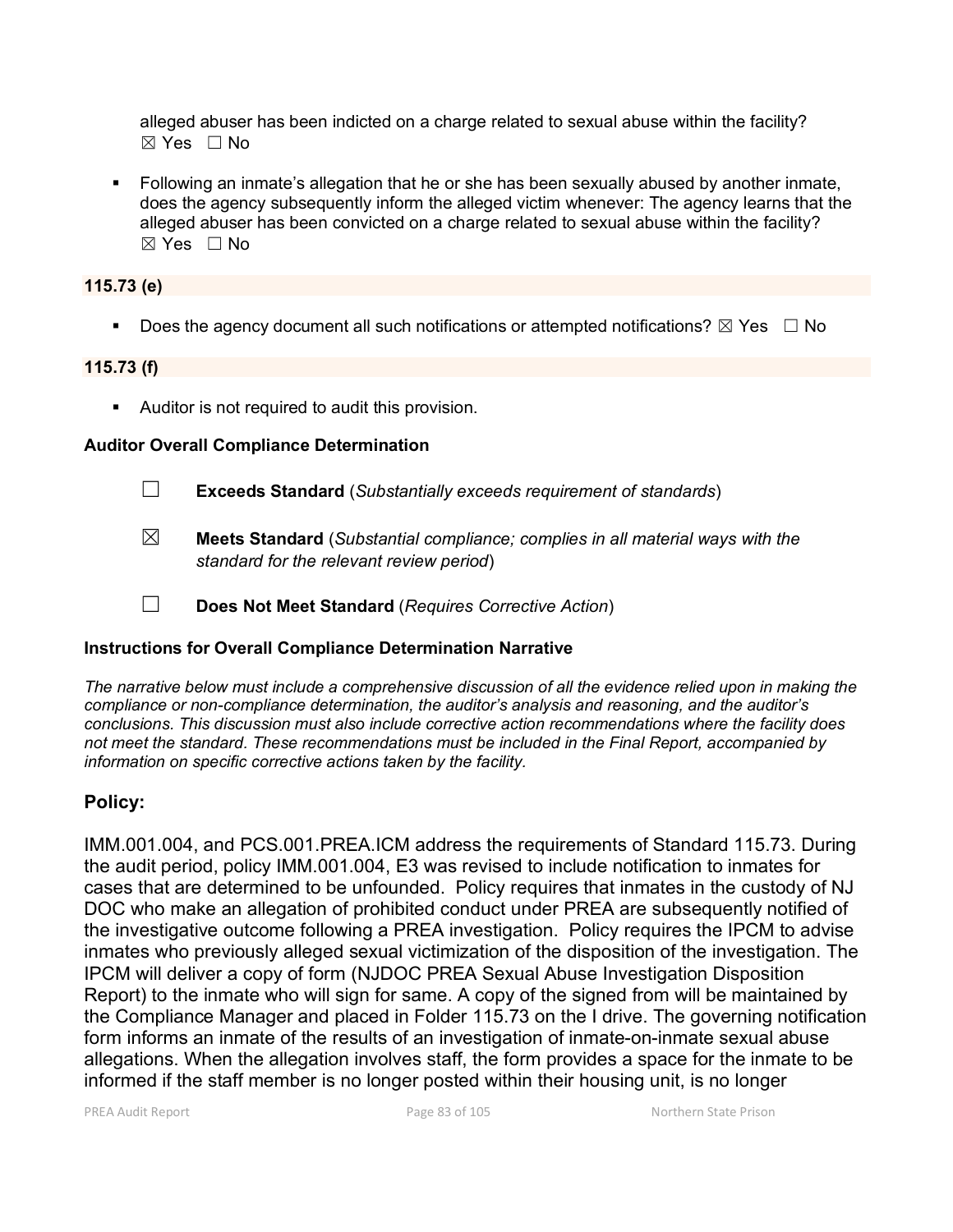employed at NSP, if the staff member was indicted on a charge related to sexual abuse within the facility or the agency learned that the staff member was convicted on a charge related to sexual abuse within the facility.

# **Practice(s):**

NSP conducts administrative investigations, when needed. At the time on the on-site audit, there were 16 closed investigations involving allegations of sexual abuse/sexual harassment reported, during the audit period. Twelve cases were found to be unsubstantiated. All 16 cases in the above referenced investigations received a full protocol, meaning, based on post allegation preliminary interviews, it was determined that the allegation warranted further investigation. A review of five investigative files reveals that, in all closed full protocol cases, inmates were informed of the decision related to their allegation either at NSP, or at another NJ DOC facility pursuant to the PCS.001.PREA.ICM data monitoring protocols. The auditor also reviewed submittals of additional inmate notifications, two of which notified the inmate of the status of a staff perpetrator. NSP reported that no criminal investigations were completed by an outside agency. Facility compliance with Standard 115.73 was determined by a review of policy and investigative documentation and staff interviews.

# **DISCIPLINE**

# **Standard 115.76: Disciplinary sanctions for staff**

# **All Yes/No Questions Must Be Answered by the Auditor to Complete the Report**

# **115.76 (a)**

 Are staff subject to disciplinary sanctions up to and including termination for violating agency sexual abuse or sexual harassment policies?  $\boxtimes$  Yes  $\Box$  No

**115.76 (b)**

Is termination the presumptive disciplinary sanction for staff who have engaged in sexual abuse? ☒ Yes ☐ No

### **115.76 (c)**

 Are disciplinary sanctions for violations of agency policies relating to sexual abuse or sexual harassment (other than actually engaging in sexual abuse) commensurate with the nature and circumstances of the acts committed, the staff member's disciplinary history, and the sanctions imposed for comparable offenses by other staff with similar histories?  $\boxtimes$  Yes  $\Box$  No

### **115.76 (d)**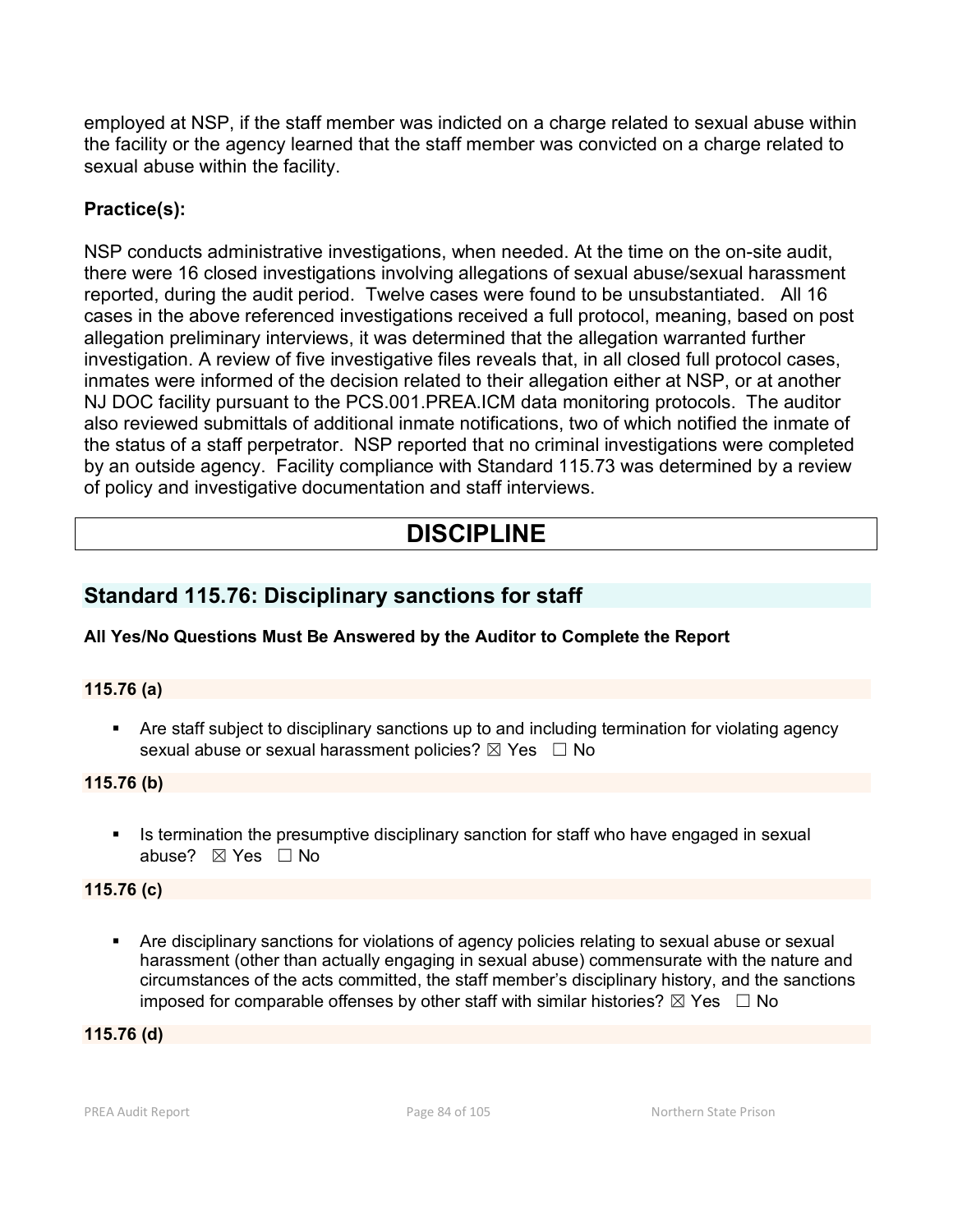- Are all terminations for violations of agency sexual abuse or sexual harassment policies, or resignations by staff who would have been terminated if not for their resignation, reported to: Law enforcement agencies (unless the activity was clearly not criminal)?  $\boxtimes$  Yes  $\Box$  No
- Are all terminations for violations of agency sexual abuse or sexual harassment policies, or resignations by staff who would have been terminated if not for their resignation, reported to: Relevant licensing bodies?  $\boxtimes$  Yes  $\Box$  No

### **Auditor Overall Compliance Determination**

- ☐ **Exceeds Standard** (*Substantially exceeds requirement of standards*)
- ☒ **Meets Standard** (*Substantial compliance; complies in all material ways with the standard for the relevant review period*)
- ☐ **Does Not Meet Standard** (*Requires Corrective Action*)

### **Instructions for Overall Compliance Determination Narrative**

*The narrative below must include a comprehensive discussion of all the evidence relied upon in making the compliance or non-compliance determination, the auditor's analysis and reasoning, and the auditor's conclusions. This discussion must also include corrective action recommendations where the facility does not meet the standard. These recommendations must be included in the Final Report, accompanied by information on specific corrective actions taken by the facility.*

# **Policy:**

IMM.001.004, IMM.001.PSA.001, and E3-HRB 84-17 are broad guiding principles regarding PREA related staff disciplinary actions. The Human Resource Bulletin 84-17 Disciplinary Action Policy pre-dates PREA and does not directly address definitive disciplinary sanctions for PREA violations. The "bulletin" does, however, outlines broad ranges of sanctions depending on the severity of charges relating to all aspects of employment. Specifically, the "bulletin" addresses supervisory sexual harassment.

Policy states that staff shall be subject to disciplinary sanctions up to and including termination for violating agency sexual abuse, sexual misconduct, and sexual harassment policies and for failing to report. The NJDOC will fully investigate and aggressively prosecute those who are involved in such conduct if, in fact, a crime has been committed. Any staff who is terminated for a violation of the zero-tolerance prison sexual assault policy shall be reported to law enforcement agencies, unless the activity was clearly not criminal, and to any relevant licensing bodies. An employee, contractor or volunteer who fails to report an allegation, or coerces or threatens another person to submit inaccurate, incomplete or untruthful information with the intent to alter a report, may face disciplinary charges, up to and including dismissal, even on a first offense.

All employees are subject to administrative disciplinary sanctions for violating agency sexual abuse/sexual harassment policies. The Collective Bargaining Agreements with the NJDOC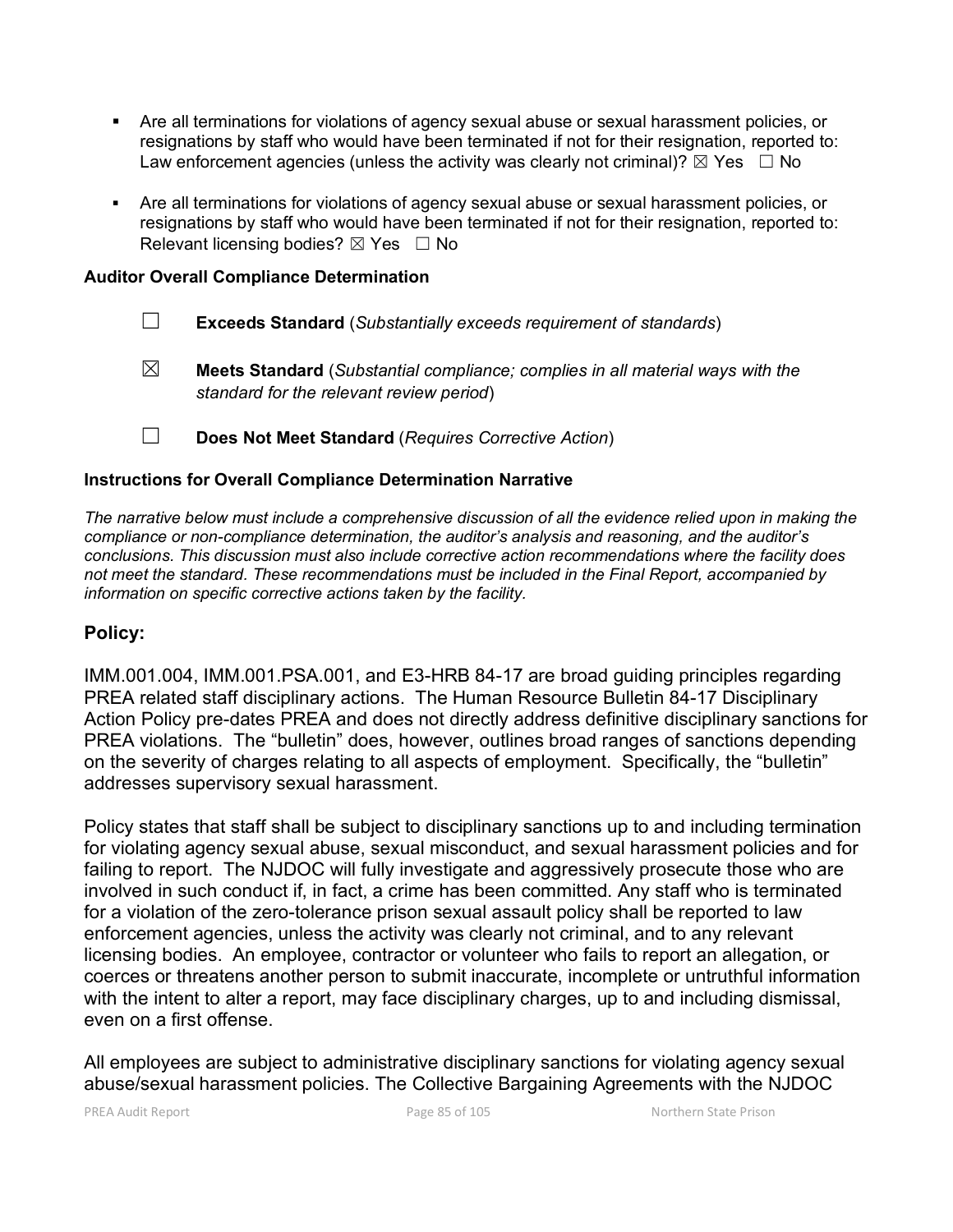allow for disciplinary sanctions against staff, including termination, for the sexual abuse/sexual harassment of an inmate. All terminations for violations of agency sexual abuse/sexual harassment policies, or resignations by staff in lieu of termination, may be reported to criminal investigators and to any relevant professional, certifying, or licensing agencies, unless the activity was clearly not criminal.

# **Practice(s):**

During the audit period, there were a total of 20 cases alleging staff perpetrators pertaining to abuse and harassment. Two closed cases were deemed substantiated. Seven closed allegations were deemed unsubstantiated; one closed case unfounded, and 10 staff-inmate cases pending review by the SAAC. NSP reported that there were two cases, during the audit period, of staff discipline or terminations for violation of sexual abuse policies. Facility compliance with this standard was determined by a review of policy and documentation and staff interviews.

# **Standard 115.77: Corrective action for contractors and volunteers**

# **All Yes/No Questions Must Be Answered by the Auditor to Complete the Report**

### **115.77 (a)**

- Is any contractor or volunteer who engages in sexual abuse prohibited from contact with inmates? ☒ Yes ☐ No
- If any contractor or volunteer who engages in sexual abuse reported to: Law enforcement agencies (unless the activity was clearly not criminal)?  $\boxtimes$  Yes  $\Box$  No
- Is any contractor or volunteer who engages in sexual abuse reported to: Relevant licensing bodies? ☒ Yes ☐ No

### **115.77 (b)**

In the case of any other violation of agency sexual abuse or sexual harassment policies by a contractor or volunteer, does the facility take appropriate remedial measures, and consider whether to prohibit further contact with inmates?  $\boxtimes$  Yes  $\Box$  No

### **Auditor Overall Compliance Determination**

- 
- ☐ **Exceeds Standard** (*Substantially exceeds requirement of standards*)
- ☒ **Meets Standard** (*Substantial compliance; complies in all material ways with the standard for the relevant review period*)



☐ **Does Not Meet Standard** (*Requires Corrective Action*)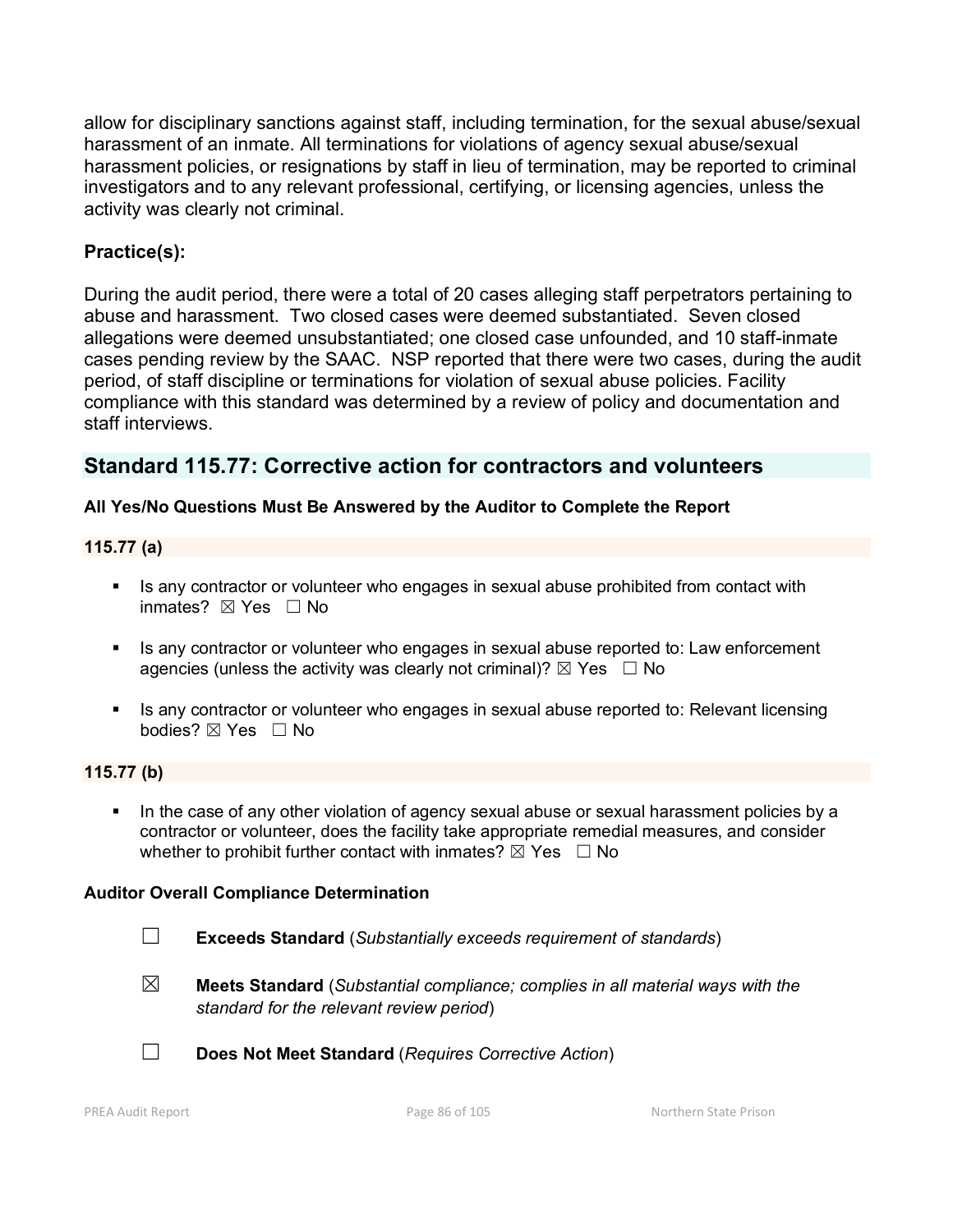### **Instructions for Overall Compliance Determination Narrative**

*The narrative below must include a comprehensive discussion of all the evidence relied upon in making the compliance or non-compliance determination, the auditor's analysis and reasoning, and the auditor's conclusions. This discussion must also include corrective action recommendations where the facility does not meet the standard. These recommendations must be included in the Final Report, accompanied by information on specific corrective actions taken by the facility.*

# **Policy:**

IMM.001.004, and IMM.001.PSA.001 address the requirements of standard 115.77. Any contractor or volunteer who engages in sexual abuse/sexual harassment would be prohibited from contact with inmates and would be reported to law enforcement agencies, unless the activity was clearly not criminal, and to relevant licensing bodies. A contractor or volunteer who fails to report an allegation, or coerces or threatens another person to submit inaccurate, incomplete or untruthful information with the intent to alter a report, may face disciplinary charges, up to and including dismissal, even on a first offense. In the case of any other violation of agency sexual abuse or sexual harassment policies by a contractor or volunteer, the facility would take appropriate remedial measures and consider whether to prohibit further contact with inmates.

# **Practice(s):**

During the audit period, there were no reports of sexual abuse by contractors or volunteers for violating agency sexual abuse/sexual harassment policies during the period covered by the audit. The facility reported there were no remedial measures warranted against contractors or volunteers for violating agency sexual abuse or sexual harassment policies. NSP's compliance with Standard 115.77 was determined by a review of NJ DOC policies, facility reporting, as well as interviews with the PREA Compliance Manager.

# **Standard 115.78: Disciplinary sanctions for inmates**

# **All Yes/No Questions Must Be Answered by the Auditor to Complete the Report**

# **115.78 (a)**

 Following an administrative finding that an inmate engaged in inmate-on-inmate sexual abuse, or following a criminal finding of guilt for inmate-on-inmate sexual abuse, are inmates subject to disciplinary sanctions pursuant to a formal disciplinary process?  $\boxtimes$  Yes  $\Box$  No

### **115.78 (b)**

 Are sanctions commensurate with the nature and circumstances of the abuse committed, the inmate's disciplinary history, and the sanctions imposed for comparable offenses by other inmates with similar histories?  $\boxtimes$  Yes  $\Box$  No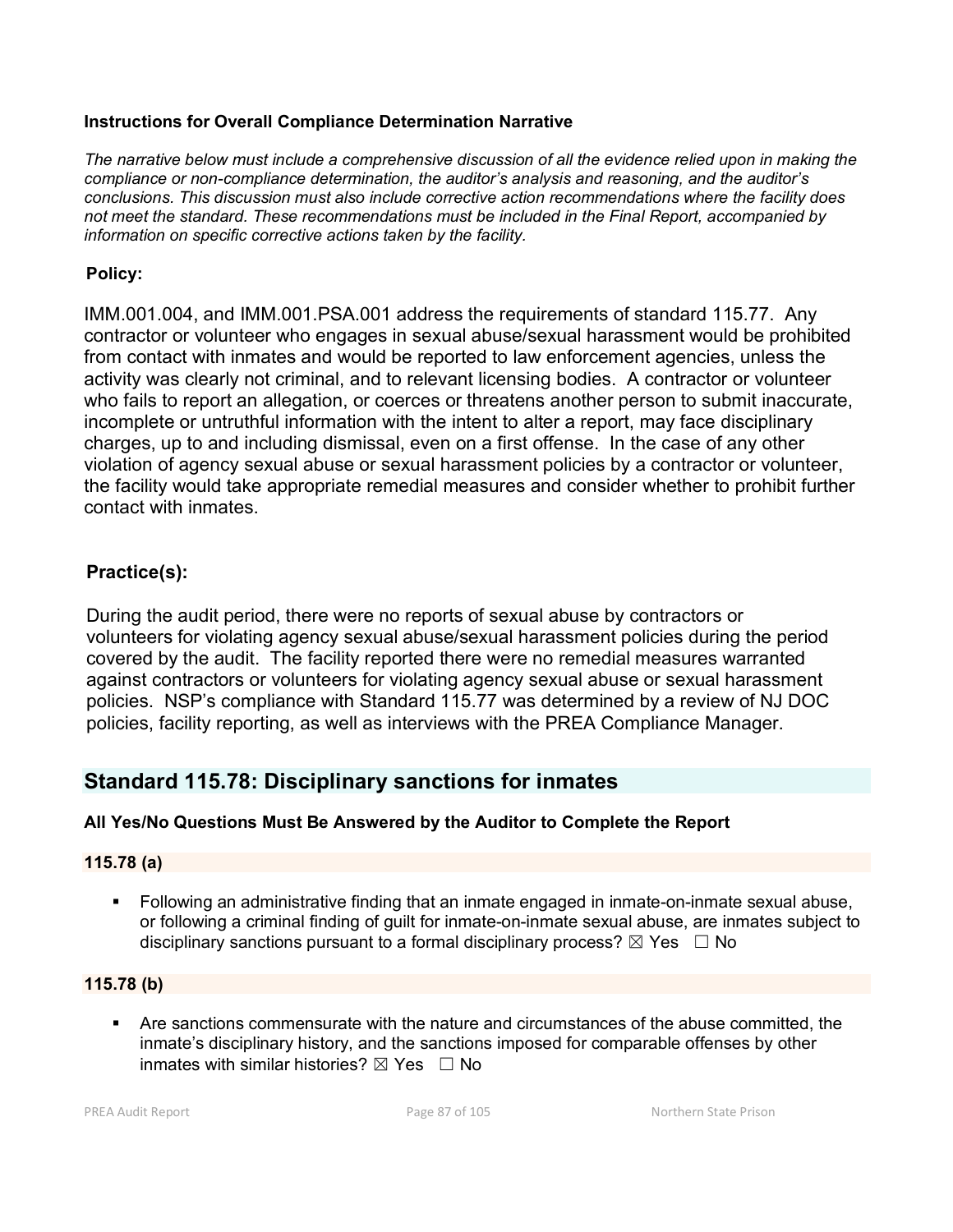### **115.78 (c)**

 When determining what types of sanction, if any, should be imposed, does the disciplinary process consider whether an inmate's mental disabilities or mental illness contributed to his or her behavior?  $\boxtimes$  Yes  $\Box$  No

### **115.78 (d)**

 If the facility offers therapy, counseling, or other interventions designed to address and correct underlying reasons or motivations for the abuse, does the facility consider whether to require the offending inmate to participate in such interventions as a condition of access to programming and other benefits?  $\boxtimes$  Yes  $\Box$  No

### **115.78 (e)**

**Does the agency discipline an inmate for sexual contact with staff only upon a finding that the** staff member did not consent to such contact?  $\boxtimes$  Yes  $\Box$  No

### **115.78 (f)**

 For the purpose of disciplinary action does a report of sexual abuse made in good faith based upon a reasonable belief that the alleged conduct occurred NOT constitute falsely reporting an incident or lying, even if an investigation does not establish evidence sufficient to substantiate the allegation?  $\boxtimes$  Yes  $\Box$  No

#### **115.78 (g)**

 Does the agency always refrain from considering non-coercive sexual activity between inmates to be sexual abuse? (N/A if the agency does not prohibit all sexual activity between inmates.)  $\boxtimes$  Yes  $\Box$  No  $\Box$  NA

#### **Auditor Overall Compliance Determination**

- 
- ☐ **Exceeds Standard** (*Substantially exceeds requirement of standards*)
- ☒ **Meets Standard** (*Substantial compliance; complies in all material ways with the standard for the relevant review period*)
- ☐ **Does Not Meet Standard** (*Requires Corrective Action*)

#### **Instructions for Overall Compliance Determination Narrative**

*The narrative below must include a comprehensive discussion of all the evidence relied upon in making the compliance or non-compliance determination, the auditor's analysis and reasoning, and the auditor's conclusions. This discussion must also include corrective action recommendations where the facility does not meet the standard. These recommendations must be included in the Final Report, accompanied by information on specific corrective actions taken by the facility.*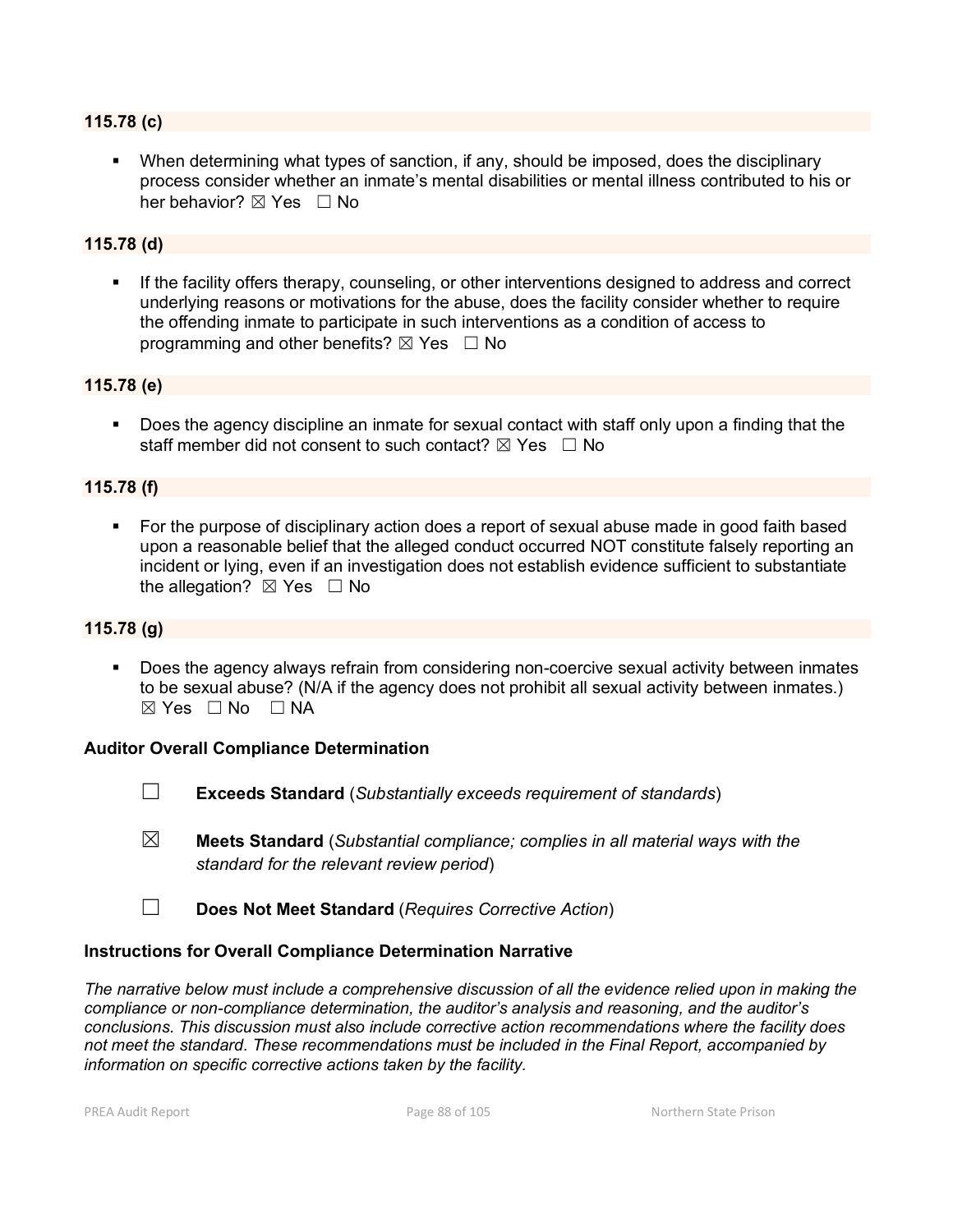# **Policy:**

NJAC 10A, Chapter 4 relates to inmate discipline in the NJ DOC. Subchapter 12 and policy IMM.001.004, discuss zero tolerance offenses for which an inmate in the NJ DOC may be charged. The zero tolerance offenses listed in the NJAC 10A, Chapter 4 include behaviors enumerated in the PREA. Inmate prohibited acts listed include unauthorized physical contact with a person that was not initiated by staff, sexual assault, engaging in sexual acts, making sexual proposals, and indecent exposure. While not a PREA sexual assault issue, consensual sex or sexual harassment of any nature is prohibited and will result in discipline. There is no mention of sanctions being commensurate with the nature and circumstances of the abuse committed, the inmate's disciplinary history, and the sanctions imposed for comparable offenses by other inmates with similar histories.

Inmates are subject to disciplinary sanctions pursuant to the formal disciplinary process defined in the NJAC.

Customarily, policy directives govern the below listed PREA criteria. NJ DOC provides PREA education concerning the below listed issues and provide inmates information on the same. However, it is recommended that NJ DOC IMPs cover the following PREA issues: the disciplining of inmates who make an allegation in good faith, even if an investigation does not establish evidence sufficient to substantiate the allegation; whether the disciplinary process considers whether an inmate's mental disabilities, mental illness or behavioral issues contributed to the inmate's behavior when determining what type of sanction, if any, should be imposed. If mental disabilities or mental illness is a factor, the facility considers the offer of therapy, counseling or other interventions designed to address and correct underlying reasons or motivations for the abuse.

# **Practice(s):**

There were no substantiated findings of inmate sexual abuse or inmates being disciplined for sexual abuse for the applicable audit period. Interviews with the Principal Investigator and the IPCM, the lack of disciplinary findings for the applicable audit period, and a review of investigative files confirmed NSP's technical compliance with this standard. The governing policies on this standard should be enhanced to include all PREA deliverables related to inmate discipline.

# **MEDICAL AND MENTAL CARE**

# **Standard 115.81: Medical and mental health screenings; history of sexual abuse**

# **All Yes/No Questions Must Be Answered by the Auditor to Complete the Report**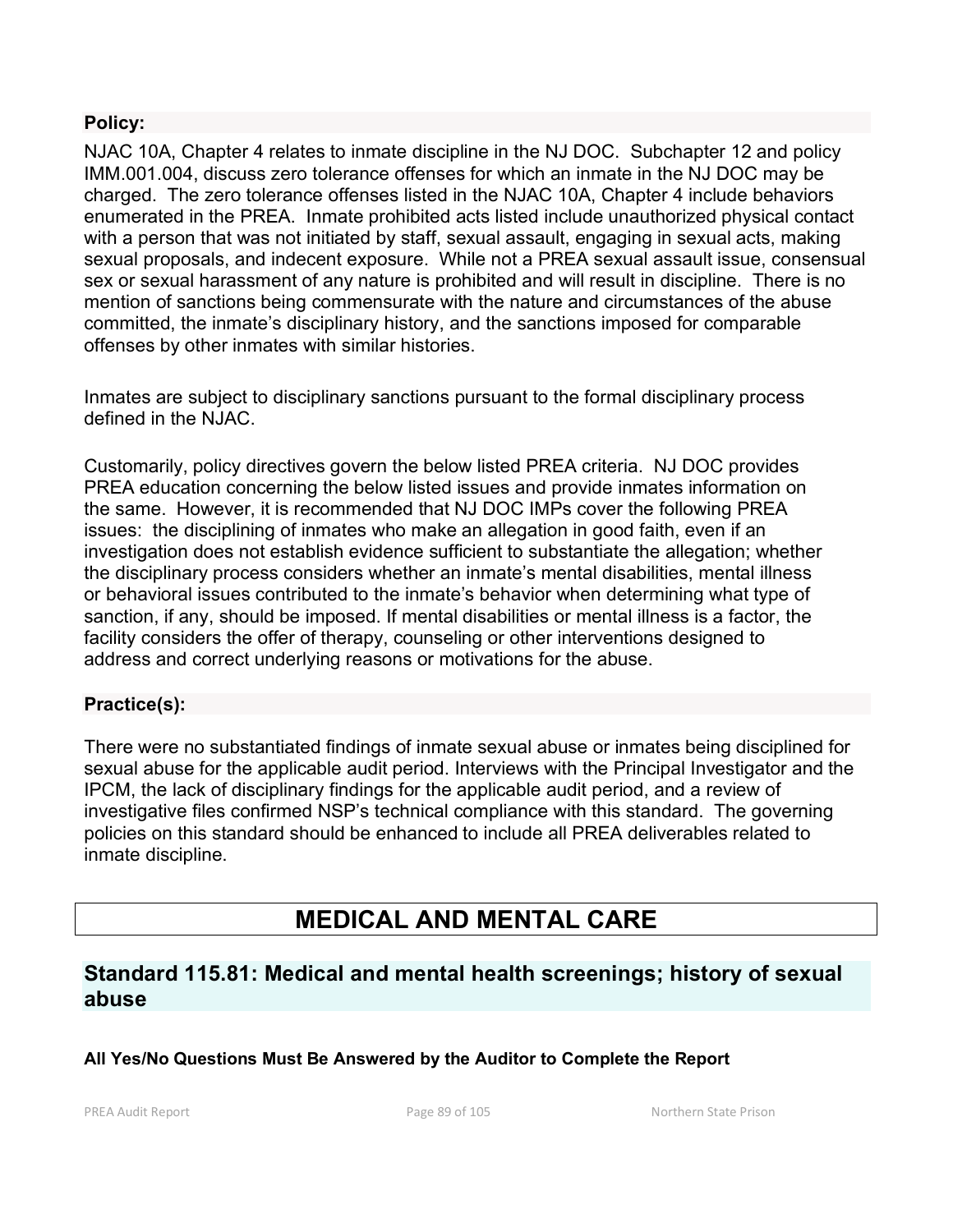### **115.81 (a)**

 If the screening pursuant to § 115.41 indicates that a prison inmate has experienced prior sexual victimization, whether it occurred in an institutional setting or in the community, do staff ensure that the inmate is offered a follow-up meeting with a medical or mental health practitioner within 14 days of the intake screening?  $\boxtimes$  Yes  $\Box$  No

#### **115.81 (b)**

If the screening pursuant to  $\S$  115.41 indicates that a prison inmate has previously perpetrated sexual abuse, whether it occurred in an institutional setting or in the community, do staff ensure that the inmate is offered a follow-up meeting with a mental health practitioner within 14 days of the intake screening? (N/A if the facility is not a prison.)  $\boxtimes$  Yes  $\Box$  No  $\Box$  NA

#### **115.81 (c)**

If the screening pursuant to § 115.41 indicates that a jail inmate has experienced prior sexual victimization, whether it occurred in an institutional setting or in the community, do staff ensure that the inmate is offered a follow-up meeting with a medical or mental health practitioner within 14 days of the intake screening?  $\boxtimes$  Yes  $\Box$  No

#### **115.81 (d)**

 Is any information related to sexual victimization or abusiveness that occurred in an institutional setting strictly limited to medical and mental health practitioners and other staff as necessary to inform treatment plans and security management decisions, including housing, bed, work, education, and program assignments, or as otherwise required by Federal, State, or local law?  $\boxtimes$  Yes  $\Box$  No

#### **115.81 (e)**

 Do medical and mental health practitioners obtain informed consent from inmates before reporting information about prior sexual victimization that did not occur in an institutional setting, unless the inmate is under the age of 18?  $\boxtimes$  Yes  $\Box$  No

#### **Auditor Overall Compliance Determination**

- ☐ **Exceeds Standard** (*Substantially exceeds requirement of standards*)
- ☒ **Meets Standard** (*Substantial compliance; complies in all material ways with the standard for the relevant review period*)

☐ **Does Not Meet Standard** (*Requires Corrective Action*)

#### **Instructions for Overall Compliance Determination Narrative**

*The narrative below must include a comprehensive discussion of all the evidence relied upon in making the compliance or non-compliance determination, the auditor's analysis and reasoning, and the auditor's*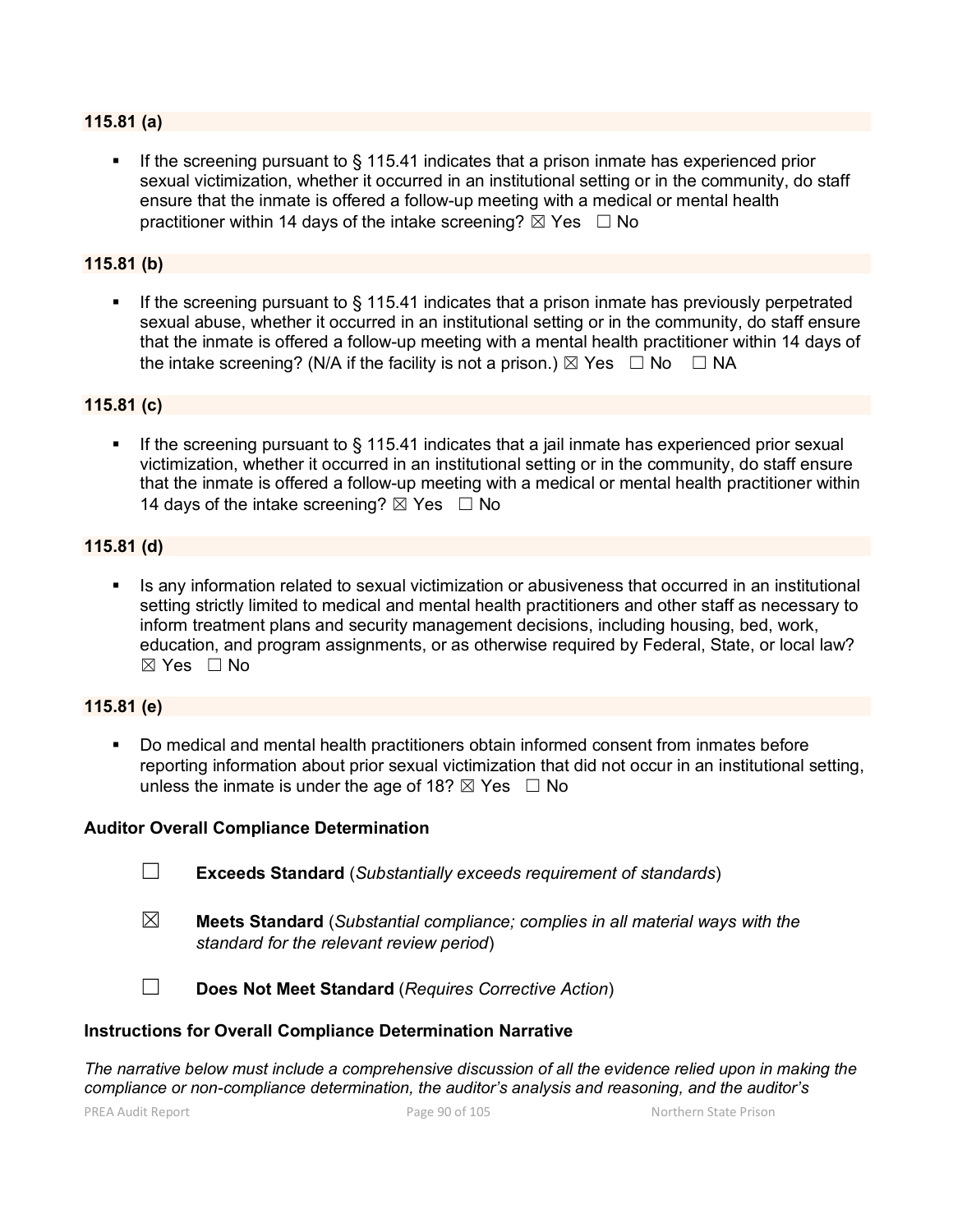*conclusions. This discussion must also include corrective action recommendations where the facility does not meet the standard. These recommendations must be included in the Final Report, accompanied by information on specific corrective actions taken by the facility.*

# **Policy:**

MED.MHS.001.002, and the Multidimensional Sexual Victimization and Abusiveness Risk Assessment Checklist address the requirements of this standard. A clinical interview, which will be documented on the Mental Health Clinical Intake form, should include compliance with current PREA standards for screening for risk of sexual victimization and abusiveness and recommendation for PREA status when appropriate. The PREA standards are reflected in the EMR encounters for nursing, provider and psychological intake and ongoing PREA monitoring.

# **Practice(s):**

The facility has a comprehensive system for collecting medical and mental health information relevant to the PREA and has the capacity to provide continued re-assessment and follow-up services. Information is maintained in the EMR PREA Monitoring Module and data is accessible and tracked using the process described in the policy on the PREA E-Management System. The Multidimensional Sexual Victimization and Abusiveness Risk Assessment Checklist directs that if screening indicates that an inmate has experienced prior victimization or perpetrated abusiveness, whether in an institutional setting or the community, healthcare staff will ensure the inmate is seen for a follow-up mental health meeting within 14 days of the screening. Treatment services are offered without financial cost to the inmate. As confirmed by observation and a review of intake screening documents, screening for prior sexual victimization in any setting is conducted by healthcare staff, during in-processing procedures. In-processing procedures also screen for previous sexually assaultive behavior in an institutional setting or in the community.

The auditor sampled five cases referred during the initial screening process. These cases were assessed in prior screenings as having experience previous sexual victimization. The auditor determined that all cases were offered follow-up mental health services. In the above referenced cases, inmates identified during screening as having previously perpetrated sexual abuse were offered follow-up mental health services. Information related to sexual victimization or abusiveness is limited to medical and mental health practitioners and other staff with a need-to-know for determining treatment plans, security, housing, work, program assignments and management decisions. Signed and dated informed consent forms are obtained from inmates before reporting prior sexual victimization that did not occur in an institutional setting. NSP does not house inmates under the age of 18. Facility compliance with Standard 115.81 was determined by a review of policy and documentation and staff and inmate interviews.

# **Standard 115.82: Access to emergency medical and mental health services**

# **All Yes/No Questions Must Be Answered by the Auditor to Complete the Report**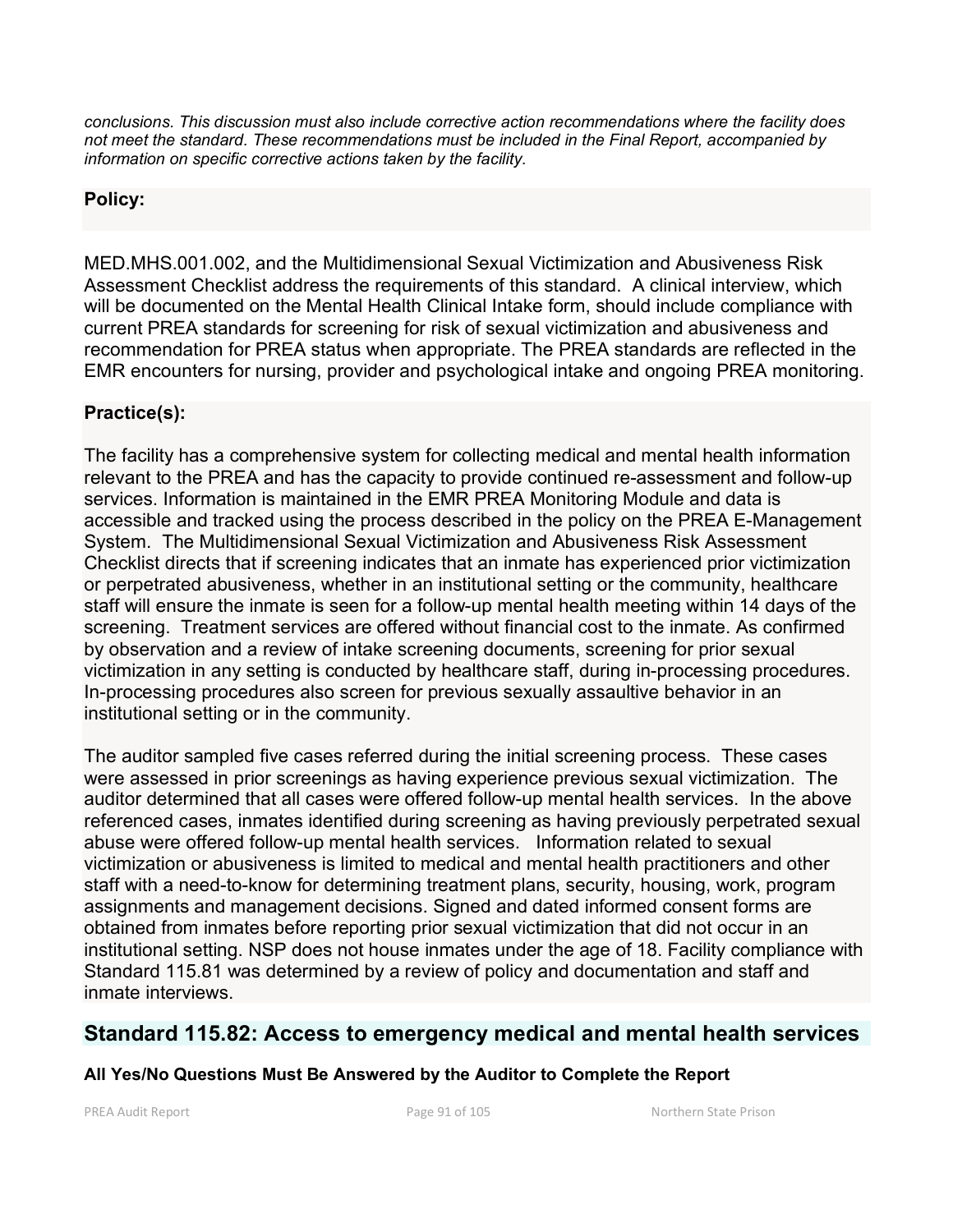### **115.82 (a)**

 Do inmate victims of sexual abuse receive timely, unimpeded access to emergency medical treatment and crisis intervention services, the nature and scope of which are determined by medical and mental health practitioners according to their professional judgment?  $\boxtimes$  Yes  $\Box$  No

### **115.82 (b)**

- If no qualified medical or mental health practitioners are on duty at the time a report of recent sexual abuse is made, do security staff first responders take preliminary steps to protect the victim pursuant to § 115.62?  $\boxtimes$  Yes  $\Box$  No
- Do security staff first responders immediately notify the appropriate medical and mental health practitioners? ⊠ Yes □ No

### **115.82 (c)**

 Are inmate victims of sexual abuse offered timely information about and timely access to emergency contraception and sexually transmitted infections prophylaxis, in accordance with professionally accepted standards of care, where medically appropriate?  $\boxtimes$  Yes  $\Box$  No

#### **115.82 (d)**

 Are treatment services provided to the victim without financial cost and regardless of whether the victim names the abuser or cooperates with any investigation arising out of the incident? ☒ Yes ☐ No

#### **Auditor Overall Compliance Determination**

- ☐ **Exceeds Standard** (*Substantially exceeds requirement of standards*)
- ☒ **Meets Standard** (*Substantial compliance; complies in all material ways with the standard for the relevant review period*)
- ☐ **Does Not Meet Standard** (*Requires Corrective Action*)

#### **Instructions for Overall Compliance Determination Narrative**

*The narrative below must include a comprehensive discussion of all the evidence relied upon in making the compliance or non-compliance determination, the auditor's analysis and reasoning, and the auditor's conclusions. This discussion must also include corrective action recommendations where the facility does not meet the standard. These recommendations must be included in the Final Report, accompanied by information on specific corrective actions taken by the facility.*

### **Policy:**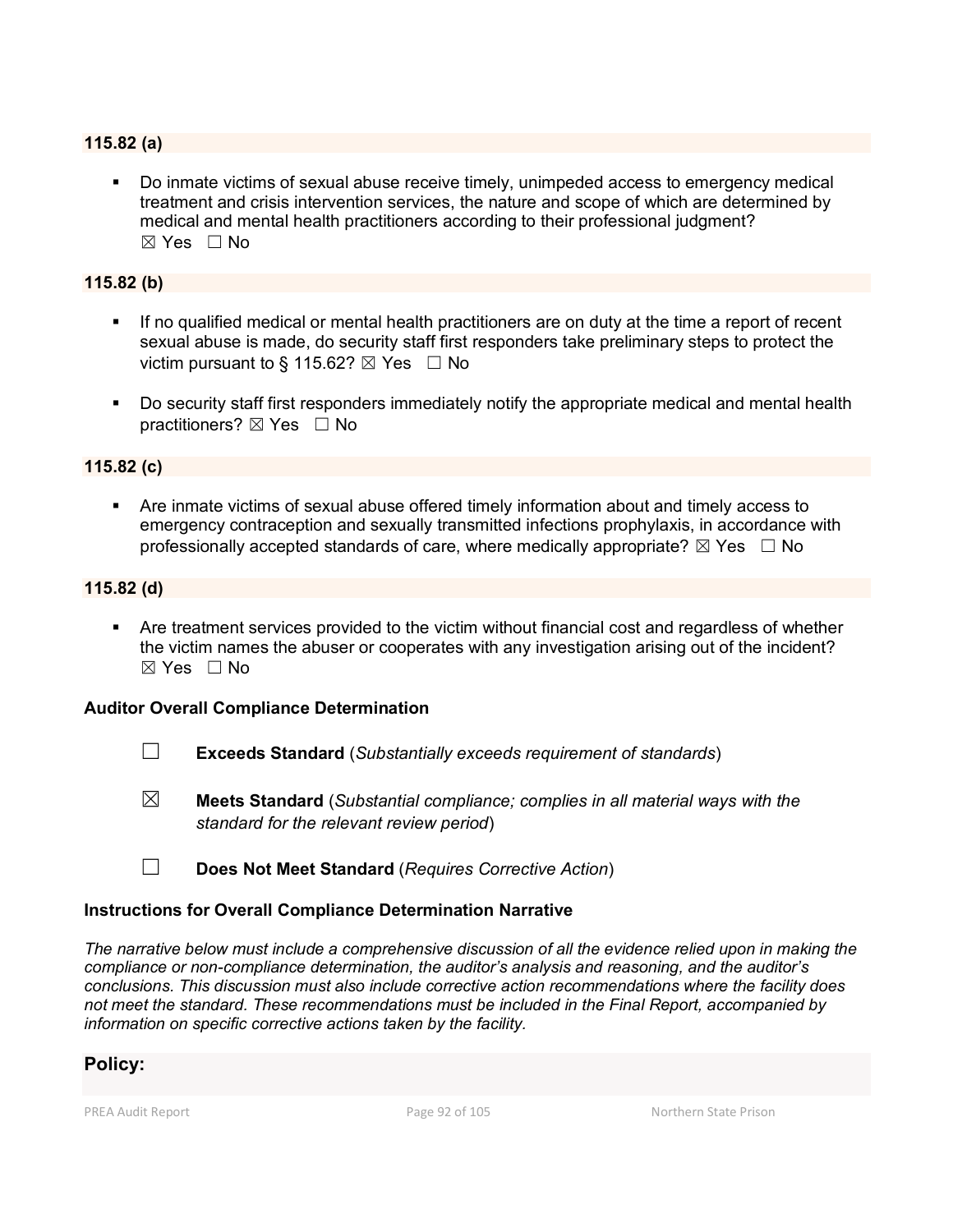# MRD.MLI.007 and MED.IMHC.010 Co-Pay address the requirements of Standard 115.82.

The NJ DOC mandates that medical and health care services be available in all Operational Units housing inmates and in compliance with any existing PREA standard. Policy excludes co-pays for emergency services. It is recommended however, that the governing policy specifically excludes emergency treatment due to sexual abuse, to victims at no financial cost. Policy requires 24 hours per day, 7 days per week emergency medical, and mental health care. A physician will be available twenty-four hours a day, seven days a week for consultation. On-call physician's schedules with pager/telephone numbers and pertinent names and telephone numbers of local emergency medical services to be used will be accessible to the medical staff. Policy requires accurate, timely reporting, investigation and notification of appropriate staff and family of all critical illnesses, injuries or deaths. Emergency cardiopulmonary resuscitation (CPR) will be available from trained custody and healthcare staff. Properly trained custody and healthcare staff will carry out emergency medical transfer procedures.

The New Jersey Department of Corrections also mandates that the healthcare staff shall follow the institution's written plan for responding to allegations of sexual assault of inmates. The assaulted inmate will be transported to an Emergency Department properly equipped to assess (i.e. SANE Nurse), treat, and provide required prophylaxis, contraceptives, pregnancy termination counseling and gathering of forensic evidence. Healthcare staff shall not be involved in the management or treatment of sexual assault cases unless it is necessary to stabilize the inmate before the transfer to the appropriate community facility. Such care may include the control of bleeding or stabilizing of other injuries incurred, but most frequently would involve emotional support and understanding.

# **Practices:**

Medical personnel are available 24 hours per day, seven days a week and are available for consultation or call-back. Mental health providers are on-site five days per week and are also available for call-back on off duty hours. Inmate victims of sexual abuse receive timely, unimpeded access to emergency medical/mental health treatment and crisis intervention services at NSP or are transported to a hospital in the community when health care needs exceed the level of care available within the facility. Victim advocacy is offered through community providers. There is no financial cost to the inmate for emergency services, but policy does not specify a PREA victims' exclusion from co-pays. All sexual abuse related emergency medical or mental health care or victim advocacy service, regardless of whether the victim names the abuser or cooperates with the incident investigation are excluded from financial costs to the inmate. There were no allegations of sexual abuse that required referral for forensic evidence collection by a Sexual Assault Nurse Examiner (SANE) during the applicable audit period. If necessary, inmate victims of sexual abuse, while incarcerated, are offered information about and timely access to information on sexually transmitted infection prophylaxis, in accordance with professionally accepted standards of care, where medically appropriate. Facility compliance with this standard was determined by a review of policy, documentation and interviews with a medical and mental health staff.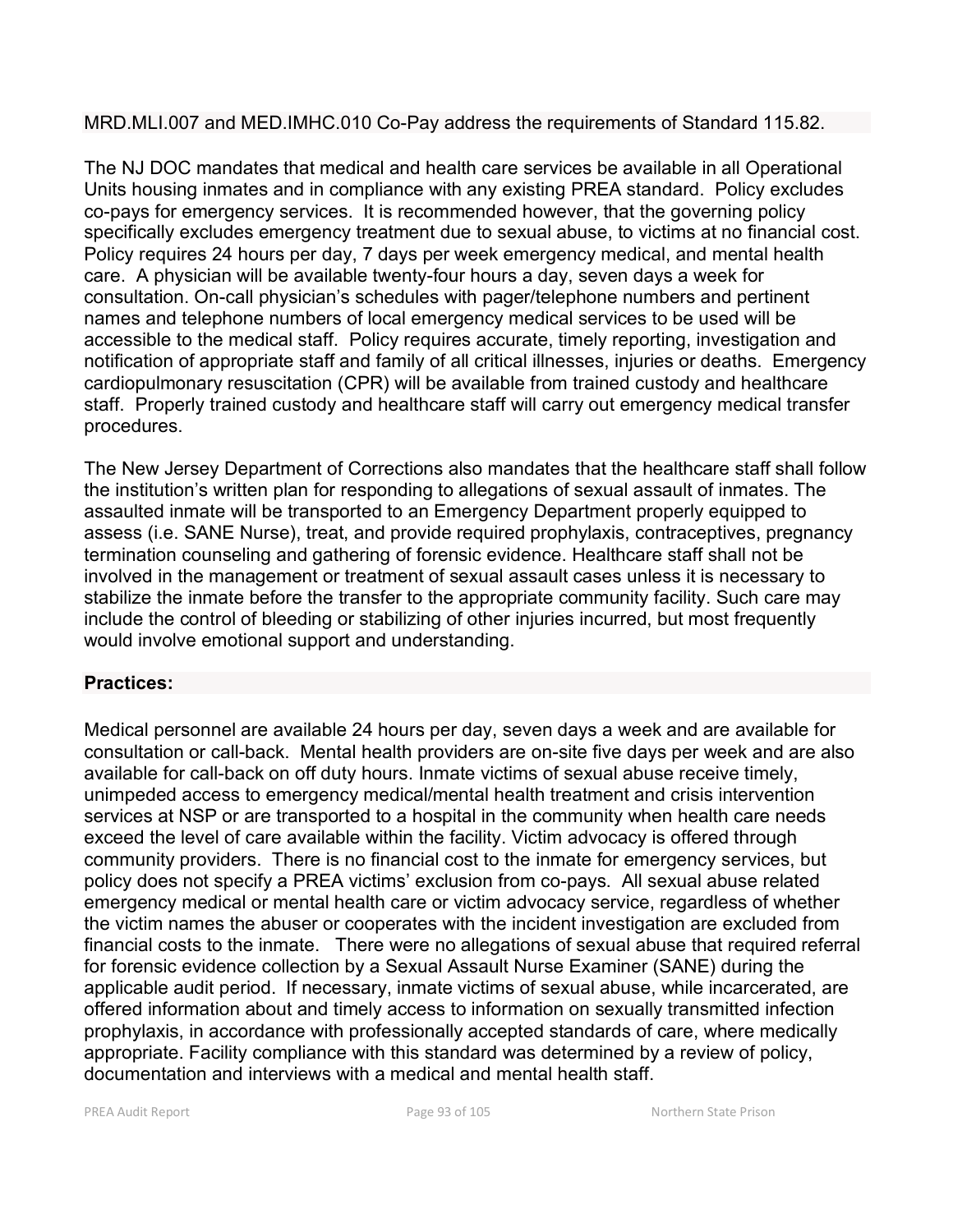# **Standard 115.83: Ongoing medical and mental health care for sexual abuse victims and abusers**

### **All Yes/No Questions Must Be Answered by the Auditor to Complete the Report**

### **115.83 (a)**

 Does the facility offer medical and mental health evaluation and, as appropriate, treatment to all inmates who have been victimized by sexual abuse in any prison, jail, lockup, or juvenile facility? ⊠ Yes □ No

### **115.83 (b)**

 Does the evaluation and treatment of such victims include, as appropriate, follow-up services, treatment plans, and, when necessary, referrals for continued care following their transfer to, or placement in, other facilities, or their release from custody?  $\boxtimes$  Yes  $\Box$  No

### **115.83 (c)**

 Does the facility provide such victims with medical and mental health services consistent with the community level of care?  $\boxtimes$  Yes  $\Box$  No

#### **115.83 (d)**

 Are inmate victims of sexually abusive vaginal penetration while incarcerated offered pregnancy tests? (N/A if all-male facility.)  $\Box$  Yes  $\Box$  No  $\boxtimes$  NA

### **115.83 (e)**

 If pregnancy results from the conduct described in paragraph § 115.83(d), do such victims receive timely and comprehensive information about and timely access to all lawful pregnancyrelated medical services? (N/A if all-male facility.)  $\Box$  Yes  $\Box$  No  $\boxtimes$  NA

#### **115.83 (f)**

 Are inmate victims of sexual abuse while incarcerated offered tests for sexually transmitted infections as medically appropriate?  $\boxtimes$  Yes  $\Box$  No

#### **115.83 (g)**

 Are treatment services provided to the victim without financial cost and regardless of whether the victim names the abuser or cooperates with any investigation arising out of the incident?  $\boxtimes$  Yes  $\Box$  No

### **115.83 (h)**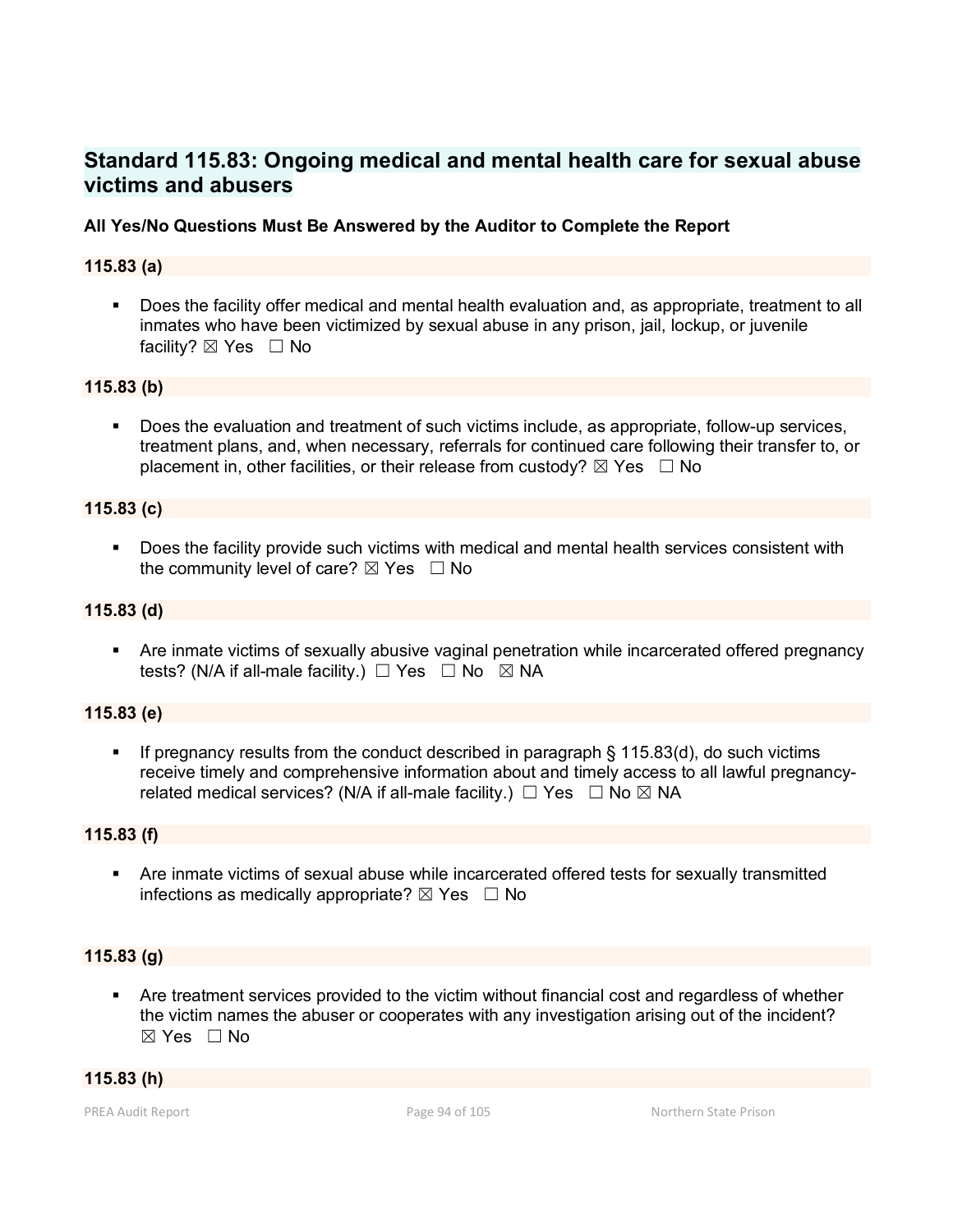If the facility is a prison, does it attempt to conduct a mental health evaluation of all known inmate-on-inmate abusers within 60 days of learning of such abuse history and offer treatment when deemed appropriate by mental health practitioners? (NA if the facility is a jail.)  $\boxtimes$  Yes  $\Box$  No  $\Box$  NA

### **Auditor Overall Compliance Determination**

- ☐ **Exceeds Standard** (*Substantially exceeds requirement of standards*)
- ☒ **Meets Standard** (*Substantial compliance; complies in all material ways with the standard for the relevant review period*)
- ☐ **Does Not Meet Standard** (*Requires Corrective Action*)

### **Instructions for Overall Compliance Determination Narrative**

*The narrative below must include a comprehensive discussion of all the evidence relied upon in making the compliance or non-compliance determination, the auditor's analysis and reasoning, and the auditor's conclusions. This discussion must also include corrective action recommendations where the facility does not meet the standard. These recommendations must be included in the Final Report, accompanied by information on specific corrective actions taken by the facility.*

### **Policy:**

MED.MHS.002.010 addresses the requirements of Standard 115.83. In accordance with PREA standards, mental health staff will conduct an evaluation of all known inmate abusers within 60 days of learning of such abuse history and offer treatment when deemed appropriate. The New Jersey Department of Corrections also mandates that the healthcare staff shall follow the institution's written plan for responding to allegations of sexual assault of inmates. The assaulted inmate will be transported to an Emergency Department properly equipped to assess (i.e. SANE Nurse), treat, and provide required prophylaxis, contraceptives, pregnancy termination counseling and gathering of forensic evidence.

As confirmed by a review of policies, the facility may offer medical and mental health evaluation and, as appropriate, treatment to all inmates who have been victimized by sexual abuse. The evaluation and treatment of such victims includes follow-up services. The facility would arrange for referrals for continued care following their transfer to or placement in other facilities or after their release from custody. The facility has staffed its medical and mental health departments and offers sexual abuse victims with medical and mental health services consistent with the standard of care available in the community.

# **Practice(s):**

NSP is an all-male facility. There were no substantiated cases of inmate-inmate sexual abuse, during the applicable audit period. During the on-site audit, it was verified that ongoing medical and mental health follow-up is provided to alleged victims, while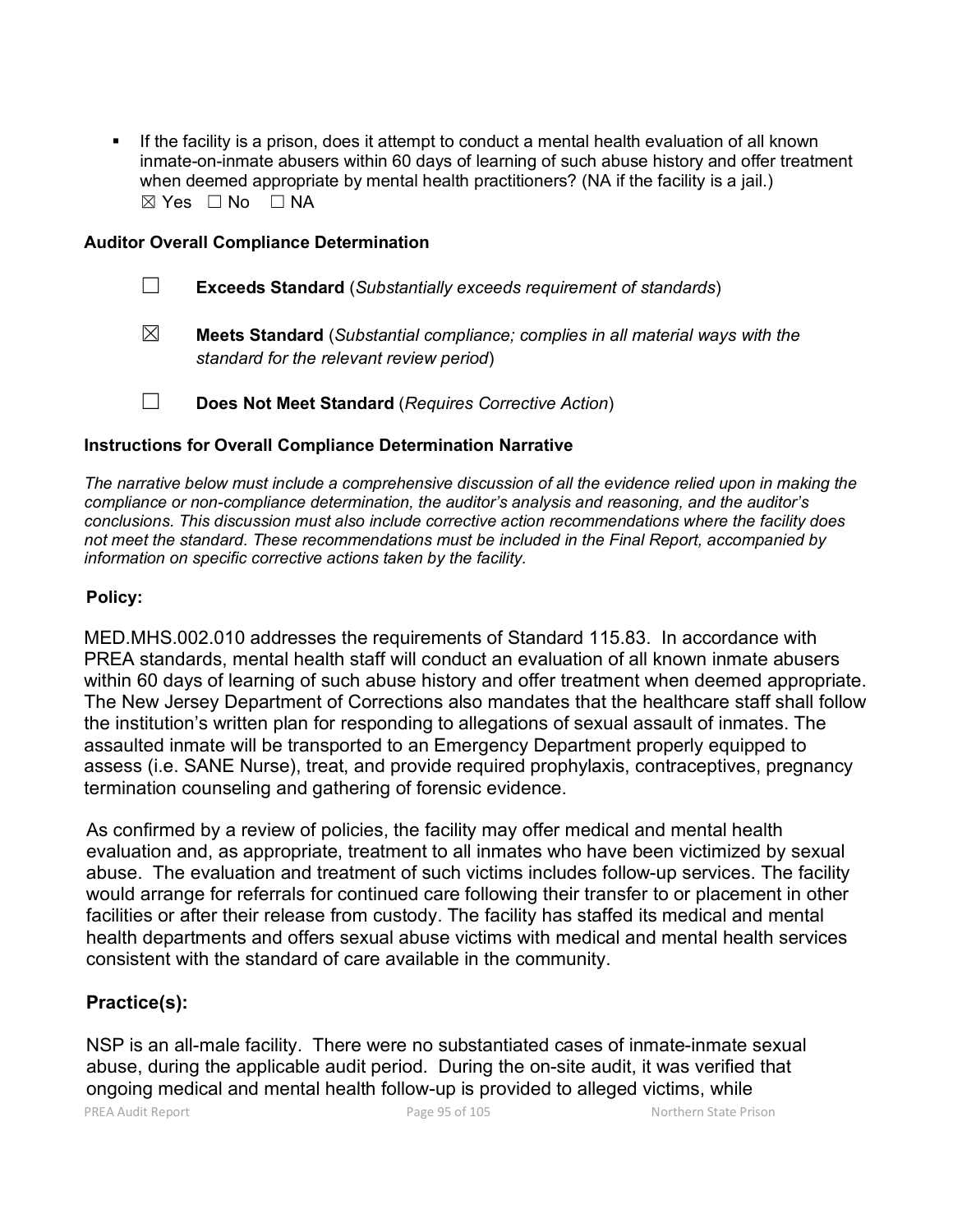incarcerated. Testing for sexually transmitted infections are offered as medically appropriate. Treatment services are provided to the victim without financial cost and regardless of whether the victim names the abuser or cooperates with any investigation arising out of the incident. Mental health evaluations are conducted on all known inmate-on-inmate abusers at least within 60 days of learning of such abuse history. When appropriate, treatment is offered by mental health practitioners. Facility compliance with this standard was determined by a review of policy and documentation and specialized staff interviews.

# **DATA COLLECTION AND REVIEW**

# **Standard 115.86: Sexual abuse incident reviews**

# **All Yes/No Questions Must Be Answered by the Auditor to Complete the Report**

### **115.86 (a)**

 Does the facility conduct a sexual abuse incident review at the conclusion of every sexual abuse investigation, including where the allegation has not been substantiated, unless the allegation has been determined to be unfounded?  $\boxtimes$  Yes  $\Box$  No

### **115.86 (b)**

Does such review ordinarily occur within 30 days of the conclusion of the investigation?  $\boxtimes$  Yes  $\Box$  No

### **115.86 (c)**

 Does the review team include upper-level management officials, with input from line supervisors, investigators, and medical or mental health practitioners?  $\boxtimes$  Yes  $\Box$  No

### **115.86 (d)**

- Does the review team: Consider whether the allegation or investigation indicates a need to change policy or practice to better prevent, detect, or respond to sexual abuse?  $\boxtimes$  Yes  $\Box$  No
- Does the review team: Consider whether the incident or allegation was motivated by race; ethnicity; gender identity; lesbian, gay, bisexual, transgender, or intersex identification, status, or perceived status; gang affiliation; or other group dynamics at the facility?  $\boxtimes$  Yes  $\Box$  No
- **Does the review team: Examine the area in the facility where the incident allegedly occurred to** assess whether physical barriers in the area may enable abuse?  $\boxtimes$  Yes  $\Box$  No
- Does the review team: Assess the adequacy of staffing levels in that area during different shifts? ⊠ Yes □ No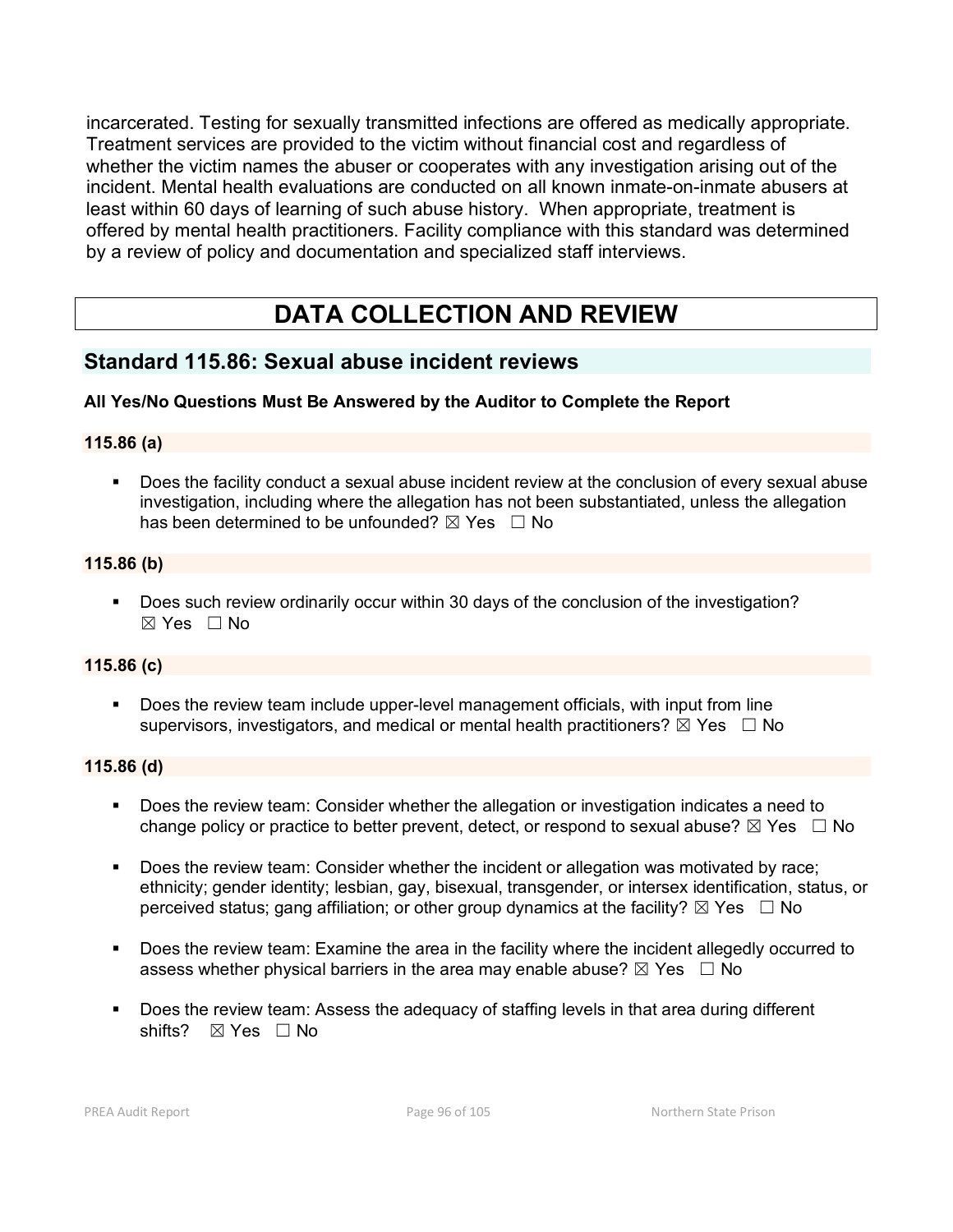- Does the review team: Assess whether monitoring technology should be deployed or augmented to supplement supervision by staff?  $\boxtimes$  Yes  $\Box$  No
- Does the review team: Prepare a report of its findings, including but not necessarily limited to determinations made pursuant to  $\S\S 115.86(d)(1)$  - (d)(5), and any recommendations for improvement and submit such report to the facility head and PREA compliance manager?  $\boxtimes$  Yes  $\Box$  No

# **115.86 (e)**

 Does the facility implement the recommendations for improvement, or document its reasons for not doing so?  $\boxtimes$  Yes  $\Box$  No

# **Auditor Overall Compliance Determination**

- ☐ **Exceeds Standard** (*Substantially exceeds requirement of standards*)
- ☒ **Meets Standard** (*Substantial compliance; complies in all material ways with the standard for the relevant review period*)
- ☐ **Does Not Meet Standard** (*Requires Corrective Action*)

# **Instructions for Overall Compliance Determination Narrative**

*The narrative below must include a comprehensive discussion of all the evidence relied upon in making the compliance or non-compliance determination, the auditor's analysis and reasoning, and the auditor's conclusions. This discussion must also include corrective action recommendations where the facility does not meet the standard. These recommendations must be included in the Final Report, accompanied by information on specific corrective actions taken by the facility.*

# **Policy:**

IMM.001.004, PCS. 001.PREA.001, and PCS.001.PREA.ICM address the requirements of this standard. A Sexual Assault Advisory Council (SAAC) is a council which convenes at the facility and headquarters levels to review all allegations and instances of sexual abuse/sexual harassment with the purpose of assessing and improving PREA prevention, detection, and response; and to review on a case by case basis, housing requests for transgender/intersex inmates based on gender identity. The facility IPCM convenes an institutional level sexual assault review of the substantiated and unsubstantiated sexual assault allegations within 30 days of the completion of the investigation by the SID. The review is held in accordance with PREA Standard 115.86 and COHQ's Sexual Assault Advisory Council's procedures and review form. A copy of the signed review committee form will be maintained by the Institution PREA Compliance Manager and placed in Folder 115.86 on the DOCNet I drive.

# **Practice(s):**

Administrative and/or criminal investigations are completed on all allegations of sexual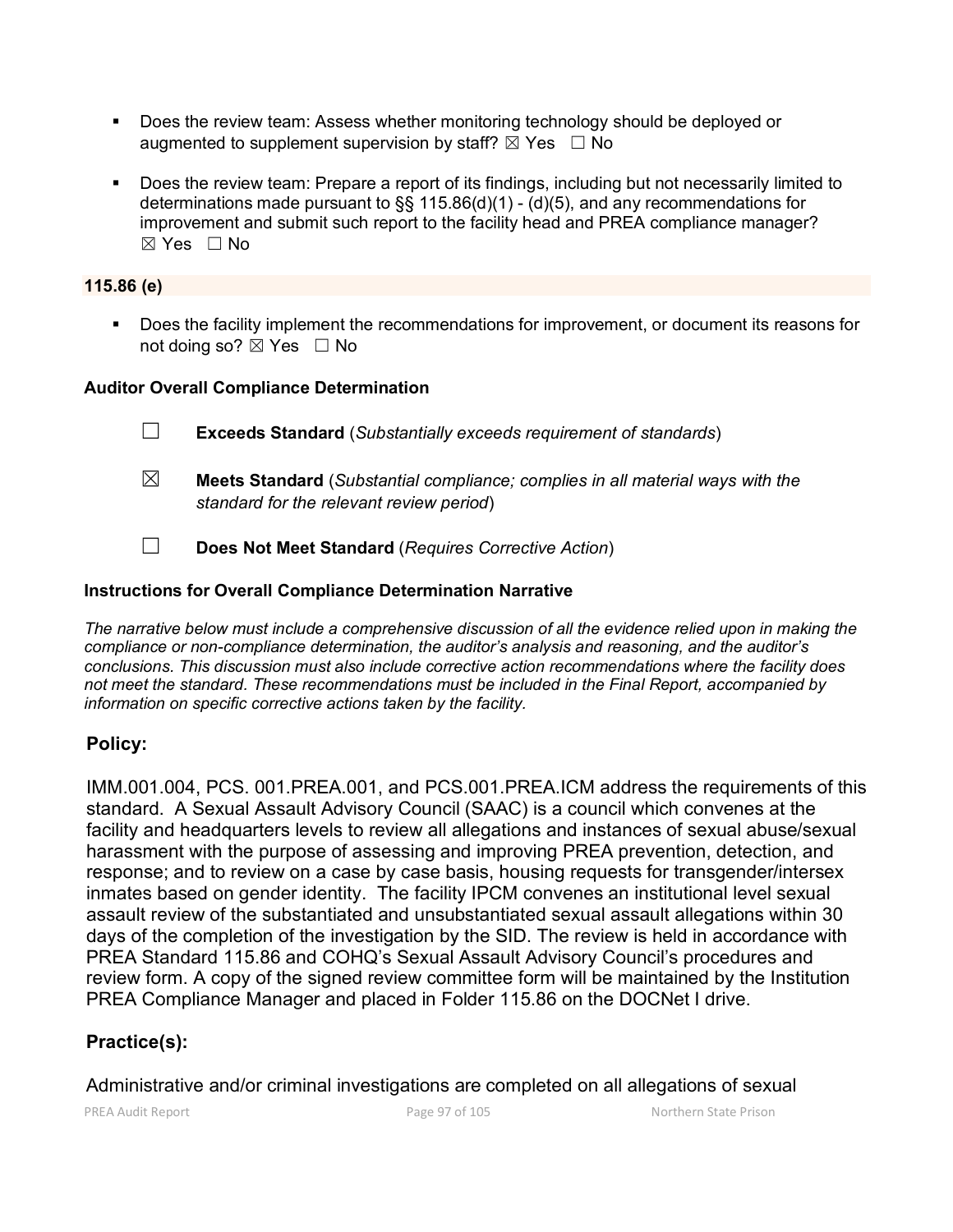abuse/sexual harassment. The facility SID investigators and/or the County Prosecutor's office conduct all investigations. Interviews with the Principal Investigator, mental health staff, and the IPCM confirmed that they were knowledgeable concerning the requirements of the incident review facet of the PREA. The facility conducts a sexual abuse incident review after every concluded sexual abuse investigation. The incident review process at the facility level is directed by the IPCM. Based on a review of five sampled cases, the facility-based SAAC conducted incident reviews on all closed cases. When conducting incident reviews, consideration was given as to whether the incident was motivated by race, ethnicity, gender identity, and status or gang affiliation. The incident reviews also note whether additional monitoring technology or staffing should be added to enhance inmate supervision. NSP's compliance with this standard was determined by a review of policy and other pertinent supporting documentation, SAAC documentation, and interviews with the facility Administrator, the Principal Investigator, and the IPCM.

# **Standard 115.87: Data collection**

### **All Yes/No Questions Must Be Answered by the Auditor to Complete the Report**

### **115.87 (a)**

 Does the agency collect accurate, uniform data for every allegation of sexual abuse at facilities under its direct control using a standardized instrument and set of definitions?  $\boxtimes$  Yes  $\Box$  No

### **115.87 (b)**

 Does the agency aggregate the incident-based sexual abuse data at least annually? ☒ Yes ☐ No

### **115.87 (c)**

 Does the incident-based data include, at a minimum, the data necessary to answer all questions from the most recent version of the Survey of Sexual Violence conducted by the Department of Justice? ⊠ Yes □ No

### **115.87 (d)**

 Does the agency maintain, review, and collect data as needed from all available incident-based documents, including reports, investigation files, and sexual abuse incident reviews? ☒ Yes ☐ No

### **115.87 (e)**

 Does the agency also obtain incident-based and aggregated data from every private facility with which it contracts for the confinement of its inmates? (N/A if agency does not contract for the confinement of its inmates.)  $\boxtimes$  Yes  $\Box$  No  $\Box$  NA

#### **115.87 (f)**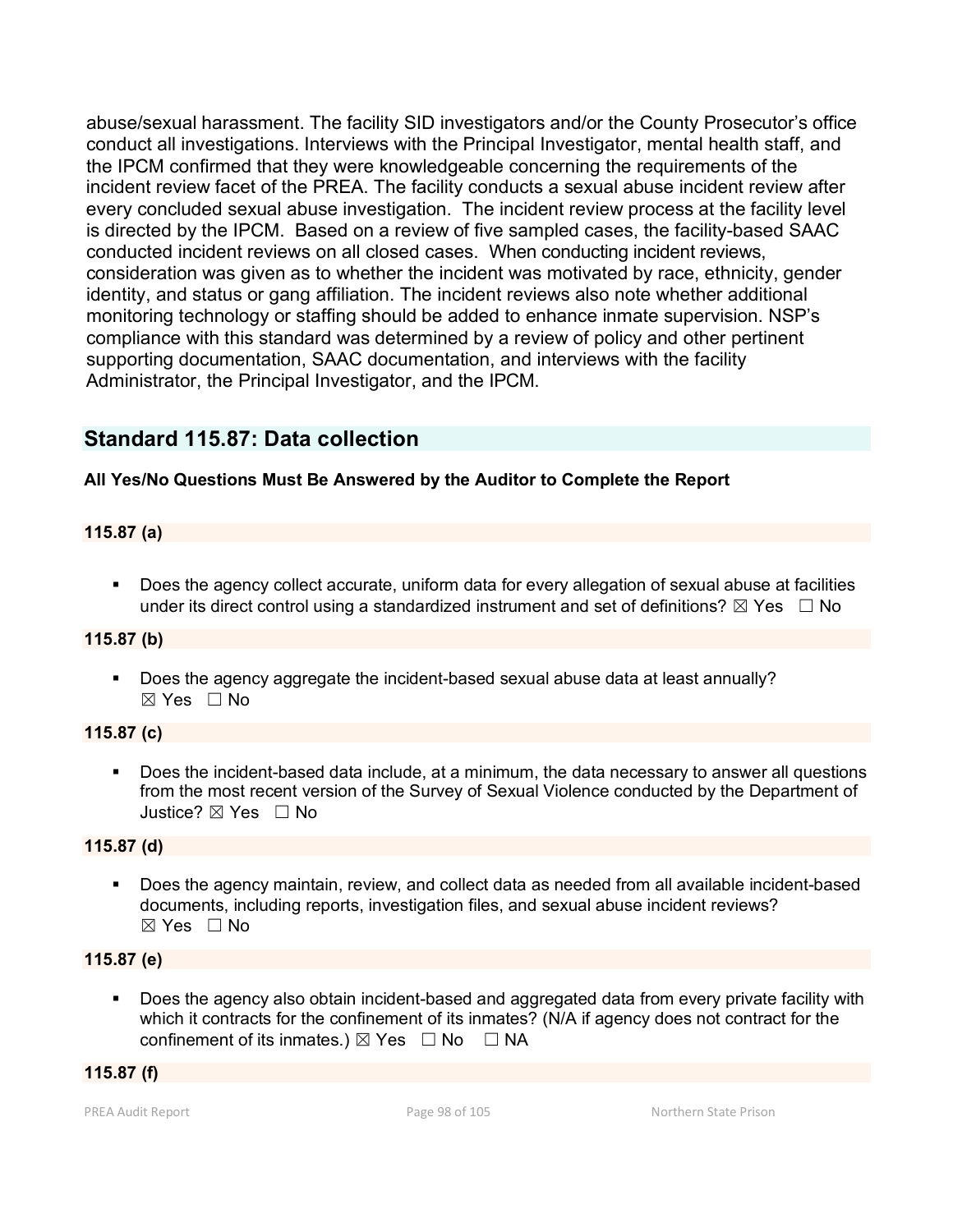Does the agency, upon request, provide all such data from the previous calendar year to the Department of Justice no later than June 30? (N/A if DOJ has not requested agency data.) ☒ Yes ☐ No ☐ NA

### **Auditor Overall Compliance Determination**

- ☐ **Exceeds Standard** (*Substantially exceeds requirement of standards*)
- ☒ **Meets Standard** (*Substantial compliance; complies in all material ways with the standard for the relevant review period*)
- ☐ **Does Not Meet Standard** (*Requires Corrective Action*)

### **Instructions for Overall Compliance Determination Narrative**

*The narrative below must include a comprehensive discussion of all the evidence relied upon in making the compliance or non-compliance determination, the auditor's analysis and reasoning, and the auditor's conclusions. This discussion must also include corrective action recommendations where the facility does not meet the standard. These recommendations must be included in the Final Report, accompanied by information on specific corrective actions taken by the facility.*

PCS.001.PREA.001 addresses the requirements of Standard 115.87. As confirmed by a review of support documentation, the facility collects accurate, uniform data for every allegation of sexual abuse/sexual harassment by using a standardized instrument. The agency tracks information concerning sexual abuse using data from the facility's PREA E-Management system. The NJ DOC headquarters level staff oversees the data collected and maintains the information necessary to answer all questions from the most recent version of the Survey of Sexual Violence, conducted by the Department of Justice. The agency aggregates and reviews all data annually. Upon request, the agency would provide all such data from the previous calendar year to the Department of Justice no later than June 30. Agency compliance with this standard was also determined by a review of policy and tracking documentation and staff interviews.

# **Standard 115.88: Data review for corrective action**

# **All Yes/No Questions Must Be Answered by the Auditor to Complete the Report**

### **115.88 (a)**

- Does the agency review data collected and aggregated pursuant to § 115.87 in order to assess and improve the effectiveness of its sexual abuse prevention, detection, and response policies, practices, and training, including by: Identifying problem areas?  $\boxtimes$  Yes  $\Box$  No
- Does the agency review data collected and aggregated pursuant to § 115.87 in order to assess and improve the effectiveness of its sexual abuse prevention, detection, and response policies, practices, and training, including by: Taking corrective action on an ongoing basis?  $\boxtimes$  Yes  $\Box$  No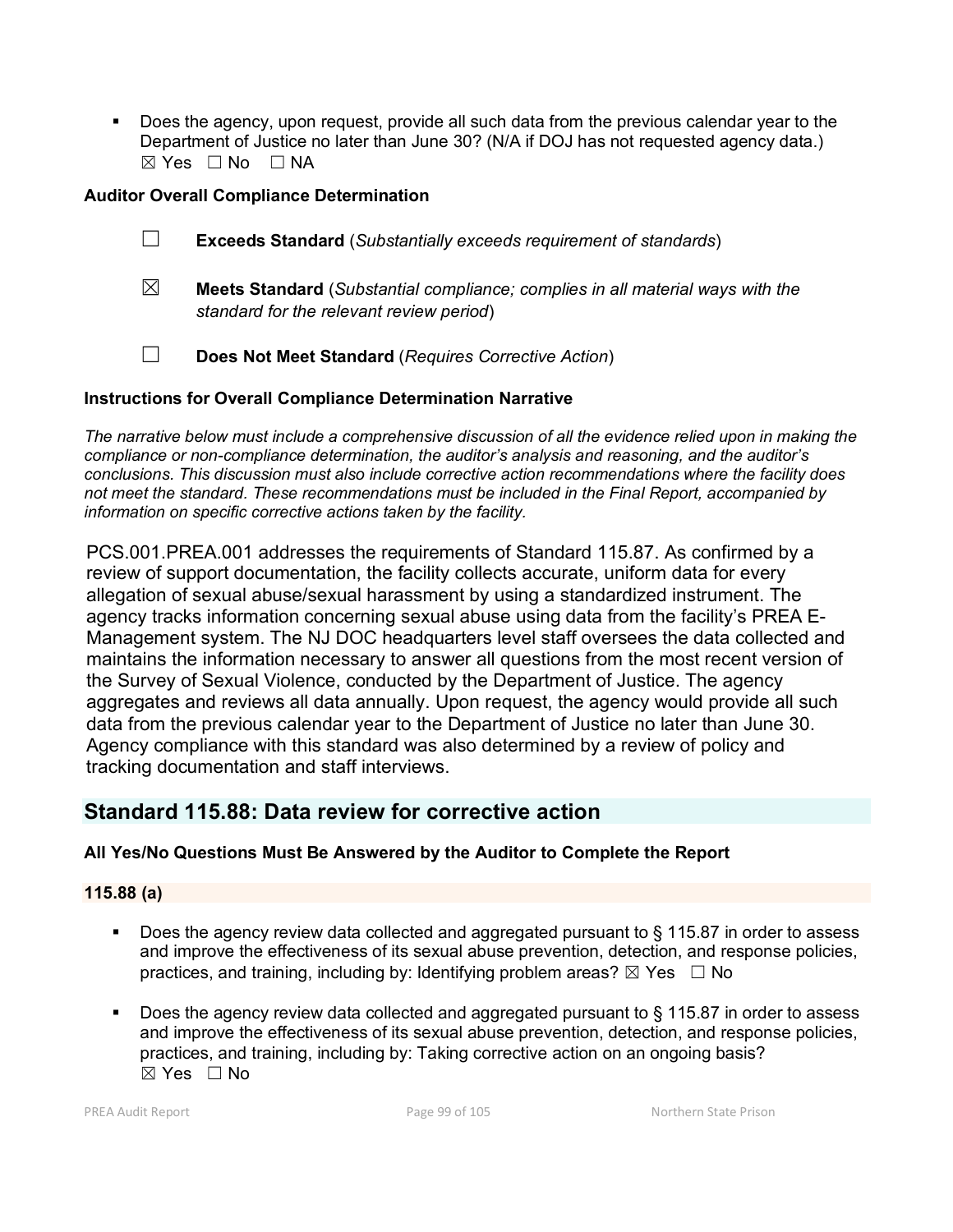Does the agency review data collected and aggregated pursuant to § 115.87 in order to assess and improve the effectiveness of its sexual abuse prevention, detection, and response policies, practices, and training, including by: Preparing an annual report of its findings and corrective actions for each facility, as well as the agency as a whole?  $\boxtimes$  Yes  $\Box$  No

### **115.88 (b)**

 Does the agency's annual report include a comparison of the current year's data and corrective actions with those from prior years and provide an assessment of the agency's progress in addressing sexual abuse  $\boxtimes$  Yes  $\Box$  No

### **115.88 (c)**

Is the agency's annual report approved by the agency head and made readily available to the public through its website or, if it does not have one, through other means?  $\boxtimes$  Yes  $\Box$  No

### **115.88 (d)**

 Does the agency indicate the nature of the material redacted where it redacts specific material from the reports when publication would present a clear and specific threat to the safety and security of a facility?  $\boxtimes$  Yes  $\Box$  No

### **Auditor Overall Compliance Determination**

- ☐ **Exceeds Standard** (*Substantially exceeds requirement of standards*)
- ☒ **Meets Standard** (*Substantial compliance; complies in all material ways with the standard for the relevant review period*)
- ☐ **Does Not Meet Standard** (*Requires Corrective Action*)

### **Instructions for Overall Compliance Determination Narrative**

*The narrative below must include a comprehensive discussion of all the evidence relied upon in making the compliance or non-compliance determination, the auditor's analysis and reasoning, and the auditor's conclusions. This discussion must also include corrective action recommendations where the facility does not meet the standard. These recommendations must be included in the Final Report, accompanied by information on specific corrective actions taken by the facility.*

PCS. 001.PREA.001 addresses the requirements of Standard 115.88. The NJ DOC's SAAC and the institution reviews and assesses all sexual abuse/sexual harassment data at least annually to improve the effectiveness of its sexual abuse prevention, detection and response policies, to identify any trends, issues or problematic areas and to take corrective action, if needed. The facility Administrator and IPCM forwards data to the headquarters level SAAC and PREA Coordinator. An Annual Report is prepared and placed on the departmental website. The Annual Report was reviewed by the auditor. The report can be found at the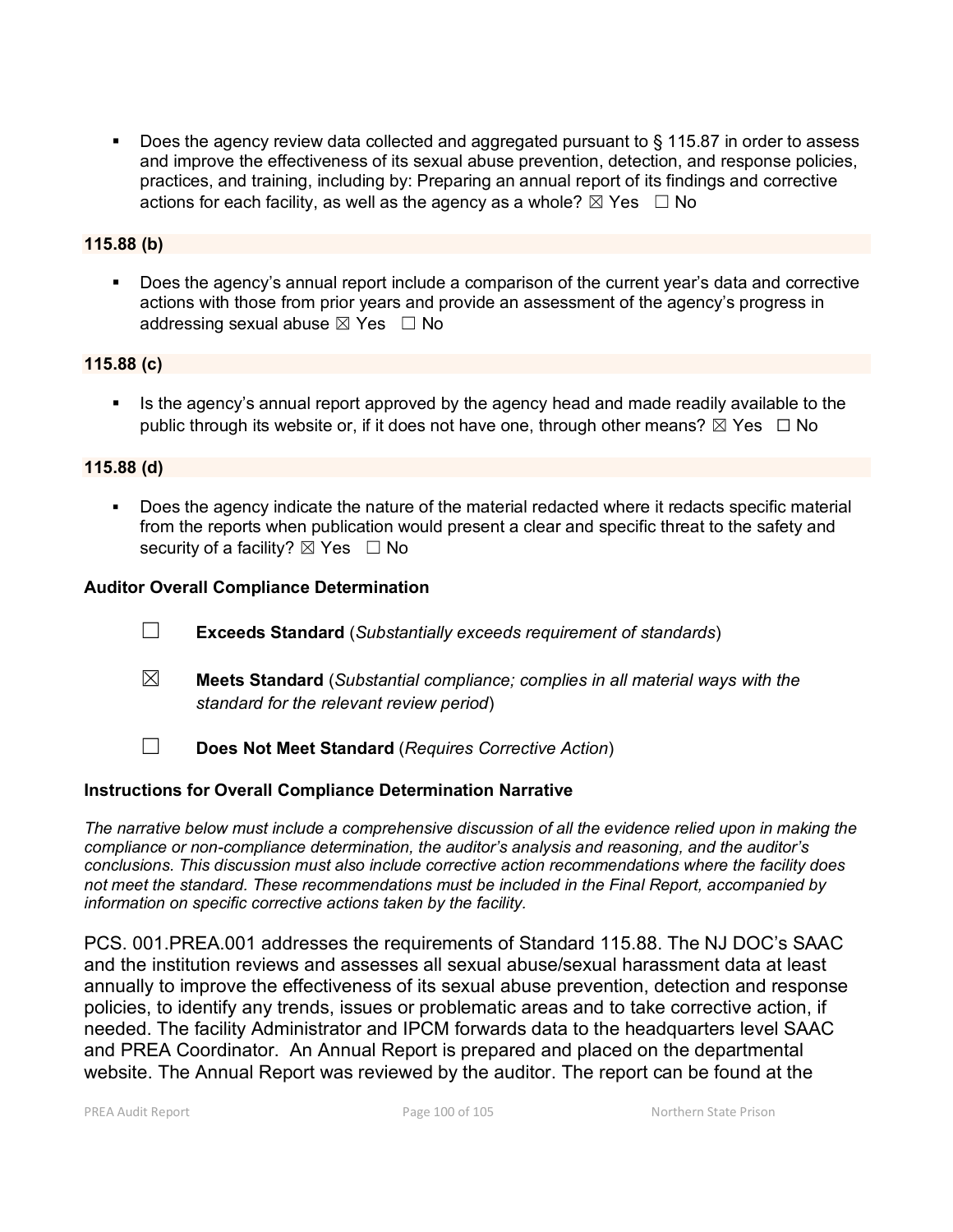following website address: [www.state.nj.us/corrections.](http://www.state.nj.us/corrections.) Facility compliance with Standard 115.88 was determined by a review of policy, a review of data, and staff interviews.

# **Standard 115.89: Data storage, publication, and destruction**

### **All Yes/No Questions Must Be Answered by the Auditor to Complete the Report**

### **115.89 (a)**

Does the agency ensure that data collected pursuant to § 115.87 are securely retained? ☒ Yes ☐ No

### **115.89 (b)**

 Does the agency make all aggregated sexual abuse data, from facilities under its direct control and private facilities with which it contracts, readily available to the public at least annually through its website or, if it does not have one, through other means?  $\boxtimes$  Yes  $\Box$  No

#### **115.89 (c)**

 Does the agency remove all personal identifiers before making aggregated sexual abuse data publicly available?  $\boxtimes$  Yes  $\Box$  No

#### **115.89 (d)**

 Does the agency maintain sexual abuse data collected pursuant to § 115.87 for at least 10 years after the date of the initial collection, unless Federal, State, or local law requires otherwise?  $\boxtimes$  Yes  $\Box$  No

#### **Auditor Overall Compliance Determination**

- ☐ **Exceeds Standard** (*Substantially exceeds requirement of standards*)
- ☒ **Meets Standard** (*Substantial compliance; complies in all material ways with the standard for the relevant review period*)
- ☐ **Does Not Meet Standard** (*Requires Corrective Action*)

#### **Instructions for Overall Compliance Determination Narrative**

*The narrative below must include a comprehensive discussion of all the evidence relied upon in making the compliance or non-compliance determination, the auditor's analysis and reasoning, and the auditor's conclusions. This discussion must also include corrective action recommendations where the facility does not meet the standard. These recommendations must be included in the Final Report, accompanied by information on specific corrective actions taken by the facility.*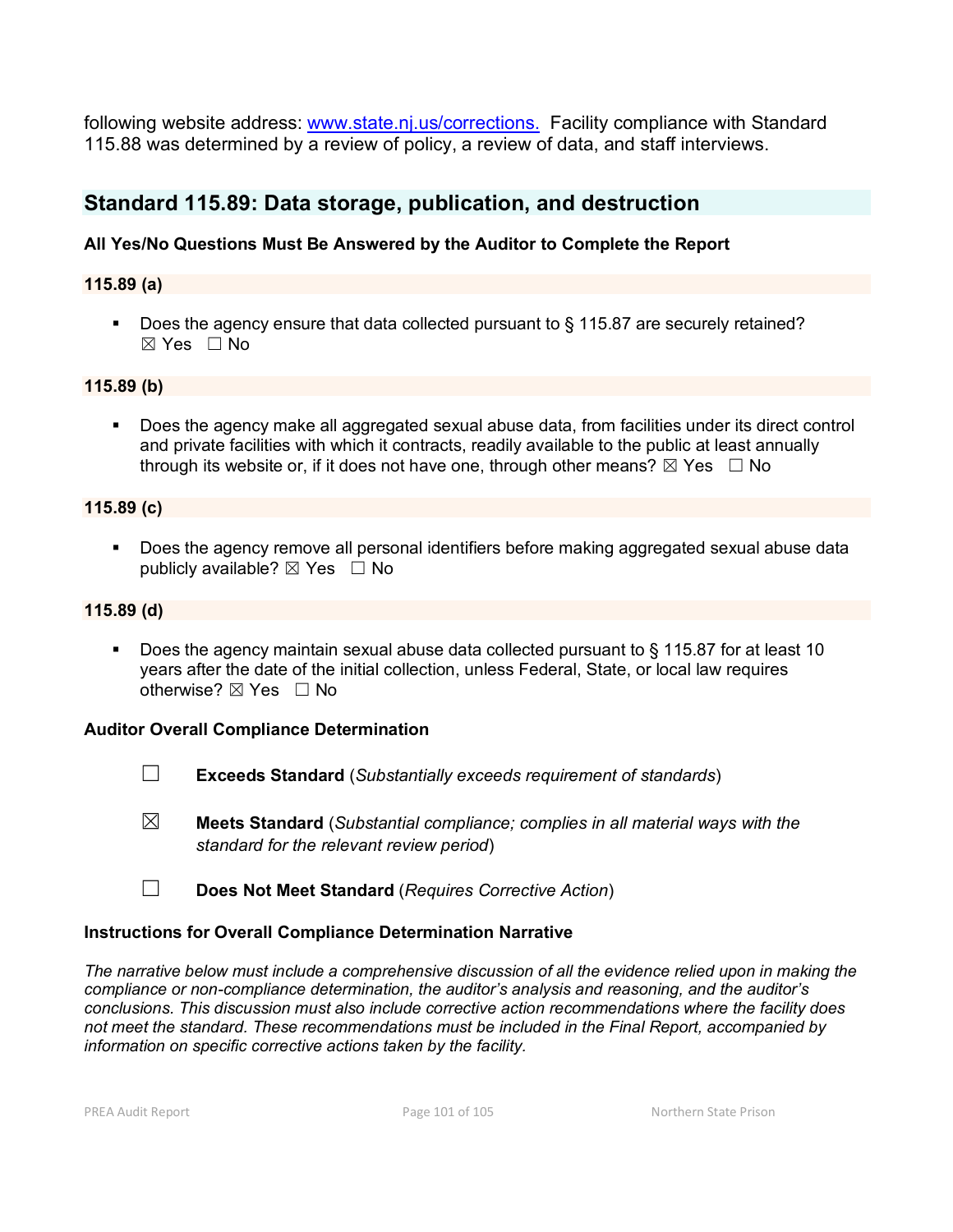PCS.001.PREA.EMS addresses the requirement of Standard 115.89. The NJ DOC PREA Coordinator reviews data compiled by each NJ DOC facility, via the PREA Tracking System. The system interfaces with the department's ITag and EMR in real time. The PREA E-Management System addresses the broad areas of prevention, detection, and response to allegations of sexual victimization. NJ DOC annually compiles and posts a Commissioner level approved report of the department's rate of sexual abuse/harassment on the official NJ DOC webpage. Facility data is maintained in locked files or on computer databases that are user ID and password protected. Agency PREA data is securely retained and is published on the agency's public website after removing all personal identifying information. The required reports cover all data required in this standard and are retained in a file. Agency compliance with this standard was determined by a review of policy and documentation and staff interviews concerning data protection practices.

# **AUDITING AND CORRECTIVE ACTION**

# **Standard 115.401: Frequency and scope of audits**

### **All Yes/No Questions Must Be Answered by the Auditor to Complete the Report**

### **115.401 (a)**

 During the three-year period starting on August 20, 2013, and during each three-year period thereafter, did the agency ensure that each facility operated by the agency, or by a private organization on behalf of the agency, was audited at least once? (N/A before August 20, 2016.)  $\boxtimes$  Yes  $\Box$  No  $\Box$  NA

### **115.401 (b)**

 During each one-year period starting on August 20, 2013, did the agency ensure that at least one-third of each facility type operated by the agency, or by a private organization on behalf of the agency, was audited?  $\boxtimes$  Yes  $\Box$  No

#### **115.401 (h)**

Did the auditor have access to, and the ability to observe, all areas of the audited facility?  $\boxtimes$  Yes  $\Box$  No

### **115.401 (i)**

 Was the auditor permitted to request and receive copies of any relevant documents (including electronically stored information)?  $\boxtimes$  Yes  $\Box$  No

#### **115.401 (m)**

 Was the auditor permitted to conduct private interviews with inmates, inmates, and detainees?  $\boxtimes$  Yes  $\Box$  No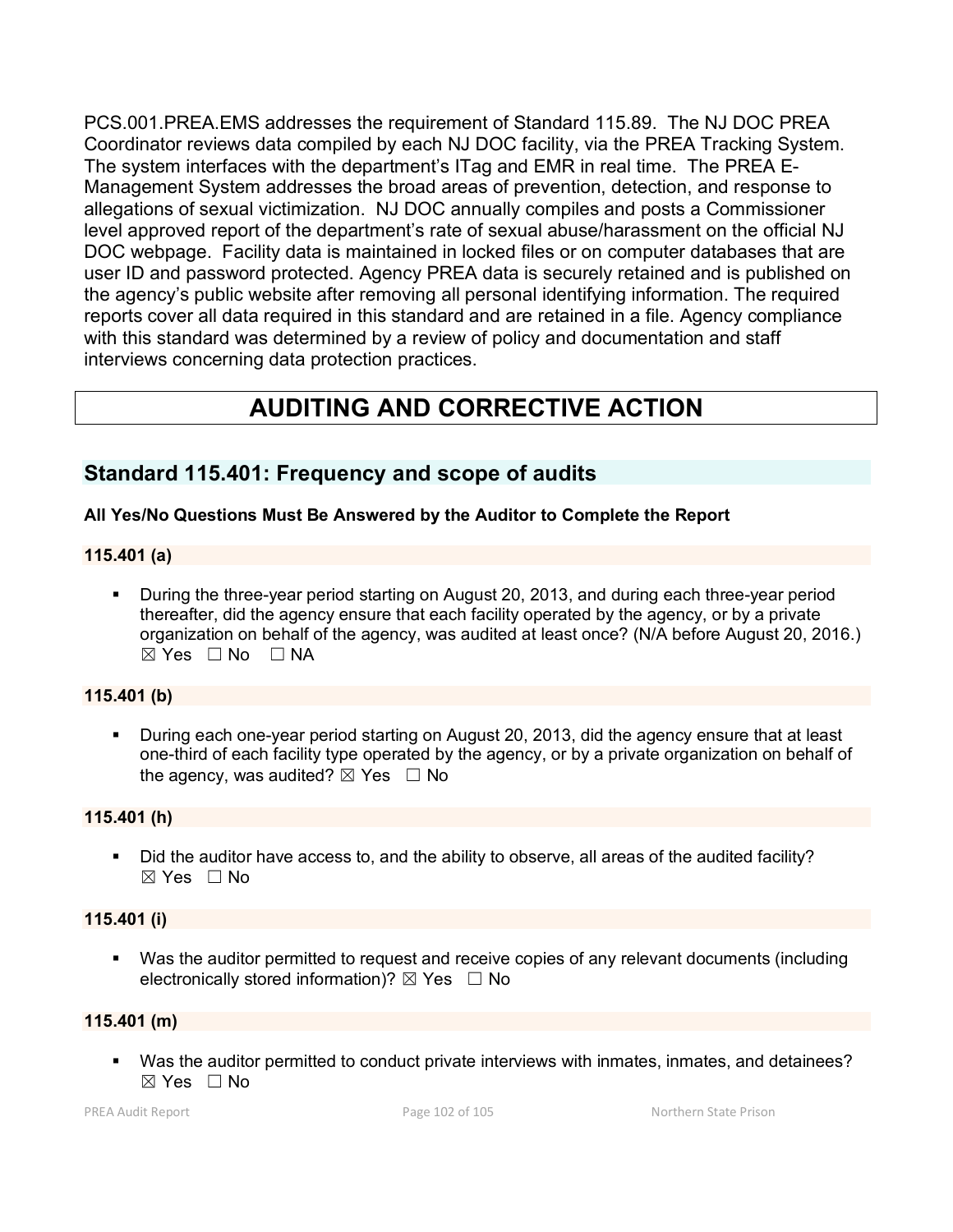#### **115.401 (n)**

 Were inmates permitted to send confidential information or correspondence to the auditor in the same manner as if they were communicating with legal counsel?  $\boxtimes$  Yes  $\Box$  No

#### **Auditor Overall Compliance Determination**

- ☐ **Exceeds Standard** (*Substantially exceeds requirement of standards*)
- ☒ **Meets Standard** (*Substantial compliance; complies in all material ways with the standard for the relevant review period*)
- ☐ **Does Not Meet Standard** (*Requires Corrective Action*)

# **Instructions for Overall Compliance Determination Narrative**

*The narrative below must include a comprehensive discussion of all the evidence relied upon in making the compliance or non-compliance determination, the auditor's analysis and reasoning, and the auditor's conclusions. This discussion must also include corrective action recommendations where the facility does not meet the standard. These recommendations must be included in the Final Report, accompanied by information on specific corrective actions taken by the facility.*

The last NSP PREA audit was conducted in September 2015. The auditor was allowed access to all areas of the facility and had access to all required supporting documentation. NSP also allowed the auditor to conduct private interviews with both inmates and staff. Document submittals were reviewed for the applicability to the PREA standards. Interview results were cross-referenced to physical and documentary evidence. Agency PREA policy development is a perpetual process. PREA standards are currently being consolidated into one comprehensive policy. Corrective actions taken by the facility were characterized by enhancing privacy in strip search areas, ensuring PREA education is received by all inmates received at the facility, and ensuring agency policies specifically address all processes included in standards. The corrective actions required did not present impactful defects in internal controls or performance issues. The facility and agency have fully institutionalized the objectives of the PREA.

# **Standard 115.403: Audit contents and findings**

### **All Yes/No Questions Must Be Answered by the Auditor to Complete the Report**

#### **115.403 (f)**

 The agency has published on its agency website, if it has one, or has otherwise made publicly available, all Final Audit Reports within 90 days of issuance by auditor. The review period is for prior audits completed during the past three years PRECEDING THIS AGENCY AUDIT. In the case of single facility agencies, the auditor shall ensure that the facility's last audit report was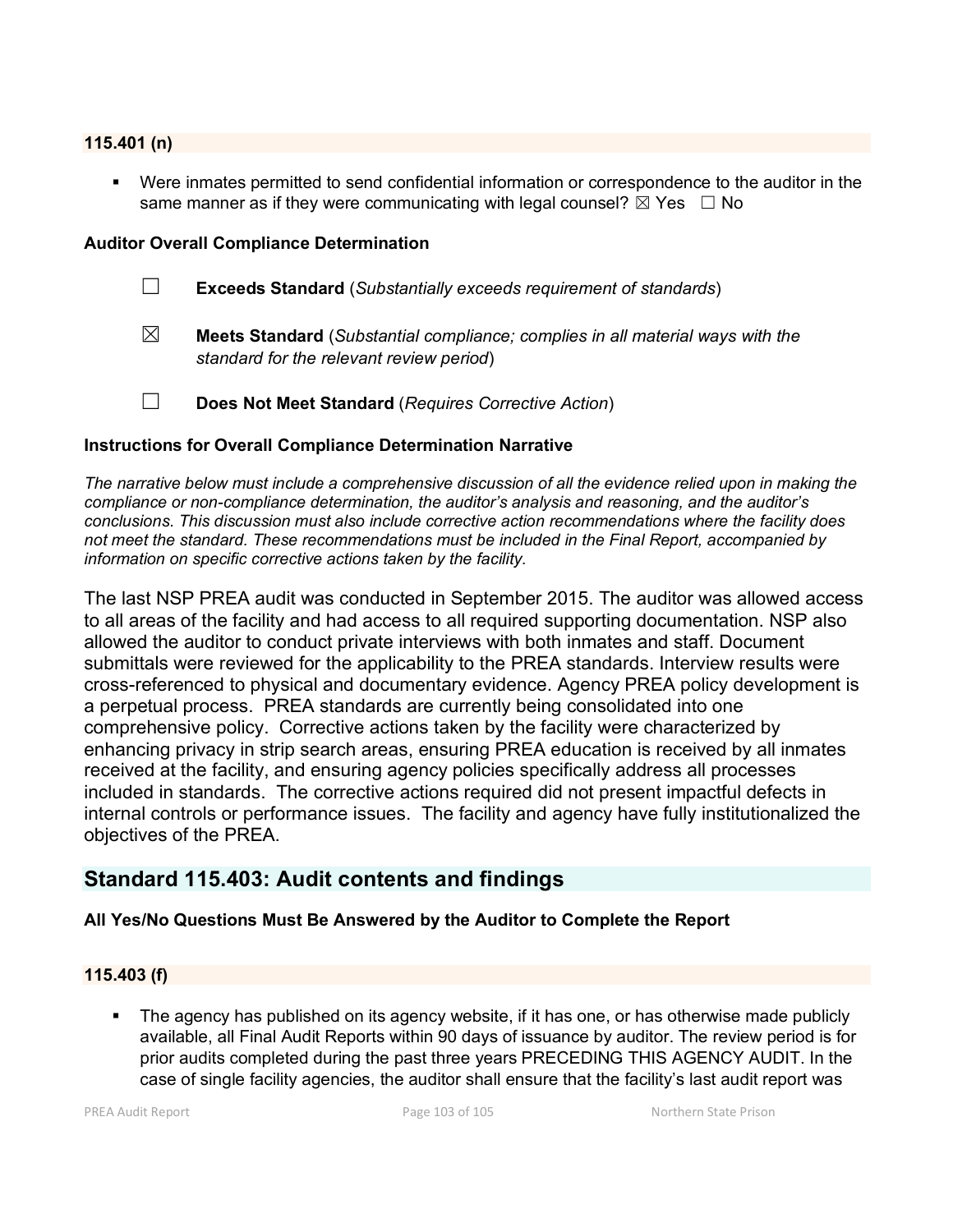published. The pendency of any agency appeals pursuant to 28 C.F.R. § 115.405 does not excuse noncompliance with this provision. (N/A if there have been no Final Audit Reports issued in the past three years, or in the case of single facility agencies that there has never been a Final Audit Report issued.)  $\boxtimes$  Yes  $\Box$  No  $\Box$  NA

### **Auditor Overall Compliance Determination**

- ☐ **Exceeds Standard** (*Substantially exceeds requirement of standards*)
- ☒ **Meets Standard** (*Substantial compliance; complies in all material ways with the standard for the relevant review period*)
- ☐ **Does Not Meet Standard** (*Requires Corrective Action*)

### **Instructions for Overall Compliance Determination Narrative**

*The narrative below must include a comprehensive discussion of all the evidence relied upon in making the compliance or non-compliance determination, the auditor's analysis and reasoning, and the auditor's conclusions. This discussion must also include corrective action recommendations where the facility does not meet the standard. These recommendations must be included in the Final Report, accompanied by information on specific corrective actions taken by the facility.*

NSP has fully implemented all policies, practices and procedures outlined in the PREA standards. The auditor reviewed applicable standards and, through the review of supporting documentation, interviews with staff and inmates and the observation of physical evidence, concluded that this facility fully meets and substantially complies in all material ways with all PREA standards for the relevant review period. The agency has posted all audit reports on its website within ninety days of their completion. The public has access to reporting mechanisms and NJ DOC PREA trends data via the agency's website. NSP currently meets 45 applicable standards.